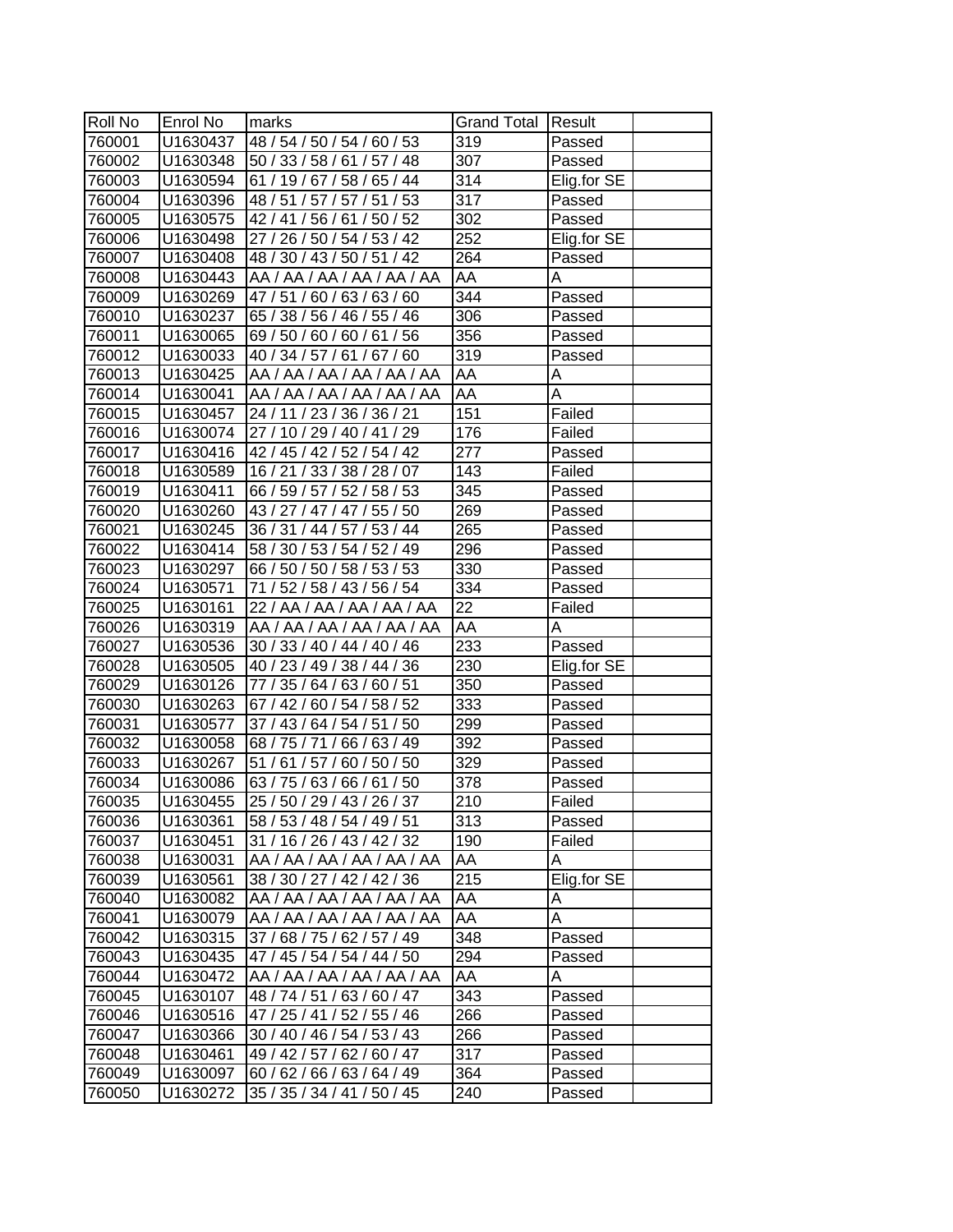| 760051 | U1630465 | 20 / 17 / 24 / 40 / 40 / 23 | 164               | Failed      |
|--------|----------|-----------------------------|-------------------|-------------|
| 760052 | U1630142 | 79 / 71 / 70 / 59 / 64 / 51 | 394               | Passed      |
| 760053 | U1630014 | 66 / 60 / 38 / 57 / 62 / 47 | 330               | Passed      |
| 760054 | U1630146 | 30 / 61 / 39 / 58 / 51 / 48 | 287               | Passed      |
| 760055 | U1630149 | 42 / 43 / 53 / 58 / 56 / 43 | 295               | Passed      |
| 760056 | U1630205 | 18 / 22 / 34 / 46 / 44 / 44 | 208               | Elig.for SE |
| 760057 | U1630040 | 65 / 40 / 43 / 51 / 52 / 47 | 298               | Passed      |
| 760058 | U1630185 | 60 / 46 / 53 / 56 / 53 / 46 | 314               | Passed      |
| 760059 | U1630292 | 66 / 30 / 25 / 50 / 44 / 47 | 262               | Passed      |
| 760060 | U1630073 | AA / AA / AA / AA / AA / AA | AA                | A           |
| 760061 | U1630499 | 34 / 54 / 57 / 56 / 37 / 45 | 283               | Passed      |
| 760062 | U1630521 | 04 / 10 / 11 / 33 / 08 / 18 | 84                | Failed      |
| 760063 | U1630048 | 35/61/60/63/53/53           | 325               | Passed      |
| 760064 | U1630312 | 00 / 33 / 06 / 07 / 04 / 64 | 114               | Failed      |
| 760065 | U1630587 | 42 / 58 / 60 / 56 / 48 / 66 | 330               | Passed      |
| 760066 | U1630045 | 64 / 59 / 60 / 60 / 45 / 52 | 340               | Passed      |
| 760067 | U1630184 | 80 / 60 / 57 / 56 / 48 / 55 | 356               | Passed      |
| 760068 | U1630166 | 83/60/61/65/52/55           | 376               | Passed      |
| 760069 | U1630016 | AA / AA / AA / AA / AA / AA | AA                | Α           |
| 760070 | U1630052 | 72 / 73 / 60 / 62 / 47 / 43 | 357               | Passed      |
| 760071 | U1630511 | 34 / 39 / 46 / 34 / 30 / 41 | 224               | Passed      |
| 760072 | U1630130 | 71 / 49 / 61 / 61 / 52 / 48 | $\overline{3}$ 42 | Passed      |
| 760073 | U1630332 | 61 / 55 / 48 / 53 / 44 / 42 | 303               | Passed      |
| 760074 | U1630355 | 74 / 68 / 62 / 56 / 51 / 50 | 361               | Passed      |
| 760075 | U1630057 | 83 / 68 / 50 / 58 / 49 / 44 | 352               | Passed      |
| 760076 | U1630429 | 81/58/61/58/46/57           | 361               | Passed      |
| 760077 | U1630456 | 66 / 49 / 53 / 60 / 47 / 51 | 326               | Passed      |
| 760078 | U1630254 | AA / AA / AA / AA / AA / AA | AA                | A           |
| 760079 | U1630380 | 55 / 56 / 56 / 60 / 48 / 51 | 326               | Passed      |
| 760080 | U1630454 | 34 / 55 / 60 / 55 / 43 / 46 | 293               | Passed      |
| 760081 | U1630285 | 24 / 54 / 46 / 56 / 36 / 46 | 262               | Elig.for SE |
| 760082 | U1630020 | 88 / 71 / 60 / 58 / 46 / 51 | 374               | Passed      |
| 760083 | U1630218 | AA / AA / AA / AA / AA / AA | AA                | Α           |
| 760084 | U1630329 | 57 / 47 / 60 / 58 / 42 / 60 | $\overline{324}$  | Passed      |
| 760085 | U1630084 | 77 / 54 / 60 / 57 / 49 / 53 | 350               | Passed      |
| 760086 | U1630216 | 50 / 51 / 58 / 58 / 48 / 51 | $\overline{316}$  | Passed      |
| 760087 | U1630182 | 65 / 71 / 60 / 63 / 48 / 56 | 363               | Passed      |
| 760088 | U1630075 | 60/69/60/61/54/55           | 359               | Passed      |
| 760089 | U1630039 | 62 / 71 / 67 / 63 / 49 / 60 | 372               | Passed      |
| 760090 | U1630374 | 68/61/61/56/44/44           | 334               | Passed      |
| 760091 | U1630337 | 72 / 41 / 51 / 63 / 45 / 44 | 316               | Passed      |
| 760092 | U1630152 | 20 / 38 / 45 / 50 / 41 / 33 | 227               | Elig.for SE |
| 760093 | U1630553 | 34 / 41 / 32 / 45 / 30 / 47 | 229               | Passed      |
| 760094 | U1630382 | 30 / 50 / 60 / 58 / 48 / 57 | 303               | Passed      |
| 760095 | U1630114 | AA / AA / AA / AA / AA / AA | AA                | A           |
| 760096 | U1630256 | 14 / 20 / 26 / 47 / 16 / 30 | 153               | Failed      |
| 760097 | U1630509 | 17 / 09 / 20 / 40 / 16 / 15 | 117               | Failed      |
| 760098 | U1630404 | 56 / 61 / 48 / 54 / 35 / 45 | 299               | Passed      |
| 760099 | U1630221 | 55 / 43 / 38 / 42 / 21 / 35 | 234               | Elig.for SE |
| 760100 | U1630061 | 71 / 63 / 50 / 57 / 47 / 55 | 343               | Passed      |
| 760101 | U1630487 | 53 / 63 / 60 / 61 / 44 / 52 | 333               | Passed      |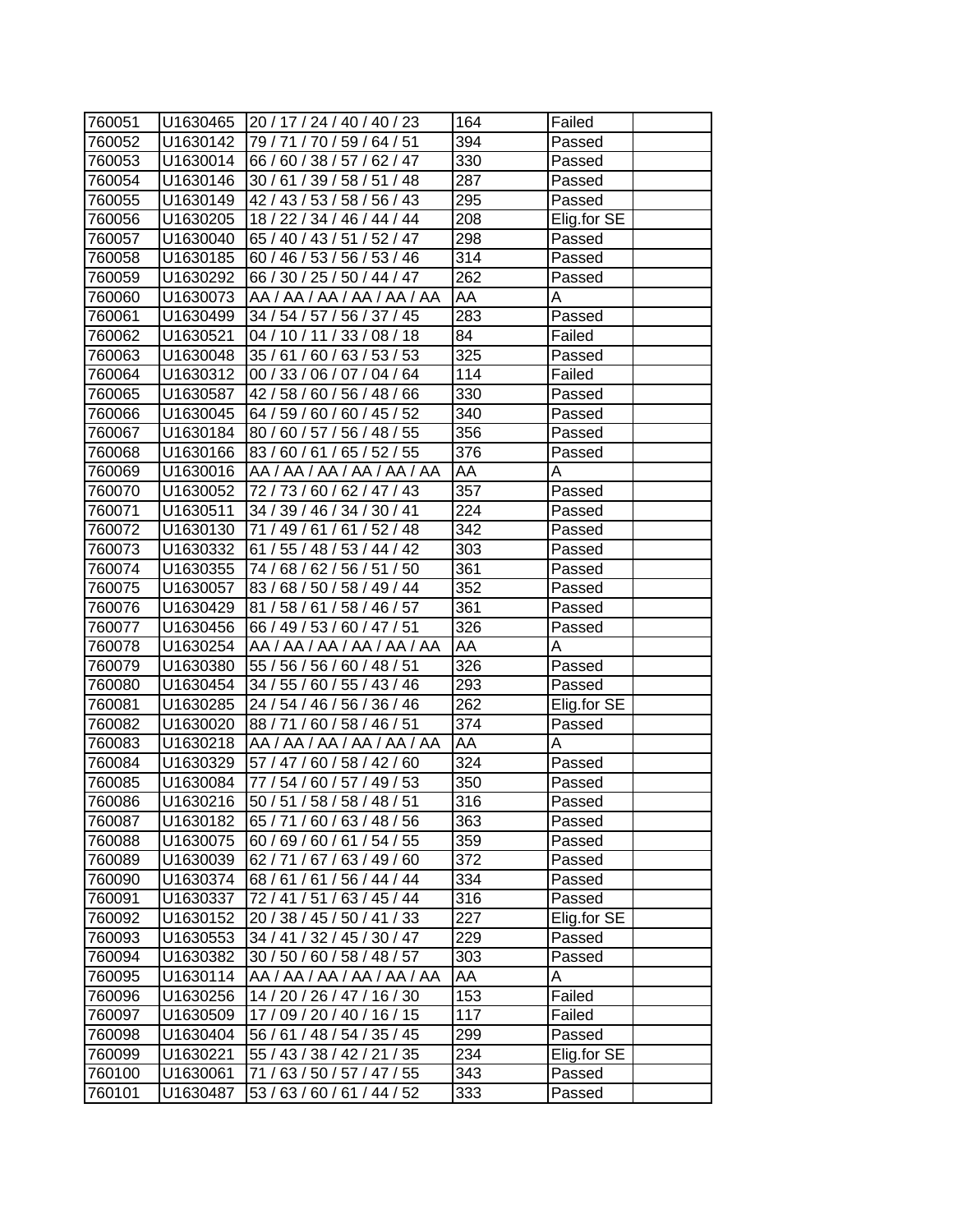| 760102           |                      | $ U1630444 \t  63 / 68 / 60 / 60 / 46 / 55$                | 352 | Passed      |
|------------------|----------------------|------------------------------------------------------------|-----|-------------|
| 760103           | U1630109             | 44 / 46 / 52 / 65 / 51 / 55                                | 313 | Passed      |
| 760104           | U1630344             | 41 / 38 / 32 / 50 / 31 / 44                                | 236 | Passed      |
| 760105           | U1630289             | 34 / 31 / 37 / 33 / 26 / 34                                | 195 | Elig.for SE |
| 760106           | U1630551             | 42 / 44 / 54 / 65 / 44 / 49                                | 298 | Passed      |
| 760107           | U1630093             | 19 / 26 / 33 / 33 / 15 / 35                                | 161 | Failed      |
| 760108           | U1630449             | 70 / 78 / 63 / 68 / 51 / 68                                | 398 | Passed      |
| 760109           |                      | 17/20/34/41/13/AA                                          | 125 | Failed      |
|                  | U1630446<br>U1630493 |                                                            | 255 |             |
| 760110           | U1630022             | 32 / 45 / 56 / 53 / 30 / 39<br>AA / AA / AA / AA / AA / AA | AA  | Passed      |
| 760111           |                      |                                                            | 337 | Α           |
| 760112<br>760113 | U1630406             | 47/61/54/63/54/58                                          |     | Passed      |
|                  | U1630132             | 61 / 43 / 46 / 47 / 35 / 43                                | 275 | Passed      |
| 760114           | U1630383             | 47 / 51 / 54 / 50 / 33 / 46                                | 281 | Passed      |
| 760115           | U1630224             | 37 / 21 / 20 / 42 / 20 / 33                                | 173 | Failed      |
| 760116           | U1630266             | 44 / 55 / 50 / 54 / 60 / 54                                | 317 | Passed      |
| 760117           | U1630453             | 63 / 51 / 50 / 62 / 63 / 49                                | 338 | Passed      |
| 760118           | U1630563             | 33 / AA / AA / AA / AA / AA                                | 33  | Failed      |
| 760119           | U1630559             | 60 / 60 / 60 / 61 / 60 / 66                                | 367 | Passed      |
| 760120           | U1630270             | 68 / 62 / 61 / 64 / 62 / 56                                | 373 | Passed      |
| 760121           | U1630265             | 46 / 57 / 56 / 63 / 61 / 57                                | 340 | Passed      |
| 760122           | U1630532             | 41 / 53 / 39 / 55 / 52 / 57                                | 297 | Passed      |
| 760123           | U1630360             | AA / AA / AA / AA / AA / AA                                | AA  | Α           |
| 760124           | U1630353             | 42 / 52 / 37 / 46 / 55 / 43                                | 275 | Passed      |
| 760125           | U1630280             | 51 / 56 / 26 / 53 / 53 / 51                                | 290 | Passed      |
| 760126           | U1630133             | AA / AA / AA / AA / AA / AA                                | AA  | Α           |
| 760127           | U1630172             | 49 / 54 / 61 / 57 / 61 / 51                                | 333 | Passed      |
| 760128           | U1630250             | AA / AA / AA / AA / AA / AA                                | AA  | Α           |
| 760129           | U1630141             | 62 / 60 / 55 / 51 / 57 / 50                                | 335 | Passed      |
| 760130           | U1630462             | 33 / 42 / 45 / 52 / 54 / 49                                | 275 | Passed      |
| 760131           | U1630148             | 12 / 30 / 22 / 38 / 43 / 33                                | 178 | Failed      |
| 760132           | U1630545             | 25 / 45 / 33 / 42 / 48 / 42                                | 235 | Elig.for SE |
| 760133           | U1630308             | 47 / 56 / 53 / 52 / 58 / 53                                | 319 | Passed      |
| 760134           | U1630234             | AA / AA / AA / AA / AA / AA                                | AA  | Α           |
| 760135           | U1630592             | 16 / 40 / 36 / 39 / 41 / 44                                | 216 | Elig.for SE |
| 760136           | U1630258             | AA / AA / AA / AA / AA / AA                                | AA  | A           |
| 760137           | U1630101             | 65 / 64 / 60 / 62 / 55 / 53                                | 359 | Passed      |
| 760138           | U1630137             | 67 / 57 / 60 / 60 / 62 / 56                                | 362 | Passed      |
| 760139           | U1630091             | 46 / 58 / 57 / 61 / 62 / 58                                | 342 | Passed      |
| 760140           | U1630434             | 50 / 41 / 50 / 50 / 48 / 44                                | 283 | Passed      |
| 760141           | U1630503             | 34 / 47 / 41 / 46 / 48 / 51                                | 267 | Passed      |
| 760142           | U1630354             | 42 / 50 / 39 / 47 / 58 / 43                                | 279 | Passed      |
| 760143           | U1630264             | 60 / 54 / 55 / 52 / 60 / 49                                | 330 | Passed      |
| 760144           | U1630268             | 82 / 58 / 56 / 53 / 57 / 53                                | 359 | Passed      |
| 760145           | U1630167             | AA / AA / AA / AA / AA / AA                                | AA  | A           |
| 760146           | U1630531             | 44 / 50 / 46 / 58 / 54 / 49                                | 301 | Passed      |
| 760147           | U1630252             | 40 / 51 / 55 / 55 / 52 / 55                                | 308 | Passed      |
| 760148           | U1630060             | 73 / 51 / 48 / 60 / 55 / 51                                | 338 | Passed      |
| 760149           | U1630588             | 24 / 09 / 12 / 45 / 33 / 43                                | 166 | Failed      |
| 760150           | U1630442             | 74 / 40 / 51 / 61 / 61 / 46                                | 333 | Passed      |
| 760151           | U1630403             | 10 / 05 / 04 / 12 / 34 / 22                                | 87  | Failed      |
| 760152           | U1630200             | 44 / 49 / 38 / 53 / 57 / 50                                | 291 | Passed      |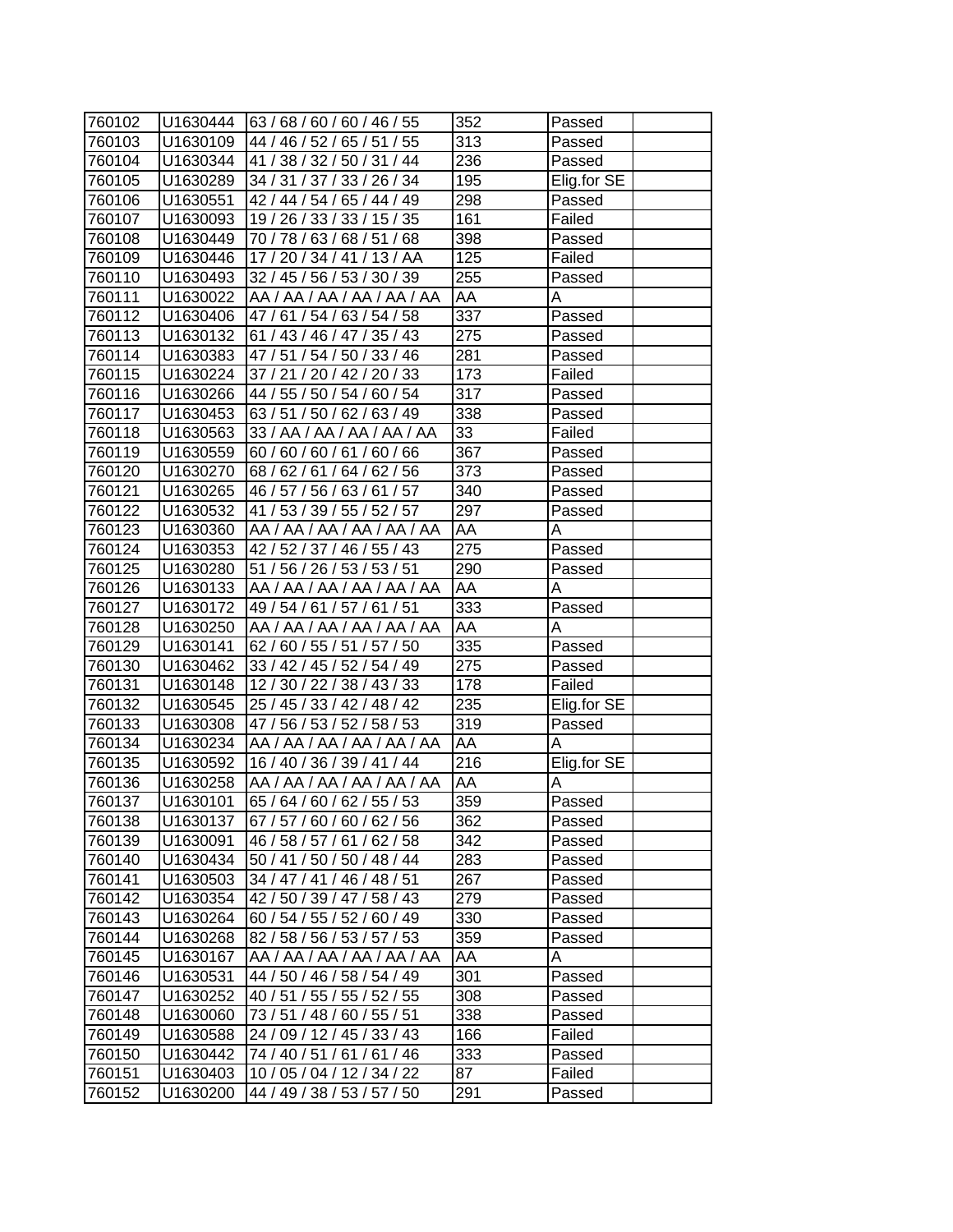| 760153 |                      | U1630009 67/73/53/62/62/51  | 368              | Passed      |
|--------|----------------------|-----------------------------|------------------|-------------|
| 760154 | U1630034             | 67 / 49 / 45 / 56 / 57 / 48 | 322              | Passed      |
| 760155 | U <sub>1630413</sub> | 33 / 45 / 42 / 53 / 47 / 48 | 268              | Passed      |
| 760156 | U1630478             | 65 / 38 / 39 / 62 / 56 / 48 | 308              | Passed      |
| 760157 | U1630046             | 66 / 67 / 46 / 56 / 56 / 51 | 342              | Passed      |
| 760158 | U1630378             | 50 / 45 / 28 / 41 / 37 / 37 | 238              | Passed      |
| 760159 | U1630475             | 40 / 44 / 33 / 43 / 51 / 39 | 250              | Passed      |
| 760160 | U1630401             | 34 / 36 / 26 / 46 / 48 / 34 | 224              | Elig.for SE |
| 760161 | U1630188             | 53 / 48 / 38 / 47 / 53 / 46 | 285              | Passed      |
| 760162 | U1630311             | 55 / 44 / 36 / 53 / 48 / 32 | 268              | Passed      |
| 760163 | U1630524             | 40 / 38 / 36 / 51 / 43 / 44 | 252              | Passed      |
| 760164 | U1630047             | AA / AA / AA / AA / AA / AA | AA               | Α           |
| 760165 | U1630173             | 26 / 15 / 13 / 54 / 52 / 46 | 206              | Failed      |
| 760166 | U1630539             | 42 / 35 / 37 / 54 / 56 / 54 | 278              | Passed      |
| 760167 | U1630480             | 33 / 35 / 23 / 58 / 53 / 55 | 257              | Elig.for SE |
| 760168 | U1630191             | 50 / 56 / 37 /<br>62/53/53  | 311              | Passed      |
| 760169 | U1630402             | 52 / 60 / 23 / 54 / 55 / 57 | 301              | Elig.for SE |
| 760170 | U1630131             | 40 / 39 / 36 / 51 / 60 / 48 | $\overline{274}$ | Passed      |
| 760171 | U1630568             | 40 / 49 / 36 / 49 / 57 / 49 | 280              | Passed      |
| 760172 | U1630495             | 76 / 59 / 43 / 60 / 63 / 51 | 352              | Passed      |
| 760173 | U1630373             | 74 / 59 / 42 / 57 / 58 / 51 | 341              | Passed      |
| 760174 | U1630248             | AA / AA / AA / AA / AA / AA | <b>AA</b>        | Α           |
| 760175 | U1630512             | 22 / 20 / 48 / 46 / 27 / 48 | 211              | Failed      |
| 760176 | U1630255             | 35 / 34 / 60 / 44 / 30 / 57 | 260              | Passed      |
| 760177 | U1630165             | AA / AA / AA / AA / AA / AA | AA               | А           |
| 760178 | U1630506             | 54 / 43 / 52 / 52 / 40 / 58 | 299              | Passed      |
| 760179 | U1630393             | 47 / 45 / 66 / 70 / 40 / 67 | 335              | Passed      |
| 760180 | U1630262             | 38 / 38 / 52 / 41 / 34 / 62 | 265              | Passed      |
| 760181 | U1630081             | AA / AA / AA / AA / AA / AA | AA               | Α           |
| 760182 | U1630400             | 31 / 26 / 35 / 45 / 30 / 50 | 217              | Elig.for SE |
| 760183 | U1630007             | 69 / 55 / 48 / 50 / 43 / 50 | 315              | Passed      |
| 760184 | U1630390             | 67 / 39 / 57 / 63 / 50 / 57 | 333              | Passed      |
| 760185 | U1630496             | 40 / 40 / 48 / 50 / 41 / 53 | 272              | Passed      |
| 760186 | U1630513             | 59 / 50 / 54 / 42 / 43 / 50 | 298              | Passed      |
| 760187 | U1630261             | 23 / 30 / 46 / 36 / 24 / 49 | 208              | Failed      |
| 760188 | U1630436             | 45 / 46 / 54 / 61 / 43 / 57 | 306              | Passed      |
| 760189 | U1630334             | 67 / 59 / 65 / 71 / 48 / 59 | 369              | Passed      |
| 760190 | U1630583             | 55 / 54 / 55 / 60 / 49 / 55 | 328              | Passed      |
| 760191 | U1630236             | 41 / AA / AA / AA / AA / AA | 41               | Failed      |
| 760192 | U1630055             | 65 / 40 / 51 / 57 / 44 / 58 | 315              | Passed      |
| 760193 | U1630083             | 64 / 50 / 54 / 61 / 46 / 60 | 335              | Passed      |
| 760194 | U1630445             | 71 / 39 / 50 / 52 / 38 / 51 | 301              | Passed      |
| 760195 | U1630030             | AA / AA / AA / AA / AA / AA | AA               | A           |
| 760196 | U1630120             | 54 / 60 / 64 / 56 / 47 / 62 | 343              | Passed      |
| 760197 | U1630309             | 30 / 23 / 57 / 61 / 32 / 39 | 242              | Elig.for SE |
| 760198 | U1630471             | 30 / 40 / 45 / 38 / 35 / 59 | 247              | Passed      |
| 760199 | U1630219             | 71 / 49 / 62 / 73 / 50 / 63 | 368              | Passed      |
| 760200 | U1630399             | 47 / 48 / 57 / 63 / 44 / 54 | 313              | Passed      |
| 760201 | U1630448             | 61 / 50 / 56 / 67 / 48 / 50 | 332              | Passed      |
| 760202 | U1630579             | AA / AA / AA / AA / AA / AA | AA               | Α           |
| 760203 | U1630547             | 62 / 54 / 60 / 62 / 49 / 60 | 347              | Passed      |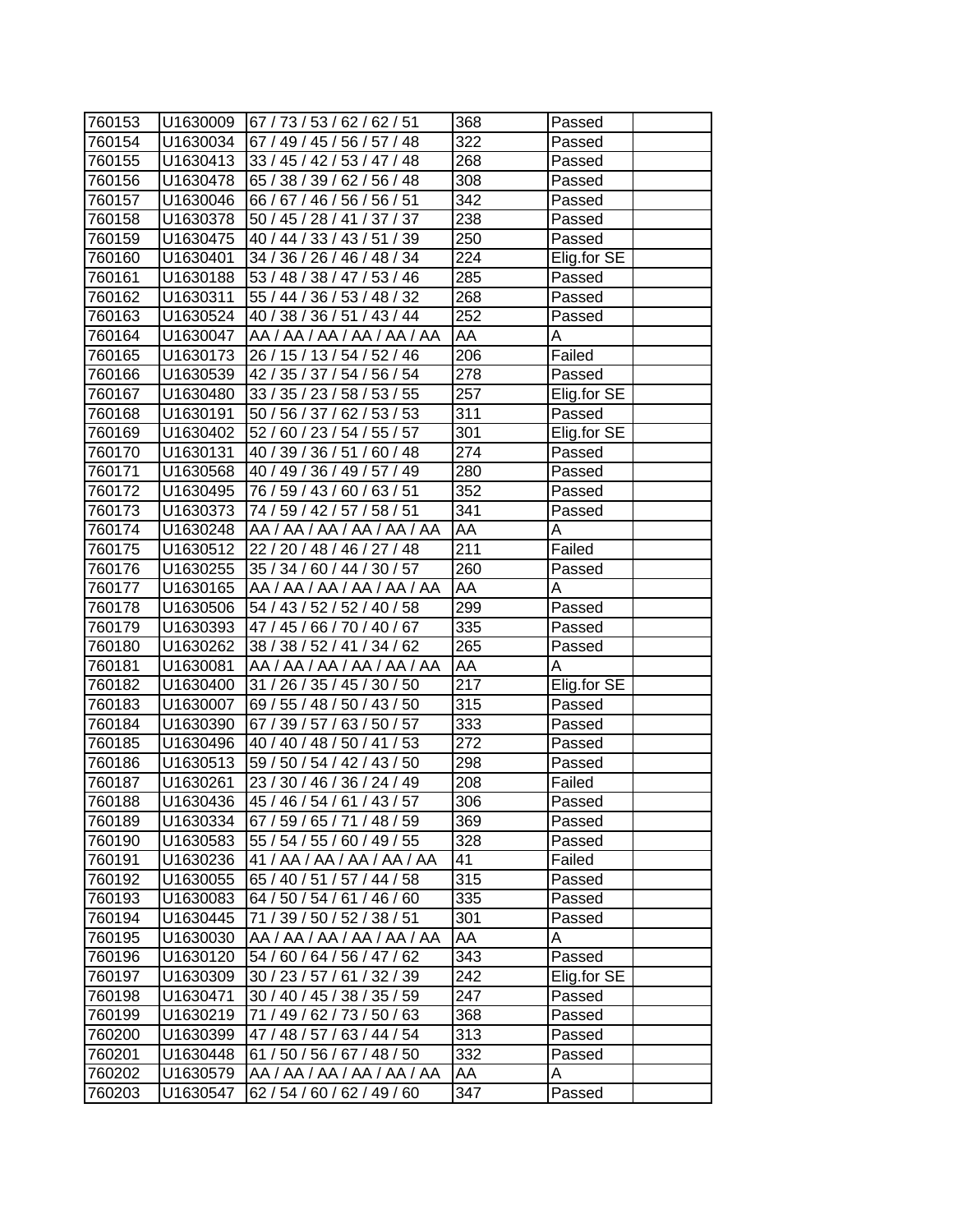| 760204 | U1630051 | AA / AA / AA / AA / AA / AA | <b>AA</b>        | А           |
|--------|----------|-----------------------------|------------------|-------------|
| 760205 | U1630409 | 43 / 44 / 51 / 77 / 38 / 59 | 312              | Passed      |
| 760206 | U1630367 | 26 / 37 / 39 / 69 / 20 / 50 | 241              | Failed      |
| 760207 | U1630235 | 61 / 70 / 47 / 75 / 50 / 57 | 360              | Passed      |
| 760208 | U1630196 | 46 / 66 / 63 / 80 / 45 / 56 | 356              | Passed      |
| 760209 | U1630441 | 50 / 52 / 48 / 56 / 26 / 44 | 276              | Passed      |
| 760210 | U1630122 | 30 / 54 / 51 / 61 / 28 / 37 | 261              | Passed      |
| 760211 | U1630543 | 36 / 27 / 40 / 52 / 10 / 38 | 203              | Failed      |
| 760212 | U1630473 | 37 / 39 / 48 / 79 / 09 / 50 | 262              | Elig.for SE |
| 760213 | U1630085 | 39 / 60 / 55 / 77 / 40 / 52 | 323              | Passed      |
| 760214 | U1630238 | 57 / 64 / 68 / 80 / 55 / 54 | 378              | Passed      |
| 760215 | U1630591 | 20 / 38 / 38 / 55 / 19 / 42 | 212              | Failed      |
| 760216 | U1630180 | 59 / 63 / 53 / 66 / 42 / 53 | 336              | Passed      |
| 760217 | U1630405 | 52 / 65 / 56 / 63 / 43 / 55 | 334              | Passed      |
| 760218 | U1630463 | AA / AA / AA / AA / AA / AA | AA               | A           |
| 760219 | U1630171 | 54 / 70 / 63 / 71 / 41 / 48 | 347              | Passed      |
| 760220 | U1630156 | 56 / 70 / 76 / 63 / 45 / 55 | 365              | Passed      |
| 760221 | U1630464 | 23 / 20 / 38 / 52 / 31 / 38 | 202              | Elig.for SE |
| 760222 | U1630410 | 42 / 60 / 63 / 63 / 50 / 50 | $\overline{328}$ | Passed      |
| 760223 | U1630275 | 51 / 60 / 68 / 69 / 41 / 58 | 347              | Passed      |
| 760224 | U1630371 | AA / AA / AA / AA / AA / AA | AA               | A           |
| 760225 | U1630042 | 47/60/70/68/59/60           | 364              | Passed      |
| 760226 | U1630249 | 41 / 61 / 66 / 62 / 50 / 60 | 340              | Passed      |
| 760227 | U1630251 | 50 / 60 / 51 / 69 / 64 / 55 | 349              | Passed      |
| 760228 | U1630278 | 25 / 26 / 45 / 57 / 25 / 36 | 214              | Failed      |
| 760229 | U1630484 | 59 / 60 / 37 / 66 / 35 / 52 | 309              | Passed      |
| 760230 | U1630098 | 46 / 33 / 30 / 68 / 35 / 47 | 259              | Passed      |
| 760231 | U1630287 | AA / AA / AA / AA / AA / AA | AA               | Α           |
| 760232 | U1630215 | AA / AA / AA / AA / AA / AA | AA               | Α           |
| 760233 | U1630257 | 45 / 38 / 40 / 65 / 33 / 48 | 269              | Passed      |
| 760234 | U1630281 | 33 / 44 / 50 / 60 / 33 / 42 | 262              | Passed      |
| 760235 | U1630525 | 31 / 21 / 15 / 63 / 53 / 38 | 221              | Failed      |
| 760236 | U1630231 | 63 / 43 / 46 / 67 / 43 / 57 | 319              | Passed      |
| 760237 | U1630104 | 67 / 57 / 54 / 71 / 76 / 44 | 369              | Passed      |
| 760238 | U1630362 | 53 / 55 / 35 / 49 / 60 / 52 | 304              | Passed      |
| 760239 | U1630481 | 78 / 59 / 58 / 72 / 73 / 53 | 393              | Passed      |
| 760240 | U1630517 | 54 / 46 / 50 / 75 / 75 / 50 | 350              | Passed      |
| 760241 | U1630080 | 72 / 50 / 44 / 69 / 68 / 43 | 346              | Passed      |
| 760242 | U1630510 | 47 / 32 / 06 / 58 / 41 / 42 | 226              | Elig.for SE |
| 760243 | U1630203 | 47 / 43 / 16 / 46 / 59 / 41 | 252              | Elig.for SE |
| 760244 | U1630450 | AA / AA / AA / AA / AA / AA | AA               | A           |
| 760245 | U1630321 | 72 / 63 / 49 / 63 / 69 / 53 | 369              | Passed      |
| 760246 | U1630273 | 45 / 41 / 19 / 65 / 68 / 49 | 287              | Elig.for SE |
| 760247 | U1630145 | 52 / 60 / 28 / 62 / 54 / 41 | 297              | Passed      |
| 760248 | U1630174 | 30 / 54 / 34 / 63 / 65 / 47 | 293              | Passed      |
| 760249 | U1630220 | 76 / 46 / 46 / 65 / 76 / 52 | 361              | Passed      |
| 760250 | U1630423 | 56 / 49 / 32 / 62 / 39 / 43 | 281              | Passed      |
| 760251 | U1630427 | 63/58/40/64/70/49           | 344              | Passed      |
| 760252 | U1630246 | 36 / 47 / 26 / 61 / 56 / 44 | 270              | Passed      |
| 760253 | U1630546 | 34 / 28 / 00 / 43 / 39 / 39 | 183              | Failed      |
| 760254 | U1630282 | 51 / 44 / 41 / 62 / 67 / 48 | 313              | Passed      |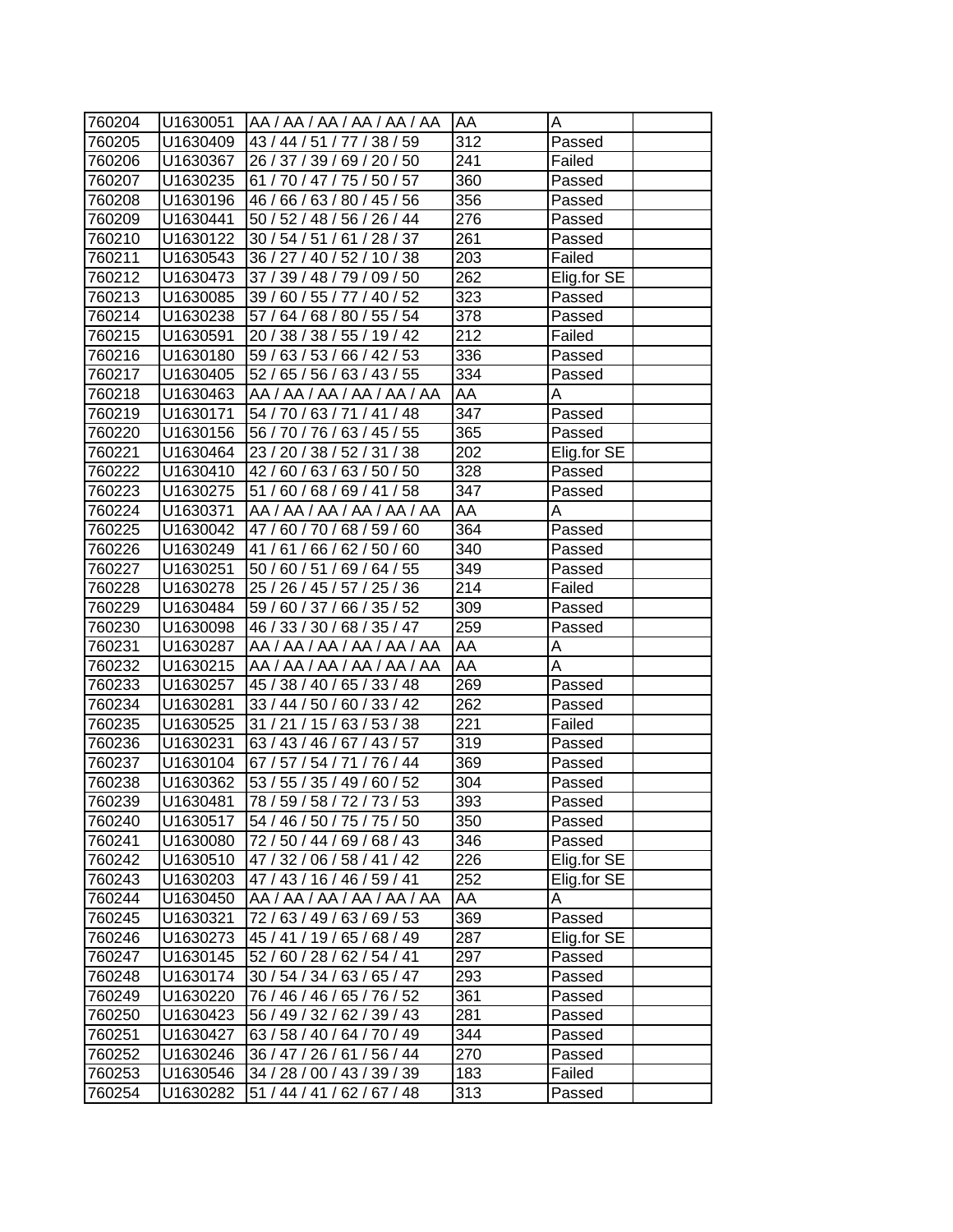| 760255 | U1630388 | IAA / AA / AA / AA / AA / AA | IAA | Α           |
|--------|----------|------------------------------|-----|-------------|
| 760256 | U1630253 | AA / AA / AA / AA / AA / AA  | AA  | Α           |
| 760257 | U1630062 | 60 / 57 / 51 / 72 / 61 / 54  | 355 | Passed      |
| 760258 | U1630519 | 59 / 37 / 49 / 71 / 73 / 53  | 342 | Passed      |
| 760259 | U1630025 | 25 / 37 / 14 / 60 / 48 / 44  | 228 | Failed      |
| 760260 | U1630466 | 41 / 41 / 39 / 62 / 72 / 50  | 305 | Passed      |
| 760261 | U1630036 | 69/64/42/65/71/51            | 362 | Passed      |
| 760262 | U1630050 | 69 / 30 / 33 / 71 / 70 / 51  | 324 | Passed      |
| 760263 | U1630092 | 50 / 43 / 47 / 73 / 67 / 45  | 325 | Passed      |
| 760264 | U1630271 | AA / AA / AA / AA / AA / AA  | AA  | A           |
| 760265 | U1630138 | 60/60/60/70/64/60            | 374 | Passed      |
| 760266 | U1630087 | AA / AA / AA / AA / AA / AA  | AA  | Α           |
| 760267 | U1630369 | 54 / 60 / 46 / 56 / 41 / 54  | 311 | Passed      |
| 760268 | U1630356 | AA / AA / AA / AA / AA / AA  | AA  | Α           |
| 760269 | U1630100 | 64 / 63 / 61 / 80 / 64 / 61  | 393 | Passed      |
| 760270 | U1630320 | AA / AA / AA / AA / AA / AA  | AA  | A           |
| 760271 | U1630331 | 60 / 60 / 40 / 67 / 37 / 51  | 315 | Passed      |
| 760272 | U1630151 | 79 / 58 / 42 / 66 / 57 / 52  | 354 | Passed      |
| 760273 | U1630492 | 24 / 40 / 25 / 47 / 30 / 41  | 207 | Failed      |
| 760274 | U1630179 | 66/60/57/73/67/49            | 372 | Passed      |
| 760275 | U1630056 | 71 / 58 / 55 / 68 / 60 / 57  | 369 | Passed      |
| 760276 | U1630323 | 65 / 63 / 51 / 75 / 66 / 56  | 376 | Passed      |
| 760277 | U1630198 | 37 / 37 / 10 / 47 / 22 / 34  | 187 | Failed      |
| 760278 | U1630077 | 44 / 53 / 32 / 64 / 44 / 42  | 279 | Passed      |
| 760279 | U1630259 | 54 / 50 / 60 / 61 / 50 / 60  | 335 | Passed      |
| 760280 | U1630293 | 03/01/08/10/06/10            | 38  | Failed      |
| 760281 | U1630363 | 56 / 53 / 40 / 72 / 57 / 55  | 333 | Passed      |
| 760282 | U1630135 | 65 / 61 / 47 / 66 / 62 / 56  | 357 | Passed      |
| 760283 | U1630049 | 48 / 54 / 50 / 72 / 60 / 61  | 345 | Passed      |
| 760284 | U1630341 | AA / AA / AA / AA / AA / AA  | AA  | A           |
| 760285 | U1630168 | 50 / 40 / 30 / 41 / 37 / 41  | 239 | Passed      |
| 760286 | U1630433 | 53 / 53 / 28 / 51 / 38 / 47  | 270 | Passed      |
| 760287 | U1630370 | 67 / 60 / 53 / 65 / 58 / 52  | 355 | Passed      |
| 760288 | U1630357 | 60 / 54 / 32 / 62 / 52 / 41  | 301 | Passed      |
| 760289 | U1630017 | 52 / 42 / 21 / 52 / 25 / 36  | 228 | Failed      |
| 760290 | U1630143 | 59 / 40 / 42 / 59 / 53 / 41  | 294 | Passed      |
| 760291 | U1630053 | AA / AA / AA / AA / AA / AA  | AA  | A           |
| 760292 | U1630470 | 32 / 51 / 30 / 51 / 33 / 40  | 237 | Passed      |
| 760293 | U1630483 | 43 / 40 / 28 / 74 / 40 / 43  | 268 | Passed      |
| 760294 | U1630242 | AA / AA / AA / AA / AA / AA  | AA  | A           |
| 760295 | U1630284 | 39 / 11 / 00 / 57 / 10 / 39  | 156 | Failed      |
| 760296 | U1630112 | 57 / 50 / 49 / 56 / 56 / 58  | 326 | Passed      |
| 760297 | U1630043 | 86 / 71 / 58 / 67 / 62 / 60  | 404 | Passed      |
| 760298 | U1630438 | 53 / 37 / 29 / 32 / 43 / 43  | 237 | Passed      |
| 760299 | U1630386 | 62/63/54/80/57/61            | 377 | Passed      |
| 760300 | U1630593 | AA / AA / AA / AA / AA / AA  | AA  | Α           |
| 760301 | U1630276 | 25 / 57 / 32 / 63 / 47 / 55  | 279 | Passed      |
| 760302 | U1630111 | 51 / 44 / 24 / 59 / 51 / 57  | 286 | Elig.for SE |
| 760303 | U1630365 | 57 / 40 / 25 / 65 / 56 / 52  | 295 | Passed      |
| 760304 | U1630158 | 67 / 47 / 42 / 53 / 48 / 57  | 314 | Passed      |
| 760305 | U1630211 | 71 / 48 / 24 / 68 / 44 / 58  | 313 | Elig.for SE |
|        |          |                              |     |             |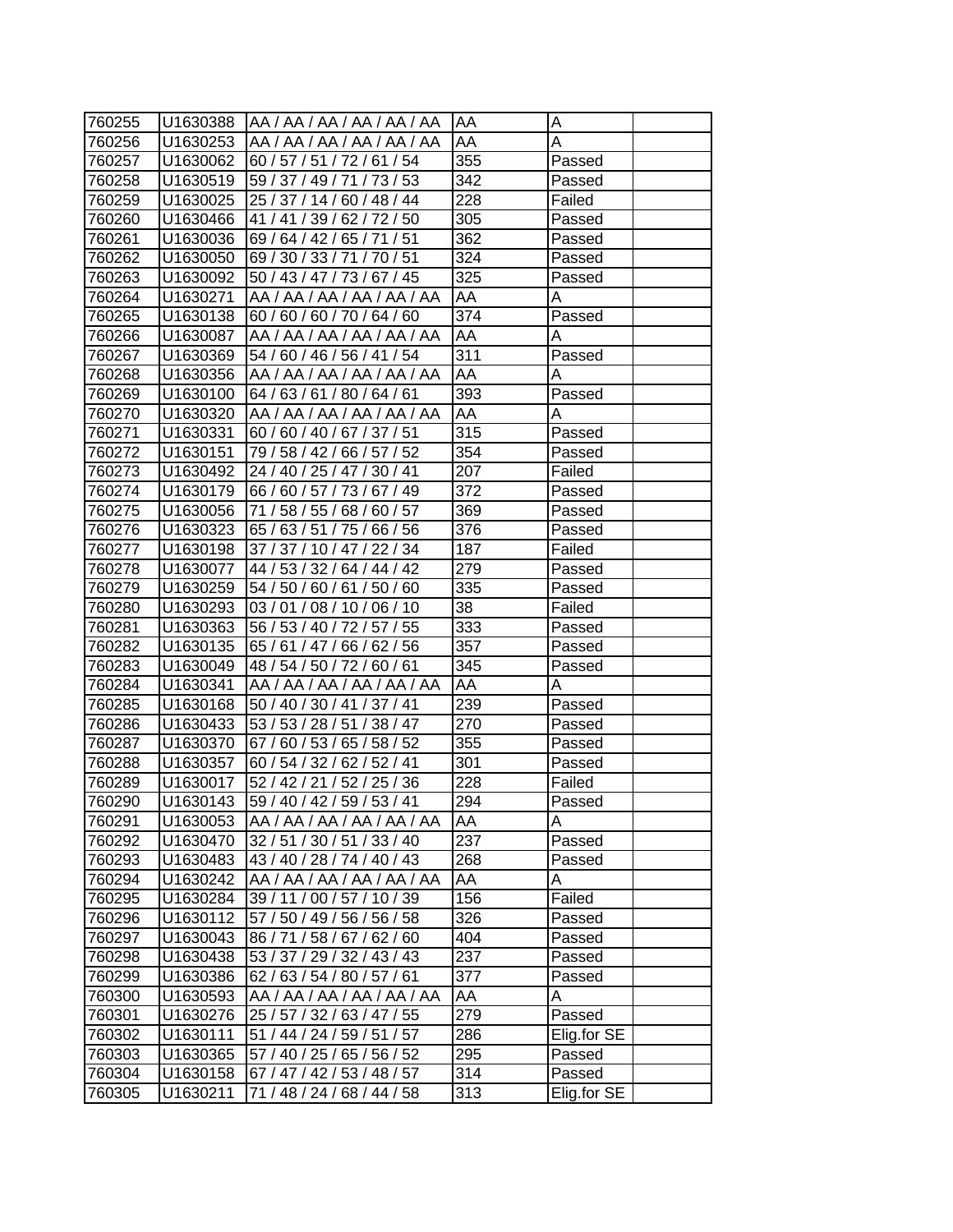| 760306 | U1630549 | 78 / 46 / 28 / 73 / 43 / 62 | 330              | Passed      |
|--------|----------|-----------------------------|------------------|-------------|
| 760307 | U1630076 | 75 / 71 / 48 / 77 / 61 / 62 | 394              | Passed      |
| 760308 | U1630460 | 16 / 33 / 00 / 56 / 21 / 50 | 176              | Failed      |
| 760309 | U1630538 | 28 / 14 / 10 / 40 / 32 / 33 | 157              | Failed      |
| 760310 | U1630088 | 70 / 66 / 55 / 67 / 50 / 60 | 368              | Passed      |
| 760311 | U1630144 | 67 / 68 / 36 / 59 / 50 / 56 | 336              | Passed      |
| 760312 | U1630178 | 61 / 44 / 33 / 49 / 45 / 51 | 283              | Passed      |
| 760313 | U1630537 | 30 / 04 / 01 / 27 / 03 / 33 | 98               | Failed      |
| 760314 | U1630310 | 59 / 55 / 52 / 67 / 42 / 56 | 331              | Passed      |
| 760315 | U1630479 | 65 / 40 / 37 / 51 / 38 / 46 | 277              | Passed      |
| 760316 | U1630327 | 65 / 50 / 34 / 48 / 40 / 57 | 294              | Passed      |
| 760317 | U1630054 | AA / AA / AA / AA / AA / AA | AA               | A           |
| 760318 | U1630392 | 70 / 52 / 45 / 50 / 48 / 58 | 323              | Passed      |
| 760319 | U1630407 | 39 / 33 / 42 / 48 / 33 / 48 | 243              | Passed      |
| 760320 | U1630580 | 34 / 36 / 24 / 59 / 41 / 57 | 251              | Elig.for SE |
| 760321 | U1630440 | 43/61/42/73/43/61           | 323              | Passed      |
| 760322 | U1630530 | 27/47/AA/AA/AA/AA           | 74               | Failed      |
| 760323 | U1630459 | 37 / 50 / 40 / 51 / 35 / 44 | 257              | Passed      |
| 760324 | U1630134 | AA / AA / AA / AA / AA / AA | AA               | Α           |
| 760325 | U1630228 | 59 / 71 / 63 / 68 / 52 / 54 | 367              | Passed      |
| 760326 | U1630573 | 53 / 66 / 56 / 73 / 49 / 66 | 363              | Passed      |
| 760327 | U1630006 | 53 / 45 / 44 / 42 / 35 / 43 | 262              | Passed      |
| 760328 | U1630227 | 46 / 70 / 63 / 62 / 33 / 47 | $\overline{321}$ | Passed      |
| 760329 | U1630301 | 69 / 56 / 66 / 68 / 50 / 63 | 372              | Passed      |
| 760330 | U1630204 | 68 / 66 / 67 / 69 / 49 / 60 | 379              | Passed      |
| 760331 | U1630247 | 60 / 59 / 47 / 36 / 39 / 48 | 289              | Passed      |
| 760332 | U1630090 | AA / AA / AA / AA / AA / AA | AA               | A           |
| 760333 | U1630089 | 60 / 70 / 66 / 69 / 51 / 67 | 383              | Passed      |
| 760334 | U1630415 | 47 / 69 / 57 / 63 / 34 / 50 | 320              | Passed      |
| 760335 | U1630136 | 48 / 42 / 50 / 50 / 31 / 49 | 270              | Passed      |
| 760336 | U1630021 | 60 / 56 / 45 / 63 / 52 / 57 | 333              | Passed      |
| 760337 | U1630590 | 60 / 39 / 41 / 37 / 24 / 02 | 203              | Elig.for SE |
| 760338 | U1630169 | 52 / 44 / 45 / 44 / 25 / 51 | 261              | Passed      |
| 760339 | U1630340 | 45 / 58 / 46 / 33 / 35 / 42 | 259              | Passed      |
| 760340 | U1630110 | 41 / 49 / 33 / 51 / 30 / 36 | 240              | Passed      |
| 760341 | U1630214 | 35 / 37 / 38 / 54 / 26 / 43 | 233              | Elig.for SE |
| 760342 | U1630421 | 60 / 52 / 47 / 58 / 30 / 24 | 271              | Elig.for SE |
| 760343 | U1630447 | 46 / 37 / 42 / 62 / 34 / 34 | 255              | Passed      |
| 760344 | U1630157 | 53 / 48 / 45 / 65 / 40 / 60 | 311              | Passed      |
| 760345 | U1630183 | 30 / AA / AA / AA / AA / AA | 30               | Failed      |
| 760346 | U1630078 | 68 / 67 / 76 / 67 / 51 / 60 | 389              | Passed      |
| 760347 | U1630491 | 40 / 33 / 46 / 47 / 32 / 38 | 236              | Passed      |
| 760348 | U1630064 | 48 / 52 / 67 / 68 / 46 / 63 | 344              | Passed      |
| 760349 | U1630155 | 53 / 78 / 74 / 76 / 54 / 60 | 395              | Passed      |
| 760350 | U1630116 | 34 / 54 / 47 / 46 / 48 / 49 | 278              | Passed      |
| 760351 | U1630476 | 58 / 52 / 51 / 53 / 39 / 61 | 314              | Passed      |
| 760352 | U1630368 | 66 / 65 / 44 / 61 / 62 / 53 | 351              | Passed      |
| 760353 | U1630574 | 56 / 50 / 56 / 56 / 55 / 55 | 328              | Passed      |
| 760354 | U1630189 | 37 / 42 / 52 / 47 / 47 / 44 | 269              | Passed      |
| 760355 | U1630419 | 78 / 71 / 65 / 68 / 69 / 58 | 409              | Passed      |
| 760356 | U1630318 | 64 / AA / 57 / 54 / 55 / 44 | 274              | Elig.for SE |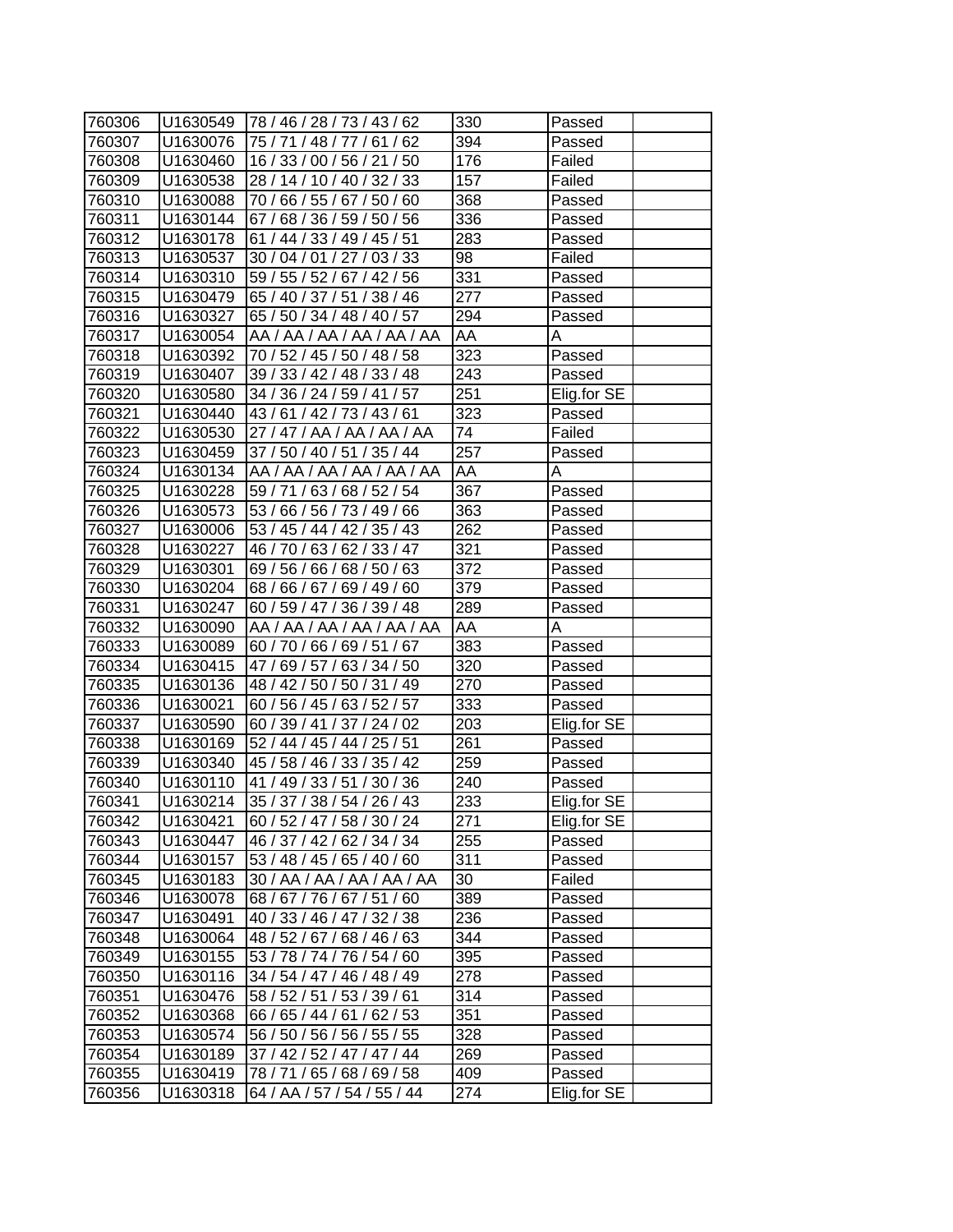| 760357 |          | U1630140   50 / 46 / 50 / 47 / 46 / 40 | 279              | Passed      |
|--------|----------|----------------------------------------|------------------|-------------|
| 760358 | U1630379 | 62 / 52 / 54 / 53 / 57 / 51            | 329              | Passed      |
| 760359 | U1630317 | 58 / 54 / 51 / 57 / 54 / 58            | 332              | Passed      |
| 760360 | U1530604 | 61 / 60 / 58 / 61 / 62 / 62            | $\overline{364}$ | Passed      |
| 760361 | U1530614 | 63 / 60 / 65 / 61 / 61 / 67            | 377              | Passed      |
| 760362 | U1530621 | 60 / 60 / 63 / 60 / 60 / 66            | 369              | Passed      |
| 760363 | U1530125 | 44 / 37 / 60 / 33 / 36 / 22            | 232              | Elig.for SE |
| 760364 | U1530109 | 58 / 60 / 64 / 60 / 60 / 60            | 362              | Passed      |
| 760365 | U1530467 | 49 / 35 / 45 / 45 / 52 / 55            | 281              | Passed      |
| 760366 | U1530618 | 63 / 49 / 60 / 49 / 61 / 69            | $\overline{351}$ | Passed      |
| 760367 | U1530613 | 63 / 60 / 69 / 62 / 63 / 62            | 379              | Passed      |
| 760368 | U1530099 | 52 / 51 / 48 / 56 / 53 / 47            | 307              | Passed      |
| 760369 | U1530468 | 18 / 22 / 33 / 45 / 44 / 28            | 190              | Failed      |
| 760370 | U1530579 | 23 / 44 / 37 / 56 / 51 / 51            | 262              | Elig.for SE |
| 760371 | U1530557 | 34 / 48 / 37 / 45 / 50 / 46            | 260              | Passed      |
| 760372 | U1530586 | 12 / 26 / 19 / 33 / 38 / 36            | 164              | Failed      |
| 760373 | U1530612 | 30 / 38 / 41 / 55 / 51 / 43            | 258              | Passed      |
| 760374 | U1530620 | 38 / 40 / 39 / 51 / 54 / 51            | 273              | Passed      |
| 760375 | U1530592 | 31 / 46 / 34 / 45 / 46 / 43            | 245              | Passed      |
| 760376 | U1530332 | 30 / 17 / 40 / 48 / 39 / 33            | 207              | Elig.for SE |
| 760377 | U1530353 | 42 / 49 / 45 / 41 / 44 / 39            | 260              | Passed      |
| 761001 | U1630566 | 41 / 47 / 48 / 36 / 55 / 38            | $\overline{265}$ | Passed      |
| 761002 | U1630239 | AA / AA / AA / AA / AA / AA            | AA               | Α           |
| 761003 | U1630010 | 77 / 65 / 67 / 78 / 62 / 53            | 402              | Passed      |
| 761004 | U1630193 | 37 / 31 / 49 / 65 / 51 / 39            | 272              | Passed      |
| 761005 | U1630019 | 82/50/62/70/64/55                      | 383              | Passed      |
| 761006 | U1630556 | 85 / 78 / 67 / 69 / 66 / 55            | 420              | Passed      |
| 761007 | U1630194 | 55 / 54 / 57 / 76 / 53 / 46            | 341              | Passed      |
| 761008 | U1630164 | 61 / 41 / 57 / 71 / 64 / 58            | 352              | Passed      |
| 761009 | U1630432 | 68 / 32 / 56 / 61 / 61 / 49            | 327              | Passed      |
| 761010 | U1630303 | 47 / 36 / 59 / 72 / 61 / 48            | 323              | Passed      |
| 761011 | U1630067 | 51 / 17 / 47 / 52 / 55 / 48            | 270              | Elig.for SE |
| 761012 | U1630345 | 78 / 52 / 60 / 68 / 59 / 51            | 368              | Passed      |
| 761013 | U1630567 | 61 / 58 / 64 / 72 / 61 / 54            | 370              | Passed      |
| 761014 | U1630210 | 52 / 30 / 54 / 61 / 39 / 44            | 280              | Passed      |
| 761015 | U1630117 | 50 / 53 / 61 / 71 / 59 / 57            | 351              | Passed      |
| 761016 | U1630226 | 68 / 57 / 62 / 73 / 63 / 53            | 376              | Passed      |
| 761017 | U1630439 | 40 / 39 / 56 / 66 / 63 / 56            | 320              | Passed      |
| 761018 | U1630177 | 70 / 51 / 56 / 55 / 51 / 41            | 324              | Passed      |
| 761019 | U1630569 | 50 / 39 / 57 / 59 / 55 / 41            | 301              | Passed      |
| 761020 | U1630467 | 34 / 58 / 55 / 66 / 59 / 46            | 318              | Passed      |
| 761021 | U1630489 | 56 / 61 / 62 / 71 / 50 / 53            | 353              | Passed      |
| 761022 | U1630066 | 71 / 49 / 61 / 70 / 63 / 55            | 369              | Passed      |
| 761023 | U1630217 | 50 / 34 / 53 / 58 / 54 / 48            | 297              | Passed      |
| 761024 | U1630244 | 40 / 18 / 45 / 54 / 44 / 36            | 237              | Elig.for SE |
| 761025 | U1630026 | 89 / 65 / 58 / 53 / 68 / 58            | 391              | Passed      |
| 761026 | U1630295 | 69 / 60 / 54 / 47 / 56 / 72            | 358              | Passed      |
| 761027 | U1630299 | 72 / 33 / 53 / 46 / 56 / 69            | 329              | Passed      |
| 761028 | U1630398 | 50 / 63 / 57 / 52 / 61 / 68            | 351              | Passed      |
| 761029 | U1630482 | 71 / 64 / 54 / 55 / 61 / 69            | 374              | Passed      |
| 761030 | U1630343 | AA / AA / AA / AA / AA / AA            | AA               | A           |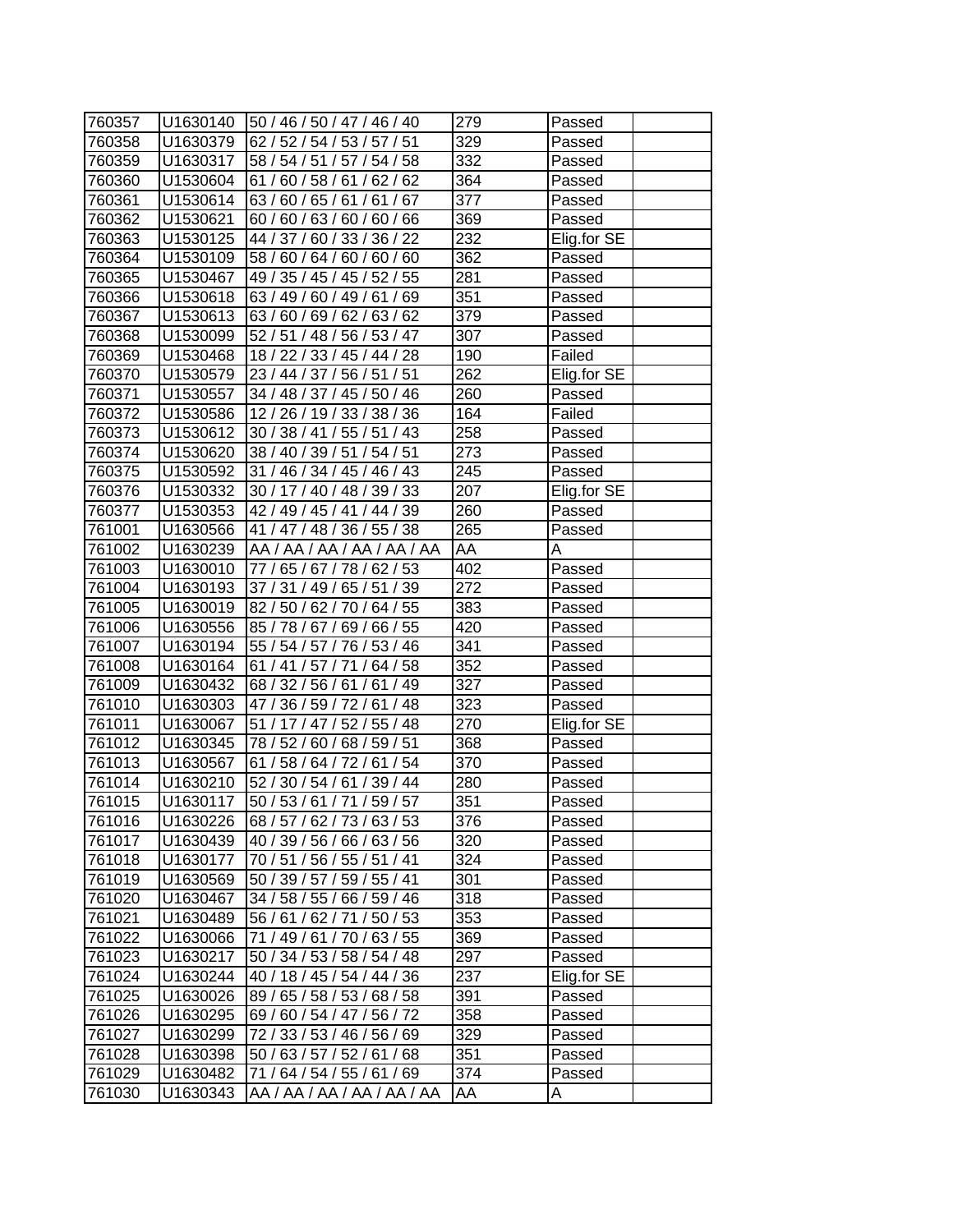| 761031 | U1630027 | 47 / 67 / 59 / 57 / 61 / 72 | 363              | Passed      |
|--------|----------|-----------------------------|------------------|-------------|
| 761032 | U1630139 | 58 / 51 / 40 / 65 / 41 / 51 | 306              | Passed      |
| 761033 | U1630233 | 30 / 15 / 19 / 30 / 20 / 21 | 135              | Failed      |
| 761034 | U1630113 | 82 / 59 / 55 / 57 / 60 / 70 | 383              | Passed      |
| 761035 | U1630037 | 69 / 62 / 62 / 51 / 54 / 67 | 365              | Passed      |
| 761036 | U1630274 | 43 / 52 / 54 / 55 / 58 / 67 | 329              | Passed      |
| 761037 | U1630424 | AA / AA / AA / AA / AA / AA | AA               | A           |
| 761038 | U1630544 | 36 / 50 / 34 / 46 / 43 / 36 | 245              | Passed      |
| 761039 | U1630529 | 30 / 43 / 59 / 51 / 44 / 54 | 281              | Passed      |
| 761040 | U1630557 | 86 / 68 / 50 / 63 / 65 / 68 | 400              | Passed      |
| 761041 | U1630147 | 50 / 68 / 65 / 60 / 63 / 66 | 372              | Passed      |
| 761042 | U1630288 | 35 / 45 / 44 / 52 / 48 / 59 | 283              | Passed      |
| 761043 | U1630520 | 58 / 53 / 59 / 54 / 57 / 64 | 345              | Passed      |
| 761044 | U1630004 | 66 / 54 / 56 / 54 / 58 / 65 | 353              | Passed      |
| 761045 | U1630102 | 64 / 64 / 56 / 60 / 63 / 66 | 373              | Passed      |
| 761046 | U1630417 | 30 / 39 / 42 / 48 / 39 / 44 | 242              | Passed      |
| 761047 | U1630515 | 23 / 50 / 48 / 50 / 44 / 54 | 269              | Elig.for SE |
| 761048 | U1630012 | 45 / 63 / 57 / 62 / 64 / 67 | 358              | Passed      |
| 761049 | U1630347 | AA / AA / AA / AA / AA / AA | AA               | A           |
| 761050 | U1630181 | 60 / 64 / 61 / 54 / 60 / 73 | $\overline{372}$ | Passed      |
| 761051 | U1630029 | 37 / 65 / 65 / 52 / 58 / 61 | 338              | Passed      |
| 761052 | U1630279 | 40 / 76 / 62 / 66 / 66 / 67 | 377              | Passed      |
| 761053 | U1630338 | 25 / 45 / 41 / 50 / 52 / 54 | 267              | Passed      |
| 761054 | U1630123 | AA / AA / AA / AA / AA / AA | AA               | Α           |
| 761055 | U1630452 | 41 / 42 / 68 / 63 / 61 / 48 | 323              | Passed      |
| 761056 | U1630395 | 42/66/52/60/62/69           | 351              | Passed      |
| 761057 | U1630003 | 90/61/51/53/58/72           | 385              | Passed      |
| 761058 | U1630314 | 33 / 57 / 51 / 57 / 57 / 61 | 316              | Passed      |
| 761059 | U1630223 | 43 / 46 / 45 / 50 / 52 / 48 | 284              | Passed      |
| 761060 | U1630153 | 53 / 63 / 60 / 65 / 68 / 66 | 375              | Passed      |
| 761061 | U1630349 | 45 / 58 / 57 / 60 / 51 / 59 | 330              | Passed      |
| 761062 | U1630197 | 65 / 63 / 53 / 60 / 61 / 64 | 366              | Passed      |
| 761063 | U1630001 | 46 / 54 / 47 / 51 / 52 / 60 | 310              | Passed      |
| 761064 | U1630501 | 20 / 48 / 51 / 54 / 33 / 55 | 261              | Elig.for SE |
| 761065 | U1630333 | 57 / 61 / 45 / 48 / 48 / 62 | $\overline{321}$ | Passed      |
| 761066 | U1630024 | 70 / 54 / 62 / 60 / 60 / 71 | 377              | Passed      |
| 761067 | U1630129 | 46 / 57 / 54 / 60 / 60 / 64 | 341              | Passed      |
| 761068 | U1630192 | 67 / 55 / 56 / 51 / 51 / 57 | 337              | Passed      |
| 761069 | U1630585 | 16 / 24 / 33 / 30 / 19 / 43 | 165              | Failed      |
| 761070 | U1630552 | 42 / 54 / 44 / 52 / 43 / 70 | 305              | Passed      |
| 761071 | U1630346 | 41 / 60 / 55 / 60 / 50 / 71 | 337              | Passed      |
| 761072 | U1630540 | 37/63/45/41/47/55           | 288              | Passed      |
| 761073 | U1630342 | 35 / 46 / 40 / 48 / 34 / 69 | 272              | Passed      |
| 761074 | U1630468 | 51 / 56 / 60 / 56 / 40 / 65 | 328              | Passed      |
| 761075 | U1630190 | 49 / 54 / 60 / 51 / 50 / 58 | 322              | Passed      |
| 761076 | U1630103 | 42 / 50 / 41 / 60 / 54 / 54 | 301              | Passed      |
| 761077 | U1630241 | 48 / 51 / 71 / 70 / 58 / 66 | 364              | Passed      |
| 761078 | U1630243 | 22 / 36 / 41 / 31 / 26 / 30 | 186              | Failed      |
| 761079 | U1630128 | 83/61/57/59/47/55           | 362              | Passed      |
| 761080 | U1630550 | 33 / 56 / 55 / 62 / 26 / 13 | 245              | Elig.for SE |
| 761081 | U1630208 | 40/61/49/62/41/61           | 314              | Passed      |
|        |          |                             |                  |             |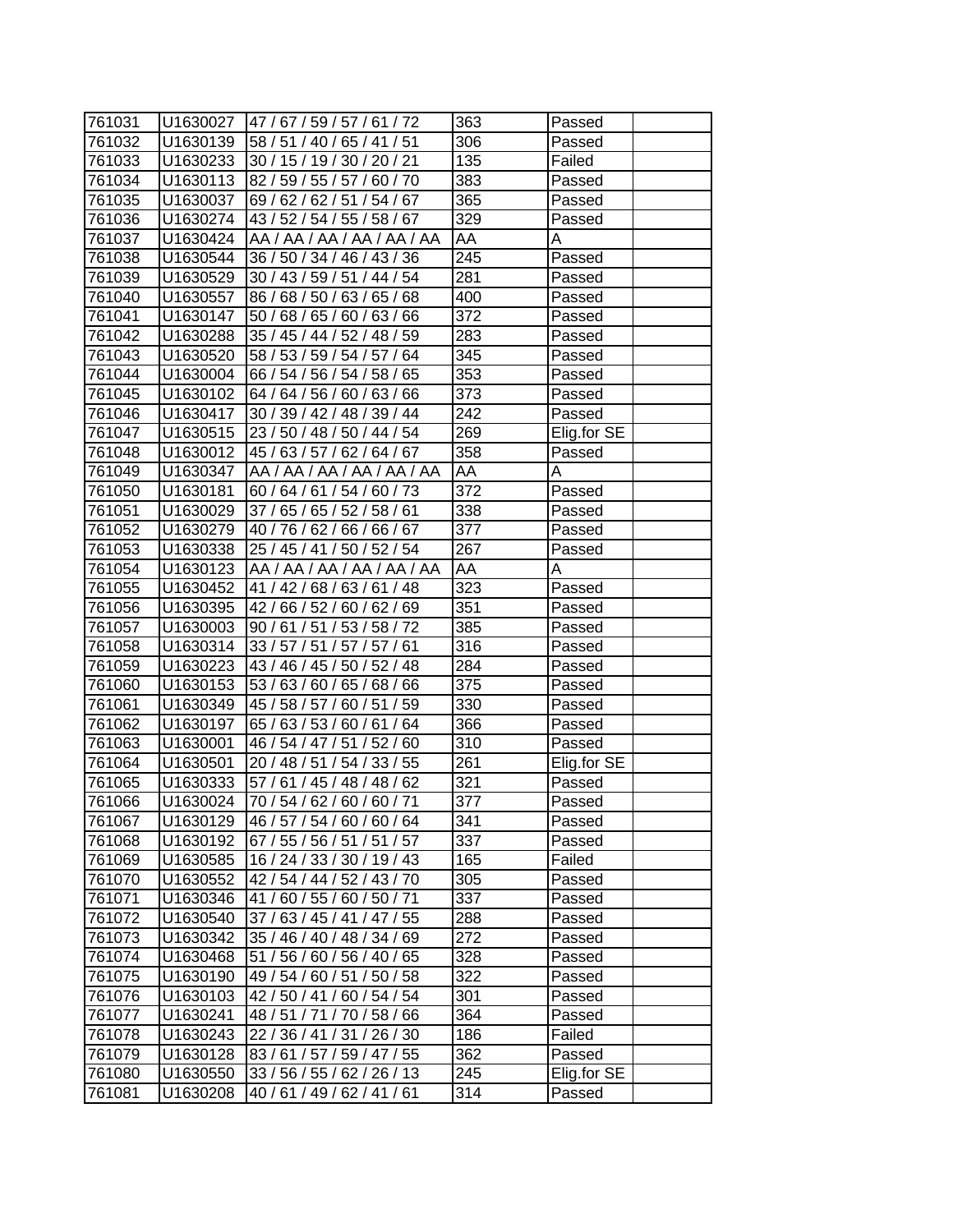| 761082 | U1630202             | 64 / 58 / 51 / 65 / 56 / 63 | 357              | Passed      |
|--------|----------------------|-----------------------------|------------------|-------------|
| 761083 | U1630121             | 47/58/51/63/63/63           | 345              | Passed      |
| 761084 | U1630490             | 35 / 60 / 56 / 64 / 57 / 53 | 325              | Passed      |
| 761085 | U1630013             | AA / AA / AA / AA / AA / AA | AA               | Α           |
| 761086 | U1630474             | 25 / 50 / 30 / 40 / 17 / 28 | 190              | Failed      |
| 761087 | U1630426             | 37 / 54 / 56 / 60 / 43 / 62 | 312              | Passed      |
| 761088 | U1630458             | 30 / 50 / 46 / 44 / 22 / 24 | 216              | Elig.for SE |
|        |                      | 53 / 58 / 60 / 63 / 55 / 56 | 345              |             |
| 761089 | U1630352             | 52 / 54 / 57 / 63 / 54 / 62 | 342              | Passed      |
| 761090 | U1630477<br>U1630225 | 49 / 60 / 54 / 60 / 50 / 56 | 329              | Passed      |
| 761091 |                      | 54 / 61 / 51 / 66 / 60 / 60 | 352              | Passed      |
| 761092 | U1630523             |                             | 307              | Passed      |
| 761093 | U1630534             | 34 / 64 / 50 / 65 / 47 / 47 |                  | Passed      |
| 761094 | U1630124             | 37 / 54 / 47 /<br>54/33/12  | 237              | Elig.for SE |
| 761095 | U1630514             | 24 / 49 / 38 / 47 / 21 / 23 | 202              | Failed      |
| 761096 | U1630291             | 65 / 64 / 58 / 63 / 58 / 63 | 371              | Passed      |
| 761097 | U1630300             | 60 / 60 / 56 / 66 / 66 / 66 | 374              | Passed      |
| 761098 | U1630397             | 50 / 38 / 42 / 41 / 40 / 39 | 250              | Passed      |
| 761099 | U1630044             | 77 / 54 / 54 / 62 / 58 / 61 | 366              | Passed      |
| 761100 | U1630069             | 65 / 56 / 52 / 56 / 58 / 62 | 349              | Passed      |
| 761101 | U1630431             | 42 / 60 / 55 / 62 / 46 / 57 | 322              | Passed      |
| 761102 | U1630176             | 64 / 47 / 53 / 60 / 46 / 49 | 319              | Passed      |
| 761103 | U1630336             | 44 / 50 / 52 / 61 / 50 / 55 | $\overline{3}12$ | Passed      |
| 761104 | U1630326             | 34 / 57 / 55 / 63 / 56 / 57 | 322              | Passed      |
| 761105 | U1630307             | 66 / 58 / 52 / 63 / 57 / 61 | 357              | Passed      |
| 761106 | U1630375             | 45 / 55 / 45 / 62 / 52 / 73 | 332              | Passed      |
| 761107 | U1630381             | 43 / 50 / 50 / 61 / 58 / 65 | 327              | Passed      |
| 761108 | U1630565             | 60/56/45/61/61/47           | 330              | Passed      |
| 761109 | U1630528             | 45 / 43 / 37 / 46 / 58 / 66 | 295              | Passed      |
| 761110 | U1630199             | 67 / 58 / 53 / 60 / 63 / 65 | 366              | Passed      |
| 761111 | U1630240             | 47/62/54/62/71/70           | 366              | Passed      |
| 761112 | U1630560             | 45 / 60 / 45 / 61 / 63 / 70 | 344              | Passed      |
| 761113 | U1630070             | 45/61/54/64/64/78           | 366              | Passed      |
| 761114 | U1630283             | 38 / 60 / 50 / 60 / 59 / 65 | 332              | Passed      |
| 761115 | U1630032             | 57 / 52 / 51 / 60 / 64 / 66 | 350              | Passed      |
| 761116 | U1630389             | 40 / 56 / 56 / 60 / 63 / 58 | $\overline{3}33$ | Passed      |
| 761117 | U1630232             | 46 / 55 / 46 / 60 / 56 / 60 | 323              | Passed      |
| 761118 | U1630581             | AA / AA / AA / AA / AA / AA | AA               | A           |
| 761119 | U1630335             | 42 / 60 / 57 / 68 / 69 / 76 | 372              | Passed      |
| 761120 | U1630351             | 84 / 65 / 58 / 69 / 69 / 81 | 426              | Passed      |
| 761121 | U1630023             | 75 / 53 / 54 / 60 / 59 / 66 | 367              | Passed      |
| 761122 | U1630119             | 82 / 55 / 52 / 60 / 63 / 66 | 378              | Passed      |
| 761123 | U1630522             | 35 / 51 / 38 / 52 / 62 / 58 | 296              | Passed      |
| 761124 | U1630582             | 21 / 57 / 30 / 66 / 57 / 63 | 294              | Elig.for SE |
| 761125 | U1630578             | 43 / 41 / 33 / 60 / AA / 51 | 228              | Elig.for SE |
| 761126 | U1630127             | 72 / 61 / 53 / 63 / 61 / 73 | 383              | Passed      |
| 761127 | U1630422             | 64 / 58 / 47 / 63 / 65 / 71 | 368              | Passed      |
| 761128 | U1630187             | 52 / 56 / 48 / 60 / 63 / 62 | 341              | Passed      |
| 761129 | U1630518             | 36 / 54 / 39 / 64 / 64 / 65 | 322              | Passed      |
| 761130 | U1630586             | 44 / 55 / 38 / 68 / 58 / 71 | 334              | Passed      |
| 761131 | U1630005             | 55 / 53 / 40 / 74 / 53 / 62 | 337              | Passed      |
| 761132 | U1630213             | 58 / 60 / 41 / 66 / 60 / 45 | 330              | Passed      |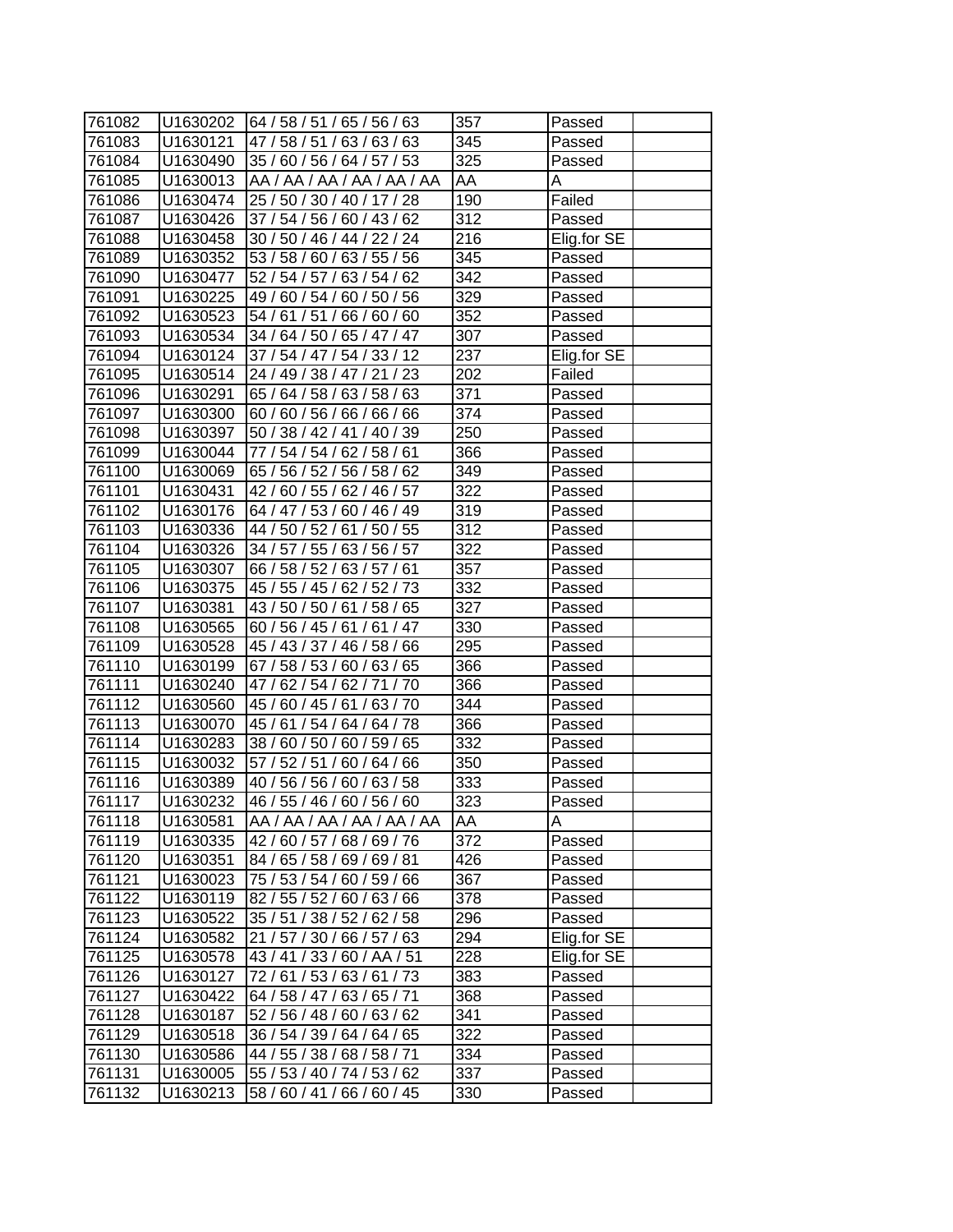| 761133           |                      | $ U1630485 $ $ 53/52/33/63/36/41$                          | 278 | Passed      |
|------------------|----------------------|------------------------------------------------------------|-----|-------------|
| 761134           | U1630576             | 63/60/33/66/25/56                                          | 303 | Passed      |
| 761135           | U1630222             | 72 / 58 / 40 / 59 / 39 / 45                                | 313 | Passed      |
| 761136           | U1630304             | 61 / 52 / 52 / 66 / 65 / 59                                | 355 | Passed      |
| 761137           | U1630570             | 67 / 54 / 50 / 77 / 38 / 54                                | 340 | Passed      |
| 761138           | U1630313             | 71 / 57 / 53 / 75 / 54 / 47                                | 357 | Passed      |
|                  |                      | 30 / 45 / 33 / 61 / 40 / 52                                | 261 |             |
| 761139<br>761140 | U1630555             | 71 / 55 / 50 / 65 / 49 / 51                                | 341 | Passed      |
|                  | U1630486             |                                                            | 282 | Passed      |
| 761141<br>761142 | U1630418<br>U1630229 | 50 / 51 / 36 / 55 / 42 / 48<br>68 / 63 / 50 / 78 / 49 / 54 | 362 | Passed      |
|                  |                      |                                                            |     | Passed      |
| 761143           | U1630072             | 81 / 57 / 44 / 75 / 48 / 52                                | 357 | Passed      |
| 761144           | U1630175             | 62/63/52/77/39/57                                          | 350 | Passed      |
| 761145           | U1630286             | 35 / 46 / 33 / 53 / 29 / 40                                | 236 | Passed      |
| 761146           | U1630154             | AA / 55 / 51 / 66 / 47 / 54                                | 273 | Elig.for SE |
| 761147           | U1630306             | AA / AA / AA / AA / AA / AA                                | AA  | A           |
| 761148           | U1630535             | 42 / 43 / 36 / 51 / 29 / 37                                | 238 | Passed      |
| 761149           | U1630428             | 69 / 52 / 38 / 62 / 46 / 48                                | 315 | Passed      |
| 761150           | U1630296             | 54 / 45 / 45 / 51 / 49 / 47                                | 291 | Passed      |
| 761151           | U1630554             | 32 / 49 / 19 / 54 / 40 / 36                                | 230 | Elig.for SE |
| 761152           | U1630068             | 67 / 66 / 53 / 78 / 63 / 64                                | 391 | Passed      |
| 761153           | U1630035             | 49 / 62 / 43 / 76 / 54 / 56                                | 340 | Passed      |
| 761154           | U1630572             | 49 / 43 / 40 / 38 / 37 / 47                                | 254 | Passed      |
| 761155           | U1630507             | 45 / 47 / 36 / 65 / 43 / 46                                | 282 | Passed      |
| 761156           | U1630106             | AA / AA / AA / AA / AA / AA                                | AA  | Α           |
| 761157           | U1630541             | 51 / 46 / 36 / 42 / 30 / 43                                | 248 | Passed      |
| 761158           | U1630412             | 54 / 57 / 57 / 58 / 44 / 51                                | 321 | Passed      |
| 761159           | U1630488             | 43 / 52 / 37 / 54 / 35 / 55                                | 276 | Passed      |
| 761160           | U1630015             | 76 / 65 / 60 / 58 / 79 / 61                                | 399 | Passed      |
| 761161           | U1630542             | 52 / 43 / 47 / 46 / 39 / 41                                | 268 | Passed      |
| 761162           | U1630527             | 26 / 49 / 52 / 47 / 71 / 57                                | 302 | Passed      |
| 761163           | U1630584             | 63 / 55 / 62 / 63 / 74 / 57                                | 374 | Passed      |
| 761164           | U1630105             | 69 / 56 / 48 / 57 / 70 / 57                                | 357 | Passed      |
| 761165           | U1630494             | AA / AA / AA / AA / AA / AA                                | AA  | Α           |
| 761166           | U1630095             | AA / AA / AA / AA / AA / AA                                | AA  | Α           |
| 761167           | U1630548             | 50 / 40 / 43 / 41 / 64 / 54                                | 292 | Passed      |
| 761168           | U1630096             | 63/61/60/64/72/57                                          | 377 | Passed      |
| 761169           | U1630163             | 68 / 60 / 58 / 66 / 77 / 64                                | 393 | Passed      |
| 761170           | U1630277             | 69/62/51/<br>64/74/63                                      | 383 | Passed      |
| 761171           | U1630290             | 59 / 62 / 61 / 66 / 77 / 60                                | 385 | Passed      |
| 761172           | U1630206             | 51 / 53 / 59 / 57 / 69 / 62                                | 351 | Passed      |
| 761173           | U1630162             | 50 / 55 / 54 / 53 / 70 / 60                                | 342 | Passed      |
| 761174           | U1630099             | 53 / 58 / 61 / 65 / 80 / 60                                | 377 | Passed      |
| 761175           | U1630212             | 64 / 55 / 57 / 66 / 78 / 62                                | 382 | Passed      |
| 761176           | U1630359             | 66 / 51 / 56 / 66 / 73 / 57                                | 369 | Passed      |
| 761177           | U1630500             | 56 / 58 / 57 / 59 / 74 / 62                                | 366 | Passed      |
| 761178           | U1630508             | 68 / 55 / 62 / 69 / 67 / 60                                | 381 | Passed      |
| 761179           | U1630324             | 83 / 54 / 54 / 60 / 69 / 60                                | 380 | Passed      |
| 761180           | U1630115             | 66 / 56 / 46 / 61 / 68 / 60                                | 357 | Passed      |
| 761181           | U1630358             | 53 / 61 / 63 / 64 / 75 / 61                                | 377 | Passed      |
| 761182           | U1630201             | 59 / 52 / 59 /<br>65/67/62                                 | 364 | Passed      |
| 761183           | U1630186             | 72 / 60 / 60 / 62 / 78 / 62                                | 394 | Passed      |
|                  |                      |                                                            |     |             |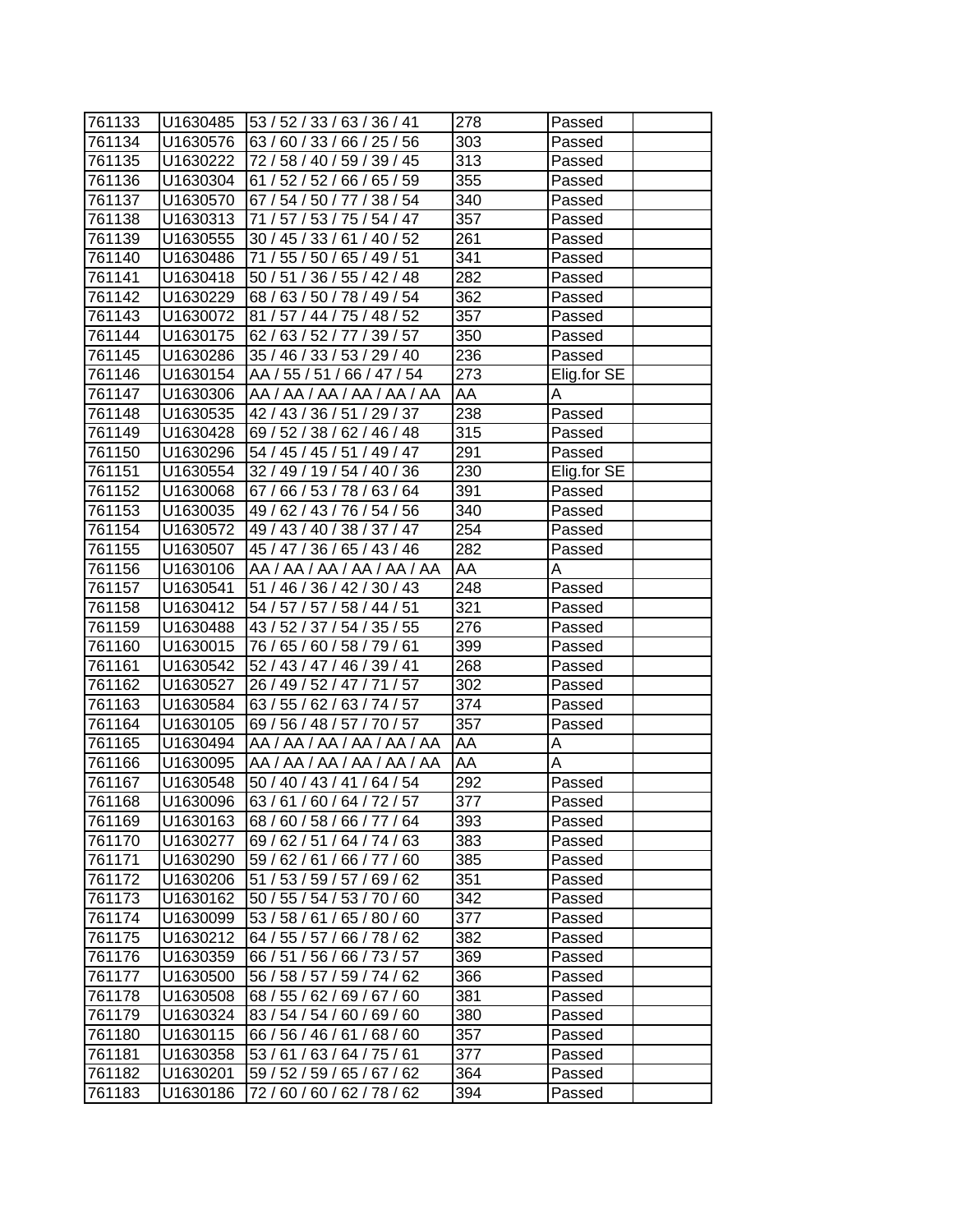| 761184 | IU1630376 | [71/61/63/49/78/62          | 384 | Passed      |
|--------|-----------|-----------------------------|-----|-------------|
| 761185 | U1630339  | 67 / 75 / 66 / 40 / 80 / 60 | 388 | Passed      |
| 761186 | U1630170  | 64 / 73 / 56 / 56 / 79 / 62 | 390 | Passed      |
| 761187 | U1630430  | 57 / 68 / 61 / 57 / 75 / 61 | 379 | Passed      |
| 761188 | U1630504  | 30 / 49 / 40 / 45 / 45 / 46 | 255 | Passed      |
| 761189 | U1630526  | 50 / 65 / 46 / 49 / 68 / 61 | 339 | Passed      |
| 761190 | U1630118  | 84 / 80 / 66 / 59 / 80 / 65 | 434 | Passed      |
| 761191 | U1630330  | 78 / 76 / 51 / 35 / 51 / 69 | 360 | Passed      |
| 761192 | U1630028  | 79 / 66 / 62 / 52 / 74 / 62 | 395 | Passed      |
| 761193 | U1630294  | 61 / 67 / 60 / 61 / 76 / 62 | 387 | Passed      |
| 761194 | U1630316  | 45 / 72 / 60 / 55 / 62 / 59 | 353 | Passed      |
| 761195 | U1630195  | AA / AA / AA / AA / AA / AA | AA  | Α           |
| 761196 | U1630562  | 65 / 71 / 62 / 50 / 71 / 59 | 378 | Passed      |
| 761197 | U1630108  | 49 / 54 / 50 / 36 / 66 / 53 | 308 | Passed      |
| 761198 | U1630150  | 36 / 62 / 62 / 54 / 63 / 54 | 331 | Passed      |
| 761199 | U1630502  | 57 / 49 / 53 / 41 / 54 / 45 | 299 | Passed      |
| 761200 | U1630391  | 51 / 46 / 56 / 35 / 61 / 48 | 297 | Passed      |
| 761201 | U1630302  | 75 / 71 / 44 / 51 / 68 / 53 | 362 | Passed      |
| 761202 | U1630384  | 27 / 38 / 42 / 46 / 30 / 43 | 226 | Elig.for SE |
| 761203 | U1630209  | 59 / 42 / 57 / 32 / 66 / 47 | 303 | Passed      |
| 761204 | U1630364  | 68/61/57/42/72/61           | 361 | Passed      |
| 761205 | U1630011  | 58 / 53 / 57 / 48 / 74 / 50 | 340 | Passed      |
| 761206 | U1630322  | 66 / 58 / 62 / 53 / 55 / 55 | 349 | Passed      |
| 761207 | U1630002  | 50 / 50 / 58 / 57 / 68 / 55 | 338 | Passed      |
| 761208 | U1630394  | 65 / 52 / 58 / 52 / 59 / 54 | 340 | Passed      |
| 761209 | U1630328  | 76 / 30 / 60 / 53 / 64 / 62 | 345 | Passed      |
| 761210 | U1630387  | 66 / 49 / 58 / 63 / 73 / 51 | 360 | Passed      |
| 761211 | U1630564  | 53 / 54 / 39 / 50 / 79 / 52 | 327 | Passed      |
| 761212 | U1630008  | 75 / 63 / 50 / 58 / 74 / 49 | 369 | Passed      |
| 761213 | U1630018  | 71 / 54 / 50 / 51 / 49 / 53 | 328 | Passed      |
| 761214 | U1630350  | 46 / 60 / 50 / 58 / 60 / 63 | 337 | Passed      |
| 761215 | U1630497  | 30 / 50 / 26 / 33 / 41 / 49 | 229 | Elig.for SE |
| 761216 | U1630038  | 65 / 57 / 45 / 52 / 55 / 58 | 332 | Passed      |
| 761217 | U1630071  | 75 / 56 / 43 / 53 / 50 / 53 | 330 | Passed      |
| 761218 | U1630230  | 67 / 54 / 49 / 56 / 54 / 61 | 341 | Passed      |
| 761219 | U1630325  | AA / AA / AA / AA / AA / 57 | 57  | Failed      |
| 761220 | U1630533  | 51 / 54 / 36 / 51 / 49 / 57 | 298 | Passed      |
| 761221 | U1630420  | 61 / 55 / 49 / 53 / 51 / 55 | 324 | Passed      |
| 761222 | U1630377  | 36 / 52 / 31 / 30 / 40 / 57 | 246 | Passed      |
| 761223 | U1630125  | 64 / 60 / 45 / 59 / 42 / 59 | 329 | Passed      |
| 761224 | U1630059  | 65 / 54 / 36 / 47 / 37 / 61 | 300 | Passed      |
| 761225 | U1630063  | 66 / 57 / 49 / 62 / 40 / 61 | 335 | Passed      |
| 761226 | U1630558  | 63 / 54 / 55 / 58 / 53 / 62 | 345 | Passed      |
| 761227 | U1630159  | 24 / 26 / 14 / 33 / 25 / 37 | 159 | Failed      |
| 761228 | U1630094  | 76 / 60 / 47 / 63 / 50 / 70 | 366 | Passed      |
| 761229 | U1630385  | 53 / 60 / 40 / 43 / 52 / 54 | 302 | Passed      |
| 761230 | U1630160  | 79 / 54 / 47 / 53 / 49 / 63 | 345 | Passed      |
| 761231 | U1630372  | 72 / 51 / 44 / 53 / 47 / 66 | 333 | Passed      |
| 761232 | U1630207  | 65 / 51 / 46 / 51 / 43 / 63 | 319 | Passed      |
| 761233 | U1630298  | 52 / 45 / 43 / 53 / 43 / 63 | 299 | Passed      |
| 761234 | U1630305  | 45 / 57 / 36 / 51 / 51 / 65 | 305 | Passed      |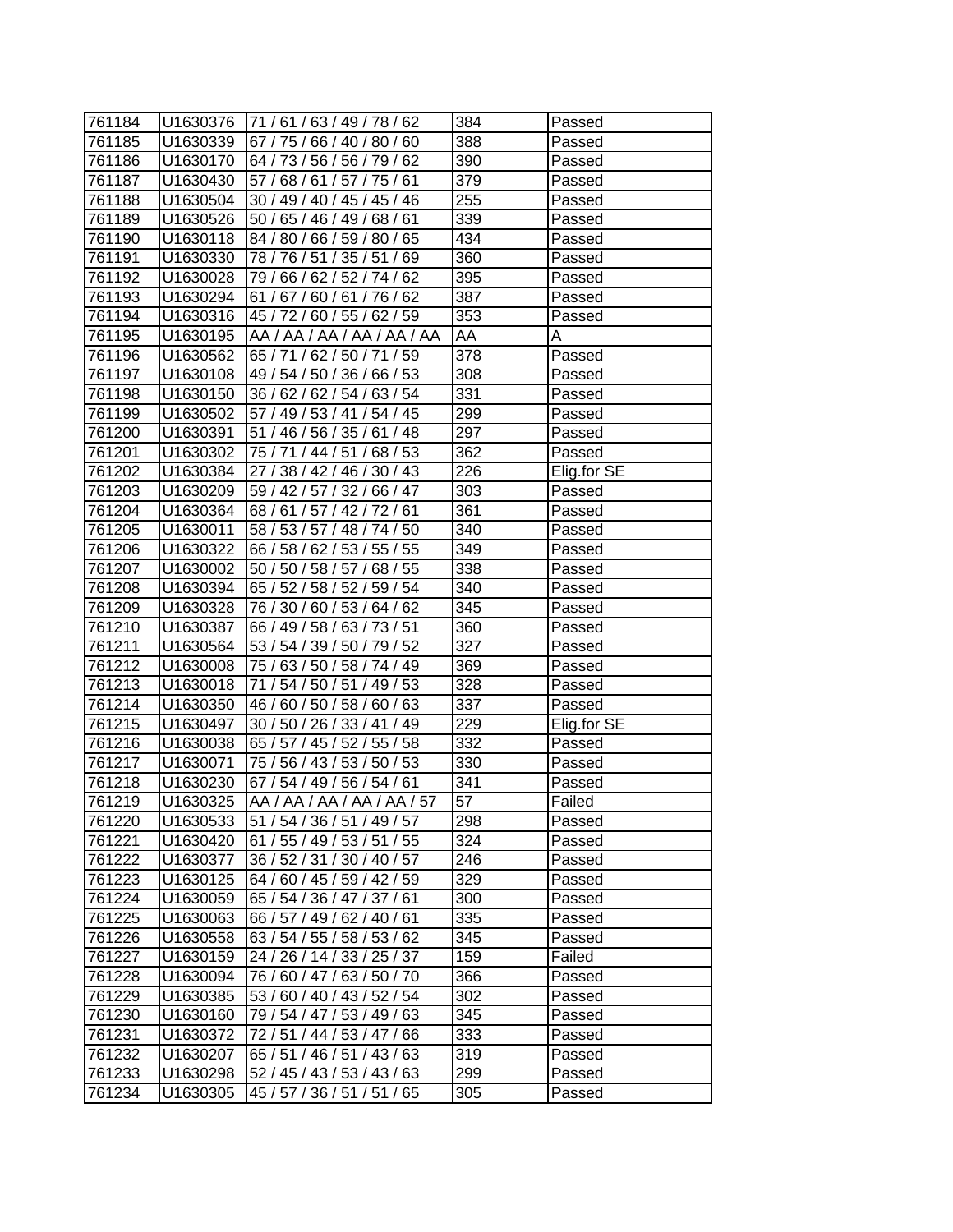| 761235 |          | U1630469 39 / 51 / 36 / 42 / 39 / 63 | 270 | Passed      |
|--------|----------|--------------------------------------|-----|-------------|
| 761236 | U1530391 | 26 / 47 / 17 / 05 / 24 / 54          | 173 | Failed      |
| 761237 | U1530449 | 18 / 27 / 13 / 25 / 22 / 44          | 149 | Failed      |
| 761238 | U1530577 | 44 / 46 / 20 / 30 / 22 / 50          | 212 | Failed      |
| 761239 | U1530387 | 35 / 54 / 36 / 27 / 30 / 47          | 229 | Elig.for SE |
| 761501 | J1630001 | 53 / 60 / 49 / 60 / 47 / 60          | 329 | Passed      |
| 761502 | J1630002 | 62 / 50 / 26 / 40 / 31 / 46          | 255 | Passed      |
| 761503 | J1630003 | 53 / 40 / 28 / 53 / 30 / 38          | 242 | Passed      |
| 761504 | J1630004 | 37 / 46 / 36 / 40 / 27 / 49          | 235 | Elig.for SE |
| 761505 | J1630005 | 73 / 60 / 41 / 58 / 40 / 58          | 330 | Passed      |
| 761506 | J1630006 | 43 / 55 / 30 / 49 / 35 / 57          | 269 | Passed      |
| 761507 | J1630007 | 38 / 38 / 30 / 36 / 40 / 52          | 234 | Passed      |
| 761508 | J1630008 | 30 / 63 / 36 / 60 / 40 / 61          | 290 | Passed      |
| 761509 | J1630009 | 60/63/42/50/49/57                    | 321 | Passed      |
| 761510 | J1630010 | 39 / 66 / 42 / 60 / 52 / 64          | 323 | Passed      |
| 761511 | J1630011 | 55 / 43 / 38 / 60 / 42 / 58          | 296 | Passed      |
| 761512 | J1630012 | 46 / 59 / 46 / 60 / 43 / 61          | 315 | Passed      |
| 761513 | J1630013 | 32 / 30 / 19 / 42 / 27 / 54          | 204 | Failed      |
| 761514 | J1630014 | 51/61/37/52/45/53                    | 299 | Passed      |
| 761515 | J1630015 | 53 / 59 / 36 / 59 / 43 / 52          | 302 | Passed      |
| 761516 | J1630016 | 36 / 33 / 08 / 21 / 16 / 22          | 136 | Failed      |
| 761517 | J1630017 | 18 / 63 / 36 / 53 / 38 / 57          | 265 | Elig.for SE |
| 761518 | J1630018 | 23 / 58 / 36 / 45 / 37 / 57          | 256 | Elig.for SE |
| 761519 | J1630019 | 18 / 53 / 36 / 39 / 40 / 48          | 234 | Elig.for SE |
| 761520 | J1630020 | 12 / 41 / 33 / 45 / 33 / 52          | 216 | Elig.for SE |
| 761521 | J1630021 | 30 / 60 / 41 / 58 / 45 / 62          | 296 | Passed      |
| 761522 | J1630022 | 16 / 54 / 42 / 30 / 45 / 61          | 248 | Elig.for SE |
| 761523 | J1630023 | 44 / 60 / 68 / 52 / 51 / 61          | 336 | Passed      |
| 761524 | J1630024 | 30 / 62 / 58 / 44 / 35 / 52          | 281 | Passed      |
| 761525 | J1630025 | 65 / 58 / 58 / 59 / 64 / 60          | 364 | Passed      |
| 761526 | J1630026 | 21 / 41 / 40 / 39 / 44 / 33          | 218 | Elig.for SE |
| 761527 | J1630027 | 25 / 51 / 50 / 48 / 54 / 47          | 275 | Passed      |
| 761528 | J1630028 | 25 / 63 / 66 / 48 / 61 / 53          | 316 | Passed      |
| 761529 | J1630029 | 49 / 48 / 48 / 39 / 60 / 53          | 297 | Passed      |
| 761530 | J1630030 | 26 / 48 / 38 / 45 / 49 / 43          | 249 | Passed      |
| 761531 | J1630031 | 35 / 50 / 50 / 54 / 47 / 54          | 290 | Passed      |
| 761532 | J1630032 | 26 / 60 / 54 / 47 / 48 / 47          | 282 | Passed      |
| 761533 | J1630033 | 52 / 54 / 63 / 55 / 62 / 55          | 341 | Passed      |
| 761534 | J1630034 | 30 / 60 / 63 / 53 / 61 / 61          | 328 | Passed      |
| 761535 | J1630035 | 41 / 63 / 46 / 51 / 56 / 52          | 309 | Passed      |
| 761536 | J1630036 | 23 / 56 / 55 / 37 / 63 / 51          | 285 | Elig.for SE |
| 761537 | J1630037 | 30 / 56 / 57 / 50 / 57 / 58          | 308 | Passed      |
| 761538 | J1630038 | 30 / 53 / 46 / 35 / 56 / 52          | 272 | Passed      |
| 761539 | J1630039 | 35 / 52 / 53 / 47 / 62 / 55          | 304 | Passed      |
| 761540 | J1630040 | 19/60/56/51/61/59                    | 306 | Elig.for SE |
| 761541 | J1630041 | 23 / 48 / 44 / 43 / 57 / 42          | 257 | Elig.for SE |
| 761542 | J1630042 | 36 / 49 / 34 / 35 / 49 / 55          | 258 | Passed      |
| 761543 | J1630043 | 58 / 62 / 64 / 53 / 65 / 64          | 366 | Passed      |
| 761544 | J1630044 | 13 / 25 / 14 / 12 / 29 / 03          | 96  | Failed      |
| 761545 | J1630045 | 51 / 61 / 50 / 46 / 61 / 40          | 309 | Passed      |
| 761546 | J1630046 | 56 / 61 / 61 / 56 / 64 / 57          | 355 | Passed      |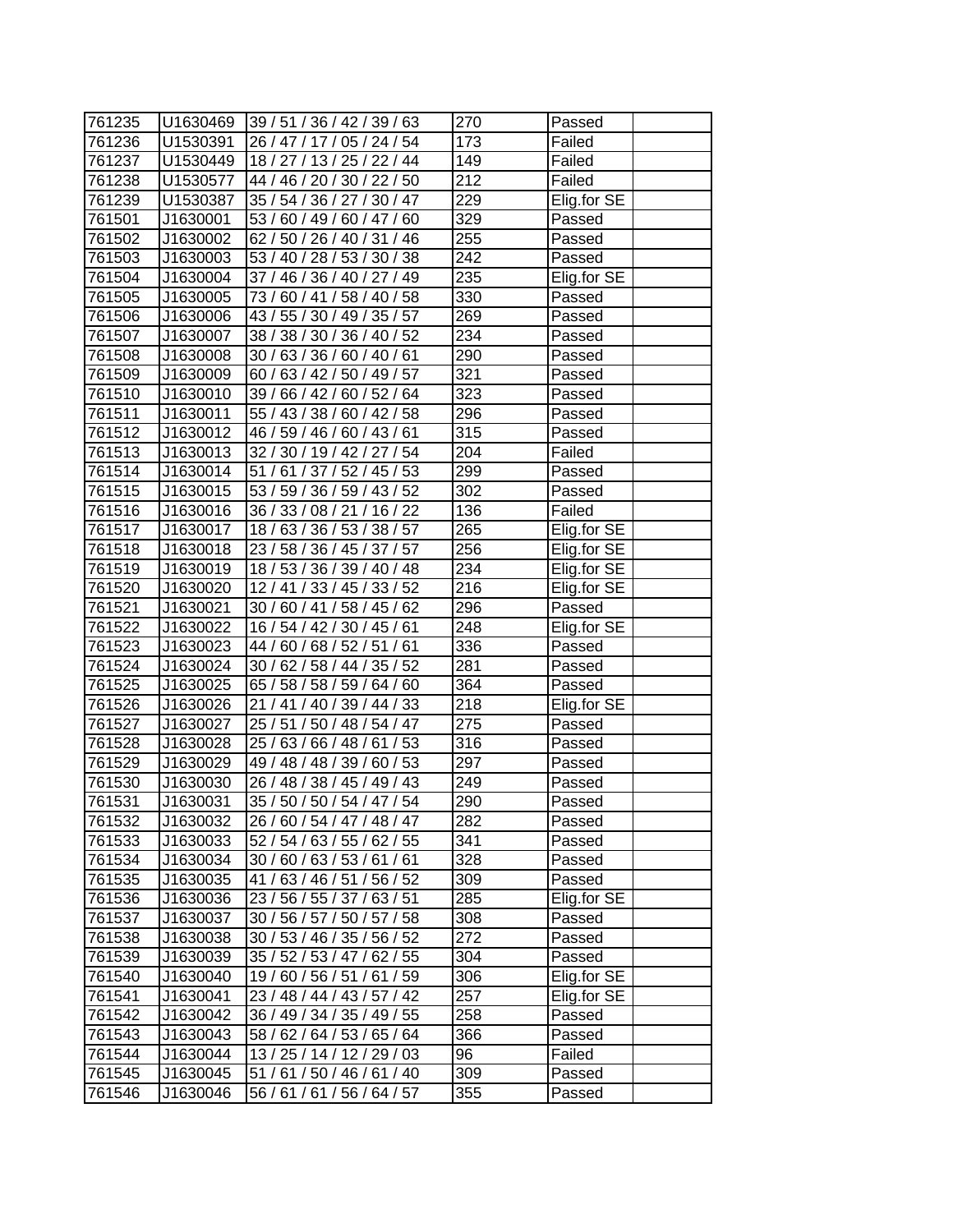| 761547 | J1630047 | 34 / 45 / 39 / 48 / 46 / 18    | 230               | Elig.for SE |
|--------|----------|--------------------------------|-------------------|-------------|
| 761548 | J1630048 | 76 / 57 / 44 / 66 / 58 / 59    | 360               | Passed      |
| 761549 | J1630049 | 70 / 44 / 39 / 56 / 50 / 53    | 312               | Passed      |
| 761550 | J1630050 | 66 / 62 / 50 / 64 / 61 / 52    | 355               | Passed      |
| 761551 | J1630051 | 44 / 48 / 40 / 62 / 57 / 50    | 301               | Passed      |
| 761552 | J1630052 | 45 / 31 / 21 / 60 / 46 / 44    | 247               | Elig.for SE |
| 761553 | J1630053 | 69 / 42 / 49 / 53 / 64 / 52    | 329               | Passed      |
| 761554 | J1630054 | 75 / 50 / 45 / 68 / 66 / 56    | 360               | Passed      |
| 761555 | J1630055 | 53 / 49 / 41 / 65 / 61 / 44    | $\overline{3}$ 13 | Passed      |
| 761556 | J1630056 | 34 / 37 / 22 / 34 / 45 / 50    | 222               | Elig.for SE |
| 761557 | J1630057 | 65 / 64 / 43 / 67 / 52 / 57    | 348               | Passed      |
| 761558 | J1630058 | 34 / 57 / 40 / 48 / 57 / 53    | 289               | Passed      |
| 761559 | J1630059 | 50 / 48 / 38 / 53 / 55 / 49    | 293               | Passed      |
| 761560 | J1630060 | 69 / 71 / 49 /<br>77 / 56 / 58 | 380               | Passed      |
| 761561 | J1630061 | 75 / 54 / 52 / 68 / 63 / 59    | 371               | Passed      |
| 761562 | J1630062 | 51 / 62 / 36 / 64 / 63 / 50    | 326               | Passed      |
| 761563 | J1630063 | 39 / 58 / 43 / 70 / 48 / 53    | 311               | Passed      |
| 761564 | J1630064 | 60 / 49 / 37 / 73 / 56 / 53    | 328               | Passed      |
| 761565 | J1630065 | 87/67/53/74/60/55              | 396               | Passed      |
| 761566 | J1630066 | 34 / 33 / 24 / 25 / 44 / 48    | 208               | Elig.for SE |
| 761567 | J1630067 | 38 / 59 / 36 / 54 / 54 / 41    | 282               | Passed      |
| 761568 | J1630068 | 44 / 69 / 50 / 49 / 68 / 56    | 336               | Passed      |
| 761569 | J1630069 | 47 / 67 / 48 / 67 / 54 / 59    | 342               | Passed      |
| 761570 | J1630070 | 28 / 31 / 18 / 55 / 50 / 42    | 224               | Failed      |
| 761571 | J1630071 | 40 / 52 / 33 / 57 / 58 / 49    | 289               | Passed      |
| 761572 | J1630072 | 45 / 48 / 45 / 55 / 58 / 40    | 291               | Passed      |
| 761573 | J1630073 | 38 / 50 / 50 / 64 / 50 / 44    | 296               | Passed      |
| 761574 | J1630074 | 29 / 42 / 32 / 56 / 48 / 41    | 248               | Passed      |
| 761575 | J1630075 | 43 / 60 / 60 / 71 / 52 / 37    | 323               | Passed      |
| 761576 | J1630076 | 37 / 54 / 37 / 75 / 54 / 50    | 307               | Passed      |
| 761577 | J1630077 | 33 / 58 / 54 / 69 / 60 / 53    | 327               | Passed      |
| 761578 | J1630078 | 31 / 38 / 48 / 52 / 51 / 37    | 257               | Passed      |
| 761579 | J1630079 | 21 / 46 / 37 / 36 / 40 / 09    | 189               | Failed      |
| 761580 | J1630080 | 46 / 56 / 55 / 65 / 63 / 55    | 340               | Passed      |
| 761581 | J1630081 | 33 / 30 / 37 / 37 / 50 / 16    | $\overline{2}03$  | Elig.for SE |
| 761582 | J1630082 | 35 / 56 / 40 / 58 / 62 / 41    | 292               | Passed      |
| 761583 | J1630083 | 41 / 46 / 53 / 47 / 49 / 30    | 266               | Passed      |
| 761584 | J1630084 | 40 / 58 / 62 / 54 / 62 / 52    | 328               | Passed      |
| 761585 | J1630085 | 53 / 45 / 43 / 51 / 52 / 46    | 290               | Passed      |
| 761586 | J1630086 | 27 / 42 / 47 / 40 / 52 / 31    | 239               | Passed      |
| 761587 | J1630087 | 59 / 58 / 57 / 63 / 50 / 57    | 344               |             |
| 761588 |          |                                |                   | Passed      |
|        | J1630088 | 27 / 48 / 34 / 50 / 50 / 16    | 225               | Failed      |
| 761589 | J1630089 | 36 / 52 / 51 / 40 / 55 / 56    | 290               | Passed      |
| 761590 | J1630090 | 27 / 44 / 48 / 51 / 54 / 39    | 263               | Passed      |
| 761591 | J1630091 | 54 / 60 / 52 / 61 / 57 / 68    | 352               | Passed      |
| 761592 | J1630092 | 31 / 51 / 53 / 62 / 52 / 64    | 313               | Passed      |
| 761593 | J1630093 | 49 / 61 / 62 / 60 / 63 / 64    | 359               | Passed      |
| 761594 | J1630094 | 27 / 57 / 50 / 67 / 56 / 68    | 325               | Passed      |
| 761595 | J1630095 | 20 / 56 / 60 / 54 / 60 / 38    | 288               | Elig.for SE |
| 761596 | J1630096 | 40 / 57 / 64 / 65 / 61 / 49    | 336               | Passed      |
| 761597 | J1630097 | 51 / 63 / 67 / 59 / 64 / 61    | 365               | Passed      |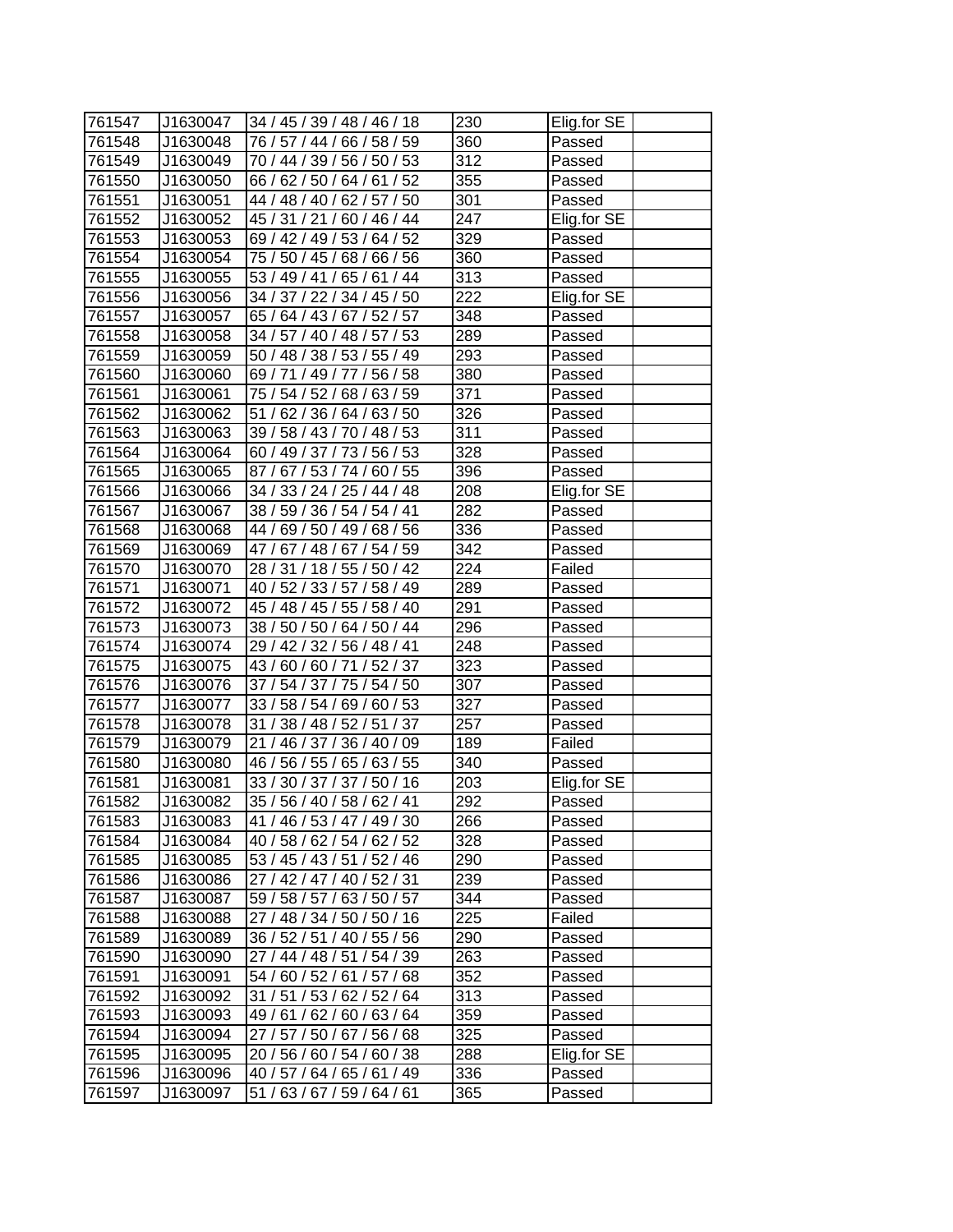| 761598 | J1630098 | 35 / 64 / 57 / 52 / 57 / 60 | 325             | Passed      |
|--------|----------|-----------------------------|-----------------|-------------|
| 761599 | J1630099 | 06 / 28 / 14 / 04 / 25 / 10 | 87              | Failed      |
| 761600 | J1630100 | 45 / 49 / 52 / 39 / 52 / 46 | 283             | Passed      |
| 761601 | J1630101 | 66 / 67 / 57 / 58 / 69 / 61 | 378             | Passed      |
| 761602 | J1630102 | 61 / 60 / 64 / 61 / 61 / 56 | 363             | Passed      |
| 761603 | J1630103 | 25 / 56 / 56 / 47 / 61 / 60 | 305             | Passed      |
| 761604 | J1630104 | 61 / 55 / 50 / 48 / 60 / 55 | 329             | Passed      |
| 761605 | J1630105 | 55 / 49 / 60 / 54 / 59 / 60 | 337             | Passed      |
| 761606 | J1630106 | 42 / 65 / 64 / 57 / 71 / 66 | 365             | Passed      |
| 761607 | J1630107 | 24 / 41 / 50 / 44 / 53 / 56 | 268             | Elig.for SE |
| 761608 | J1630108 | 19 / 44 / 51 / 30 / 51 / 30 | 225             | Elig.for SE |
| 761609 | J1630109 | 30 / 54 / 60 / 45 / 52 / 49 | 290             | Passed      |
| 761610 | J1630110 | 23 / 44 / 51 / 32 / 41 / 25 | 216             | Failed      |
| 761611 | J1630111 | 09 / 43 / 52 / 13 / 54 / 35 | 206             | Failed      |
| 761612 | J1630112 | 30 / 55 / 65 / 45 / 57 / 38 | 290             | Passed      |
| 761613 | J1630113 | 26 / 56 / 56 / 36 / 57 / 39 | 270             | Passed      |
| 761614 | J1630114 | 32 / 64 / 64 / 55 / 61 / 64 | 340             | Passed      |
| 761615 | J1630115 | 43 / 55 / 59 / 40 / 55 / 58 | 310             | Passed      |
| 761616 | J1630116 | 33 / 46 / 58 / 17 / 50 / 61 | 265             | Elig.for SE |
| 761617 | J1530030 | 40 / 54 / 50 / 52 / 50 / 58 | 304             | Passed      |
| 761618 | J1530071 | 26 / 49 / 56 / 53 / 51 / 43 | 278             | Passed      |
| 761619 | J1530083 | 33 / 40 / 31 / 18 / 35 / 19 | 176             | Failed      |
| 761620 | J1530105 | 20 / 33 / 28 / 16 / 44 / 20 | 161             | Failed      |
| 762001 | H1630001 | 20 / 45 / 54 / 00 / 40 / 10 | 169             | Failed      |
| 762002 | H1630002 | 40 / 44 / 48 / 00 / 42 / 01 | 175             | Failed      |
| 762003 | H1630003 | 33 / 49 / 43 / 56 / 50 / 31 | 262             | Passed      |
| 762004 | H1630004 | 33 / 43 / 40 / 45 / 55 / 38 | 254             | Passed      |
| 762005 | H1630005 | AA / AA / AA / AA / AA / AA | AA              | A           |
| 762006 | H1630006 | 34 / 33 / 34 / 32 / 35 / 31 | 199             | Elig.for SE |
| 762007 | H1630007 | 10 / 20 / 16 / 08 / 41 / 44 | 139             | Failed      |
| 762008 | H1630008 | 33 / 27 / 29 / 00 / 44 / 42 | 175             | Failed      |
| 762009 | H1630009 | 20 / 45 / 59 / 13 / 54 / 46 | 237             | Failed      |
| 762010 | H1630010 | 34 / 47 / 49 / 49 / 54 / 49 | 282             | Passed      |
| 762011 | H1630011 | 12 / 05 / 09 / 00 / 30 / 19 | $\overline{75}$ | Failed      |
| 762012 | H1630012 | 16 / 49 / 46 / 00 / 45 / 51 | 207             | Failed      |
| 762013 | H1630013 | 34 / 46 / 46 / 01 / 46 / 47 | 220             | Elig.for SE |
| 762014 | H1630014 | 40 / 41 / 48 / 00 / 51 / 45 | 225             | Elig.for SE |
| 762015 | H1630015 | 60 / 53 / 56 / 17 / 60 / 43 | 289             | Elig.for SE |
| 762016 | H1630016 | 40 / 44 / 53 / 50 / 46 / 46 | 279             | Passed      |
| 762017 | H1630017 | 25 / 46 / 54 / 19 / 43 / 47 | 234             | Failed      |
| 762018 | H1630018 | 16 / 29 / 51 / 00 / 18 / 38 | 152             | Failed      |
| 762019 | H1630019 | 33 / 54 / 51 / 42 / 67 / 49 | 296             | Passed      |
| 762020 | H1630020 | 50 / 41 / 48 / 30 / 49 / 49 | 267             | Passed      |
| 762021 | H1630021 | 34 / 33 / 38 / 00 / 21 / 46 | 172             | Failed      |
| 762022 | H1630022 | 24 / 41 / 32 / 25 / 40 / 36 | 198             | Failed      |
| 762023 | H1630023 | 18 / 48 / 51 / 30 / 42 / 37 | 226             | Elig.for SE |
| 762024 | H1630024 | 53 / 51 / 62 / 40 / 50 / 47 | 303             | Passed      |
| 762025 | H1630025 | 18 / 45 / 54 / 49 / 52 / 54 | 272             | Elig.for SE |
| 762026 | H1630026 | 22 / 47 / 59 / 20 / 55 / 36 | 239             | Failed      |
| 762027 | H1630027 | 11 / 45 / 57 / 20 / 52 / 48 | 233             | Failed      |
| 762028 | H1630028 | 24 / 48 / AA / AA / 56 / 48 | 176             | Failed      |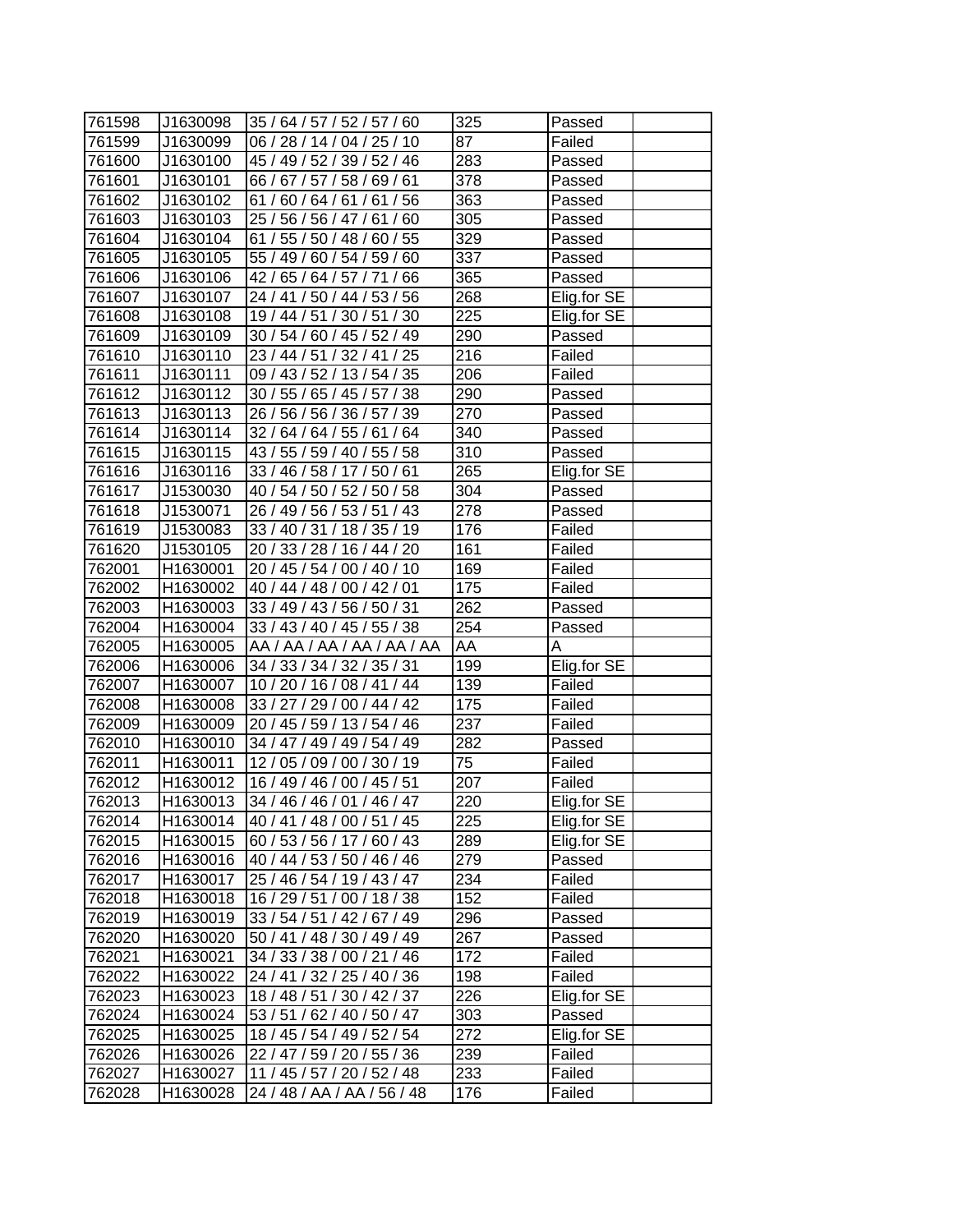| 762029           |          | H1630029 25 / 55 / 62 / 60 / 44 / 46 | 292               | Passed      |
|------------------|----------|--------------------------------------|-------------------|-------------|
| 762030           | H1630030 | 37 / 57 / 54 / 54 / 57 / 53          | 312               | Passed      |
| 762031           | H1630031 | 31 / 52 / 63 / 67 / 53 / 61          | $\overline{3}27$  | Passed      |
| 762032           | H1630032 | 30 / 54 / 58 / 44 / 42 / 60          | 288               | Passed      |
| 762033           | H1630033 | 40 / 50 / 46 / 55 / 44 / 53          | 288               | Passed      |
| 762034           | H1630034 | 20 / 42 / 54 / 54 / 36 / 50          | 256               | Elig.for SE |
| 762035           | H1630035 | 24 / 45 / 53 / 42 / 38 / 49          | 251               | Elig.for SE |
| 762036           | H1630036 | 25 / 47 / 47 / 52 / 30 / 52          | $\overline{253}$  | Elig.for SE |
| 762037           | H1630037 | 23/61/46/67/47/57                    | 301               | Elig.for SE |
| 762038           | H1630038 | 08 / 23 / 34 / 14 / 31 / 25          | 135               | Failed      |
| 762039           | H1630039 | 18 / 29 / 38 / 38 / 34 / 46          | 203               | Elig.for SE |
| 762040           | H1630040 | 49 / 58 / 60 / 67 / 43 / 58          | 335               | Passed      |
| 762041           | H1630041 | 10 / 38 / 27 / 22 / 23 / 37          | 157               | Failed      |
| 762042           | H1630042 | 19 / 53 / 55 / 55 / 32 / 54          | 268               | Elig.for SE |
| 762043           | H1630043 | 22 / 55 / 53 / 55 / 44 / 57          | 286               | Elig.for SE |
| 762044           | H1630044 | 06 / 38 / 40 / 39 / 30 / 35          | 188               | Elig.for SE |
| 762045           | H1630045 | 07 / 52 / 51 / 53 / 16 / 52          | 231               | Failed      |
| 762046           | H1630046 | 20 / 45 / 52 / 23 / 27 / 44          | 211               | Failed      |
| 762047           | H1630047 | 13/35/45/15/17/27                    | 152               | Failed      |
| 762048           | H1630048 | 14 / 24 / 25 / 15 / 12 / 21          | 111               | Failed      |
| 762049           | H1630049 | 14 / 34 / 31 / 24 / 15 / 43          | 161               | Failed      |
| 762050           | H1630050 | 22 / 51 / 49 / 30 / 22 / 43          | 217               | Failed      |
| 762051           | H1630051 | 56 / 60 / 58 / 69 / 51 / 60          | 354               | Passed      |
| 762052           | H1630052 | 32 / 53 / 60 / 67 / 51 / 60          | 323               | Passed      |
| 762053           | H1630053 | AA / AA / AA / AA / AA / AA          | AA                | Α           |
| 762054           | H1630054 | 36 / 55 / 56 / 67 / 47 / 56          | $\overline{3}17$  | Passed      |
| 762055           | H1630055 | 65 / 54 / 61 / 54 / 46 / 62          | 342               | Passed      |
| 762056           | H1630056 | 34 / 53 / 54 / 55 / 39 / 49          | 284               | Passed      |
| 762057           | H1630057 | 41 / 63 / 62 / 56 / 62 / 51          | 335               | Passed      |
| 762058           | H1630058 | 24 / 50 / 43 / 40 / 40 / 47          | 244               | Elig.for SE |
| 762059           | H1630059 | 32 / 54 / 50 / 55 / 56 / 55          | 302               | Passed      |
| 762060           | H1630060 | 18 / 22 / 31 / 29 / 21 / 20          | 141               | Failed      |
| 762061           | H1630061 | 26 / 48 / 40 / 41 / 44 / 41          | 240               | Elig.for SE |
| 762062           | H1630062 | 24 / 44 / 45 / 44 / 36 / 23          | $\overline{2}$ 16 | Failed      |
| 762063           | H1630063 | 17 / 54 / 51 / 51 / 39 / 36          | 248               | Elig.for SE |
| 762064           | H1630064 | 24 / AA / AA / AA / AA / AA          | 24                | Failed      |
| 762065           | H1630065 | 20 / 56 / 41 / 46 / 41 / 08          | 212               | Failed      |
| 762066           | H1630066 | 23 / 45 / 42 / 40 / 38 / 07          | 195               | Failed      |
| 762067           | H1630067 | 39 / 60 / 58 / 61 / 57 / 62          | 337               | Passed      |
| 762068           | H1630068 | 43 / 66 / 64 / 55 / 56 / 61          | 345               | Passed      |
| 762069           | H1630069 | 31 / 58 / 56 / 58 / 50 / 56          | 309               | Passed      |
| 762070           | H1630070 | 34 / 54 / 48 / 48 / 45 / 49          | 278               | Passed      |
| 762071           | H1630071 | 24 / 49 / 51 / 51 / 39 / 40          | 254               | Elig.for SE |
| 762072           | H1630072 | 22 / 51 / 46 / 53 / 46 / 42          | 260               | Elig.for SE |
|                  |          |                                      |                   |             |
| 762073<br>762074 | H1630073 | 16 / 46 / 37 / 39 / 41 / 21          | 200               | Failed      |
|                  | H1630074 | 47 / 45 / 36 / 48 / 49 / 38          | 263               | Passed      |
| 762075           | H1630075 | AA / AA / AA / AA / AA / AA          | AA                | А           |
| 762076           | H1530007 | 47 / 43 / 39 / 45 / 39 / 33          | 246               | Passed      |
| 762077           | H1430013 | 40 / 64 / 50 / 49 / 46 / 33          | 282               | Passed      |
| 762078           | H1530017 | 40 / 56 / 57 / 52 / 51 / 54          | 310               | Passed      |
| 762079           | H1530021 | 30/60/60/49/47/49                    | 295               | Passed      |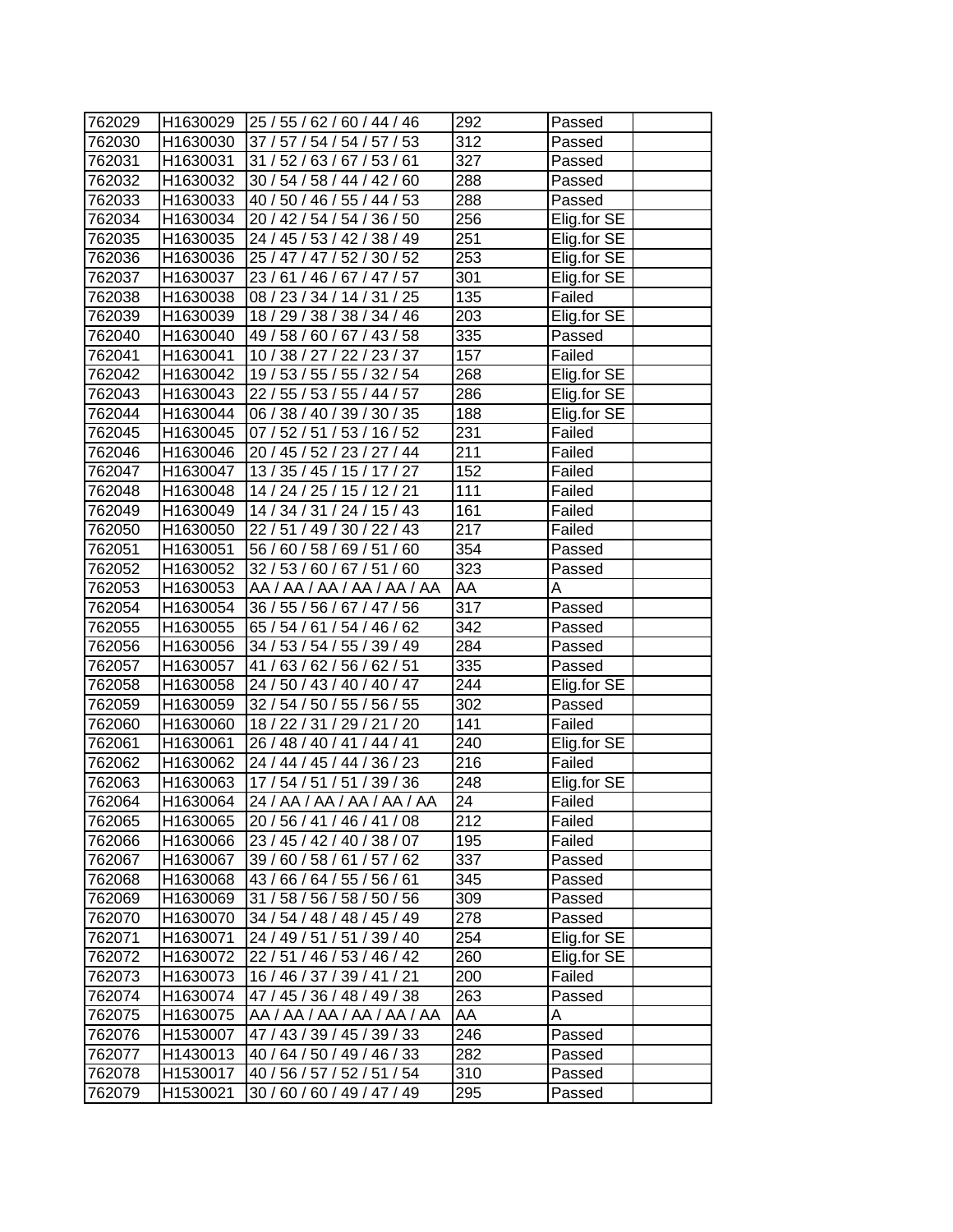| 762080           |                      | H1530023 35 / 58 / 35 / 54 / 49 / 45 | 276              | Passed      |
|------------------|----------------------|--------------------------------------|------------------|-------------|
| 762081<br>762082 | H1530025<br>H1530026 | 40 / 54 / 52 / 53 / 44 / 52          | 295<br>247       | Passed      |
|                  |                      | 41 / 62 / 52 / 00 / 46 / 46          |                  | Elig.for SE |
| 762083           | H1530029             | 34 / 55 / 43 / 10 / 37 / 57          | 236              | Elig.for SE |
| 762084           | H1530031             | AA / AA / AA / AA / AA / AA          | AA               | A           |
| 762085           | H1430042             | 37 / 54 / 54 / 00 / 22 / 42          | 209              | Failed      |
| 762086           | H1530039             | AA / AA / AA / AA / AA / AA          | AA               | А           |
| 762087           | H1530046             | 13 / 34 / 40 / 00 / 09 / 33          | 129              | Failed      |
| 762088           | H1530054             | 37 / 48 / 53 / 12 / 20 / 41          | 211              | Failed      |
| 762089           | H1530067             | 33 / 58 / 50 / 30 / 25 / 43          | 239              | Elig.for SE |
| 762090           | H1530069             | 34 / 52 / 39 / 00 / 17 / 44          | 186              | Failed      |
| 762501           | S1630001             | 37 / 52 / 64 / 70 / 47 / 57          | 327              | Passed      |
| 762502           | S1630002             | 46 / 54 / 66 / 62 / 52 / 58          | 338              | Passed      |
| 762503           | S1630003             | 33 / 43 / 44 / 28 / 30 / 45          | 223              | Elig.for SE |
| 762504           | S1630004             | 28 / 50 / 53 / 37 / 36 / 60          | 264              | Passed      |
| 762505           | S1630005             | 50 / 60 / 59 / 52 / 43 / 53          | 317              | Passed      |
| 762506           | S1630006             | 40 / 63 / 67 / 60 / 47 / 60          | 337              | Passed      |
| 762507           | S1630007             | 45 / 55 / 63 / 50 / 43 / 48          | $\overline{304}$ | Passed      |
| 762508           | S1630008             | 40 / 40 / 47 / 26 / 25 / 39          | 217              | Failed      |
| 762509           | S1630009             | 60 / 56 / 59 / 55 / 45 / 44          | 319              | Passed      |
| 762510           | S1630010             | 42 / 55 / 58 / 53 / 44 / 42          | 294              | Passed      |
| 762511           | S1630011             | 40 / 61 / 54 / 57 / 46 / 60          | 318              | Passed      |
| 762512           | S1630012             | 63 / 64 / 61 / 65 / 57 / 48          | 358              | Passed      |
| 762513           | S1630013             | 63 / 57 / 63 / 62 / 52 / 61          | 358              | Passed      |
| 762514           | S1630014             | 45 / 45 / 58 / 62 / 50 / 45          | 305              | Passed      |
| 762515           | S1630015             | 51 / 42 / 68 / 70 / 54 / 58          | 343              | Passed      |
| 762516           | S1630016             | 57 / 57 / 61 / 61 / 48 / 54          | 338              | Passed      |
| 762517           | S1630017             | 64 / 65 / 66 / 67 / 59 / 56          | $\overline{377}$ | Passed      |
| 762518           | S1630018             | 19 / 46 / 37 / 00 / 44 / 44          | 190              | Failed      |
| 762519           | S1630019             | 46 / 39 / 38 / 30 / 48 / 45          | 246              | Passed      |
| 762520           | S1630020             | 50 / 61 / 52 / 57 / 55 / 66          | 341              | Passed      |
| 762521           | S1630021             | 43 / 46 / 62 / 44 / 49 / 49          | 293              | Passed      |
| 762522           | S1630022             | 37 / 40 / 47 / 43 / 37 / 38          | 242              | Passed      |
| 762523           | S1630023             | 75 / 60 / 64 / 62 / 61 / 67          | 389              | Passed      |
| 762524           | S1630024             | 35 / 56 / 51 / 45 / 56 / 59          | 302              | Passed      |
| 762525           | S1630025             | 58 / 45 / 55 / 46 / 56 / 60          | $\overline{3}20$ | Passed      |
| 762526           | S1630026             | 62 / 62 / 64 / 53 / 61 / 69          | 371              | Passed      |
| 762527           | S1630027             | 42 / 52 / 55 / 53 / 66 / 66          | 334              | Passed      |
| 762528           | S1630028             | 69 / 58 / 57 / 59 / 59 / 67          | 369              | Passed      |
| 762529           | S1630029             | 56 / 52 / 62 / 54 / 58 / 63          | 345              | Passed      |
| 762530           | S1630030             | 47 / 48 / 43 / 19 / 47 / 56          | 260              | Elig.for SE |
| 762531           | S1630031             | 52 / 51 / 49 / 40 / 55 / 33          | 280              | Passed      |
| 762532           | S1630032             | 58 / 37 / 37 / 32 / 45 / 38          | 247              | Passed      |
| 762533           | S1630033             | 39 / 50 / 40 / 33 / 56 / 56          | 274              | Passed      |
| 762534           | S1630034             | 58 / 40 / 49 / 49 / 58 / 52          | 306              | Passed      |
| 762535           | S1630035             | 52 / 61 / 50 / 42 / 63 / 57          | 325              | Passed      |
| 762536           | S1630036             | 50 / 57 / 56 / 33 / 55 / 54          | 305              | Passed      |
| 762537           | S1630037             | AA / AA / AA / AA / AA / AA          | AA               | Α           |
| 762538           | S1630038             | 22 / 58 / 52 / 62 / 63 / 54          | 311              | Elig.for SE |
| 762539           | S1630039             | 24 / 44 / 58 / 55 / 58 / 45          | 284              | Elig.for SE |
| 762540           | S1630040             | 13/50/46/48/45/40                    | 242              | Elig.for SE |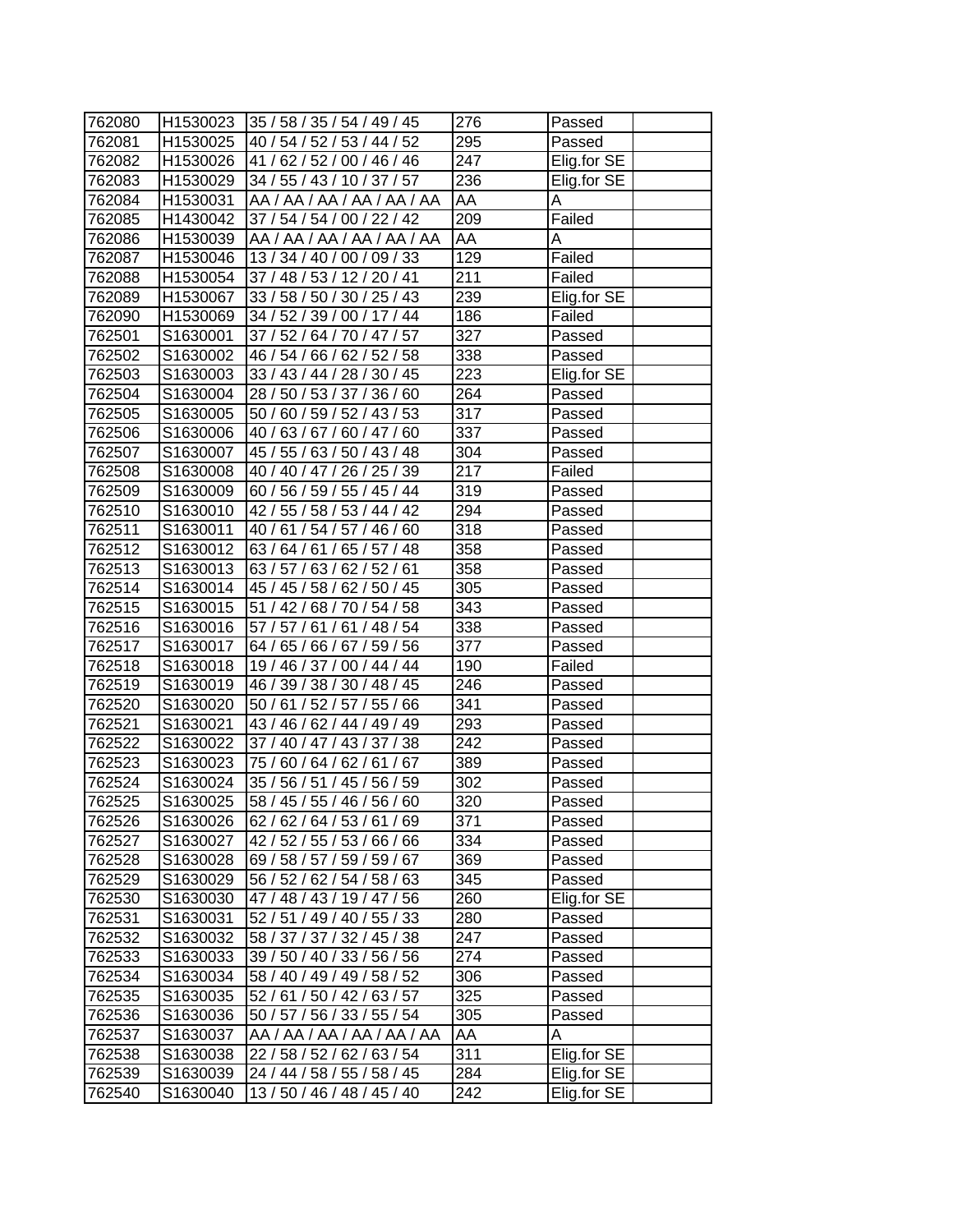| 285<br>762542<br>S1630042<br>26 / 54 / 46 / 48 / 60 / 51<br>Passed<br>762543<br>S1630043<br>184<br>02 / 44 / 33 / 34 / 48 / 23<br>Failed<br>256<br>Elig.for SE<br>762544<br>S1630044<br>43 / 47 / 49 / 24 / 59 / 34<br>21 / 44 / 42 / 50 / 44 / 37<br>238<br>S1630045<br>Elig.for SE<br>762545<br>345<br>762546<br>S1630046<br>49 / 60 / 57 / 60 / 60 / 59<br>Passed<br>309<br>S1630047<br>36 / 56 / 56 / 54 / 52 / 55<br>762547<br>Passed<br>28 / 41 / 48 / 51 / 37 / 36<br>241<br>762548<br>S1630048<br>Passed<br>283<br>762549<br>S1630049<br>19 / 54 / 57 / 60 / 44 / 49<br>Elig.for SE<br>267<br>762550<br>S1630050<br>08 / 54 / 54 / 58 / 44 / 49<br>Elig.for SE<br>238<br>Elig.for SE<br>762551<br>S1630051<br>19 / 39 / 34 / 60 / 44 / 42<br>261<br>762552<br>S1630052<br>Passed<br>33 / 44 / 53 / 42 / 40 / 49<br>S1630053<br>288<br>Elig.for SE<br>762553<br>19 / 58 / 53 / 60 / 45 / 53<br>762554<br>86 / 63 / 55 / 60 / 64 / 63<br>391<br>Passed<br>S1630054<br>305<br>762555<br>S1630055<br>36 / 52 / 51 / 57 / 54 / 55<br>Passed<br>762556<br>239<br>S1630056<br>10 / 53 / 47 / 53 / 32 / 44<br>Elig.for SE<br>24 / 53 / 60 / 57 / 46 / 58<br>298<br>762557<br>S1630057<br>Elig.for SE<br>255<br>21 / 44 / 51 / 55 / 42 / 42<br>762558<br>S1630058<br>Elig.for SE<br>33 / 57 / 55 / 57 / 43 / 55<br>300<br>S1630059<br>762559<br>Passed<br>S1630060<br>194<br>762560<br>27 / 35 / 45 / 43 / 15 / 29<br>Failed<br>762561<br>S1630061<br>04 / 43 / 50 / 49 / 12 / 38<br>196<br>Failed<br>$\overline{3}$ 74<br>762562<br>S1630062<br>58 / 63 / 53 / 63 / 66 / 71<br>Passed<br>287<br>762563<br>S1630063<br>20 / 50 / 56 / 60 / 49 / 52<br>Elig.for SE<br>276<br>Elig.for SE<br>762564<br>S1630064<br>21 / 50 / 49 / 60 / 44 / 52<br>762565<br>239<br>S1630065<br>25 / 46 / 52 / 44 / 31 / 41<br>Elig.for SE<br>762566<br>298<br>S1630066<br>37 / 56 / 46 / 60 / 50 / 49<br>Passed<br>227<br>762567<br>S1630067<br>Failed<br>19 / 37 / 51 / 56 / 25 / 39<br>367<br>762568<br>S1630068<br>62 / 63 / 60 / 61 / 60 / 61<br>Passed<br>290<br>Elig.for SE<br>762569<br>S1630069<br>19 / 51 / 56 / 63 / 40 / 61<br>37 / 47 / 41 / 24 / 50 / 49<br>248<br>762570<br>S1630070<br>Elig.for SE<br>189<br>S1630071<br>04 / 37 / 47 / 42 / 09 / 50<br>762571<br>Failed<br>335<br>S1630072<br>47 / 51 / 55 / 62 / 57 / 63<br>762572<br>Passed<br>S1630073<br>332<br>762573<br>39 / 60 / 57 / 57 / 49 / 70<br>Passed<br>21 / 45 / 46 / 41 / 31 / 60<br>244<br>S1630074<br>762574<br>Elig.for SE<br>292<br>762575<br>S1630075<br>37 / 50 / 50 / 45 / 43 / 67<br>Passed<br>53 / 54 / 57 / 57 / 62 / 63<br>346<br>762576<br>S1630076<br>Passed<br>Elig.for SE<br>762577<br>S1630077<br>09 / 66 / 65 / 47 / 43 / 70<br>300<br>Elig.for SE<br>291<br>762578<br>S1630078<br>16 / 52 / 59 / 55 / 49 / 60<br>762579<br>347<br>Passed<br>S1630079<br>45 / 62 / 54 / 62 / 58 / 66<br>762580<br>S1630080<br>296<br>Passed<br>46 / 50 / 50 / 42 / 48 / 60<br>182<br>762581<br>S1630081<br>07 / 42 / 47 / 16 / 17 / 53<br>Failed<br>Elig.for SE<br>267<br>762582<br>S1630082<br>18 / 42 / 55 / 53 / 39 / 60<br>318<br>762583<br>S1630083<br>29 / 54 / 65 / 54 / 52 / 64<br>Passed<br>Elig.for SE<br>230<br>06 / 36 / 45 / 42 / 36 / 65<br>762584<br>S1630084<br>235<br>Elig.for SE<br>762585<br>S1630085<br>26 / 27 / 38 / 44 / 43 / 57<br>762586<br>11 / 37 / 38 / 37 / 27 / 52<br>202<br>Failed<br>S1630086<br>310<br>762587<br>48 / 54 / 44 / 54 / 47 / 63<br>Passed<br>S1630087<br>389<br>762588<br>S1630088<br>82/60/64/60/57/66<br>Passed<br>762589<br>S1630089<br>290<br>47 / 43 / 54 / 44 / 39 / 63<br>Passed<br>762590<br>S1630090<br>307<br>41 / 44 / 68 / 48 / 45 / 61<br>Passed |        |          |                             |     |             |
|----------------------------------------------------------------------------------------------------------------------------------------------------------------------------------------------------------------------------------------------------------------------------------------------------------------------------------------------------------------------------------------------------------------------------------------------------------------------------------------------------------------------------------------------------------------------------------------------------------------------------------------------------------------------------------------------------------------------------------------------------------------------------------------------------------------------------------------------------------------------------------------------------------------------------------------------------------------------------------------------------------------------------------------------------------------------------------------------------------------------------------------------------------------------------------------------------------------------------------------------------------------------------------------------------------------------------------------------------------------------------------------------------------------------------------------------------------------------------------------------------------------------------------------------------------------------------------------------------------------------------------------------------------------------------------------------------------------------------------------------------------------------------------------------------------------------------------------------------------------------------------------------------------------------------------------------------------------------------------------------------------------------------------------------------------------------------------------------------------------------------------------------------------------------------------------------------------------------------------------------------------------------------------------------------------------------------------------------------------------------------------------------------------------------------------------------------------------------------------------------------------------------------------------------------------------------------------------------------------------------------------------------------------------------------------------------------------------------------------------------------------------------------------------------------------------------------------------------------------------------------------------------------------------------------------------------------------------------------------------------------------------------------------------------------------------------------------------------------------------------------------------------------------------------------------------------------------------------------------------------------------------------------------------------------------------------------------------------------------------------------------------------------------------------------------------------------------------------------------------------------------------------------------------------------------------------------------------------------------------------------------------------------------------------------|--------|----------|-----------------------------|-----|-------------|
|                                                                                                                                                                                                                                                                                                                                                                                                                                                                                                                                                                                                                                                                                                                                                                                                                                                                                                                                                                                                                                                                                                                                                                                                                                                                                                                                                                                                                                                                                                                                                                                                                                                                                                                                                                                                                                                                                                                                                                                                                                                                                                                                                                                                                                                                                                                                                                                                                                                                                                                                                                                                                                                                                                                                                                                                                                                                                                                                                                                                                                                                                                                                                                                                                                                                                                                                                                                                                                                                                                                                                                                                                                                                            | 762541 | S1630041 | 16 / 52 / 48 / 32 / 45 / 44 | 237 | Elig.for SE |
|                                                                                                                                                                                                                                                                                                                                                                                                                                                                                                                                                                                                                                                                                                                                                                                                                                                                                                                                                                                                                                                                                                                                                                                                                                                                                                                                                                                                                                                                                                                                                                                                                                                                                                                                                                                                                                                                                                                                                                                                                                                                                                                                                                                                                                                                                                                                                                                                                                                                                                                                                                                                                                                                                                                                                                                                                                                                                                                                                                                                                                                                                                                                                                                                                                                                                                                                                                                                                                                                                                                                                                                                                                                                            |        |          |                             |     |             |
|                                                                                                                                                                                                                                                                                                                                                                                                                                                                                                                                                                                                                                                                                                                                                                                                                                                                                                                                                                                                                                                                                                                                                                                                                                                                                                                                                                                                                                                                                                                                                                                                                                                                                                                                                                                                                                                                                                                                                                                                                                                                                                                                                                                                                                                                                                                                                                                                                                                                                                                                                                                                                                                                                                                                                                                                                                                                                                                                                                                                                                                                                                                                                                                                                                                                                                                                                                                                                                                                                                                                                                                                                                                                            |        |          |                             |     |             |
|                                                                                                                                                                                                                                                                                                                                                                                                                                                                                                                                                                                                                                                                                                                                                                                                                                                                                                                                                                                                                                                                                                                                                                                                                                                                                                                                                                                                                                                                                                                                                                                                                                                                                                                                                                                                                                                                                                                                                                                                                                                                                                                                                                                                                                                                                                                                                                                                                                                                                                                                                                                                                                                                                                                                                                                                                                                                                                                                                                                                                                                                                                                                                                                                                                                                                                                                                                                                                                                                                                                                                                                                                                                                            |        |          |                             |     |             |
|                                                                                                                                                                                                                                                                                                                                                                                                                                                                                                                                                                                                                                                                                                                                                                                                                                                                                                                                                                                                                                                                                                                                                                                                                                                                                                                                                                                                                                                                                                                                                                                                                                                                                                                                                                                                                                                                                                                                                                                                                                                                                                                                                                                                                                                                                                                                                                                                                                                                                                                                                                                                                                                                                                                                                                                                                                                                                                                                                                                                                                                                                                                                                                                                                                                                                                                                                                                                                                                                                                                                                                                                                                                                            |        |          |                             |     |             |
|                                                                                                                                                                                                                                                                                                                                                                                                                                                                                                                                                                                                                                                                                                                                                                                                                                                                                                                                                                                                                                                                                                                                                                                                                                                                                                                                                                                                                                                                                                                                                                                                                                                                                                                                                                                                                                                                                                                                                                                                                                                                                                                                                                                                                                                                                                                                                                                                                                                                                                                                                                                                                                                                                                                                                                                                                                                                                                                                                                                                                                                                                                                                                                                                                                                                                                                                                                                                                                                                                                                                                                                                                                                                            |        |          |                             |     |             |
|                                                                                                                                                                                                                                                                                                                                                                                                                                                                                                                                                                                                                                                                                                                                                                                                                                                                                                                                                                                                                                                                                                                                                                                                                                                                                                                                                                                                                                                                                                                                                                                                                                                                                                                                                                                                                                                                                                                                                                                                                                                                                                                                                                                                                                                                                                                                                                                                                                                                                                                                                                                                                                                                                                                                                                                                                                                                                                                                                                                                                                                                                                                                                                                                                                                                                                                                                                                                                                                                                                                                                                                                                                                                            |        |          |                             |     |             |
|                                                                                                                                                                                                                                                                                                                                                                                                                                                                                                                                                                                                                                                                                                                                                                                                                                                                                                                                                                                                                                                                                                                                                                                                                                                                                                                                                                                                                                                                                                                                                                                                                                                                                                                                                                                                                                                                                                                                                                                                                                                                                                                                                                                                                                                                                                                                                                                                                                                                                                                                                                                                                                                                                                                                                                                                                                                                                                                                                                                                                                                                                                                                                                                                                                                                                                                                                                                                                                                                                                                                                                                                                                                                            |        |          |                             |     |             |
|                                                                                                                                                                                                                                                                                                                                                                                                                                                                                                                                                                                                                                                                                                                                                                                                                                                                                                                                                                                                                                                                                                                                                                                                                                                                                                                                                                                                                                                                                                                                                                                                                                                                                                                                                                                                                                                                                                                                                                                                                                                                                                                                                                                                                                                                                                                                                                                                                                                                                                                                                                                                                                                                                                                                                                                                                                                                                                                                                                                                                                                                                                                                                                                                                                                                                                                                                                                                                                                                                                                                                                                                                                                                            |        |          |                             |     |             |
|                                                                                                                                                                                                                                                                                                                                                                                                                                                                                                                                                                                                                                                                                                                                                                                                                                                                                                                                                                                                                                                                                                                                                                                                                                                                                                                                                                                                                                                                                                                                                                                                                                                                                                                                                                                                                                                                                                                                                                                                                                                                                                                                                                                                                                                                                                                                                                                                                                                                                                                                                                                                                                                                                                                                                                                                                                                                                                                                                                                                                                                                                                                                                                                                                                                                                                                                                                                                                                                                                                                                                                                                                                                                            |        |          |                             |     |             |
|                                                                                                                                                                                                                                                                                                                                                                                                                                                                                                                                                                                                                                                                                                                                                                                                                                                                                                                                                                                                                                                                                                                                                                                                                                                                                                                                                                                                                                                                                                                                                                                                                                                                                                                                                                                                                                                                                                                                                                                                                                                                                                                                                                                                                                                                                                                                                                                                                                                                                                                                                                                                                                                                                                                                                                                                                                                                                                                                                                                                                                                                                                                                                                                                                                                                                                                                                                                                                                                                                                                                                                                                                                                                            |        |          |                             |     |             |
|                                                                                                                                                                                                                                                                                                                                                                                                                                                                                                                                                                                                                                                                                                                                                                                                                                                                                                                                                                                                                                                                                                                                                                                                                                                                                                                                                                                                                                                                                                                                                                                                                                                                                                                                                                                                                                                                                                                                                                                                                                                                                                                                                                                                                                                                                                                                                                                                                                                                                                                                                                                                                                                                                                                                                                                                                                                                                                                                                                                                                                                                                                                                                                                                                                                                                                                                                                                                                                                                                                                                                                                                                                                                            |        |          |                             |     |             |
|                                                                                                                                                                                                                                                                                                                                                                                                                                                                                                                                                                                                                                                                                                                                                                                                                                                                                                                                                                                                                                                                                                                                                                                                                                                                                                                                                                                                                                                                                                                                                                                                                                                                                                                                                                                                                                                                                                                                                                                                                                                                                                                                                                                                                                                                                                                                                                                                                                                                                                                                                                                                                                                                                                                                                                                                                                                                                                                                                                                                                                                                                                                                                                                                                                                                                                                                                                                                                                                                                                                                                                                                                                                                            |        |          |                             |     |             |
|                                                                                                                                                                                                                                                                                                                                                                                                                                                                                                                                                                                                                                                                                                                                                                                                                                                                                                                                                                                                                                                                                                                                                                                                                                                                                                                                                                                                                                                                                                                                                                                                                                                                                                                                                                                                                                                                                                                                                                                                                                                                                                                                                                                                                                                                                                                                                                                                                                                                                                                                                                                                                                                                                                                                                                                                                                                                                                                                                                                                                                                                                                                                                                                                                                                                                                                                                                                                                                                                                                                                                                                                                                                                            |        |          |                             |     |             |
|                                                                                                                                                                                                                                                                                                                                                                                                                                                                                                                                                                                                                                                                                                                                                                                                                                                                                                                                                                                                                                                                                                                                                                                                                                                                                                                                                                                                                                                                                                                                                                                                                                                                                                                                                                                                                                                                                                                                                                                                                                                                                                                                                                                                                                                                                                                                                                                                                                                                                                                                                                                                                                                                                                                                                                                                                                                                                                                                                                                                                                                                                                                                                                                                                                                                                                                                                                                                                                                                                                                                                                                                                                                                            |        |          |                             |     |             |
|                                                                                                                                                                                                                                                                                                                                                                                                                                                                                                                                                                                                                                                                                                                                                                                                                                                                                                                                                                                                                                                                                                                                                                                                                                                                                                                                                                                                                                                                                                                                                                                                                                                                                                                                                                                                                                                                                                                                                                                                                                                                                                                                                                                                                                                                                                                                                                                                                                                                                                                                                                                                                                                                                                                                                                                                                                                                                                                                                                                                                                                                                                                                                                                                                                                                                                                                                                                                                                                                                                                                                                                                                                                                            |        |          |                             |     |             |
|                                                                                                                                                                                                                                                                                                                                                                                                                                                                                                                                                                                                                                                                                                                                                                                                                                                                                                                                                                                                                                                                                                                                                                                                                                                                                                                                                                                                                                                                                                                                                                                                                                                                                                                                                                                                                                                                                                                                                                                                                                                                                                                                                                                                                                                                                                                                                                                                                                                                                                                                                                                                                                                                                                                                                                                                                                                                                                                                                                                                                                                                                                                                                                                                                                                                                                                                                                                                                                                                                                                                                                                                                                                                            |        |          |                             |     |             |
|                                                                                                                                                                                                                                                                                                                                                                                                                                                                                                                                                                                                                                                                                                                                                                                                                                                                                                                                                                                                                                                                                                                                                                                                                                                                                                                                                                                                                                                                                                                                                                                                                                                                                                                                                                                                                                                                                                                                                                                                                                                                                                                                                                                                                                                                                                                                                                                                                                                                                                                                                                                                                                                                                                                                                                                                                                                                                                                                                                                                                                                                                                                                                                                                                                                                                                                                                                                                                                                                                                                                                                                                                                                                            |        |          |                             |     |             |
|                                                                                                                                                                                                                                                                                                                                                                                                                                                                                                                                                                                                                                                                                                                                                                                                                                                                                                                                                                                                                                                                                                                                                                                                                                                                                                                                                                                                                                                                                                                                                                                                                                                                                                                                                                                                                                                                                                                                                                                                                                                                                                                                                                                                                                                                                                                                                                                                                                                                                                                                                                                                                                                                                                                                                                                                                                                                                                                                                                                                                                                                                                                                                                                                                                                                                                                                                                                                                                                                                                                                                                                                                                                                            |        |          |                             |     |             |
|                                                                                                                                                                                                                                                                                                                                                                                                                                                                                                                                                                                                                                                                                                                                                                                                                                                                                                                                                                                                                                                                                                                                                                                                                                                                                                                                                                                                                                                                                                                                                                                                                                                                                                                                                                                                                                                                                                                                                                                                                                                                                                                                                                                                                                                                                                                                                                                                                                                                                                                                                                                                                                                                                                                                                                                                                                                                                                                                                                                                                                                                                                                                                                                                                                                                                                                                                                                                                                                                                                                                                                                                                                                                            |        |          |                             |     |             |
|                                                                                                                                                                                                                                                                                                                                                                                                                                                                                                                                                                                                                                                                                                                                                                                                                                                                                                                                                                                                                                                                                                                                                                                                                                                                                                                                                                                                                                                                                                                                                                                                                                                                                                                                                                                                                                                                                                                                                                                                                                                                                                                                                                                                                                                                                                                                                                                                                                                                                                                                                                                                                                                                                                                                                                                                                                                                                                                                                                                                                                                                                                                                                                                                                                                                                                                                                                                                                                                                                                                                                                                                                                                                            |        |          |                             |     |             |
|                                                                                                                                                                                                                                                                                                                                                                                                                                                                                                                                                                                                                                                                                                                                                                                                                                                                                                                                                                                                                                                                                                                                                                                                                                                                                                                                                                                                                                                                                                                                                                                                                                                                                                                                                                                                                                                                                                                                                                                                                                                                                                                                                                                                                                                                                                                                                                                                                                                                                                                                                                                                                                                                                                                                                                                                                                                                                                                                                                                                                                                                                                                                                                                                                                                                                                                                                                                                                                                                                                                                                                                                                                                                            |        |          |                             |     |             |
|                                                                                                                                                                                                                                                                                                                                                                                                                                                                                                                                                                                                                                                                                                                                                                                                                                                                                                                                                                                                                                                                                                                                                                                                                                                                                                                                                                                                                                                                                                                                                                                                                                                                                                                                                                                                                                                                                                                                                                                                                                                                                                                                                                                                                                                                                                                                                                                                                                                                                                                                                                                                                                                                                                                                                                                                                                                                                                                                                                                                                                                                                                                                                                                                                                                                                                                                                                                                                                                                                                                                                                                                                                                                            |        |          |                             |     |             |
|                                                                                                                                                                                                                                                                                                                                                                                                                                                                                                                                                                                                                                                                                                                                                                                                                                                                                                                                                                                                                                                                                                                                                                                                                                                                                                                                                                                                                                                                                                                                                                                                                                                                                                                                                                                                                                                                                                                                                                                                                                                                                                                                                                                                                                                                                                                                                                                                                                                                                                                                                                                                                                                                                                                                                                                                                                                                                                                                                                                                                                                                                                                                                                                                                                                                                                                                                                                                                                                                                                                                                                                                                                                                            |        |          |                             |     |             |
|                                                                                                                                                                                                                                                                                                                                                                                                                                                                                                                                                                                                                                                                                                                                                                                                                                                                                                                                                                                                                                                                                                                                                                                                                                                                                                                                                                                                                                                                                                                                                                                                                                                                                                                                                                                                                                                                                                                                                                                                                                                                                                                                                                                                                                                                                                                                                                                                                                                                                                                                                                                                                                                                                                                                                                                                                                                                                                                                                                                                                                                                                                                                                                                                                                                                                                                                                                                                                                                                                                                                                                                                                                                                            |        |          |                             |     |             |
|                                                                                                                                                                                                                                                                                                                                                                                                                                                                                                                                                                                                                                                                                                                                                                                                                                                                                                                                                                                                                                                                                                                                                                                                                                                                                                                                                                                                                                                                                                                                                                                                                                                                                                                                                                                                                                                                                                                                                                                                                                                                                                                                                                                                                                                                                                                                                                                                                                                                                                                                                                                                                                                                                                                                                                                                                                                                                                                                                                                                                                                                                                                                                                                                                                                                                                                                                                                                                                                                                                                                                                                                                                                                            |        |          |                             |     |             |
|                                                                                                                                                                                                                                                                                                                                                                                                                                                                                                                                                                                                                                                                                                                                                                                                                                                                                                                                                                                                                                                                                                                                                                                                                                                                                                                                                                                                                                                                                                                                                                                                                                                                                                                                                                                                                                                                                                                                                                                                                                                                                                                                                                                                                                                                                                                                                                                                                                                                                                                                                                                                                                                                                                                                                                                                                                                                                                                                                                                                                                                                                                                                                                                                                                                                                                                                                                                                                                                                                                                                                                                                                                                                            |        |          |                             |     |             |
|                                                                                                                                                                                                                                                                                                                                                                                                                                                                                                                                                                                                                                                                                                                                                                                                                                                                                                                                                                                                                                                                                                                                                                                                                                                                                                                                                                                                                                                                                                                                                                                                                                                                                                                                                                                                                                                                                                                                                                                                                                                                                                                                                                                                                                                                                                                                                                                                                                                                                                                                                                                                                                                                                                                                                                                                                                                                                                                                                                                                                                                                                                                                                                                                                                                                                                                                                                                                                                                                                                                                                                                                                                                                            |        |          |                             |     |             |
|                                                                                                                                                                                                                                                                                                                                                                                                                                                                                                                                                                                                                                                                                                                                                                                                                                                                                                                                                                                                                                                                                                                                                                                                                                                                                                                                                                                                                                                                                                                                                                                                                                                                                                                                                                                                                                                                                                                                                                                                                                                                                                                                                                                                                                                                                                                                                                                                                                                                                                                                                                                                                                                                                                                                                                                                                                                                                                                                                                                                                                                                                                                                                                                                                                                                                                                                                                                                                                                                                                                                                                                                                                                                            |        |          |                             |     |             |
|                                                                                                                                                                                                                                                                                                                                                                                                                                                                                                                                                                                                                                                                                                                                                                                                                                                                                                                                                                                                                                                                                                                                                                                                                                                                                                                                                                                                                                                                                                                                                                                                                                                                                                                                                                                                                                                                                                                                                                                                                                                                                                                                                                                                                                                                                                                                                                                                                                                                                                                                                                                                                                                                                                                                                                                                                                                                                                                                                                                                                                                                                                                                                                                                                                                                                                                                                                                                                                                                                                                                                                                                                                                                            |        |          |                             |     |             |
|                                                                                                                                                                                                                                                                                                                                                                                                                                                                                                                                                                                                                                                                                                                                                                                                                                                                                                                                                                                                                                                                                                                                                                                                                                                                                                                                                                                                                                                                                                                                                                                                                                                                                                                                                                                                                                                                                                                                                                                                                                                                                                                                                                                                                                                                                                                                                                                                                                                                                                                                                                                                                                                                                                                                                                                                                                                                                                                                                                                                                                                                                                                                                                                                                                                                                                                                                                                                                                                                                                                                                                                                                                                                            |        |          |                             |     |             |
|                                                                                                                                                                                                                                                                                                                                                                                                                                                                                                                                                                                                                                                                                                                                                                                                                                                                                                                                                                                                                                                                                                                                                                                                                                                                                                                                                                                                                                                                                                                                                                                                                                                                                                                                                                                                                                                                                                                                                                                                                                                                                                                                                                                                                                                                                                                                                                                                                                                                                                                                                                                                                                                                                                                                                                                                                                                                                                                                                                                                                                                                                                                                                                                                                                                                                                                                                                                                                                                                                                                                                                                                                                                                            |        |          |                             |     |             |
|                                                                                                                                                                                                                                                                                                                                                                                                                                                                                                                                                                                                                                                                                                                                                                                                                                                                                                                                                                                                                                                                                                                                                                                                                                                                                                                                                                                                                                                                                                                                                                                                                                                                                                                                                                                                                                                                                                                                                                                                                                                                                                                                                                                                                                                                                                                                                                                                                                                                                                                                                                                                                                                                                                                                                                                                                                                                                                                                                                                                                                                                                                                                                                                                                                                                                                                                                                                                                                                                                                                                                                                                                                                                            |        |          |                             |     |             |
|                                                                                                                                                                                                                                                                                                                                                                                                                                                                                                                                                                                                                                                                                                                                                                                                                                                                                                                                                                                                                                                                                                                                                                                                                                                                                                                                                                                                                                                                                                                                                                                                                                                                                                                                                                                                                                                                                                                                                                                                                                                                                                                                                                                                                                                                                                                                                                                                                                                                                                                                                                                                                                                                                                                                                                                                                                                                                                                                                                                                                                                                                                                                                                                                                                                                                                                                                                                                                                                                                                                                                                                                                                                                            |        |          |                             |     |             |
|                                                                                                                                                                                                                                                                                                                                                                                                                                                                                                                                                                                                                                                                                                                                                                                                                                                                                                                                                                                                                                                                                                                                                                                                                                                                                                                                                                                                                                                                                                                                                                                                                                                                                                                                                                                                                                                                                                                                                                                                                                                                                                                                                                                                                                                                                                                                                                                                                                                                                                                                                                                                                                                                                                                                                                                                                                                                                                                                                                                                                                                                                                                                                                                                                                                                                                                                                                                                                                                                                                                                                                                                                                                                            |        |          |                             |     |             |
|                                                                                                                                                                                                                                                                                                                                                                                                                                                                                                                                                                                                                                                                                                                                                                                                                                                                                                                                                                                                                                                                                                                                                                                                                                                                                                                                                                                                                                                                                                                                                                                                                                                                                                                                                                                                                                                                                                                                                                                                                                                                                                                                                                                                                                                                                                                                                                                                                                                                                                                                                                                                                                                                                                                                                                                                                                                                                                                                                                                                                                                                                                                                                                                                                                                                                                                                                                                                                                                                                                                                                                                                                                                                            |        |          |                             |     |             |
|                                                                                                                                                                                                                                                                                                                                                                                                                                                                                                                                                                                                                                                                                                                                                                                                                                                                                                                                                                                                                                                                                                                                                                                                                                                                                                                                                                                                                                                                                                                                                                                                                                                                                                                                                                                                                                                                                                                                                                                                                                                                                                                                                                                                                                                                                                                                                                                                                                                                                                                                                                                                                                                                                                                                                                                                                                                                                                                                                                                                                                                                                                                                                                                                                                                                                                                                                                                                                                                                                                                                                                                                                                                                            |        |          |                             |     |             |
|                                                                                                                                                                                                                                                                                                                                                                                                                                                                                                                                                                                                                                                                                                                                                                                                                                                                                                                                                                                                                                                                                                                                                                                                                                                                                                                                                                                                                                                                                                                                                                                                                                                                                                                                                                                                                                                                                                                                                                                                                                                                                                                                                                                                                                                                                                                                                                                                                                                                                                                                                                                                                                                                                                                                                                                                                                                                                                                                                                                                                                                                                                                                                                                                                                                                                                                                                                                                                                                                                                                                                                                                                                                                            |        |          |                             |     |             |
|                                                                                                                                                                                                                                                                                                                                                                                                                                                                                                                                                                                                                                                                                                                                                                                                                                                                                                                                                                                                                                                                                                                                                                                                                                                                                                                                                                                                                                                                                                                                                                                                                                                                                                                                                                                                                                                                                                                                                                                                                                                                                                                                                                                                                                                                                                                                                                                                                                                                                                                                                                                                                                                                                                                                                                                                                                                                                                                                                                                                                                                                                                                                                                                                                                                                                                                                                                                                                                                                                                                                                                                                                                                                            |        |          |                             |     |             |
|                                                                                                                                                                                                                                                                                                                                                                                                                                                                                                                                                                                                                                                                                                                                                                                                                                                                                                                                                                                                                                                                                                                                                                                                                                                                                                                                                                                                                                                                                                                                                                                                                                                                                                                                                                                                                                                                                                                                                                                                                                                                                                                                                                                                                                                                                                                                                                                                                                                                                                                                                                                                                                                                                                                                                                                                                                                                                                                                                                                                                                                                                                                                                                                                                                                                                                                                                                                                                                                                                                                                                                                                                                                                            |        |          |                             |     |             |
|                                                                                                                                                                                                                                                                                                                                                                                                                                                                                                                                                                                                                                                                                                                                                                                                                                                                                                                                                                                                                                                                                                                                                                                                                                                                                                                                                                                                                                                                                                                                                                                                                                                                                                                                                                                                                                                                                                                                                                                                                                                                                                                                                                                                                                                                                                                                                                                                                                                                                                                                                                                                                                                                                                                                                                                                                                                                                                                                                                                                                                                                                                                                                                                                                                                                                                                                                                                                                                                                                                                                                                                                                                                                            |        |          |                             |     |             |
|                                                                                                                                                                                                                                                                                                                                                                                                                                                                                                                                                                                                                                                                                                                                                                                                                                                                                                                                                                                                                                                                                                                                                                                                                                                                                                                                                                                                                                                                                                                                                                                                                                                                                                                                                                                                                                                                                                                                                                                                                                                                                                                                                                                                                                                                                                                                                                                                                                                                                                                                                                                                                                                                                                                                                                                                                                                                                                                                                                                                                                                                                                                                                                                                                                                                                                                                                                                                                                                                                                                                                                                                                                                                            |        |          |                             |     |             |
|                                                                                                                                                                                                                                                                                                                                                                                                                                                                                                                                                                                                                                                                                                                                                                                                                                                                                                                                                                                                                                                                                                                                                                                                                                                                                                                                                                                                                                                                                                                                                                                                                                                                                                                                                                                                                                                                                                                                                                                                                                                                                                                                                                                                                                                                                                                                                                                                                                                                                                                                                                                                                                                                                                                                                                                                                                                                                                                                                                                                                                                                                                                                                                                                                                                                                                                                                                                                                                                                                                                                                                                                                                                                            |        |          |                             |     |             |
|                                                                                                                                                                                                                                                                                                                                                                                                                                                                                                                                                                                                                                                                                                                                                                                                                                                                                                                                                                                                                                                                                                                                                                                                                                                                                                                                                                                                                                                                                                                                                                                                                                                                                                                                                                                                                                                                                                                                                                                                                                                                                                                                                                                                                                                                                                                                                                                                                                                                                                                                                                                                                                                                                                                                                                                                                                                                                                                                                                                                                                                                                                                                                                                                                                                                                                                                                                                                                                                                                                                                                                                                                                                                            |        |          |                             |     |             |
|                                                                                                                                                                                                                                                                                                                                                                                                                                                                                                                                                                                                                                                                                                                                                                                                                                                                                                                                                                                                                                                                                                                                                                                                                                                                                                                                                                                                                                                                                                                                                                                                                                                                                                                                                                                                                                                                                                                                                                                                                                                                                                                                                                                                                                                                                                                                                                                                                                                                                                                                                                                                                                                                                                                                                                                                                                                                                                                                                                                                                                                                                                                                                                                                                                                                                                                                                                                                                                                                                                                                                                                                                                                                            |        |          |                             |     |             |
|                                                                                                                                                                                                                                                                                                                                                                                                                                                                                                                                                                                                                                                                                                                                                                                                                                                                                                                                                                                                                                                                                                                                                                                                                                                                                                                                                                                                                                                                                                                                                                                                                                                                                                                                                                                                                                                                                                                                                                                                                                                                                                                                                                                                                                                                                                                                                                                                                                                                                                                                                                                                                                                                                                                                                                                                                                                                                                                                                                                                                                                                                                                                                                                                                                                                                                                                                                                                                                                                                                                                                                                                                                                                            |        |          |                             |     |             |
|                                                                                                                                                                                                                                                                                                                                                                                                                                                                                                                                                                                                                                                                                                                                                                                                                                                                                                                                                                                                                                                                                                                                                                                                                                                                                                                                                                                                                                                                                                                                                                                                                                                                                                                                                                                                                                                                                                                                                                                                                                                                                                                                                                                                                                                                                                                                                                                                                                                                                                                                                                                                                                                                                                                                                                                                                                                                                                                                                                                                                                                                                                                                                                                                                                                                                                                                                                                                                                                                                                                                                                                                                                                                            |        |          |                             |     |             |
|                                                                                                                                                                                                                                                                                                                                                                                                                                                                                                                                                                                                                                                                                                                                                                                                                                                                                                                                                                                                                                                                                                                                                                                                                                                                                                                                                                                                                                                                                                                                                                                                                                                                                                                                                                                                                                                                                                                                                                                                                                                                                                                                                                                                                                                                                                                                                                                                                                                                                                                                                                                                                                                                                                                                                                                                                                                                                                                                                                                                                                                                                                                                                                                                                                                                                                                                                                                                                                                                                                                                                                                                                                                                            |        |          |                             |     |             |
|                                                                                                                                                                                                                                                                                                                                                                                                                                                                                                                                                                                                                                                                                                                                                                                                                                                                                                                                                                                                                                                                                                                                                                                                                                                                                                                                                                                                                                                                                                                                                                                                                                                                                                                                                                                                                                                                                                                                                                                                                                                                                                                                                                                                                                                                                                                                                                                                                                                                                                                                                                                                                                                                                                                                                                                                                                                                                                                                                                                                                                                                                                                                                                                                                                                                                                                                                                                                                                                                                                                                                                                                                                                                            |        |          |                             |     |             |
|                                                                                                                                                                                                                                                                                                                                                                                                                                                                                                                                                                                                                                                                                                                                                                                                                                                                                                                                                                                                                                                                                                                                                                                                                                                                                                                                                                                                                                                                                                                                                                                                                                                                                                                                                                                                                                                                                                                                                                                                                                                                                                                                                                                                                                                                                                                                                                                                                                                                                                                                                                                                                                                                                                                                                                                                                                                                                                                                                                                                                                                                                                                                                                                                                                                                                                                                                                                                                                                                                                                                                                                                                                                                            |        |          |                             |     |             |
|                                                                                                                                                                                                                                                                                                                                                                                                                                                                                                                                                                                                                                                                                                                                                                                                                                                                                                                                                                                                                                                                                                                                                                                                                                                                                                                                                                                                                                                                                                                                                                                                                                                                                                                                                                                                                                                                                                                                                                                                                                                                                                                                                                                                                                                                                                                                                                                                                                                                                                                                                                                                                                                                                                                                                                                                                                                                                                                                                                                                                                                                                                                                                                                                                                                                                                                                                                                                                                                                                                                                                                                                                                                                            | 762591 | S1630091 | 51 / 42 / 55 / 54 / 33 / 59 | 294 | Passed      |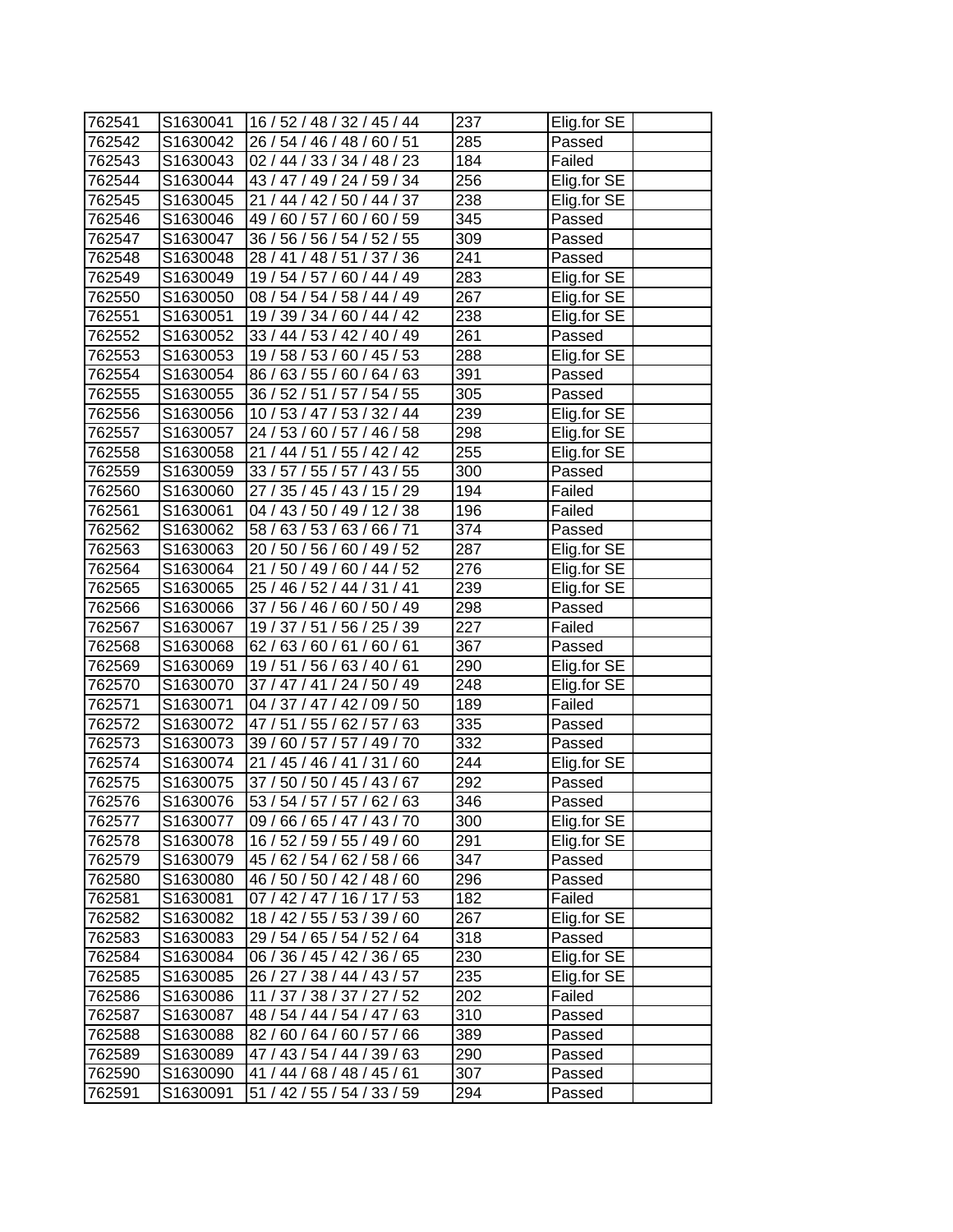| 762592 |          | S1630092 30 / 41 / 51 / 56 / 45 / 46 | 269              | Passed      |
|--------|----------|--------------------------------------|------------------|-------------|
| 762593 | S1630093 | 42 / 36 / 45 / 56 / 41 / 59          | 279              | Passed      |
| 762594 | S1630094 | 33 / 54 / 58 / 47 / 39 / 66          | 297              | Passed      |
| 762595 | S1630095 | 73 / 76 / 60 / 66 / 61 / 63          | 399              | Passed      |
| 762596 | S1630096 | 38 / 73 / 61 / 61 / 50 / 53          | 336              | Passed      |
| 762597 | S1630097 | 34 / 62 / 61 / 55 / 56 / 60          | 328              | Passed      |
| 762598 | S1630098 | 46 / 63 / 62 / 56 / 47 / 55          | 329              | Passed      |
| 762599 | S1630099 | 06 / 22 / 11 / 25 / 21 / 26          | 111              | Failed      |
| 762600 | S1630100 | 50 / 52 / 61 / 53 / 43 / 56          | 315              | Passed      |
| 762601 | S1530054 | 32 / 23 / 47 / 41 / 22 / 45          | $\overline{210}$ | Failed      |
| 762602 | S1530060 | 30 / 30 / 41 / 48 / 26 / 39          | $\overline{2}14$ | Elig.for SE |
| 762603 | S1530099 | 40 / 63 / 57 / 53 / 54 / 65          | 332              | Passed      |
| 763001 | G1630001 | 60/53/63/53/17/54                    | 300              | Elig.for SE |
| 763002 | G1630002 | 23 / 36 / 33 / 32 / 21 / 33          | 178              | Failed      |
| 763003 | G1630003 | 30 / 40 / 60 / 43 / 33 / 54          | 260              | Passed      |
| 763004 | G1630004 | 14 / 33 / 40 / 31 / 28 / 43          | 189              | Failed      |
| 763005 | G1630005 | 01 / 14 / 30 / 30 / 07 / 26          | 108              | Failed      |
| 763006 | G1630006 | 16 / 24 / 42 / 26 / 13 / 42          | 163              | Failed      |
| 763007 | G1630007 | 15 / 23 / 40 / 16 / 17 / 34          | 145              | Failed      |
| 763008 | G1630008 | 41 / 53 / 48 / 50 / 31 / 42          | 265              | Passed      |
| 763009 | G1630009 | 18 / 45 / 37 / 32 / 30 / 38          | 200              | Elig.for SE |
| 763010 | G1630010 | 38 / 56 / 53 / 56 / 42 / 58          | 303              | Passed      |
| 763011 | G1630011 | 31 / 30 / 42 / 33 / 29 / 39          | 204              | Elig.for SE |
| 763012 | G1630012 | 22 / 24 / 57 / 36 / 19 / 50          | 208              | Failed      |
| 763013 | G1630013 | 14 / 25 / 50 / 30 / 21 / 38          | 178              | Failed      |
| 763014 | G1630014 | 36 / 41 / 42 / 40 / 43 / 42          | 244              | Passed      |
| 763015 | G1630015 | 30 / 42 / 60 / 40 / 35 / 55          | 262              | Passed      |
| 763016 | G1630016 | 66 / 61 / 57 / 47 / 43 / 49          | 323              | Passed      |
| 763017 | G1630017 | 39 / 27 / 53 / 20 / 23 / 48          | $\overline{210}$ | Failed      |
| 763018 | G1630018 | 36 / 33 / 61 / 44 / 35 / 47          | 256              | Passed      |
| 763019 | G1630019 | AA / AA / AA / AA / AA / AA          | AA               | Α           |
| 763020 | G1630020 | 26 / 21 / 45 / 24 / 27 / 47          | 190              | Failed      |
| 763021 | G1630021 | 39 / 26 / 53 / 30 / 31 / 40          | 219              | Elig.for SE |
| 763022 | G1630022 | 46 / 48 / 66 / 52 / 48 / 52          | 312              | Passed      |
| 763023 | G1630023 | 47 / 55 / 56 / 53 / 51 / 57          | 319              | Passed      |
| 763024 | G1630024 | 33/58/53/54/46/64                    | 308              | Passed      |
| 763025 | G1630025 | 27 / 40 / 51 / 30 / 32 / 37          | 217              | Elig.for SE |
| 763026 | G1630026 | 33 / 26 / 37 / 36 / 35 / 35          | 202              | Elig.for SE |
| 763027 | G1630027 | 20 / 26 / 22 / 39 / 26 / 30          | 163              | Failed      |
| 763028 | G1630028 | AA / AA / AA / AA / AA / AA          | AA               | A           |
| 763029 | G1630029 | 22 / 26 / 53 / 35 / 39 / 31          | 206              | Elig.for SE |
| 763030 | G1630030 | 45 / 40 / 45 / 41 / 34 / 46          | 251              | Passed      |
| 763031 | G1630031 | 45 / 24 / 53 / 51 / 44 / 49          | 266              | Elig.for SE |
|        | G1630032 | 26 / 14 / 52 / 22 / 18 / 39          | 171              | Failed      |
| 763032 |          |                                      |                  |             |
| 763033 | G1630033 | 18 / 18 / 30 / 33 / 24 / 41          | 164              | Failed      |
| 763034 | G1630034 | 51 / 63 / 55 / 67 / 58 / 49          | 343              | Passed      |
| 763035 | G1630035 | 14 / 26 / 27 / 30 / 21 / 36          | 154              | Failed      |
| 763036 | G1630036 | 39 / 43 / 42 / 57 / 34 / 47          | 262              | Passed      |
| 763037 | G1630037 | 42/66/68/66/38/55                    | 335              | Passed      |
| 763038 | G1630038 | AA / AA / AA / AA / AA / AA          | AA               | Α           |
| 763039 | G1630039 | 08 / 20 / 19 / 30 / 27 / 34          | 138              | Failed      |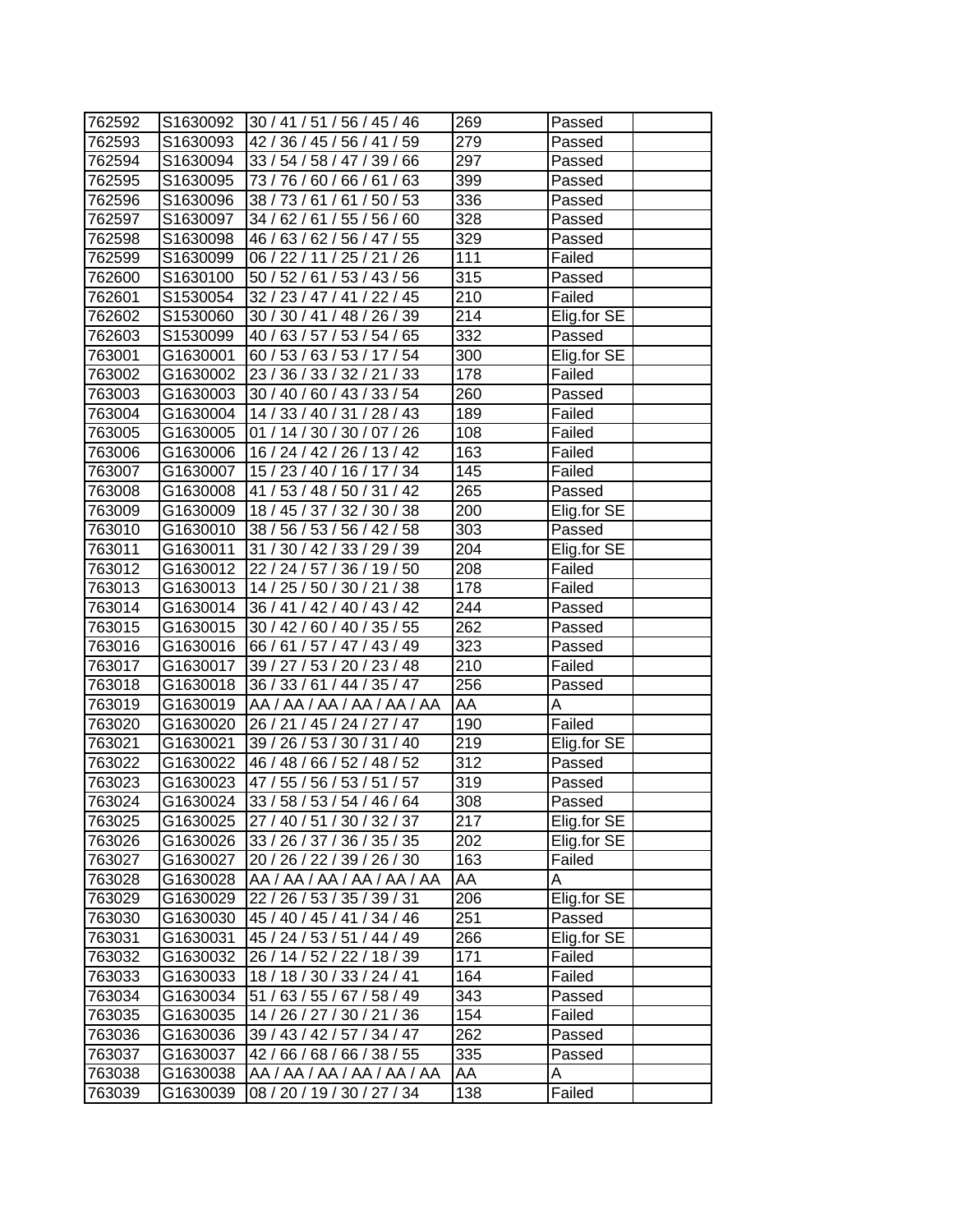| 763040 |          | G1630040   64 / 60 / 58 / 65 / 47 / 53 | 347              | Passed      |
|--------|----------|----------------------------------------|------------------|-------------|
| 763041 | G1630041 | 35 / 36 / 59 / 50 / 47 / 55            | 282              | Passed      |
| 763042 |          | G1630042 56 / 15 / 37 / 40 / 30 / 42   | 220              | Elig.for SE |
| 763043 | G1630043 | 19 / 23 / 55 / 26 / 30 / 40            | 193              | Failed      |
| 763044 | G1630044 | 48 / 38 / 40 / 56 / 31 / 49            | $\overline{262}$ | Passed      |
| 763045 | G1630045 | 24 / 58 / 53 / 58 / 33 / 48            | $\overline{274}$ | Elig.for SE |
| 763046 | G1630046 | 40 / 62 / 57 / 51 / 44 / 49            | 303              | Passed      |
| 763047 | G1630047 | 14 / 41 / 27 / 47 / 45 / 44            | $\overline{218}$ | Failed      |
| 763048 | G1630048 | 34 / 61 / 60 / 55 / 57 / 57            | $\overline{324}$ | Passed      |
| 763049 | G1630049 | 41 / 52 / 51 / 52 / 54 / 50            | $\overline{3}00$ | Passed      |
| 763050 | G1630050 | 10 / 45 / 30 / 46 / 50 / 39            | $\overline{220}$ | Elig.for SE |
| 763051 | G1630051 | 40 / 56 / 52 / 50 / 50 / 45            | 293              | Passed      |
| 763052 | G1630052 | 38 / 57 / 45 / 53 / 54 / 51            | 298              | Passed      |
| 763053 | G1630053 | 22 / 55 / 44 / 53 / 47 / 53            | 274              | Elig.for SE |
| 763054 | G1630054 | 30 / 45 / 42 / 51 / 50 / 45            | 263              | Passed      |
| 763055 | G1630055 | 33 / 54 / 45 / 52 / 58 / 52            | 294              | Passed      |
| 763056 | G1630056 | 33 / 57 / 33 / 56 / 55 / 54            | 288              | Passed      |
| 763057 | G1630057 | 63 / 62 / 66 / 62 / 63 / 66            | 382              | Passed      |
| 763058 | G1630058 | 33 / 52 / 54 / 61 / 63 / 58            | 321              | Passed      |
| 763059 | G1630059 | 30 / 57 / 43 / 57 / 52 / 57            | 296              | Passed      |
| 763060 | G1630060 | 13/53/29/52/50/52                      | 249              | Failed      |
| 763061 | G1630061 | 47 / 58 / 58 / 58 / 61 / 60            | 342              | Passed      |
| 763062 | G1630062 | 46 / 56 / 49 / 56 / 57 / 55            | 319              | Passed      |
| 763063 | G1630063 | 32 / 31 / 27 / 37 / 36 / 41            | 204              | Elig.for SE |
| 763064 | G1630064 | 63 / 51 / 51 / 55 / 51 / 51            | 322              | Passed      |
| 763065 | G1630065 | 18 / 43 / 40 / 54 / 53 / 57            | 265              | Elig.for SE |
| 763066 | G1630066 | 52 / 44 / 34 / 53 / 51 / 43            | 277              | Passed      |
| 763067 | G1630067 | 61 / 60 / 56 / 58 / 58 / 57            | 350              | Passed      |
| 763068 | G1630068 | AA / AA / AA / AA / AA / AA            | AA               | A           |
| 763069 | G1630069 | 37 / 57 / 48 / 60 / 55 / 49            | 306              | Passed      |
| 763070 | G1630070 | 36 / 58 / 53 / 48 / 58 / 56            | 309              | Passed      |
| 763071 | G1630071 | 36 / 30 / 56 / 68 / 61 / 60            | $\overline{311}$ | Passed      |
| 763072 | G1630072 | 56 / 17 / 55 / 70 / 61 / 58            | $\overline{317}$ | Elig.for SE |
| 763073 | G1630073 | 46 / 16 / 60 / 61 / 64 / 57            | 304              | Elig.for SE |
| 763074 | G1630074 | 15 / 10 / 17 / 30 / 15 / 33            | $\overline{120}$ | Failed      |
| 763075 | G1630075 | 36 / 22 / 51 / 62 / 54 / 55            | 280              | Elig.for SE |
| 763076 | G1630076 | 32 / 34 / 46 / 57 / 54 / 52            | 275              | Passed      |
| 763077 | G1630077 | 36 / 21 / 47 / 64 / 56 / 50            | 274              | Elig.for SE |
| 763078 | G1630078 | 41 / 17 / 44 / 59 / 55 / 45            | 261              | Elig.for SE |
| 763079 | G1630079 | 09 / 00 / 16 / 18 / 26 / 20            | 89               | Failed      |
| 763080 | G1630080 | 40 / 06 / 40 / 35 / 50 / 47            | 218              | Elig.for SE |
| 763081 | G1630081 | 18 / 32 / 39 / 42 / 41 / 33            | 205              | Elig.for SE |
| 763082 | G1630082 | 15 / 40 / 47 / 69 / 57 / 50            | 278              | Elig.for SE |
| 763083 | G1630083 | 41 / 40 / 55 / 70 / 60 / 57            | 323              | Passed      |
| 763084 | G1630084 | 62 / 53 / 61 / 71 / 55 / 49            | 351              | Passed      |
| 763085 | G1630085 | 48 / 04 / 30 / 47 / 45 / 39            | 213              | Elig.for SE |
| 763086 | G1630086 | 51 / 38 / 47 / 64 / 63 / 54            | 317              | Passed      |
| 763087 | G1630087 | 39 / 33 / 39 / 58 / 49 / 44            | 262              | Passed      |
| 763088 | G1630088 | 27 / 06 / 57 / 70 / 58 / 58            | 276              | Elig.for SE |
| 763089 | G1630089 | 20 / 17 / 38 / 60 / 55 / 48            | 238              | Elig.for SE |
| 763090 | G1630090 | 41 / 25 / 44 / 72 / 64 / 58            | 304              | Passed      |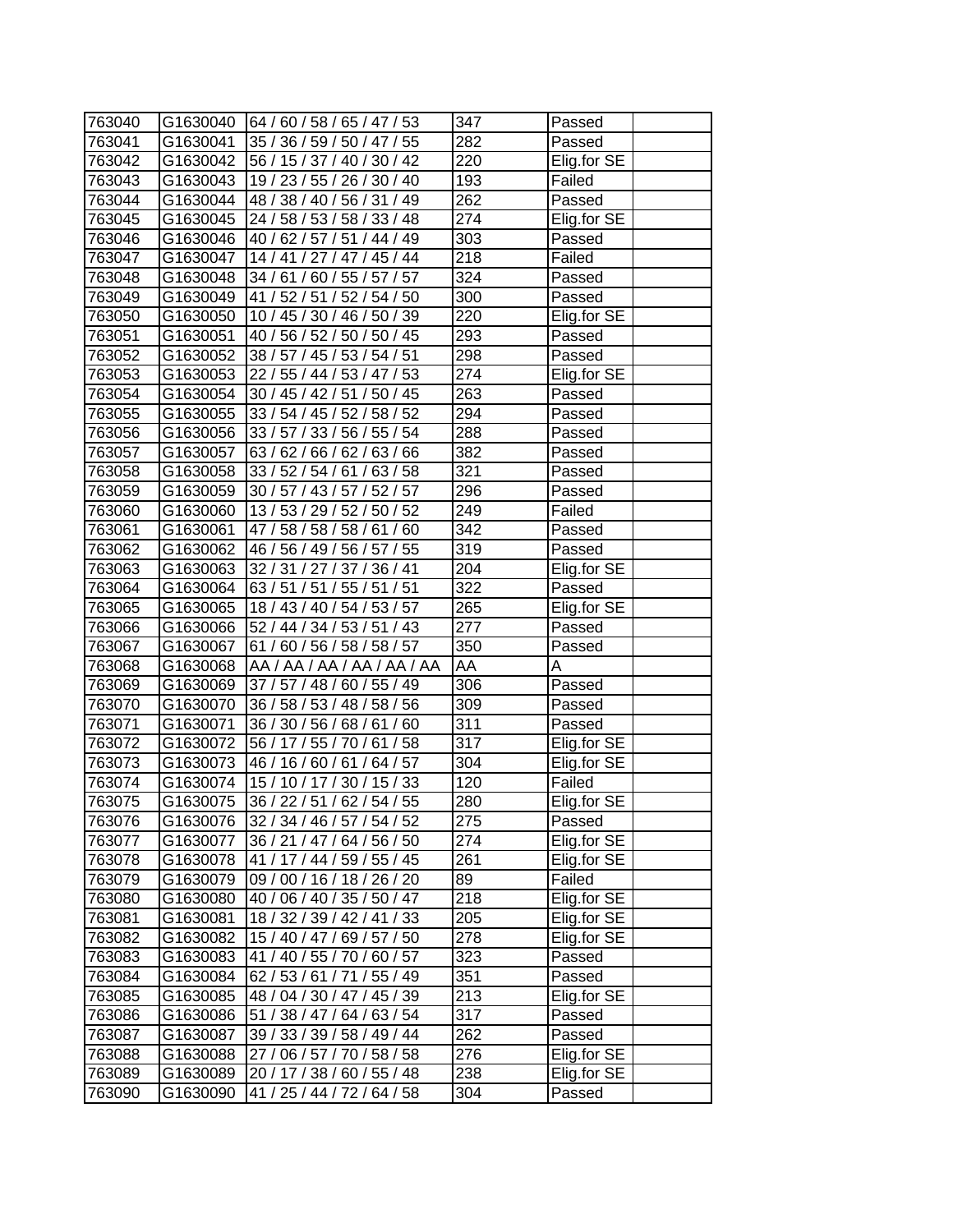| 763091 |          | G1630091 39 / 32 / 52 / 64 / 59 / 49   | 295              | Passed      |
|--------|----------|----------------------------------------|------------------|-------------|
| 763092 |          | G1630092 38 / 44 / 56 / 58 / 58 / 45   | 299              | Passed      |
| 763093 |          | G1630093 35 / 21 / 44 / 49 / 57 / 47   | 253              | Elig.for SE |
| 763094 |          | G1630094 24 / 04 / 44 / 58 / 56 / 41   | 227              | Elig.for SE |
| 763095 | G1630095 | 18 / 20 / 51 / 51 / 53 / 51            | 244              | Elig.for SE |
| 763096 | G1630096 | 32 / 56 / 51 / 55 / 52 / 47            | 293              | Passed      |
| 763097 | G1630097 | 19 / 51 / 42 / 42 / 49 / 52            | 255              | Elig.for SE |
| 763098 | G1630098 | 57 / 54 / 48 / 58 / 56 / 51            | 324              | Passed      |
| 763099 | G1630099 | 52 / 49 / 35 / 56 / 60 / 54            | 306              | Passed      |
| 763100 | G1630100 | 52 / 55 / 46 / 57 / 56 / 48            | 314              | Passed      |
| 763101 | G1630101 | 32 / 58 / 40 / 57 / 60 / 55            | 302              | Passed      |
| 763102 | G1630102 | 40 / 50 / 36 / 57 / 60 / 49            | 292              | Passed      |
| 763103 | G1630103 | 30 / 42 / 33 / 38 / 39 / 42            | 224              | Passed      |
| 763104 | G1630104 | 33 / 45 / 21 / 48 / 41 / 43            | 231              | Elig.for SE |
| 763105 | G1630105 | 32 / 53 / 42 / 53 / 53 / 53            | 286              | Passed      |
| 763106 |          | G1630106   42 / 47 / 40 / 57 / 53 / 51 | 290              | Passed      |
| 763107 | G1630107 | 30 / 53 / 35 / 54 / 56 / 51            | 279              | Passed      |
| 763108 | G1630108 | 17 / 47 / 39 / 53 / 49 / 51            | 256              | Elig.for SE |
| 763109 | G1630109 | 06 / 46 / 38 / 49 / 43 / 41            | 223              | Elig.for SE |
| 763110 | G1630110 | 30 / 54 / 37 / 55 / 45 / 48            | 269              | Passed      |
| 763111 | G1630111 | 10 / 51 / 41 / 49 / 49 / 41            | 241              | Elig.for SE |
| 763112 | G1630112 | AA / AA / AA / AA / AA / AA            | AA               | A           |
| 763113 |          | G1630113   56 / 53 / 42 / 55 / 55 / 54 | $\overline{315}$ | Passed      |
| 763114 | G1630114 | 60/61/62/63/63/63                      | $\overline{372}$ | Passed      |
| 763115 | G1630115 | 39 / 61 / 38 / 60 / 53 / 51            | 302              | Passed      |
| 763116 | G1630116 | AA / AA / AA / AA / AA / AA            | AA               | Α           |
| 763117 | G1630117 | 61 / 62 / 53 / 62 / 65 / 51            | 354              | Passed      |
| 763118 |          | G1630118 45 / 45 / 44 / 48 / 47 / 39   | 268              | Passed      |
| 763119 | G1630119 | 13/33/34/40/47/41                      | 208              | Elig.for SE |
| 763120 | G1630120 | 40 / 56 / 38 / 60 / 60 / 57            | $\overline{3}11$ | Passed      |
| 763121 | G1630121 | 60 / 48 / 35 / 54 / 52 / 43            | 292              | Passed      |
| 763122 | G1630122 | 59 / 60 / 51 / 57 / 61 / 58            | 346              | Passed      |
| 763123 | G1630123 | 31 / 00 / 46 / 43 / 56 / 53            | 229              | Elig.for SE |
| 763124 | G1630124 | 59 / 36 / 64 / 42 / 60 / 53            | 314              | Passed      |
| 763125 | G1630125 | 46 / 27 / 51 / 61 / 61 / 55            | $\overline{3}01$ | Passed      |
| 763126 | G1630126 | 46 / 37 / 74 / 60 / 61 / 60            | 338              | Passed      |
| 763127 | G1630127 | 36 / 26 / 51 / 49 / 50 / 51            | 263              | Passed      |
| 763128 | G1630128 | 31 / 32 / 49 / 60 / 48 / 45            | 265              | Passed      |
| 763129 | G1630129 | 25 / 35 / 36 / 47 / 48 / 50            | 241              | Elig.for SE |
| 763130 | G1630130 | 53 / 31 / 43 / 56 / 52 / 51            | 286              | Passed      |
| 763131 | G1630131 | 40 / 03 / 48 / 43 / 40 / 38            | 212              | Elig.for SE |
| 763132 | G1630132 | 11 / 01 / 36 / 30 / 42 / 34            | 154              | Elig.for SE |
| 763133 | G1630133 | 36 / 03 / 39 / 30 / 43 / 42            | 193              | Elig.for SE |
| 763134 | G1630134 | 56 / 32 / 78 / 57 / 67 / 62            | 352              | Passed      |
| 763135 | G1630135 | 33 / 21 / 35 / 32 / 46 / 45            | 212              | Elig.for SE |
| 763136 | G1630136 | 52 / 28 / 43 / 46 / 56 / 51            | 276              | Passed      |
| 763137 | G1630137 | 31 / 47 / 36 / 37 / 55 / 43            | 249              | Passed      |
| 763138 | G1630138 | 21 / 00 / 29 / 18 / 25 / 37            | 130              | Failed      |
| 763139 | G1630139 | AA / AA / AA / AA / AA / AA            | AA               | Α           |
| 763140 | G1630140 | 53 / 32 / 59 / 38 / 48 / 49            | 279              | Passed      |
|        | G1630141 | 38 / 30 / 37 / 36 / 51 / 43            | 235              | Passed      |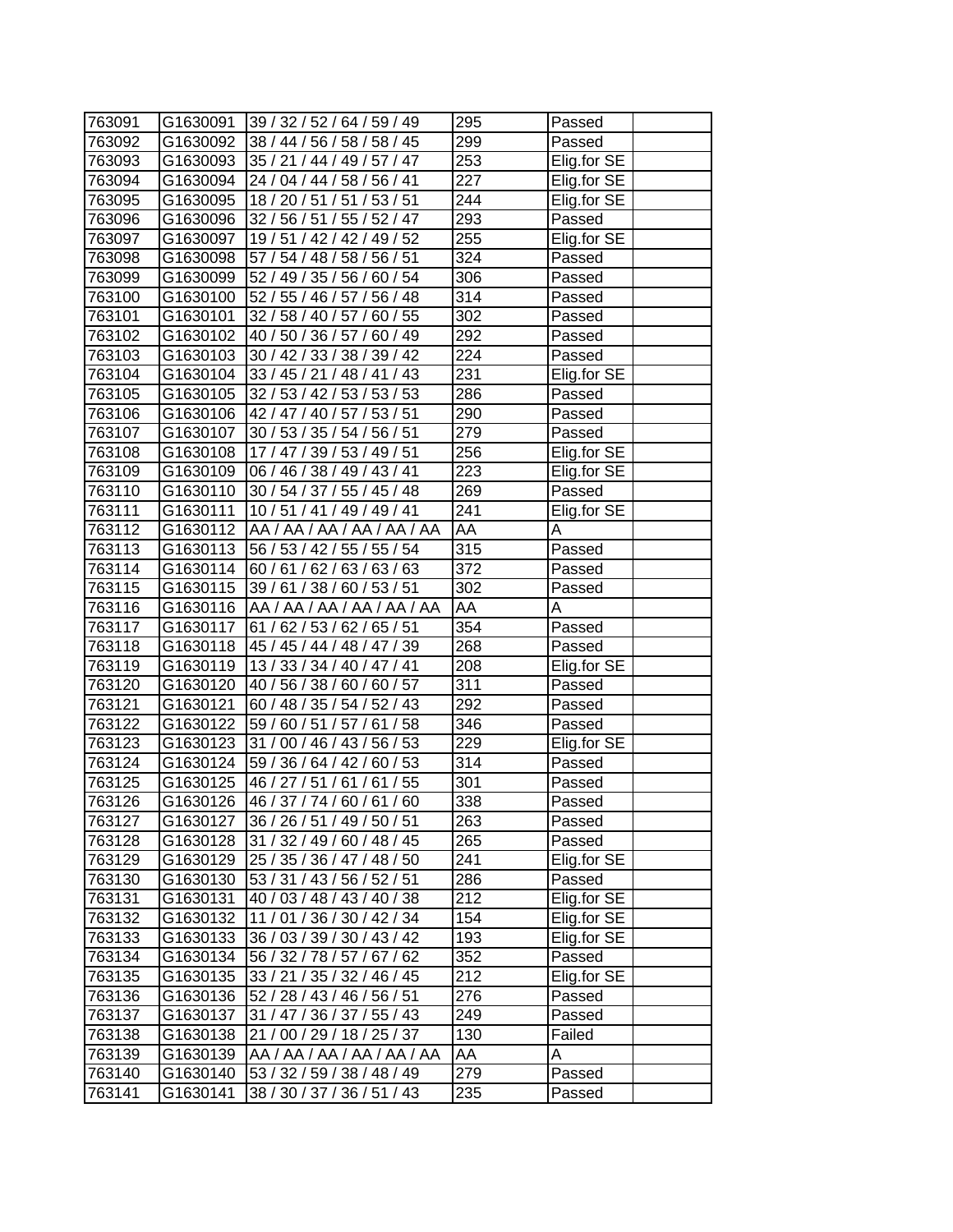| 763142 |          | G1630142   15 / 00 / 30 / 15 / 34 / 33 | 127               | Failed      |
|--------|----------|----------------------------------------|-------------------|-------------|
| 763143 | G1630143 | 39 / 05 / 40 / 34 / 50 / 47            | 215               | Elig.for SE |
| 763144 |          | G1630144   69 / 21 / 53 / 42 / 48 / 49 | 282               | Elig.for SE |
| 763145 | G1630145 | 50 / 64 / 50 / 54 / 62 / 54            | 334               | Passed      |
| 763146 | G1630146 | 37 / 03 / 46 / 48 / 55 / 43            | 232               | Elig.for SE |
| 763147 | G1630147 | 18 / 06 / 31 / 44 / 44 / 38            | 181               | Elig.for SE |
| 763148 | G1630148 | 57 / 32 / 62 / 52 / 57 / 47            | 307               | Passed      |
| 763149 | G1630149 | 36 / 64 / 30 / 46 / 53 / 42            | 271               | Passed      |
| 763150 | G1630150 | 63 / 59 / 43 / 34 / 44 / 52            | 295               | Passed      |
| 763151 | G1630151 | 40 / 57 / 41 / 38 / 52 / 52            | 280               | Passed      |
| 763152 | G1630152 | 19 / 58 / 40 / 30 / 30 / 43            | 220               | Elig.for SE |
| 763153 | G1630153 | 55 / 61 / 49 / 53 / 61 / 61            | 340               | Passed      |
| 763154 | G1630154 | 39 / 59 / 38 / 31 / 52 / 55            | 274               | Passed      |
| 763155 | G1630155 | AA / AA / AA / AA / AA / AA            | AA                | Α           |
| 763156 | G1630156 | 47 / 64 / 51 / 47 / 51 / 53            | 313               | Passed      |
| 763157 | G1630157 | 32 / 39 / 37 / 30 / 50 / 56            | 244               | Passed      |
| 763158 | G1630158 | 56 / 69 / 60 / 44 / 62 / 57            | 348               | Passed      |
| 763159 | G1630159 | 39 / 63 / 54 / 55 / 55 / 57            | 323               | Passed      |
| 763160 | G1630160 | 36 / 60 / 53 / 44 / 60 / 54            | 307               | Passed      |
| 763161 | G1630161 | 49 / 48 / 62 / 40 / 56 / 55            | 310               | Passed      |
| 763162 | G1630162 | 67 / 65 / 55 / 56 / 63 / 58            | 364               | Passed      |
| 763163 | G1630163 | 47 / 69 / 55 / 56 / 62 / 54            | 343               | Passed      |
| 763164 | G1630164 | 30 / 57 / 43 / 44 / 59 / 40            | 273               | Passed      |
| 763165 | G1630165 | 58 / 48 / 39 / 37 / 55 / 47            | 284               | Passed      |
| 763166 | G1630166 | 48 / 50 / 36 / 35 / 48 / 48            | 265               | Passed      |
| 763167 | G1630167 | 47/63/49/48/64/60                      | 331               | Passed      |
| 763168 | G1630168 | 55 / 64 / 46 / 43 / 56 / 57            | 321               | Passed      |
| 763169 | G1630169 | AA / AA / AA / AA / AA / AA            | AA                | A           |
| 763170 | G1630170 | 63 / 59 / 49 / 37 / 54 / 51            | $\overline{3}$ 13 | Passed      |
| 763171 | G1630171 | 78 / 74 / 58 / 53 / 64 / 61            | 388               | Passed      |
| 763172 | G1630172 | 25 / 67 / 45 / 37 / 52 / 51            | 277               | Passed      |
| 763173 | G1630173 | 45 / 49 / 67 / 34 / 42 / 62            | 299               | Passed      |
| 763174 | G1630174 | 49 / 53 / 48 / 33 / 43 / 68            | 294               | Passed      |
| 763175 | G1630175 | 52 / 61 / 38 / 55 / 61 / 54            | $\overline{321}$  | Passed      |
| 763176 | G1630176 | 27 / 53 / 24 / 48 / 41 / 35            | 228               | Failed      |
| 763177 | G1630177 | 48 / 72 / 61 / 65 / 58 / 57            | 361               | Passed      |
| 763178 | G1630178 | 28 / 45 / 39 / 42 / 38 / 33            | 225               | Elig.for SE |
| 763179 | G1630179 | 42 / 34 / 38 / 50 / 37 / 40            | 241               | Passed      |
| 763180 | G1630180 | 48 / 59 / 45 / 52 / 53 / 50            | 307               | Passed      |
| 763181 | G1630181 | 26 / 46 / 38 / 43 / 38 / 33            | 224               | Elig.for SE |
| 763182 | G1630182 | 44 / 58 / 49 / 60 / 57 / 51            | 319               | Passed      |
| 763183 | G1630183 | 66 / 66 / 69 / 66 / 62 / 52            | 381               | Passed      |
| 763184 | G1630184 | 70 / 59 / 68 / 62 / 67 / 52            | 378               | Passed      |
| 763185 | G1630185 | 72 / 65 / 59 / 67 / 60 / 61            | 384               | Passed      |
| 763186 | G1630186 | 22 / 38 / 26 / 48 / 40 / 39            | 213               | Failed      |
| 763187 | G1630187 | 53 / 60 / 57 / 66 / 53 / 60            | 349               | Passed      |
| 763188 | G1630188 | 38 / 44 / 46 / 60 / 55 / 49            | 292               | Passed      |
| 763189 | G1630189 | 25 / 55 / 52 / 52 / 48 / 57            | 289               | Passed      |
| 763190 | G1630190 | 64 / 53 / 40 / 71 / 60 / 69            | 357               | Passed      |
| 763191 | G1630191 | 54 / 57 / 63 / 70 / 64 / 61            | 369               | Passed      |
| 763192 | G1630192 | 37 / 67 / 45 / 55 / 54 / 53            | 311               | Passed      |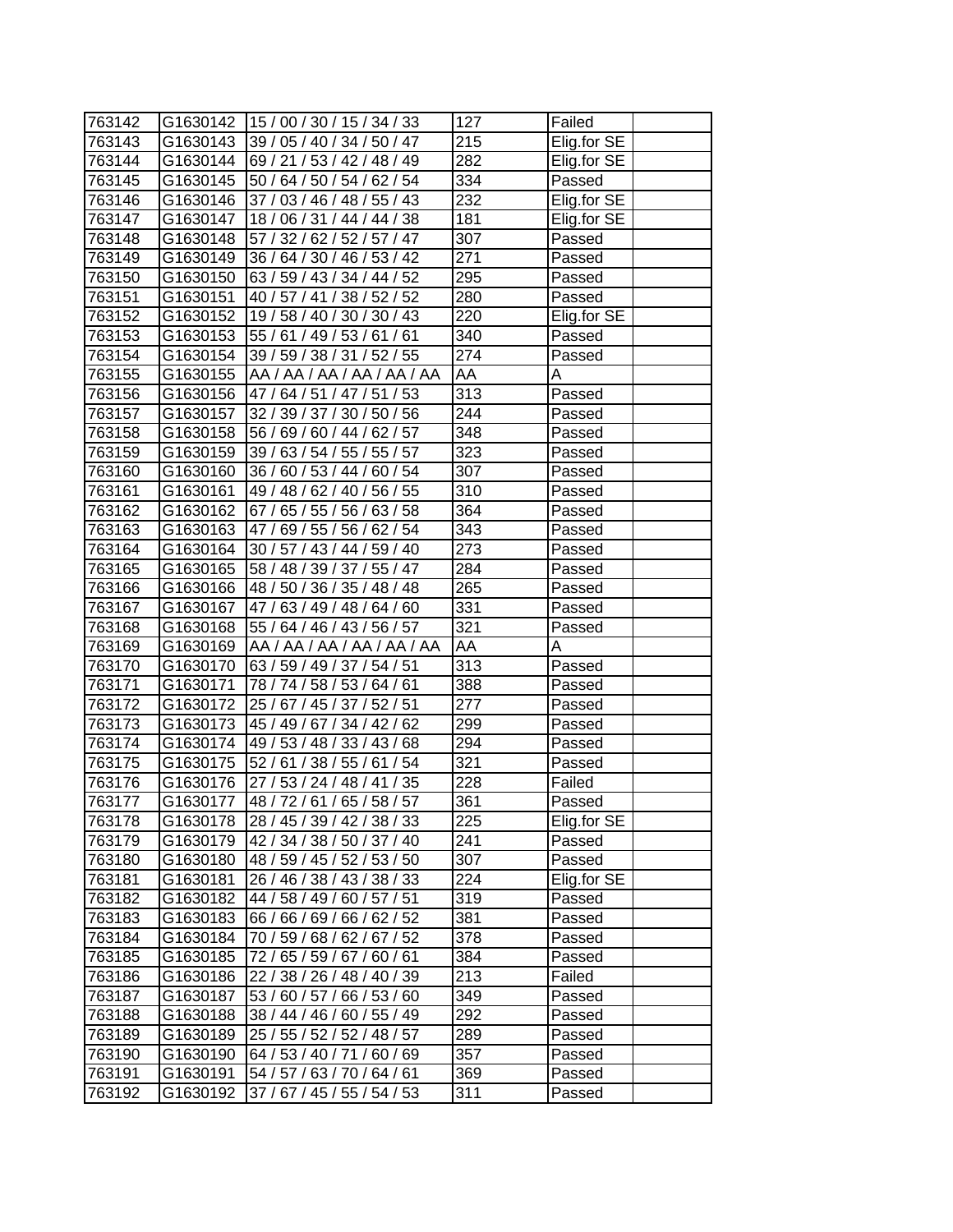| 763193 |          | G1630193   43 / 65 / 55 / 58 / 53 / 44 | 318               | Passed      |
|--------|----------|----------------------------------------|-------------------|-------------|
| 763194 | G1630194 | 62 / 64 / 52 / 57 / 53 / 48            | 336               | Passed      |
| 763195 | G1630195 | 34/35/25/49/44/33                      | 220               | Elig.for SE |
| 763196 | G1630196 | 32 / 34 / 41 / 35 / 35 / 33            | 210               | Elig.for SE |
| 763197 | G1630197 | 17 / 58 / 45 / 59 / 41 / 36            | $\overline{256}$  | Elig.for SE |
| 763198 | G1630198 | 44 / 31 / 63 / 56 / 60 / 50            | 304               | Passed      |
| 763199 | G1630199 | 39 / 36 / 32 / 46 / 37 / 33            | 223               | Passed      |
| 763200 | G1630200 | 59 / 65 / 66 / 57 / 64 / 63            | 374               | Passed      |
| 763201 | G1630201 | 32 / 19 / 45 / 52 / 52 / 47            | 247               | Elig.for SE |
| 763202 | G1630202 | 54 / 35 / 35 / 45 / 41 / 33            | 243               | Passed      |
| 763203 | G1630203 | 50 / 21 / 13 / 49 / 67 / 42            | 242               | Failed      |
| 763204 | G1630204 | 32 / 15 / 01 / 55 / 60 / 42            | 205               | Failed      |
| 763205 | G1630205 | 55 / 45 / 30 / 54 / 74 / 61            | 319               | Passed      |
| 763206 | G1630206 | 41 / 30 / 05 / 46 / 60 / 43            | 225               | Elig.for SE |
| 763207 | G1630207 | 25 / 10 / 09 / 46 / 50 / 42            | 182               | Failed      |
| 763208 | G1630208 | 66 / 34 / 35 / 52 / 75 / 58            | 320               | Passed      |
| 763209 | G1630209 | 39 / 24 / 18 / 60 / 54 / 51            | 246               | Failed      |
| 763210 | G1630210 | 54 / 56 / 31 / 61 / 71 / 63            | 336               | Passed      |
| 763211 | G1630211 | 51 / 38 / 42 / 51 / 67 / 53            | 302               | Passed      |
| 763212 | G1630212 | 50 / 47 / 33 / 52 / 76 / 57            | $\overline{3}$ 15 | Passed      |
| 763213 | G1630213 | 58 / 35 / 42 / 50 / 63 / 49            | 297               | Passed      |
| 763214 | G1630214 | 43/66/35/62/73/56                      | 335               | Passed      |
| 763215 | G1630215 | 40 / 40 / 50 / 57 / 74 / 58            | 319               | Passed      |
| 763216 | G1630216 | 36 / 34 / 11 / 42 / 58 / 36            | 217               | Elig.for SE |
| 763217 | G1630217 | 66 / 47 / 23 / 56 / 72 / 46            | 310               | Elig.for SE |
| 763218 | G1630218 | 31 / 32 / 02 / 51 / 55 / 51            | 222               | Elig.for SE |
| 763219 | G1630219 | 36 / 24 / 06 / 48 / 19 / 41            | 174               | Failed      |
| 763220 | G1630220 | 65 / 14 / 38 / 38 / 37 / 36            | 228               | Elig.for SE |
| 763221 | G1630221 | 34 / 31 / 23 / 60 / 78 / 54            | 280               | Elig.for SE |
| 763222 | G1630222 | 62 / 44 / 18 / 50 / 64 / 50            | 288               | Elig.for SE |
| 763223 | G1630223 | 63 / 30 / 10 / 47 / 55 / 44            | 249               | Elig.for SE |
| 763224 | G1630224 | 45 / 35 / 21 / 40 / 47 / 37            | 225               | Elig.for SE |
| 763225 | G1630225 | 46 / 33 / 03 / 37 / 58 / 42            | 219               | Elig.for SE |
| 763226 | G1630226 | 46 / 32 / 26 / 63 / 69 / 48            | 284               | Passed      |
| 763227 | G1530004 | 51 / 12 / 02 / 60 / 81 / 52            | 258               | Failed      |
| 763228 | G1530021 | 34 / 25 / 32 / 46 / 67 / 45            | 249               | Elig.for SE |
| 763229 | G1530025 | 52 / 26 / 18 / 44 / 57 / 51            | 248               | Failed      |
| 763230 | G1530026 | 45 / 28 / 10 / 54 / 69 / 47            | 253               | Failed      |
| 763231 | G1530028 | 48 / 30 / 30 / 50 / 54 / 49            | 261               | Passed      |
| 763232 | G1530029 | 34 / 23 / 01 / 43 / 60 / 42            | 203               | Failed      |
| 763233 | G1530030 | 60 / 20 / 36 / 53 / 55 / 41            | 265               | Elig.for SE |
| 763234 | G1530035 | 38 / 21 / 22 / 47 / 76 / 53            | 257               | Failed      |
| 763235 | G1530042 | 34 / 18 / 31 / 48 / 56 / 45            | 232               | Elig.for SE |
|        |          | 35 / 30 / 07 / 50 / 45 / 42            |                   | Elig.for SE |
| 763236 | G1530043 |                                        | 209<br>270        |             |
| 763237 | G1530045 | 40 / 30 / 36 / 53 / 66 / 45            |                   | Passed      |
| 763238 | G1530050 | 34 / 13 / 03 / 54 / 36 / 42            | 182               | Failed      |
| 763239 | G1530058 | 36 / 16 / 00 / 46 / 45 / 36            | 179               | Failed      |
| 763240 | G1530060 | 46 / 28 / 05 / 50 / 45 / 43            | 217               | Failed      |
| 763241 | G1530069 | 56 / 39 / 19 / 59 / 62 / 51            | 286               | Elig.for SE |
| 763242 | G1530099 | 42 / 16 / 00 / 52 / 08 / 50            | 168               | Failed      |
| 763243 | G1530100 | 40 / 24 / 03 / 44 / 35 / 44            | 190               | Failed      |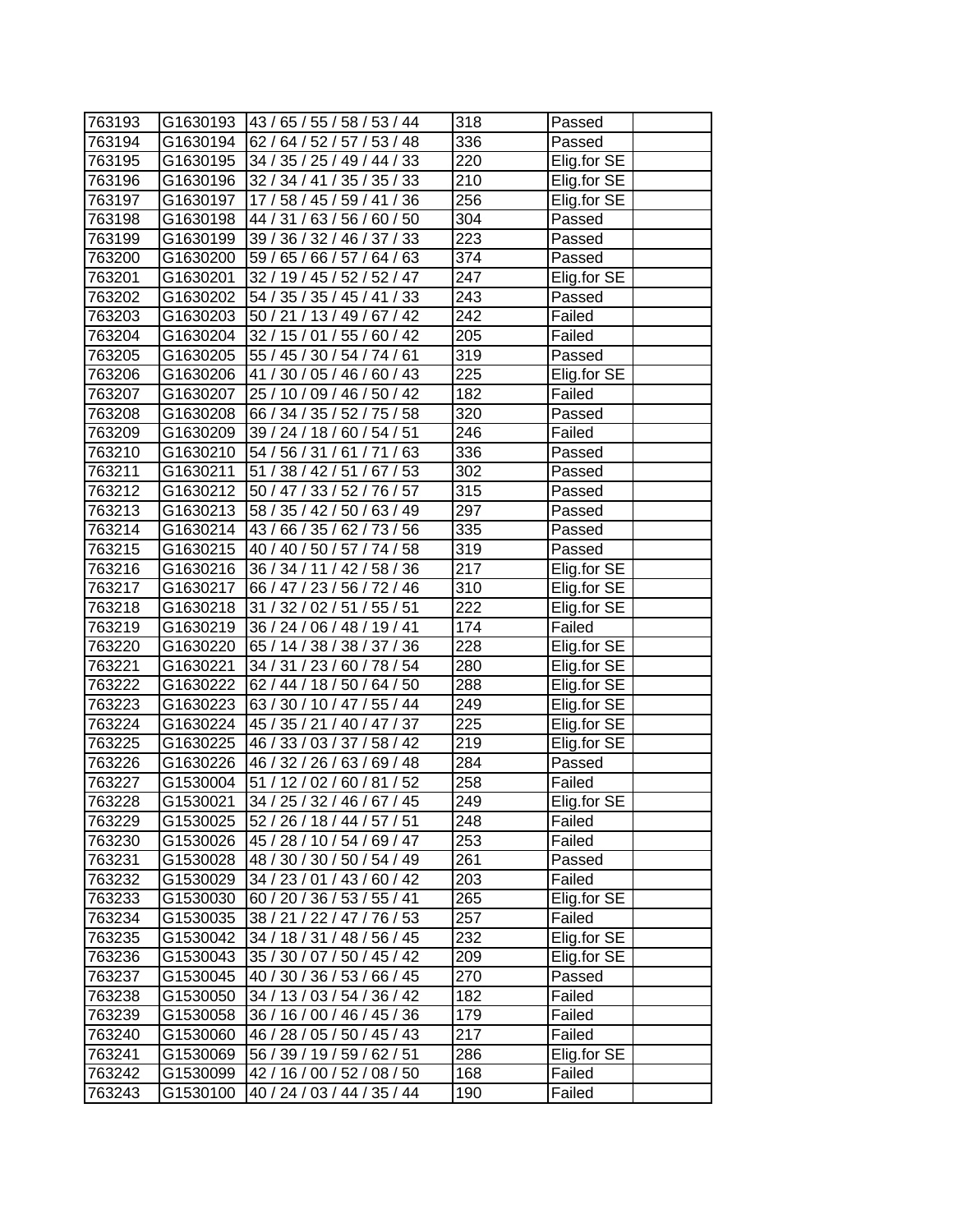| 763244 |                      | G1530103 57 / 30 / 32 / 50 / 36 / 42 | 247              | Passed      |
|--------|----------------------|--------------------------------------|------------------|-------------|
| 763245 | G1530105             | 26 / 28 / 02 / 42 / 53 / 50          | 201              | Failed      |
| 763246 | G1530107             | 19 / 19 / 08 / 59 / 26 / 44          | 175              | Failed      |
| 763247 | G1530127             | 33 / 27 / 04 / 42 / 45 / 38          | 189              | Failed      |
| 763248 | G1530131             | 16 / 17 / 07 / 44 / 36 / 45          | 165              | Failed      |
| 763249 | G1530136             | 20 / 17 / 02 / 47 / 36 / 43          | 165              | Failed      |
| 763250 | G1530169             | 16 / 23 / 04 / 48 / 41 / 44          | 176              | Failed      |
| 763251 | G1530186             | 12 / 22 / 00 / 47 / 30 / 41          | 152              | Failed      |
| 763252 | G1530209             | 12/07/01/37/47/46                    | 150              | Failed      |
| 763253 | G1530213             | 21 / 36 / 23 / 56 / 10 / 58          | 204              | Failed      |
| 763254 | G1530219             | 23 / 47 / 30 / 61 / 33 / 52          | 246              | Elig.for SE |
| 763255 | G1530234             | 11 / 16 / 04 / 25 / 07 / 33          | 96               | Failed      |
| 763256 | G1530243             | 32 / 19 / 06 / 45 / 05 / 41          | 148              | Failed      |
| 764001 | D1630001             | 30 / 47 / 39 / 47 / 28 / 50          | 241              | Passed      |
| 764002 | D1630002             | 30 / 35 / 11 / 50 / 11 / 33          | 170              | Failed      |
| 764003 | D1630003             | 45 / 47 / 54 / 63 / 33 / 61          | 303              | Passed      |
| 764004 | D1630004             | 33 / 46 / 37 / 44 / 22 / 47          | 229              | Elig.for SE |
| 764005 | D1630005             | 30 / 49 / 33 / 54 / 40 / 54          | 260              | Passed      |
| 764006 | D1630006             | 31 / 08 / 04 / 27 / 15 / 34          | 119              | Failed      |
| 764007 | D1630007             | 22 / 50 / 23 / 63 / 36 / 51          | 245              | Failed      |
| 764008 | D <sub>1630008</sub> | 10 / 17 / 00 / 29 / 03 / 22          | 81               | Failed      |
| 764009 | D1630009             | 47/61/44/44/45/48                    | 289              | Passed      |
| 764010 | D1630010             | 26 / 46 / 21 / 54 / 28 / 42          | 217              | Failed      |
| 764011 | D1630011             | 32 / 57 / 26 / 57 / 50 / 43          | 265              | Passed      |
| 764013 | D1630013             | 33 / 62 / 53 / 62 / 58 / 60          | 328              | Passed      |
| 764014 | D1630014             | 25 / 27 / 10 / 38 / 24 / 35          | 159              | Failed      |
| 764015 | D1630015             | 36 / 51 / 38 / 59 / 50 / 54          | 288              | Passed      |
| 764016 | D1630016             | 31 / 35 / 17 / 44 / 13 / 33          | 173              | Failed      |
| 764017 | D1630017             | AA / AA / AA / AA / AA / AA          | AA               | A           |
| 764018 | D1630018             | 37 / 11 / 06 / 18 / 02 / 14          | 88               | Failed      |
| 764019 | D1630019             | 39 / 26 / AA / AA / AA / AA          | 65               | Failed      |
| 764020 | D1630020             | 47/60/06/46/25/53                    | 237              | Failed      |
| 764021 | D1630021             | 37 / 26 / 10 / 39 / 25 / 36          | 173              | Failed      |
| 764022 | D1630022             | 33 / 43 / 19 / 49 / 32 / 44          | 220              | Elig.for SE |
| 764023 | D1630023             | 56 / 63 / 23 / 75 / 40 / 54          | 311              | Elig.for SE |
| 764024 | D1630024             | 36 / 34 / 52 / 50 / 20 / 48          | $\overline{240}$ | Elig.for SE |
| 764025 | D1630025             | 30 / 48 / 50 / 49 / 57 / 49          | 283              | Passed      |
| 764026 | D1630026             | 46 / 30 / 53 / 45 / 35 / 52          | 261              | Passed      |
| 764027 | D1630027             | 22 / 30 / 51 / 37 / 42 / 49          | 231              | Elig.for SE |
| 764028 | D1630028             | 30 / 22 / 44 / 41 / 47 / 35          | 219              | Elig.for SE |
| 764029 | D1630029             | 39 / 50 / 55 / 56 / 66 / 57          | 323              | Passed      |
| 764030 | D1630030             | 05 / AA / AA / AA / AA / AA          | 05               | Failed      |
| 764031 | D1630031             | 40 / 07 / 56 / 24 / 67 / 57          | 251              | Failed      |
| 764032 | D1630032             | 40 / 46 / 56 / 62 / 60 / 61          | 325              | Passed      |
| 764033 | D1630033             | 40 / 35 / 52 / 51 / 41 / 56          | 275              | Passed      |
| 764034 | D1630034             | AA / AA / AA / AA / AA / AA          | AA               | A           |
| 764035 | D1630035             | 56 / 66 / 56 / 58 / 62 / 60          | 358              | Passed      |
| 764036 | D1630036             | 44 / 43 / 55 / 55 / 59 / 53          | 309              | Passed      |
| 764037 | D1630037             | AA / AA / AA / AA / AA / AA          | AA               | Α           |
| 764038 | D1630038             | 18 / 07 / 44 / 31 / 30 / 41          | 171              | Elig.for SE |
| 764039 | D1630039             | 37 / 52 / 52 / 59 / 54 / 49          | 303              | Passed      |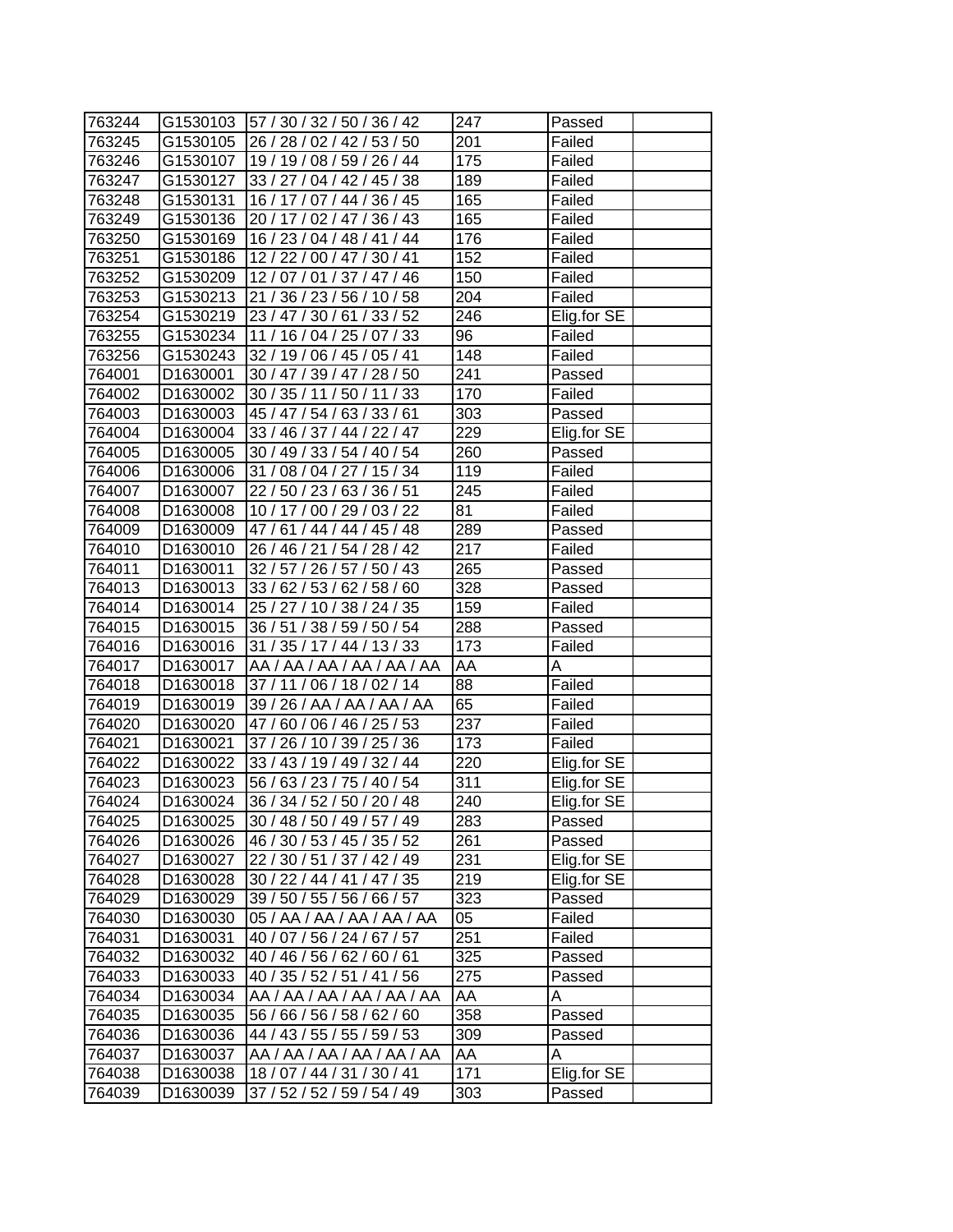| 764040 |          | D1630040   45 / 50 / 60 / 65 / 70 / 53 | 343              | Passed      |
|--------|----------|----------------------------------------|------------------|-------------|
| 764041 | D1630041 | 44 / 43 / 55 / 58 / 51 / 49            | 300              | Passed      |
| 764042 | D1630042 | 38 / 36 / 58 / 72 / 75 / 53            | 332              | Passed      |
| 764043 | D1630043 | 43 / 65 / 53 / 70 / 70 / 50            | 351              | Passed      |
| 764044 | D1630044 | 49 / 55 / 55 / 68 / 70 / 60            | 357              | Passed      |
| 764045 | D1630045 | 30 / 62 / 54 / 69 / 58 / 54            | 327              | Passed      |
| 764046 | D1630046 | 24 / 17 / 51 / 60 / 32 / 57            | 241              | Elig.for SE |
| 764047 | D1630047 | 40 / 57 / 60 / 73 / 68 / 56            | 354              | Passed      |
| 764048 | D1630048 | AA / AA / AA / AA / AA / AA            | AA               | A           |
| 764049 | D1630049 | 30 / 30 / 50 / 39 / 31 / 46            | 226              | Passed      |
| 764050 | D1630050 | 34 / 38 / 50 / 40 / 58 / 34            | 254              | Passed      |
| 764051 | D1630051 | 52 / 60 / 57 / 50 / 65 / 46            | 330              | Passed      |
| 764052 | D1630052 | 31 / 52 / 53 / 66 / 30 / 52            | 284              | Passed      |
| 764053 | D1630053 | 50 / 60 / 48 / 72 / 48 / 56            | 334              | Passed      |
| 764054 | D1630054 | 44 / 62 / 34 / 77 / 50 / 52            | 319              | Passed      |
| 764055 | D1630055 | 23 / 48 / 51 / 60 / 60 / 61            | 303              | Elig.for SE |
| 764056 | D1630056 | 18 / 45 / 33 / 55 / 49 / 39            | 239              | Elig.for SE |
| 764057 | D1630057 | 18 / 33 / 33 / 31 / 28 / 42            | 185              | Failed      |
| 764058 | D1630058 | 30 / 41 / 44 / 46 / 50 / 55            | 266              | Passed      |
| 764059 | D1630059 | 27 / 38 / 42 / 32 / 42 / 43            | 224              | Elig.for SE |
| 764060 | D1630060 | 34 / 56 / 48 / 62 / 45 / 54            | 299              | Passed      |
| 764061 | D1630061 | 21/41/56/39/57/55                      | 269              | Elig.for SE |
| 764062 | D1630062 | 27 / 51 / 49 / 50 / 54 / 47            | 278              | Passed      |
| 764063 | D1630063 | 23 / 30 / 56 / 67 / 61 / 56            | 293              | Elig.for SE |
| 764064 | D1630064 | 26 / 51 / 48 / 65 / 52 / 62            | 304              | Passed      |
| 764065 | D1630065 | 58 / 54 / 57 /<br>68 / 54 / 61         | 352              | Passed      |
| 764066 | D1630066 | 42 / 45 / 51 / 57 / 48 / 46            | 289              | Passed      |
| 764067 | D1630067 | 76 / 66 / 60 / 63 / 69 / 67            | 401              | Passed      |
| 764068 | D1630068 | 13 / 36 / 52 / 58 / 62 / 56            | 277              | Elig.for SE |
| 764069 | D1630069 | 09 / 37 / 45 / 38 / 35 / 46            | 210              | Elig.for SE |
| 764070 | D1630070 | 27 / 47 / 58 / 45 / 62 / 52            | 291              | Passed      |
| 764071 | D1630071 | 01 / 07 / 22 / 36 / 33 / 36            | 135              | Failed      |
| 764072 | D1630072 | AA / 13 / 38 / 38 / 43 / 41            | 173              | Elig.for SE |
| 764073 | D1630073 | 31 / 51 / 48 / 62 / 50 / 56            | 298              | Passed      |
| 764074 | D1630074 | 03 / 03 / 45 / 59 / 47 / 45            | 202              | Elig.for SE |
| 764075 | D1630075 | 29 / 31 / 55 / 64 / 58 / 58            | $\overline{295}$ | Passed      |
| 764076 | D1630076 | 01 / 44 / 45 / 42 / 50 / 43            | 225              | Elig.for SE |
| 764077 | D1630077 | 28 / 66 / 65 / 62 / 68 / 64            | 353              | Passed      |
| 764078 | D1630078 | 09 / 28 / 62 / 46 / 39 / 36            | 220              | Elig.for SE |
| 764079 | D1630079 | 18 / 50 / 57 / 50 / 42 / 43            | 260              | Elig.for SE |
| 764080 | D1630080 | AA / AA / AA / AA / AA / AA            | AA               | A           |
| 764081 | D1630081 | 18 / 34 / 18 / 15 / 31 / 25            | 141              | Failed      |
| 764082 | D1630082 | 26 / 53 / 56 / 50 / 48 / 48            | 281              | Passed      |
| 764083 | D1630083 | 36 / 56 / 45 / 54 / 75 / 51            | 317              | Passed      |
| 764084 | D1630084 | 30 / 59 / 42 / 61 / 70 / 59            | 321              | Passed      |
| 764085 | D1630085 | 28 / 43 / 42 / 54 / 65 / 56            | 288              | Passed      |
| 764086 | D1630086 | AA / AA / AA / AA / AA / AA            | ĀА               | Α           |
| 764087 | D1630087 | AA / AA / AA / AA / AA / AA            | AA               | Α           |
| 764088 | D1630088 | 15 / 50 / 48 / 58 / 72 / 58            | 301              | Elig.for SE |
| 764089 | D1630089 | 40 / 62 / 48 / 58 / 73 / 52            | 333              | Passed      |
| 764090 | D1630090 | 13 / 41 / 44 / 54 / 50 / 51            | 253              | Elig.for SE |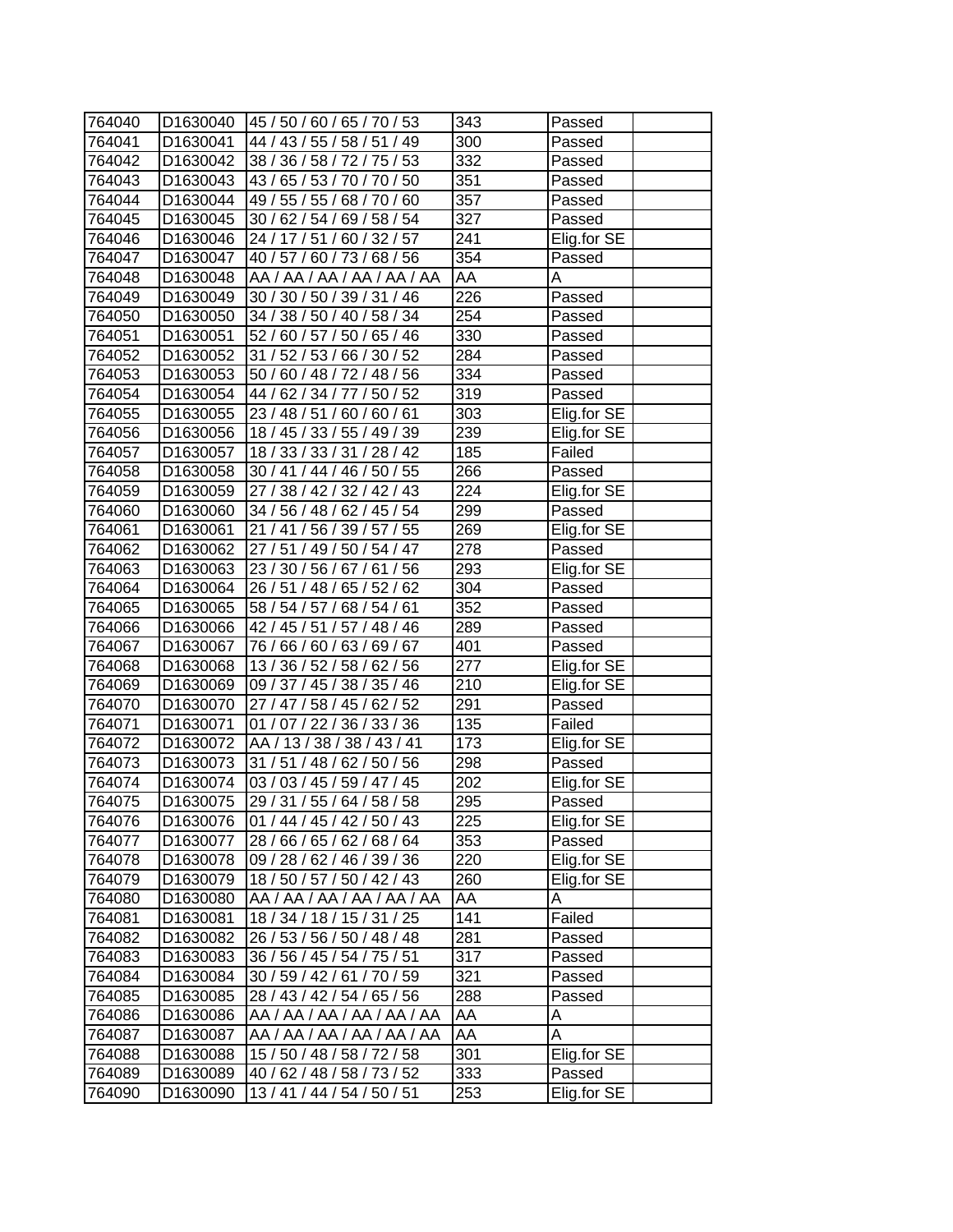| 764091 | D1630091 | 24 / 40 / 48 / 58 / 45 / 45             | 260              | Elig.for SE |
|--------|----------|-----------------------------------------|------------------|-------------|
| 764092 | D1630092 | 13 / 37 / 30 / 32 / 39 / 36             | 187              | Elig.for SE |
| 764093 | D1630093 | 48 / 50 / 54 / 44 / 66 / 61             | 323              | Passed      |
| 764094 | D1630094 | 17 / 38 / 42 / 43 / 42 / 45             | 227              | Elig.for SE |
| 764095 | D1630095 | 18 / 34 / 48 / 30 / 33 / 40             | 203              | Elig.for SE |
| 764096 | D1630096 | 12 / 39 / 39 / 27 / 42 / 13             | 172              | Failed      |
| 764097 | D1630097 | 23 / 39 / 40 / 39 / 43 / 40             | 224              | Elig.for SE |
| 764098 | D1630098 | 15 / 37 / 34 / 37 / 48 / 38             | 209              | Elig.for SE |
| 764099 | D1630099 | 36 / 29 / 45 / 52 / 48 / 40             | 250              | Passed      |
| 764100 | D1630100 | 36 / 32 / 48 / 42 / 50 / 31             | 239              | Passed      |
| 764101 | D1630101 | 30 / 41 / 48 / 44 / 62 / 47             | 272              | Passed      |
| 764102 | D1630102 | 45 / 39 / 51 / 50 / 46 / 50             | 281              | Passed      |
| 764103 | D1630103 | 48 / 42 / 48 / 59 / 62 / 51             | 310              | Passed      |
| 764104 | D1630104 | 25 / 38 / 53 / 46 / 42 / 37             | 241              | Elig.for SE |
| 764105 | D1630105 | 36 / 36 / 48 / 48 / 52 / 44             | 264              | Passed      |
| 764106 | D1630106 | 24 / 18 / 43 / 45 / 45 / 10             | 185              | Failed      |
| 764107 | D1630107 | 23 / 39 / 54 / 54 / 63 / 50             | 283              | Elig.for SE |
| 764108 | D1630108 | 43 / 35 / 63 / 47 / 47 / 38             | 273              | Passed      |
| 764109 | D1630109 | 38 / 49 / 46 / 38 / 39 / 38             | 248              | Passed      |
| 764110 | D1630110 | AA / AA / AA / AA / AA / AA             | AA               | A           |
| 764111 | D1630111 | 50 / 61 / 57 / 48 / 58 / 53             | 327              | Passed      |
| 764112 | D1630112 | 31 / 46 / 53 / 41 / 50 / 50             | $\overline{271}$ | Passed      |
| 764113 | D1630113 | 32 / 46 / 45 / 40 / 46 / 25             | 234              | Elig.for SE |
| 764114 | D1630114 | 53 / 54 / 58 / 46 / 54 / 55             | 320              | Passed      |
| 764115 | D1630115 | 47 / 15 / 58 / 63 / 60 / 60             | 303              | Elig.for SE |
| 764116 | D1630116 | 44 / 37 / 40 / 35 / 40 / 20             | 216              | Elig.for SE |
| 764117 | D1630117 | 16 / 20 / 36 / 25 / 33 / 10             | 140              | Failed      |
| 764118 | D1630118 | 38 / 48 / 45 / 40 / 38 / 37             | 246              | Passed      |
| 764119 | D1630119 | 47 / 44 / 53 / 45 / 50 / 34             | 273              | Passed      |
| 764120 | D1630120 | 46 / 62 / 60 / 56 / 56 / 42             | 322              | Passed      |
| 764121 | D1630121 | 46 / 39 / 50 / 47 / 50 / 56             | 288              | Passed      |
| 764122 | D1630122 | 45 / 41 / 56 / 52 / 51 / 41             | 286              | Passed      |
| 764123 | D1630123 | 36 / 36 / 37 / 35 / 51 / 25             | 220              | Elig.for SE |
| 764124 | D1630124 | 31 / 51 / 51 / 47 / 62 / 61             | 303              | Passed      |
| 764125 | D1630125 | $\overline{37/}$ 60 / 54 / 57 / 58 / 40 | 306              | Passed      |
| 764126 | D1630126 | 18/53/51/60/62/61                       | $\overline{305}$ | Elig.for SE |
| 764127 | D1630127 | 18 / 38 / 50 / 49 / 42 / 32             | 229              | Elig.for SE |
| 764128 | D1630128 | 54 / 62 / 60 / 53 / 62 / 64             | 355              | Passed      |
| 764129 | D1630129 | 33 / 60 / 55 / 29 / 37 / 30             | 244              | Passed      |
| 764130 | D1630130 | 23 / 53 / 58 / 29 / 48 / 46             | 257              | Failed      |
| 764131 | D1630131 | AA / AA / AA / AA / AA / AA             | AA               | A           |
| 764132 | D1630132 | 12/30/53/48/52/47                       | 242              | Elig.for SE |
| 764133 | D1630133 | 10 / 00 / 45 / 41 / 45 / 36             | 177              | Elig.for SE |
| 764134 | D1630134 | 36 / 32 / 41 / 46 / 60 / 36             | 251              | Passed      |
| 764135 | D1630135 | 01 / 00 / 25 / 19 / 26 / 02             | 73               | Failed      |
| 764136 | D1630136 | 18 / 30 / 46 / 49 / 45 / 41             | 229              | Elig.for SE |
| 764137 | D1630137 | 19 / 33 / 49 / 45 / 51 / 36             | 233              | Elig.for SE |
| 764138 | D1630138 | 21 / 08 / 30 / 29 / 31 / 39             | 158              | Failed      |
| 764139 | D1630139 | 09 / 02 / 54 / 42 / 55 / 40             | 202              | Elig.for SE |
| 764140 | D1630140 | 09 / 09 / 48 / 54 / 41 / 41             | 202              | Elig.for SE |
| 764141 | D1630141 | 25 / 30 / 51 / 61 / 69 / 54             | 290              | Passed      |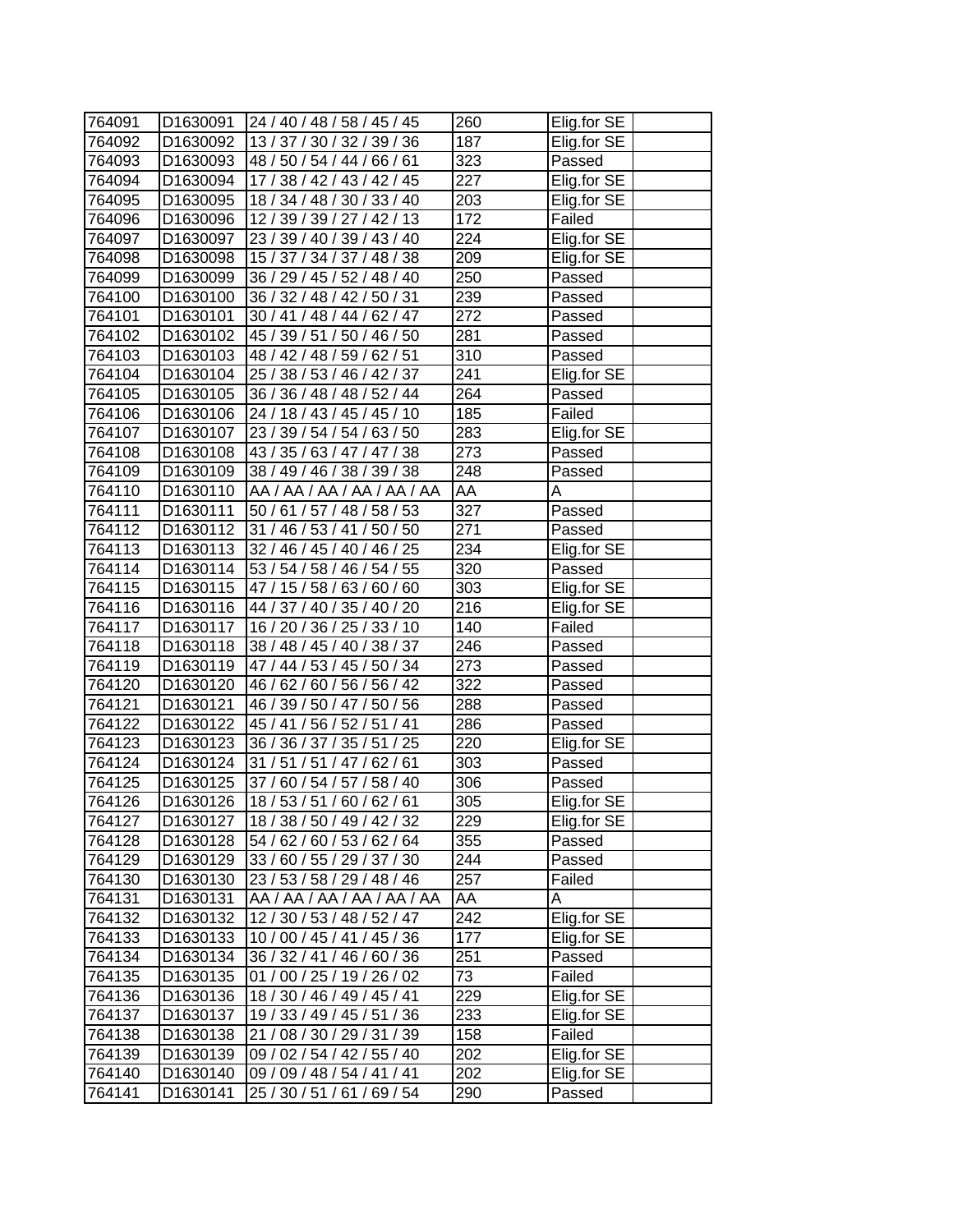| 764142 |          | D1630142 22 / 45 / 48 / 54 / 60 / 50 | 279              | Elig.for SE |
|--------|----------|--------------------------------------|------------------|-------------|
| 764143 |          | D1630143 21 / 39 / 35 / 60 / 58 / 49 | 262              | Elig.for SE |
| 764144 |          | D1630144 27 / 21 / 54 / 43 / 54 / 45 | 244              | Elig.for SE |
| 764145 | D1630145 | 11 / 22 / 54 / 40 / 30 / 45          | 202              | Elig.for SE |
| 764146 | D1630146 | 11 / 05 / 21 / 17 / 17 / 22          | 93               | Failed      |
| 764147 | D1630147 | 11 / 09 / 45 / 34 / 37 / 44          | 180              | Elig.for SE |
| 764148 | D1630148 | 30 / 25 / 54 / 53 / 48 / 45          | 255              | Elig.for SE |
| 764149 | D1630149 | 54 / 36 / 48 / 41 / 48 / 48          | 275              | Passed      |
| 764150 | D1630150 | 41 / 10 / 49 / 37 / 26 / 41          | 204              | Failed      |
| 764151 | D1630151 | AA / AA / AA / AA / AA / AA          | AA               | Α           |
| 764152 | D1630152 | 13/03/41/36/41/25                    | 159              | Failed      |
| 764153 | D1630153 | 12/11/47/42/32/36                    | 180              | Elig.for SE |
| 764154 | D1630154 | 41 / 55 / 58 / 38 / 60 / 45          | 297              | Passed      |
| 764155 | D1630155 | 49 / 30 / 57 / 61 / 56 / 53          | 306              | Passed      |
| 764156 | D1630156 | 27 / 41 / 40 / 32 / 40 / 29          | 209              | Failed      |
| 764157 | D1630157 | 25 / 46 / 54 / 32 / 37 / 36          | 230              | Elig.for SE |
| 764158 | D1630158 | 33 / 60 / 45 / 54 / 65 / 43          | 300              | Passed      |
| 764159 | D1630159 | 36 / 43 / 52 / 43 / 22 / 30          | $\overline{226}$ | Elig.for SE |
| 764160 | D1630160 | 37 / 39 / 58 / 45 / 47 / 24          | 250              | Elig.for SE |
| 764161 | D1630161 | 43 / 55 / 53 / 55 / 54 / 44          | 304              | Passed      |
| 764162 | D1630162 | 13 / 38 / 26 / 30 / 35 / 32          | 174              | Failed      |
| 764163 | D1630163 | 42 / 46 / 33 / 44 / 54 / 41          | 260              | Passed      |
| 764164 | D1630164 | 46 / 60 / 53 / 57 / 60 / 54          | 330              | Passed      |
| 764165 | D1630165 | 54 / 50 / 53 / 54 / 55 / 40          | 306              | Passed      |
| 764166 | D1630166 | 30 / 47 / 44 / 52 / 55 / 33          | 261              | Passed      |
| 764167 | D1630167 | 36 / 50 / 53 / 53 / 54 / 43          | 289              | Passed      |
| 764168 | D1630168 | 26 / 51 / 47 / 55 / 58 / 44          | 281              | Passed      |
| 764169 | D1630169 | 35 / 60 / 60 / 62 / 62 / 45          | 324              | Passed      |
| 764170 | D1630170 | 49 / 54 / 56 / 55 / 54 / 52          | 320              | Passed      |
| 764171 | D1630171 | AA / AA / AA / AA / AA / AA          | AA               | Α           |
| 764172 | D1630172 | 18 / 45 / 39 / 44 / 55 / 35          | 236              | Elig.for SE |
| 764173 | D1630173 | 62/60/63/61/61/53                    | 360              | Passed      |
| 764174 | D1630174 | 34 / 56 / 55 / 55 / 60 / 41          | 301              | Passed      |
| 764175 | D1630175 | 40 / 56 / 19 / 43 / 57 / 35          | 250              | Elig.for SE |
| 764176 | D1630176 | 48 / 51 / 50 / 51 / 51 / 38          | 289              | Passed      |
| 764177 | D1630177 | 46 / 44 / 47 / 54 / 55 / 42          | 288              | Passed      |
| 764178 | D1630178 | 70 / 58 / 64 / 57 / 61 / 51          | 361              | Passed      |
| 764179 | D1630179 | 29 / 60 / 55 / 55 / 46 / 44          | 289              | Passed      |
| 764180 | D1630180 | 17 / 37 / 13 / 25 / 23 / 11          | 126              | Failed      |
| 764181 | D1630181 | 69 / 62 / 64 / 62 / 64 / 59          | 380              | Passed      |
| 764182 | D1630182 | 43 / 30 / 60 / 58 / 57 / 51          | 299              | Passed      |
| 764183 | D1630183 | 36 / 16 / 10 / 37 / 15 / 02          | 116              | Failed      |
| 764184 | D1630184 | 32 / 63 / 53 / 53 / 54 / 57          | 312              | Passed      |
| 764185 | D1630185 | 40 / 58 / 48 / 26 / 55 / 41          | 268              | Passed      |
| 764186 | D1630186 | 20 / 34 / 29 / 37 / 37 / 40          | 197              | Failed      |
| 764187 | D1630187 | 09 / 09 / 26 / 05 / 37 / 02          | 88               | Failed      |
| 764188 | D1630188 | 36 / 30 / 42 / 44 / 47 / 48          | 247              | Passed      |
| 764189 | D1630189 | 56 / 42 / 39 / 40 / 43 / 26          | 246              | Elig.for SE |
| 764190 | D1630190 | 36 / 30 / 27 / 25 / 30 / 36          | 184              | Elig.for SE |
| 764191 | D1630191 | 36 / 20 / 40 / 31 / 51 / 30          | 208              | Elig.for SE |
| 764192 | D1630192 | 84 / 48 / 41 / 54 / 56 / 39          | 322              | Passed      |
|        |          |                                      |                  |             |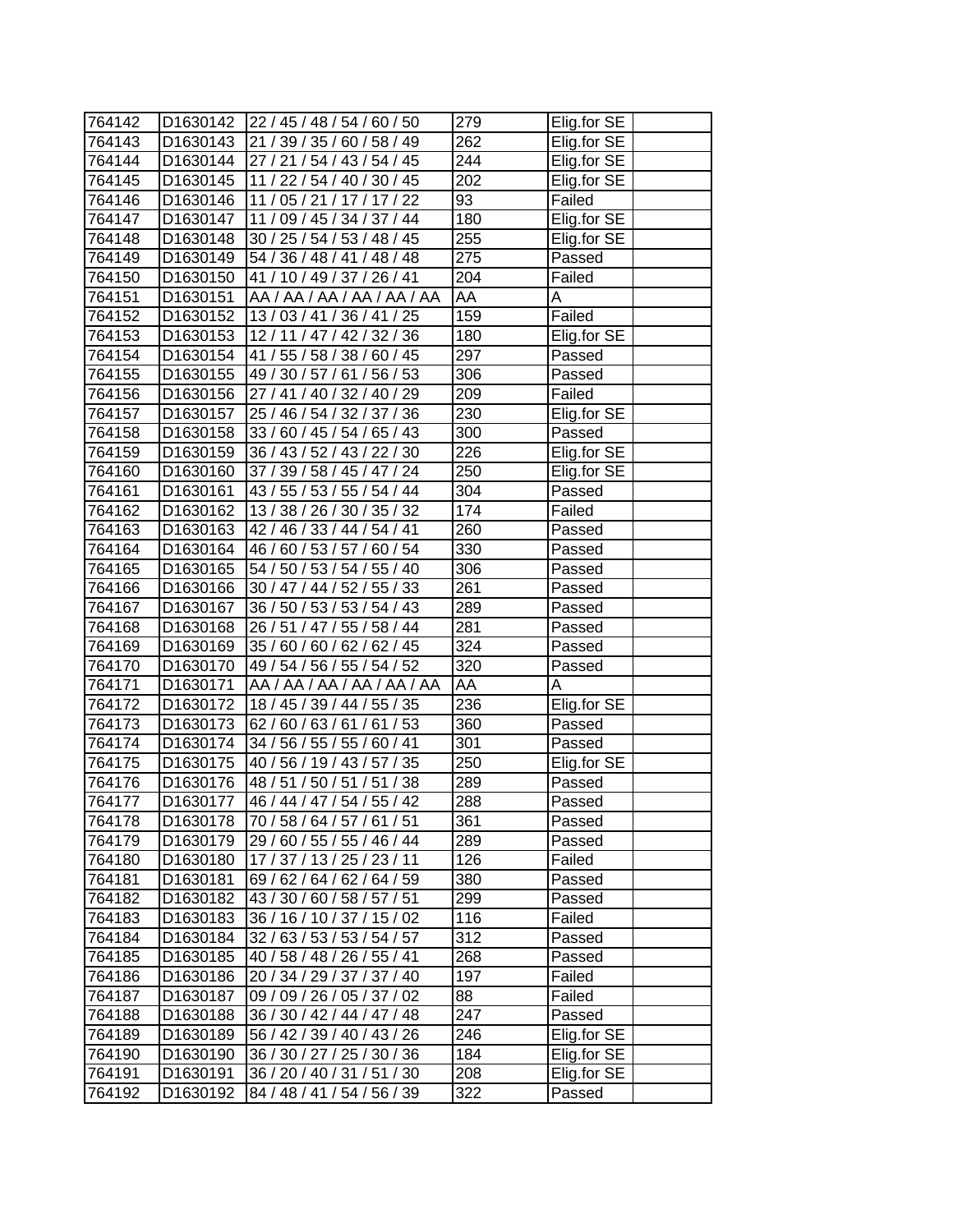| 764193 |                      | D1630193 28 / 33 / 53 / 25 / 53 / 32 | 224              | Failed      |
|--------|----------------------|--------------------------------------|------------------|-------------|
| 764194 |                      | D1630194 22 / 24 / 46 / 29 / 54 / 50 | 225              | Failed      |
| 764195 |                      | D1630195 AA / AA / AA / AA / AA / AA | AA               | A           |
| 764196 | D1630196             | 51 / 49 / 48 / 52 / 65 / 53          | 318              | Passed      |
| 764197 | D1630197             | 56 / 61 / 33 / 43 / 56 / 47          | 296              | Passed      |
| 764198 | D1630198             | 53 / 64 / 49 / 43 / 60 / 46          | 315              | Passed      |
| 764199 | D1630199             | AA / AA / AA / AA / AA / AA          | AA               | Α           |
| 764200 | D1630200             | 24 / 30 / 39 / 41 / 48 / 34          | $\overline{216}$ | Elig.for SE |
| 764201 | D1630201             | 58 / 38 / 34 / 36 / 41 / 35          | 242              | Passed      |
| 764202 | D1630202             | AA / AA / AA / AA / AA / AA          | AA               | A           |
| 764203 | D1630203             | 57 / 68 / 57 / 44 / 62 / 48          | 336              | Passed      |
| 764204 | D1630204             | 30 / 54 / 44 / 36 / 47 / 30          | 241              | Passed      |
| 764205 | D1630205             | 19 / 45 / 36 / 30 / 40 / 44          | 214              | Elig.for SE |
| 764206 | D1630206             | 14 / 30 / 34 / 23 / 38 / 37          | 176              | Failed      |
| 764207 | D1630207             | 50 / 30 / 39 / 28 / 43 / 40          | 230              | Passed      |
| 764208 |                      | D1630208 38 / 41 / 42 / 25 / 52 / 35 | 233              | Elig.for SE |
| 764209 | D1630209             | 36 / 50 / 52 / 50 / 50 / 43          | 281              | Passed      |
| 764210 | D1630210             | 31 / 39 / 41 / 27 / 44 / 41          | $\overline{223}$ | Elig.for SE |
| 764211 | D1630211             | 36 / 46 / 45 / 25 / 55 / 42          | 249              | Elig.for SE |
| 764212 | D1630212             | 26 / 35 / 49 / 46 / 58 / 38          | 252              | Passed      |
| 764213 | D1630213             | AA / AA / AA / AA / AA / AA          | AA               | Α           |
| 764214 | D1630214             | 33/47/61/52/53/50                    | 296              | Passed      |
| 764215 | D1630215             | 01 / 23 / 38 / 25 / 26 / 31          | 144              | Failed      |
| 764216 | D1630216             | 15 / 48 / 53 / 47 / 54 / 57          | 274              | Elig.for SE |
| 764217 | D1630217             | 18 / 29 / 55 / 30 / 37 / 30          | 199              | Elig.for SE |
| 764218 | D <sub>1630218</sub> | 15 / 24 / 52 / 41 / 58 / 65          | 255              | Elig.for SE |
| 764219 | D1630219             | 05 / 15 / 35 / 31 / 40 / 41          | 167              | Elig.for SE |
| 764220 |                      | D1630220 29 / 58 / 61 / 62 / 73 / 57 | 340              | Passed      |
| 764221 | D1630221             | 17 / 33 / 52 / 45 / 35 / 46          | 228              | Elig.for SE |
| 764222 | D <sub>1630222</sub> | 23 / 43 / 64 / 67 / 82 / 69          | 348              | Elig.for SE |
| 764223 | D1630223             | 06 / 37 / 60 / 44 / 63 / 62          | $\overline{272}$ | Elig.for SE |
| 764224 | D1630224             | 19 / 48 / 53 / 48 / 54 / 61          | 283              | Elig.for SE |
| 764225 | D1630225             | 23 / 55 / 55 / 49 / 73 / 67          | 322              | Elig.for SE |
| 764226 | D1630226             | 21 / 18 / 40 / 25 / 25 / 39          | 168              | Failed      |
| 764227 | D1630227             | $\overline{26/55/60/60/72/62}$       | $\overline{335}$ | Passed      |
| 764228 | D1630228             | 22/51/54/40/56/45                    | $\overline{268}$ | Elig.for SE |
| 764229 | D1630229             | 05 / 25 / 45 / 42 / 48 / 49          | 214              | Elig.for SE |
| 764230 | D1630230             | 68 / 61 / 62 / 58 / 60 / 67          | 376              | Passed      |
| 764231 | D1630231             | AA / AA / AA / AA / AA / AA          | AA               | Α           |
| 764232 | D1630232             | AA / AA / AA / AA / AA / AA          | AA               | Α           |
| 764233 | D1630233             | 36 / 32 / 51 / 46 / 51 / 31          | 247              | Passed      |
| 764234 | D1630234             | 33 / 23 / 40 / 33 / 44 / 36          | 209              | Elig.for SE |
| 764235 | D1630235             | 18 / 27 / 50 / 42 / 37 / 32          | 206              | Elig.for SE |
| 764236 | D1630236             | 73 / 38 / 45 / 58 / 70 / 51          | 335              | Passed      |
| 764237 | D1630237             | 31 / 27 / 22 / 30 / 34 / 22          | 166              | Failed      |
| 764238 | D1630238             | 40 / 49 / 52 / 46 / 49 / 42          | 278              | Passed      |
| 764239 | D1630239             | 36 / 30 / 46 / 34 / 62 / 33          | 241              | Passed      |
| 764240 | D1630240             | 14 / 27 / 55 / 21 / 38 / 34          | 189              | Failed      |
| 764241 | D1630241             | 24 / 36 / 50 / 55 / 62 / 38          | 265              | Elig.for SE |
| 764242 | D1630242             | AA / AA / AA / AA / AA / AA          | AA               | А           |
| 764243 | D1630243             | 33 / 52 / 52 / 60 / 55 / 35          | 287              | Passed      |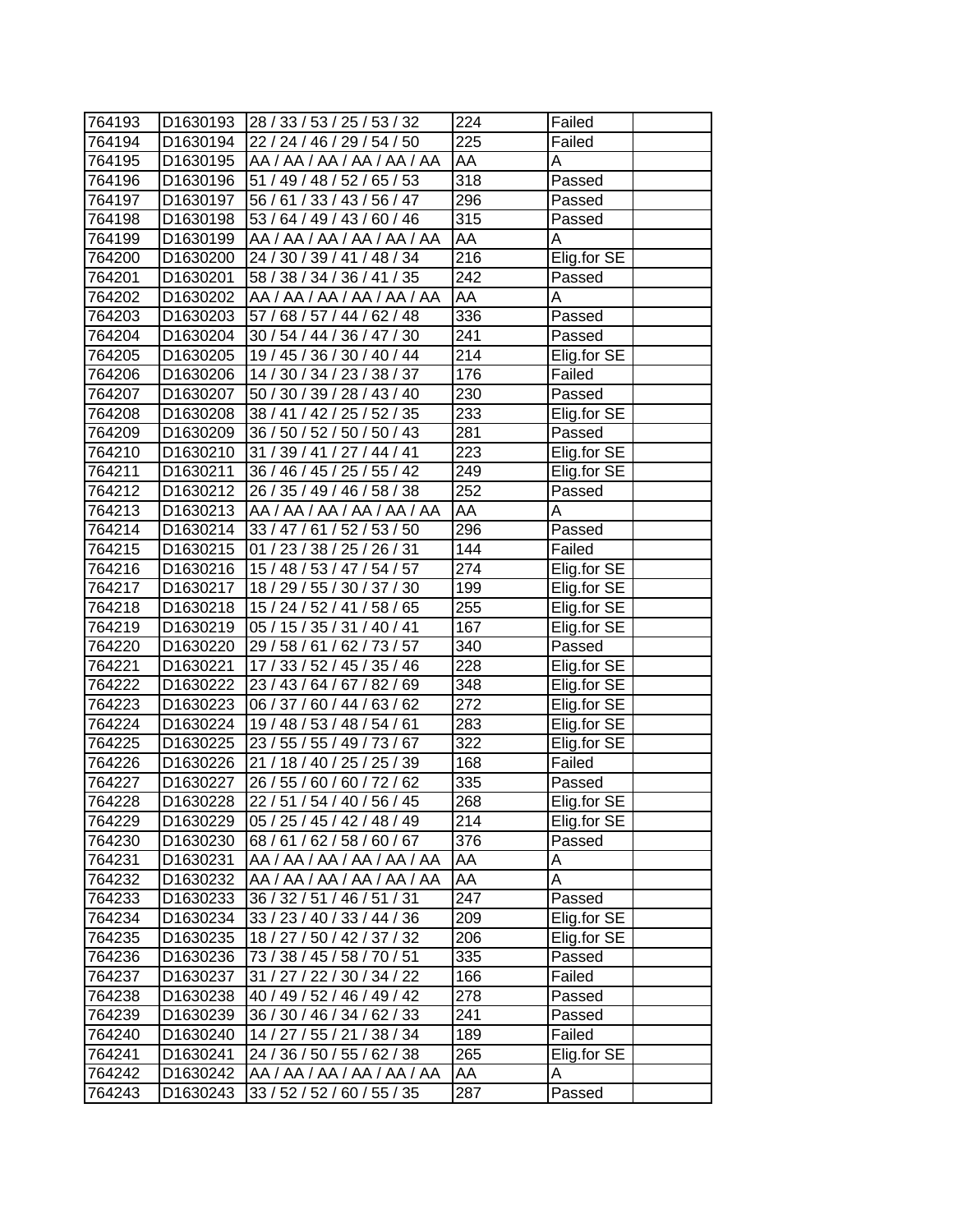| 764244 |                      | D1630244 63 / 56 / 60 / 60 / 70 / 45 | 354              | Passed      |
|--------|----------------------|--------------------------------------|------------------|-------------|
| 764245 | D1630245             | AA / AA / AA / AA / AA / AA          | AA               | A           |
| 764246 | D <sub>1630246</sub> | 18 / 23 / 50 / 44 / 46 / 30          | 211              | Elig.for SE |
| 764247 | D1630247             | 45 / 42 / 55 / 50 / 50 / 43          | 285              | Passed      |
| 764248 | D <sub>1630248</sub> | 51 / 51 / 35 / 54 / 66 / 43          | 300              | Passed      |
| 764249 | D <sub>1630249</sub> | 40 / 49 / 58 / 58 / 59 / 46          | $\overline{310}$ | Passed      |
| 764250 | D1630250             | AA / AA / AA / AA / AA / AA          | AA               | Α           |
| 764251 | D1630251             | 28 / 28 / 35 / 36 / 49 / 22          | $\overline{198}$ | Failed      |
| 764252 | D1630252             | 46 / 38 / 51 / 54 / 42 / 40          | 271              | Passed      |
| 764253 | D1630253             | 35 / 30 / 45 / 49 / 40 / 27          | 226              | Elig.for SE |
| 764254 | D1630254             | 51 / 34 / 60 / 54 / 71 / 51          | $\overline{321}$ | Passed      |
| 764255 | D1630255             | 35 / 41 / 56 / 60 / 51 / 43          | 286              | Passed      |
| 764256 | D1630256             | 40 / 51 / 41 / 56 / 60 / 30          | 278              | Passed      |
| 764257 | D1630257             | 19 / 32 / 47 / 54 / 49 / 22          | 223              | Failed      |
| 764258 | D1630258             | 54 / 41 / 50 / 58 / 78 / 60          | 341              | Passed      |
| 764259 | D <sub>1630259</sub> | 40 / 32 / 33 / 48 / 40 / 26          | 219              | Elig.for SE |
| 764260 | D1630260             | 35 / 40 / 52 / 55 / 58 / 39          | $\overline{279}$ | Passed      |
| 764261 | D1630261             | 44 / 38 / 43 / 41 / 33 / 42          | 241              | Passed      |
| 764262 | D1630262             | 22 / 41 / 35 / 44 / 25 / 06          | 173              | Failed      |
| 764263 | D1630263             | 24 / 37 / 40 / AA / 29 / 30          | 160              | Failed      |
| 764264 | D1630264             | 17 / 48 / 60 / 57 / 48 / 51          | 281              | Elig.for SE |
| 764265 | D1630265             | 10 / 49 / 50 / 51 / 39 / 13          | $\overline{212}$ | Failed      |
| 764266 | D1630266             | 20 / 46 / 55 / 49 / 59 / 30          | 259              | Elig.for SE |
| 764267 | D1630267             | 38 / 48 / 57 / 57 / 67 / 48          | 315              | Passed      |
| 764268 | D1630268             | 30 / 49 / 56 / 60 / 71 / 46          | 312              | Passed      |
| 764269 | D1630269             | 49 / 55 / 60 / 42 / 64 / 35          | 305              | Passed      |
| 764270 | D1630270             | 14 / 15 / 26 / 35 / 27 / 30          | 147              | Failed      |
| 764271 | D1630271             | 59 / 46 / 55 / 55 / 45 / 60          | 320              | Passed      |
| 764272 | D1630272             | 42 / 48 / 60 / 38 / 50 / 41          | $\overline{279}$ | Passed      |
| 764273 | D1630273             | 57 / 39 / 48 / 41 / 37 / 19          | 241              | Elig.for SE |
| 764274 | D1630274             | 17 / 30 / 46 / 33 / 12 / 15          | 153              | Failed      |
| 764275 | D1630275             | 58 / 51 / 61 / 48 / 40 / 65          | 323              | Passed      |
| 764276 | D1630276             | 31 / 49 / 55 / 45 / 30 / 49          | 259              | Passed      |
| 764277 | D1630277             | 20 / 46 / 56 / 37 / 30 / 44          | 233              | Elig.for SE |
| 764278 | D1630278             | 30 / 53 / 54 / 45 / 35 / 36          | 253              | Passed      |
| 764279 | D1630279             | 18 / 35 / 54 / 41 / 22 / 37          | 207              | Failed      |
| 764280 | D1630280             | 25 / 51 / 58 / 44 / 50 / 49          | 277              | Passed      |
| 764281 | D1630281             | 37 / 52 / 57 / 53 / 46 / 60          | 305              | Passed      |
| 764282 | D1630282             | 65 / 43 / 41 / 47 / 30 / 45          | 271              | Passed      |
| 764283 | D1630283             | 26 / 41 / 53 / 40 / 24 / 38          | 222              | Failed      |
| 764284 | D1630284             | 44 / 45 / 60 / 50 / 40 / 48          | 287              | Passed      |
| 764285 | D1630285             | 50 / 46 / 54 / 46 / 23 / 36          | 255              | Elig.for SE |
| 764286 | D1630286             | 35 / 42 / 47 / 49 / 22 / 47          | 242              | Elig.for SE |
| 764287 | D1630287             | 33 / 46 / 55 / 35 / 09 / 40          | 218              | Elig.for SE |
| 764288 | D1630288             | 25 / 42 / 48 / 42 / 12 / 39          | 208              | Failed      |
| 764289 | D1630289             | 55 / 50 / 56 / 41 / 25 / 32          | 259              | Passed      |
| 764290 | D1630290             | 37 / 33 / 58 / 46 / 45 / 43          | 262              | Passed      |
| 764291 | D1630291             | 18 / 43 / 35 / 37 / 20 / 33          | 186              | Failed      |
| 764292 | D1630292             | 23 / 51 / 50 / 39 / 15 / 30          | 208              | Failed      |
| 764293 | D1630293             | 12/52/50/43/35/51                    | 243              | Elig.for SE |
| 764294 | D1630294             | 33 / 61 / 45 / 54 / 33 / 49          | 275              | Passed      |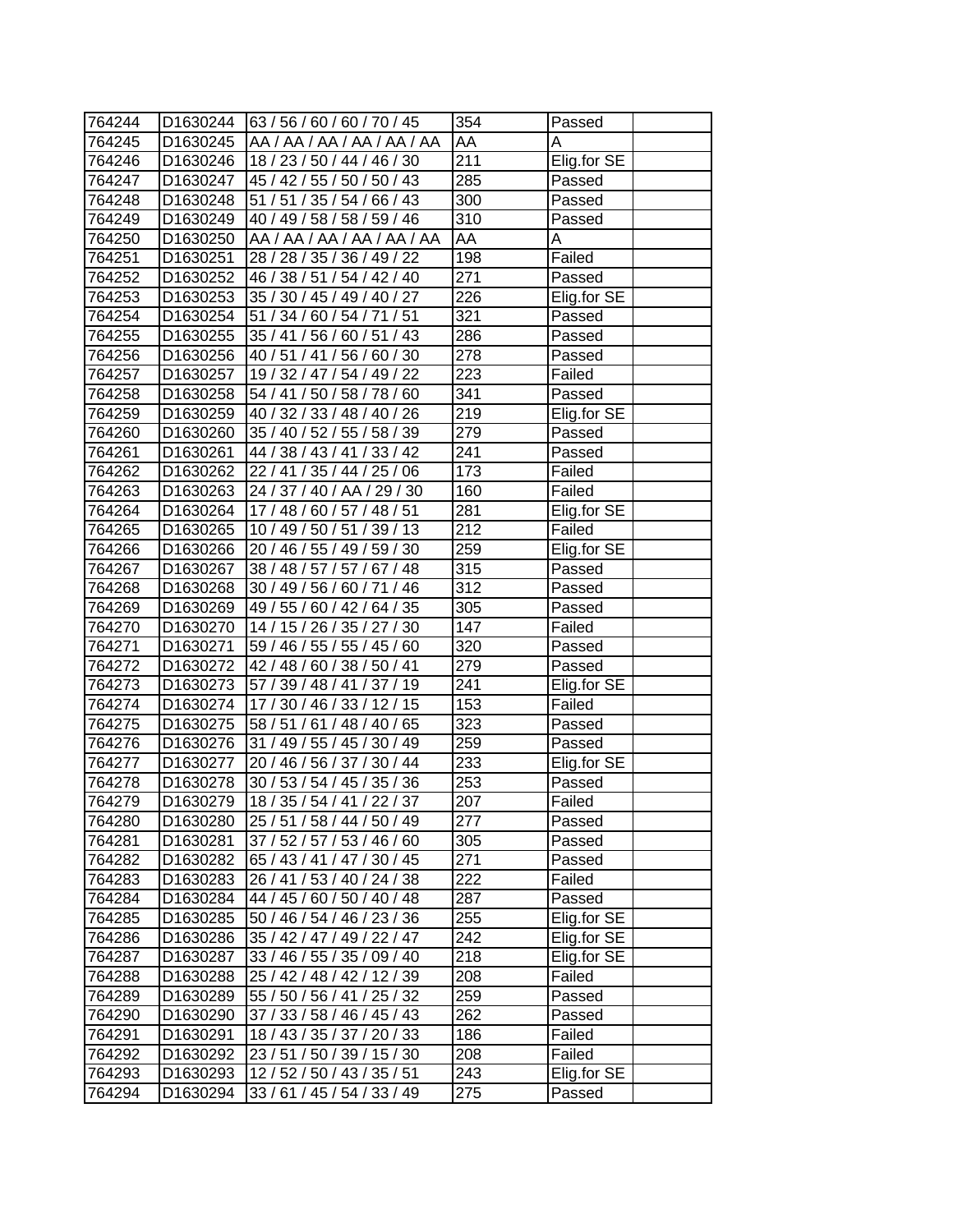| 764295 | D1630295             | 140/48/46/58/51/51          | 294              | Passed      |
|--------|----------------------|-----------------------------|------------------|-------------|
| 764296 | D1630296             | 33 / 53 / 49 / 60 / 54 / 52 | 301              | Passed      |
| 764297 | D1630297             | 34 / 55 / 42 / 54 / 45 / 44 | 274              | Passed      |
| 764298 | D1630298             | 53 / 48 / 53 / 60 / 60 / 53 | 327              | Passed      |
| 764299 | D1630299             | 53 / 48 / 41 / 53 / 51 / 51 | 297              | Passed      |
| 764300 | D1630300             | 39 / 63 / 47 / 62 / 55 / 54 | 320              | Passed      |
| 764301 | D1630301             | 62 / 63 / 68 / 62 / 61 / 62 | 378              | Passed      |
| 764302 | D1630302             | 42 / 46 / 47 / 56 / 49 / 41 | 281              | Passed      |
| 764303 | D1630303             | AA / AA / AA / AA / AA / AA | AA               | A           |
| 764304 | D1630304             | 36 / 60 / 53 / 60 / 53 / 55 | $\overline{3}17$ | Passed      |
| 764305 | D1630305             | 55 / 47 / 42 / 53 / 49 / 34 | 280              | Passed      |
| 764306 | D1630306             | 56 / 52 / 55 / 61 / 55 / 55 | 334              | Passed      |
| 764307 | D1630307             | 53 / 54 / 46 / 60 / 60 / 58 | 331              | Passed      |
| 764308 | D1630308             | 60 / 68 / 56 / 66 / 64 / 62 | 376              | Passed      |
| 764309 | D1630309             | 52 / 47 / 49 / 53 / 58 / 48 | 307              | Passed      |
| 764310 | D1630310             | 12 / 34 / 29 / 38 / 40 / 29 | 182              | Failed      |
| 764311 | D1630311             | 56 / 55 / 45 / 45 / 54 / 55 | 310              | Passed      |
| 764312 | D1630312             | 41 / 54 / 50 / 56 / 58 / 46 | 305              | Passed      |
| 764313 | D1630313             | 22 / 40 / 38 / 51 / 42 / 46 | 239              | Elig.for SE |
| 764314 | D1630314             | 36 / 52 / 42 / 63 / 61 / 53 | 307              | Passed      |
| 764315 | D1630315             | 37 / 54 / 49 / 57 / 60 / 60 | 317              | Passed      |
| 764316 | D1630316             | 53 / 60 / 62 / 57 / 61 / 61 | $\overline{354}$ | Passed      |
| 764317 | D1630317             | 21 / 42 / 38 / 42 / 33 / 37 | $\overline{213}$ | Elig.for SE |
| 764318 | D1630318             | 36 / 39 / 30 / 49 / 43 / 41 | 238              | Passed      |
| 764319 | D1630319             | 31 / 51 / 40 / 56 / 53 / 49 | 280              | Passed      |
| 764320 | D1630320             | 33 / 44 / 47 / 47 / 58 / 52 | 281              | Passed      |
| 764321 | D1630321             | 37 / 47 / 47 / 44 / 45 / 46 | 266              | Passed      |
| 764322 | D1630322             | 16 / 34 / 31 / 34 / 28 / 39 | 182              | Failed      |
| 764323 | D1630323             | 25 / 53 / 45 / 44 / 41 / 44 | 252              | Elig.for SE |
| 764324 | D1630324             | 42 / 52 / 43 / 48 / 53 / 44 | 282              | Passed      |
| 764325 | D1630325             | 39 / 58 / 42 / 55 / 53 / 47 | 294              | Passed      |
| 764326 | D1630326             | 32 / 57 / 51 / 39 / 51 / 37 | 267              | Passed      |
| 764327 | D1630327             | 33 / 58 / 42 / 56 / 58 / 43 | 290              | Passed      |
| 764328 | D1630328             | 23 / 41 / 41 / 39 / 45 / 30 | 219              | Elig.for SE |
| 764329 | D1630329             | 30 / 41 / 34 / 54 / 47 / 42 | 248              | Passed      |
| 764330 | D1630330             | 46 / 54 / 48 / 62 / 60 / 45 | $\overline{315}$ | Passed      |
| 764331 | D1630331             | 55 / 54 / 45 / 50 / 56 / 45 | 305              | Passed      |
| 764332 | D1630332             | 58 / 51 / 58 / 52 / 61 / 54 | 334              | Passed      |
| 764333 | D1630333             | 63 / 50 / 49 / 47 / 56 / 45 | 310              | Passed      |
| 764334 | D1630334             | 44 / 35 / 36 / 41 / 29 / 41 | 226              | Passed      |
| 764335 | D1630335             | 47 / 49 / 48 / 47 / 49 / 44 | 284              | Passed      |
| 764336 | D1630336             | 34 / 48 / 51 / 46 / 51 / 47 | 277              | Passed      |
| 764337 | D1630337             | AA / AA / AA / AA / AA / AA | AA               | A           |
| 764338 | D1630338             | 47 / 58 / 54 / 43 / 55 / 54 | 311              | Passed      |
| 764339 | D1630339             | AA / AA / AA / AA / AA / AA | AA               | A           |
| 764340 | D1630340             | 35 / 57 / 48 / 61 / 60 / 48 | 309              | Passed      |
| 764341 | D1630341             | 23 / 44 / 53 / 37 / 46 / 39 | 242              | Elig.for SE |
| 764342 | D1630342             | 43 / 44 / 45 / 49 / 35 / 43 | 259              | Passed      |
| 764343 | D1630343             | AA / AA / AA / AA / AA / AA | AA               | Α           |
| 764344 | D1630344             | 44 / 39 / 30 / 39 / 46 / 37 | 235              | Passed      |
| 764345 | D <sub>1630345</sub> | 26 / 41 / 48 / 61 / 56 / 42 | 274              | Passed      |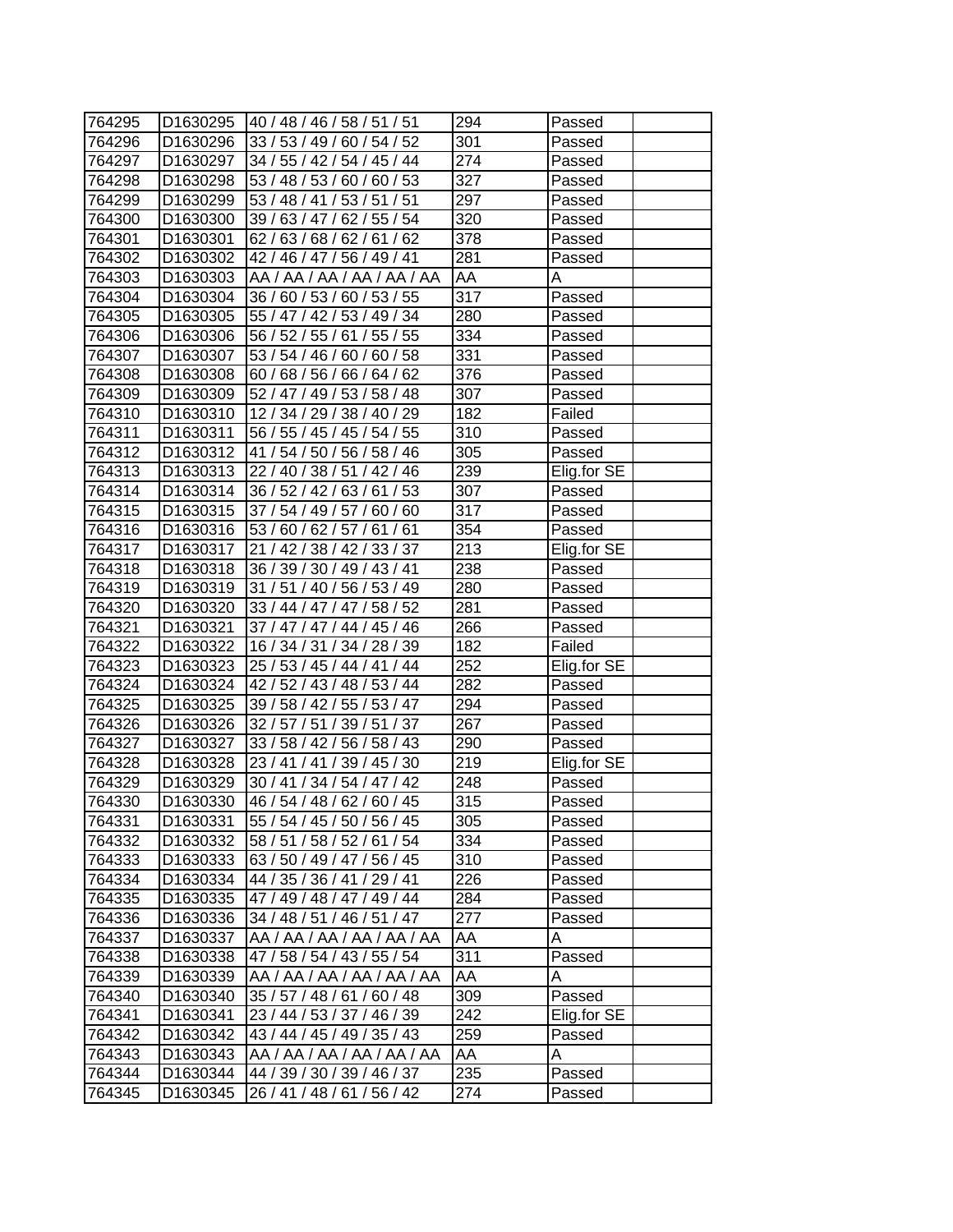| 764346 | ID1630346            | AA / AA / AA / AA / AA / AA | IAA | Α           |
|--------|----------------------|-----------------------------|-----|-------------|
| 764347 | D <sub>1630347</sub> | 38 / 56 / 52 / 59 / 63 / 48 | 316 | Passed      |
| 764348 | D1630348             | 16 / 35 / 39 / 28 / 30 / 16 | 164 | Failed      |
| 764349 | D1630349             | 36 / 46 / 40 / 52 / 43 / 40 | 257 | Passed      |
| 764350 | D1630350             | 39 / 62 / 57 / 58 / 62 / 60 | 338 | Passed      |
| 764351 | D1630351             | 51 / 52 / 54 / 60 / 57 / 55 | 329 | Passed      |
| 764352 | D <sub>1630352</sub> | AA / AA / AA / AA / AA / AA | AA  | A           |
| 764353 | D <sub>1630353</sub> | 51 / 51 / 49 / 53 / 48 / 41 | 293 | Passed      |
| 764354 | D <sub>1630354</sub> | 36 / 35 / 43 / 33 / 47 / 40 | 234 | Passed      |
| 764355 | D <sub>1630355</sub> | 41 / 43 / 46 / 53 / 57 / 52 | 292 | Passed      |
| 764356 | D <sub>1630356</sub> | 37 / 37 / 38 / 46 / 43 / 36 | 237 | Passed      |
| 764357 | D1630357             | 33 / 54 / 43 / 55 / 42 / 55 | 282 | Passed      |
| 764358 | D <sub>1630358</sub> | 36 / 50 / 46 / 47 / 50 / 46 | 275 | Passed      |
| 764359 | D <sub>1630359</sub> | 33 / 54 / 44 / 54 / 55 / 49 | 289 | Passed      |
| 764360 | D1630360             | 27 / 33 / 52 / 50 / 48 / 55 | 265 | Passed      |
| 764361 | D1630361             | 33 / 46 / 42 / 43 / 39 / 41 | 244 | Passed      |
| 764362 | D1630362             | 58 / 60 / 62 / 61 / 63 / 60 | 364 | Passed      |
| 764363 | D1630363             | 61/61/58/57/61/57           | 355 | Passed      |
| 764364 | D <sub>1630364</sub> | 31 / 43 / 46 / 46 / 44 / 41 | 251 | Passed      |
| 764365 | D <sub>1630365</sub> | AA / AA / AA / AA / AA / AA | AA  | A           |
| 764366 | D1630366             | 42 / 53 / 55 / 47 / 42 / 50 | 289 | Passed      |
| 764367 | D1630367             | 46 / 57 / 49 / 52 / 50 / 42 | 296 | Passed      |
| 764368 | D1630368             | 17 / 39 / 28 / 49 / 44 / 45 | 222 | Failed      |
| 764369 | D1630369             | 62/62/62/60/60/61           | 367 | Passed      |
| 764370 | D <sub>1630370</sub> | 40 / 51 / 54 / 53 / 57 / 52 | 307 | Passed      |
| 764371 | D <sub>1630371</sub> | 34 / 37 / 33 / 41 / 48 / 39 | 232 | Passed      |
| 764372 | D1630372             | 22 / 21 / AA / AA / AA / AA | 43  | Failed      |
| 764373 | D1630373             | 11 / 09 / 25 / 31 / 35 / 29 | 140 | Failed      |
| 764374 | D1630374             | 69 / 67 / 57 / 58 / 60 / 53 | 364 | Passed      |
| 764375 | D1630375             | 52 / 56 / 46 / 61 / 53 / 46 | 314 | Passed      |
| 764376 | D1630376             | 40 / 30 / 51 / 45 / 50 / 48 | 264 | Passed      |
| 764377 | D1630377             | AA / AA / AA / AA / AA / AA | AA  | A           |
| 764378 | D1630378             | 65 / 56 / 50 / 52 / 54 / 53 | 330 | Passed      |
| 764379 | D <sub>1630379</sub> | 33 / 47 / 40 / 44 / 54 / 41 | 259 | Passed      |
| 764380 | D1630380             | 19 / 65 / 38 / 37 / 53 / 48 | 260 | Elig.for SE |
| 764381 | D1630381             | 19 / 51 / 30 / 37 / 44 / 35 | 216 | Elig.for SE |
| 764382 | D1630382             | 10 / 58 / 37 / 27 / 43 / 38 | 213 | Failed      |
| 764383 | D1630383             | 32 / 58 / 56 / 46 / 60 / 59 | 311 | Passed      |
| 764384 | D1630384             | 42 / 54 / 52 / 45 / 54 / 58 | 305 | Passed      |
| 764385 | D1630385             | 35 / 43 / 36 / 38 / 40 / 20 | 212 | Elig.for SE |
| 764386 | D1630386             | 05 / 23 / 16 / 00 / 33 / 30 | 107 | Failed      |
| 764387 | D1630387             | 13 / 46 / 37 / 23 / 44 / 50 | 213 | Failed      |
| 764388 | D1630388             | 34 / 50 / 36 / 28 / 39 / 30 | 217 | Elig.for SE |
| 764389 | D1630389             | 23 / 65 / 37 / 41 / 48 / 67 | 281 | Elig.for SE |
| 764390 | D1630390             | 16 / 41 / 37 / 31 / 47 / 54 | 226 | Elig.for SE |
| 764391 | D1630391             | 20 / 66 / 39 / 52 / 54 / 39 | 270 | Elig.for SE |
| 764392 | D1630392             | 58 / 56 / 44 / 48 / 60 / 56 | 322 | Passed      |
| 764393 | D1630393             | 41 / 34 / 40 / 57 / 50 / 45 | 267 | Passed      |
| 764394 | D1630394             | 45 / 61 / 51 / 40 / 51 / 41 | 289 | Passed      |
| 764395 | D1630395             | AA / AA / AA / AA / AA / AA | AA  | Α           |
| 764396 | D1630396             | 49 / 75 / 60 / 30 / 64 / 69 | 347 | Passed      |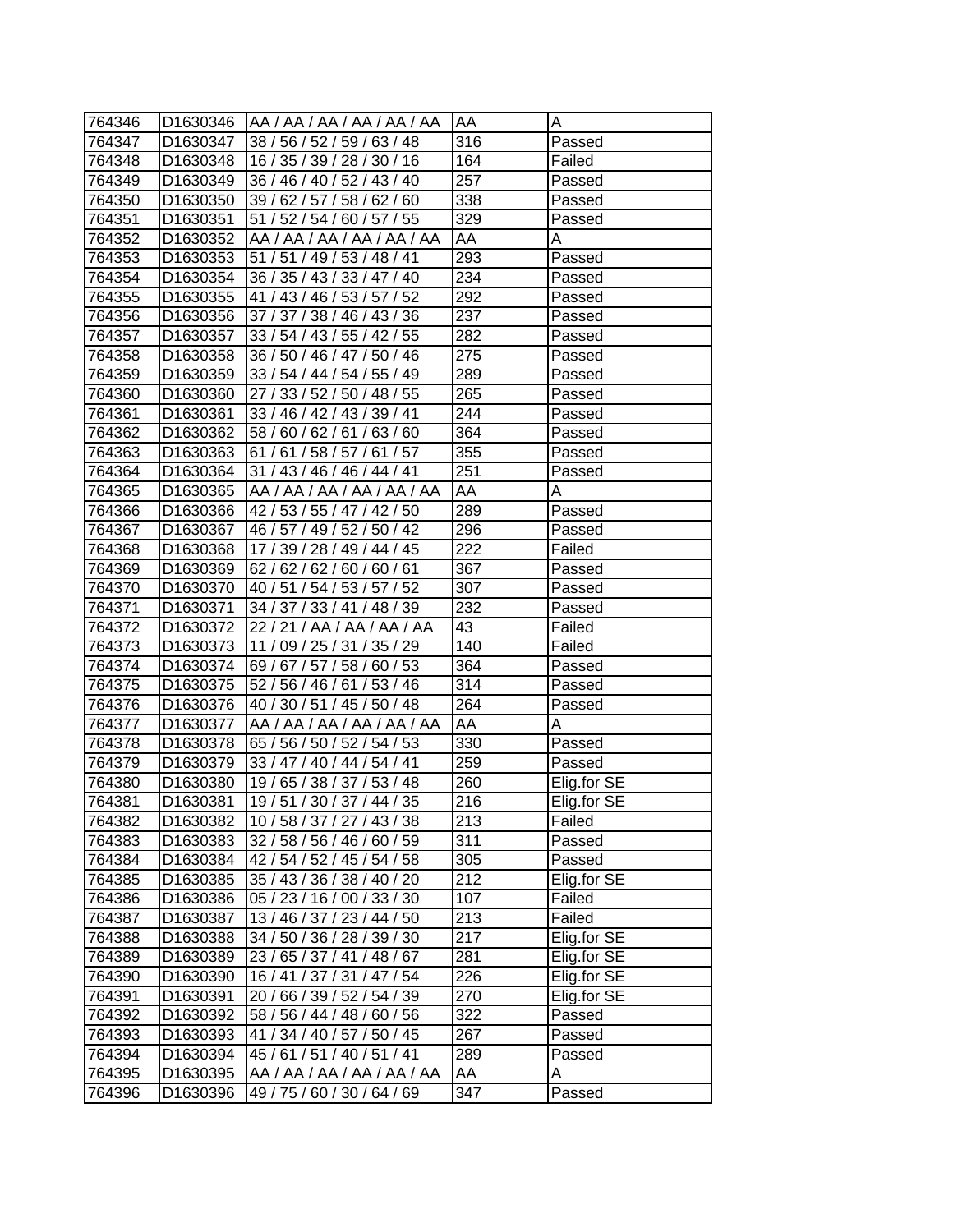| 764397 | D1630397             | 32/42/24/17/39/50           | 204              | Elig.for SE |
|--------|----------------------|-----------------------------|------------------|-------------|
| 764398 | D1630398             | AA / AA / AA / AA / AA / AA | AA               | A           |
| 764399 | D1630399             | 36 / 52 / 50 / 52 / 42 / 54 | 286              | Passed      |
| 764400 | D1630400             | 39 / 45 / 39 / 33 / 43 / 44 | 243              | Passed      |
| 764401 | D1630401             | 50 / 67 / 51 / 33 / 56 / 68 | 325              | Passed      |
| 764402 | D1630402             | 31 / 28 / 15 / 20 / 33 / AA | 127              | Failed      |
| 764403 | D1630403             | AA / 38 / 51 / 46 / 58 / 53 | 246              | Elig.for SE |
| 764404 | D1630404             | 36 / 26 / 36 / 15 / 37 / 30 | 180              | Failed      |
| 764405 | D1630405             | 09 / 26 / 36 / 39 / 37 / 44 | 191              | Elig.for SE |
| 764406 | D1630406             | 44 / 52 / 38 / 43 / 56 / 57 | 290              | Passed      |
| 764407 | D1630407             | 29 / 37 / 08 / 30 / 35 / 12 | 151              | Failed      |
| 764408 | D1630408             | 42 / 49 / 21 / 38 / 46 / 35 | 231              | Elig.for SE |
| 764409 | D1630409             | 54 / 59 / 48 / 38 / 52 / 59 | 310              | Passed      |
| 764410 | D1630410             | 45 / 66 / 50 / 56 / 45 / 52 | 314              | Passed      |
| 764411 | D1630411             | 55 / 58 / 52 / 63 / 64 / 65 | 357              | Passed      |
| 764412 | D1630412             | 54 / 64 / 46 / 48 / 53 / 66 | $\overline{331}$ | Passed      |
| 764413 | D1630413             | 41 / 53 / 40 / 43 / 50 / 61 | 288              | Passed      |
| 764414 | D1630414             | 41 / 43 / 42 / 30 / 35 / 50 | 241              | Passed      |
| 764415 | D1630415             | 47 / 67 / 44 / 51 / 55 / 62 | $\overline{3}26$ | Passed      |
| 764416 | D1630416             | 28 / 47 / 18 / 35 / 51 / 52 | 231              | Failed      |
| 764417 | D1630417             | 80 / 55 / 50 / 58 / 60 / 64 | 367              | Passed      |
| 764418 | D1630418             | 23 / 45 / 36 / 18 / 50 / 31 | 203              | Failed      |
| 764419 | D1630419             | 21 / 36 / 07 / 10 / 36 / 21 | 131              | Failed      |
| 764420 | D1630420             | 33 / 39 / 16 / 43 / 38 / 40 | 209              | Elig.for SE |
| 764421 | D1630421             | 48 / 50 / 36 / 53 / 49 / 56 | 292              | Passed      |
| 764422 | D1630422             | 19 / 25 / 11 / 17 / 35 / 17 | 124              | Failed      |
| 764423 | D1630423             | 36 / 58 / 44 / 49 / 55 / 62 | 304              | Passed      |
| 764424 | D1630424             | 65 / 64 / 50 / 64 / 51 / 69 | 363              | Passed      |
| 764425 | D1630425             | 42 / 50 / 37 / 52 / 51 / 62 | $\overline{294}$ | Passed      |
| 764426 | D1630426             | 42 / 54 / 36 / 53 / 55 / 67 | 307              | Passed      |
| 764427 | D1630427             | 16 / 48 / 15 / 30 / 50 / 60 | 219              | Failed      |
| 764428 | D1630428             | AA / AA / AA / AA / AA / AA | AA               | Α           |
| 764429 | D1630429             | 47 / 45 / 30 / 48 / 50 / 51 | 271              | Passed      |
| 764430 | D1630430             | 23 / 44 / 36 / 44 / 58 / 55 | 260              | Elig.for SE |
| 764431 | D1630431             | 40 / 54 / 36 / 53 / 61 / 66 | 310              | Passed      |
| 764432 | D1630432             | 57 / 58 / 36 / 52 / 51 / 43 | 297              | Passed      |
| 764433 | D1630433             | 16 / 40 / 27 / 17 / 47 / 27 | 174              | Failed      |
| 764434 | D1630434             | 46 / 56 / 39 / 39 / 65 / 56 | 301              | Passed      |
| 764435 | D1630435             | AA / AA / AA / AA / AA / AA | AA               | A           |
| 764436 | D1630436             | 36 / 55 / 40 / 50 / 55 / 39 | 275              | Passed      |
| 764437 | D1630437             | 70 / 57 / 49 / 44 / 63 / 37 | 320              | Passed      |
| 764438 | D <sub>1630438</sub> | 53 / 52 / 51 / 50 / 44 / 48 | 298              | Passed      |
| 764439 | D1630439             | 60 / 49 / 48 / 49 / 61 / 62 | 329              | Passed      |
| 764440 | D1630440             | 23 / 36 / 15 / 12 / 34 / 45 | 165              | Failed      |
| 764441 | D1630441             | 25 / 45 / 20 / 43 / 42 / 56 | 231              | Failed      |
| 764442 | D1630442             | 51 / 18 / 48 / 51 / 46 / 47 | 261              | Elig.for SE |
| 764443 | D1630443             | 15 / 40 / 26 / 20 / 36 / 21 | 158              | Failed      |
| 764444 | D1630444             | 30 / 37 / 20 / 27 / 46 / 41 | 201              | Elig.for SE |
| 764445 | D1630445             | 41 / 40 / 31 / 38 / 45 / 38 | 233              | Passed      |
| 764446 | D1630446             | 38 / 48 / 14 / 24 / 50 / 36 | 210              | Elig.for SE |
| 764447 | D <sub>1630447</sub> | 60 / 48 / 51 / 60 / 67 / 50 | 336              | Passed      |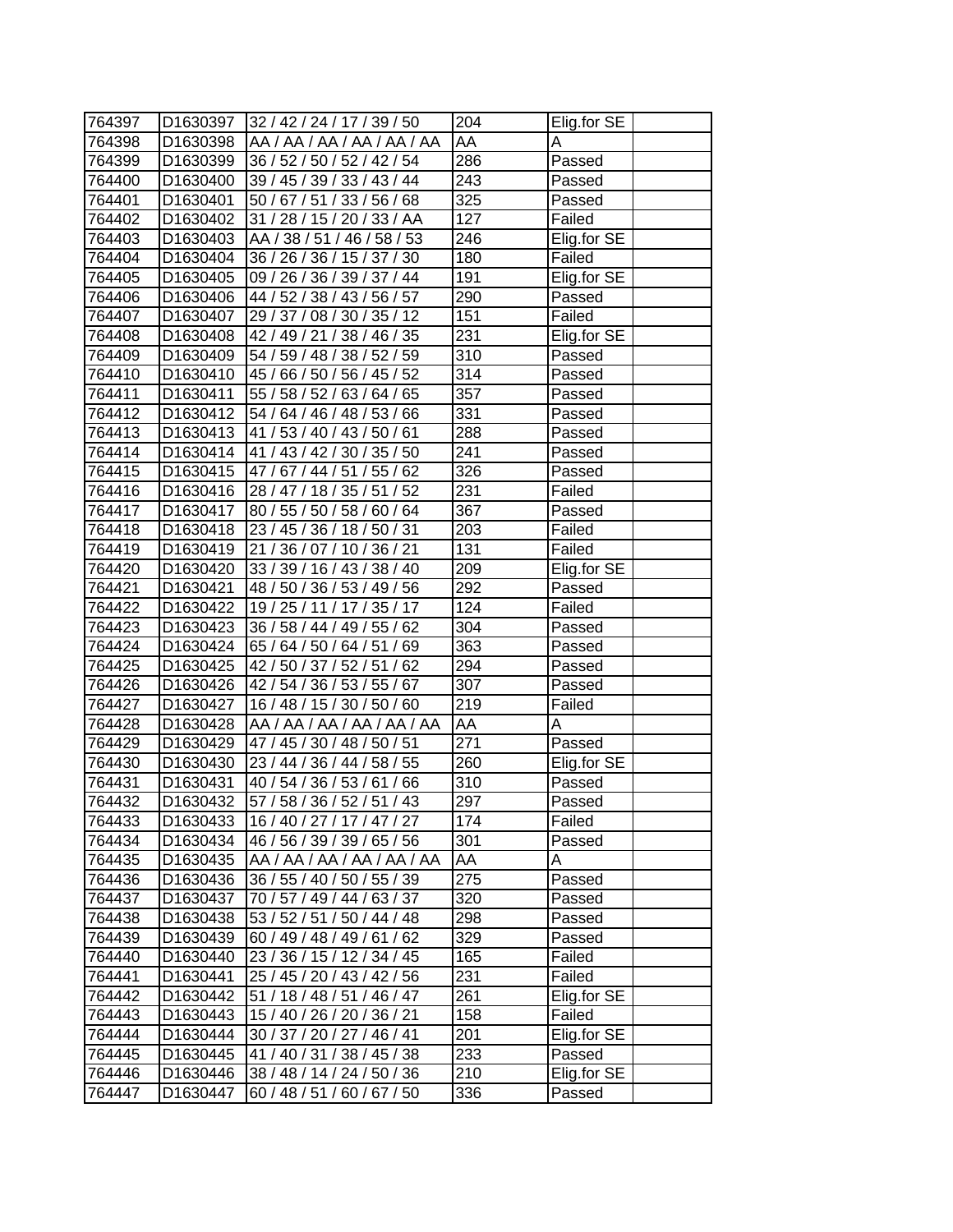| 764448 |                      | D1630448   AA / AA / AA / AA / AA / AA | <b>AA</b>        | Α           |
|--------|----------------------|----------------------------------------|------------------|-------------|
| 764449 | D1630449             | 52 / 40 / 30 / 24 / 45 / 30            | $\overline{2}21$ | Elig.for SE |
| 764450 | D1630450             | 57 / 60 / 41 / 64 / 51 / 40            | 313              | Passed      |
| 764451 | D1630451             | 63 / 60 / 45 / 56 / 60 / 43            | 327              | Passed      |
| 764452 | D1630452             | 34 / 42 / 36 / 44 / 49 / 39            | $\overline{244}$ | Passed      |
| 764453 | D1630453             | 24 / 54 / 30 / 50 / 53 / 46            | 257              | Elig.for SE |
| 764454 | D1630454             | 32 / 31 / 23 / 42 / 43 / 30            | 201              | Elig.for SE |
| 764455 | D1630455             | 68 / 50 / 43 / 47 / 43 / 50            | 301              | Passed      |
| 764456 | D1630456             | 36 / 30 / 31 / 53 / 64 / 43            | $\overline{257}$ | Passed      |
| 764457 | D1630457             | 37 / 30 / 37 / 40 / 47 / 49            | 240              | Passed      |
| 764458 | D1630458             | 14 / 05 / 03 / 15 / 27 / AA            | 64               | Failed      |
| 764459 | D1630459             | 59 / 38 / 52 / 66 / 55 / 48            | 318              | Passed      |
| 764460 | D1630460             | 47 / 31 / 50 / 53 / 53 / 66            | 300              | Passed      |
| 764461 | D1630461             | 23 / 04 / 17 / 40 / 03 / 37            | 124              | Failed      |
| 764462 | D1630462             | 34 / 02 / 25 / 46 / 12 / 53            | 172              | Failed      |
| 764463 | D1630463             | 30 / 52 / 22 / 58 / 30 / 56            | 248              | Elig.for SE |
| 764464 | D1630464             | 54 / 32 / 36 / 66 / 35 / 68            | 291              | Passed      |
| 764465 | D1630465             | 30 / 03 / 30 / 42 / 25 / 49            | 179              | Failed      |
| 764466 | D1630466             | 27 / 11 / 31 / 45 / 17 / 52            | 183              | Failed      |
| 764467 | D1630467             | 18 / 35 / 36 / 52 / 24 / 52            | 217              | Failed      |
| 764468 | D1630468             | 25 / 04 / 20 / 45 / 10 / 55            | 159              | Failed      |
| 764469 | D1630469             | 52 / 37 / 42 / 61 / 33 / 61            | 286              | Passed      |
| 764470 | D1630470             | 15 / 02 / 12 / 30 / 05 / 44            | 108              | Failed      |
| 764471 | D1630471             | 42 / 34 / 26 / 30 / 07 / 54            | 193              | Failed      |
| 764472 | D1630472             | 26 / 30 / 25 / 31 / 10 / 40            | 162              | Failed      |
| 764473 | D1630473             | 55 / 27 / 42 / 42 / 30 / 51            | 247              | Passed      |
| 764474 | D <sub>1630474</sub> | 13/02/06/15/01/24                      | 61               | Failed      |
| 764475 | D1630475             | 16 / 11 / 17 / 36 / 07 / 40            | 127              | Failed      |
| 764476 | D1630476             | 38 / 32 / 37 / 63 / 46 / 65            | 281              | Passed      |
| 764477 | D1630477             | $\sqrt{22/}$ 32 / 38 / 44 / 33 / 56    | $\overline{2}25$ | Elig.for SE |
| 764478 | D1630478             | 39 / 31 / 36 / 60 / 34 / 57            | 257              | Passed      |
| 764479 | D1630479             | 43 / 49 / 45 / 65 / 62 / 56            | 320              | Passed      |
| 764480 | D1630480             | 23 / 26 / 36 / 58 / 30 / 56            | 229              | Elig.for SE |
| 764481 | D1630481             | 33 / 16 / 27 / 46 / 26 / 50            | 198              | Failed      |
| 764482 | D1630482             | 42 / 27 / 37 / 51 / 30 / 57            | 244              | Passed      |
| 764483 | D1630483             | 30 / 17 / 43 / 52 / 15 / 43            | 200              | Failed      |
| 764484 | D1630484             | 22 / 18 / 27 / 19 / 27 / 26            | 139              | Failed      |
| 764485 | D1630485             | 02 / 00 / 00 / 04 / 03 / 00            | 09               | Failed      |
| 764486 | D1630486             | 41 / 32 / 51 / 56 / 32 / 54            | 266              | Passed      |
| 764487 | D1630487             | 32 / 26 / 29 / 41 / 25 / 37            | 190              | Failed      |
| 764488 | D <sub>1630488</sub> | 35 / 25 / 42 / 37 / 34 / 43            | 216              | Elig.for SE |
| 764489 | D1630489             | 37 / 21 / 33 / 39 / 30 / 38            | 198              | Elig.for SE |
| 764490 | D1630490             | 30 / 26 / 25 / 26 / 25 / 44            | 176              | Failed      |
| 764491 | D1630491             | 31 / 15 / 44 / 49 / 21 / 43            | 203              | Failed      |
| 764492 | D1630492             | 16 / 20 / 43 / 24 / 21 / 36            | 160              | Failed      |
| 764493 | D1630493             | 33 / 44 / 61 / 62 / 47 / 48            | 295              | Passed      |
| 764494 | D1630494             | 26 / 43 / 50 / 50 / 43 / 50            | 262              | Passed      |
| 764495 | D1630495             | 12 / AA / 19 / 17 / 19 / 30            | 97               | Failed      |
| 764496 | D1630496             | 10 / 21 / 35 / 24 / 23 / 45            | 158              | Failed      |
| 764497 | D1630497             | 32 / 25 / 43 / 37 / 23 / 44            | 204              | Failed      |
| 764498 | D1630498             | 16 / 12 / 42 / 34 / 26 / 43            | 173              | Failed      |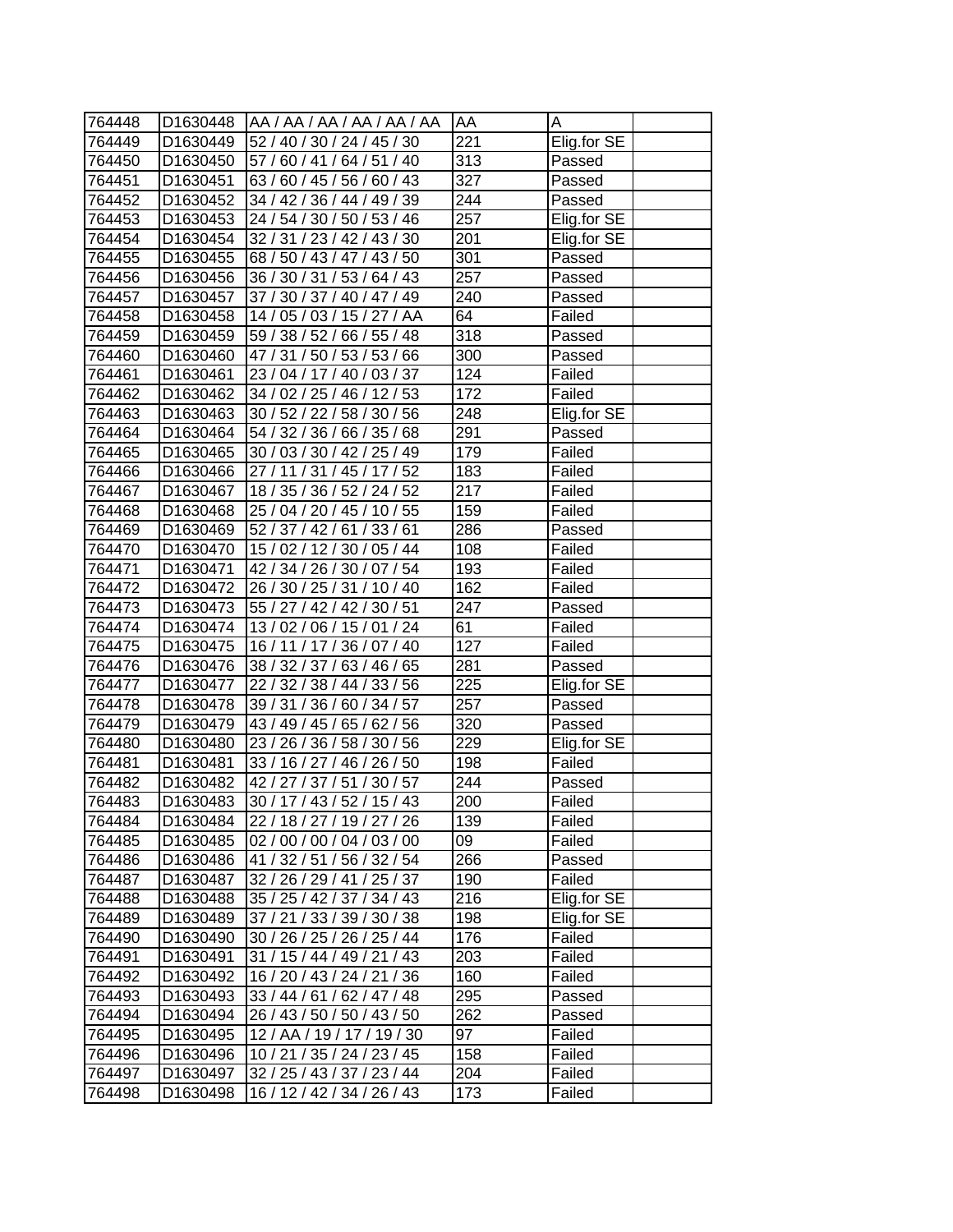| 764499 | D1630499             | 32 / 31 / 45 / 50 / 39 / 47          | 244              | Passed      |
|--------|----------------------|--------------------------------------|------------------|-------------|
| 764500 | D1630500             | 17 / 24 / 42 / 45 / 37 / 41          | 206              | Elig.for SE |
| 764501 | D1630501             | 20 / 25 / 42 / 37 / 30 / 48          | 202              | Elig.for SE |
| 764502 | D1630502             | 30 / 25 / 47 / 43 / 30 / 45          | 220              | Elig.for SE |
| 764503 | D1630503             | 23 / 37 / 44 / 32 / 30 / 43          | 209              | Elig.for SE |
| 764504 | D1630504             | 40 / 31 / 46 / 55 / 36 / 47          | 255              | Passed      |
| 764505 | D1630505             | 23 / 30 / 30 / 46 / 27 / 36          | 192              | Failed      |
| 764506 | D1630506             | 35 / 30 / 41 / 38 / 31 / 43          | 218              | Passed      |
| 764507 | D1630507             | 20 / 42 / 35 / 46 / 26 / 23          | 192              | Failed      |
| 764508 | D1630508             | 30 / 17 / 15 / 47 / 27 / 39          | 175              | Failed      |
| 764509 | D1630509             | 44 / 04 / 19 / 55 / 30 / 48          | 200              | Failed      |
| 764510 | D1630510             | 43 / 47 / 38 / 57 / 31 / 68          | 284              | Passed      |
| 764511 | D1630511             | 19 / 03 / 23 / 55 / 22 / 39          | 161              | Failed      |
| 764512 | D1630512             | 30 / 01 / 14 / 46 / 27 / 44          | 162              | Failed      |
| 764513 | D1630513             | 19 / 19 / 25 / 48 / 25 / 58          | 194              | Failed      |
| 764514 | D1630514             | 44 / 14 / 25 / 62 / 36 / 59          | 240              | Failed      |
| 764515 | D1630515             | <b>UFM</b>                           |                  | UFM         |
| 764516 |                      | D1630516 32 / 32 / 30 / 53 / 42 / 61 | 250              | Passed      |
| 764517 | D1630517             | <b>UFM</b>                           |                  | <b>UFM</b>  |
| 764518 | D1630518             | <b>UFM</b>                           |                  | UFM         |
| 764519 | D1630519             | 42 / 11 / 12 / 52 / 30 / 55          | 202              | Failed      |
| 764520 | D1630520             | 60 / 39 / 39 / 57 / 43 / 51          | 289              | Passed      |
| 764521 | D <sub>1630521</sub> | 41 / 42 / 41 / 56 / 38 / 67          | 285              | Passed      |
| 764522 | D1630522             | 41 / 40 / 44 / 57 / 37 / 65          | 284              | Passed      |
| 764523 | D1630523             | 32 / 06 / 04 / 40 / 21 / 28          | 131              | Failed      |
| 764524 | D <sub>1630524</sub> | 18 / 18 / 21 / 50 / 22 / 43          | 172              | Failed      |
| 764525 | D1630525             | 40 / 41 / 36 / 52 / 31 / 51          | 251              | Passed      |
| 764526 | D1630526             | 39 / 31 / 54 / 55 / 26 / 42          | 247              | Passed      |
| 764527 | D1630527             | 27 / 25 / 26 / 41 / 15 / 35          | 169              | Failed      |
| 764528 | D1630528             | 36 / 30 / 30 / 46 / 25 / 29          | 196              | Elig.for SE |
| 764529 | D1630529             | 36 / 30 / 36 / 51 / 37 / 46          | 236              | Passed      |
| 764530 | D1630530             | 40 / 57 / 41 / 60 / 34 / 56          | 288              | Passed      |
| 764531 | D1630531             | 54 / 55 / 41 / 60 / 51 / 51          | 312              | Passed      |
| 764532 | D1630532             | 31 / 46 / 36 / 57 / 30 / 49          | 249              | Passed      |
| 764533 | D1530001             | $\sqrt{22/}$ 37 / 26 / 32 / 25 / 30  | 172              | Failed      |
| 764534 | D1530007             | $\overline{27/44/24/60/41/45}$       | $\overline{2}41$ | Failed      |
| 764535 | D1530039             | 24 / 37 / 10 / 39 / 42 / 03          | 155              | Failed      |
| 764536 | D1530040             | 19 / 34 / 12 / 43 / 30 / 05          | 143              | Failed      |
| 764537 | D1330059             | 20 / 38 / 07 / 42 / 50 / 14          | 171              | Failed      |
| 764538 | D1430071             | 24 / 45 / 15 / 47 / 45 / 37          | 213              | Failed      |
| 764539 | D1430077             | AA / 12 / 02 / 47 / 46 / 41          | 148              | Failed      |
| 764540 | D1430114             | 18 / 21 / 03 / 25 / 22 / 09          | 98               | Failed      |
| 764541 | D1530117             | AA / AA / AA / AA / AA / AA          | AA               | A           |
| 764542 | D1530144             | 37 / 50 / 21 / 60 / 50 / 33          | 251              | Elig.for SE |
| 764543 | D <sub>1530150</sub> | 52 / 50 / 31 / 54 / 53 / 35          | 275              | Passed      |
| 764544 | D <sub>1530158</sub> | 67 / 54 / 46 / 49 / 53 / 58          | 327              | Passed      |
| 764545 | D1530181             | 37 / 35 / 26 / 45 / 52 / 44          | 239              | Elig.for SE |
| 764546 | D1530232             | 28 / 39 / 11 / AA / AA / AA          | 78               | Failed      |
| 764547 | D1530233             | 38 / 42 / 21 / 56 / 49 / 25          | 231              | Failed      |
| 764548 | D1530244             | 40 / 43 / 11 / 46 / 42 / 24          | 206              | Failed      |
| 764549 | D1530247             | 34 / 36 / 12 / 43 / 42 / 33          | 200              | Elig.for SE |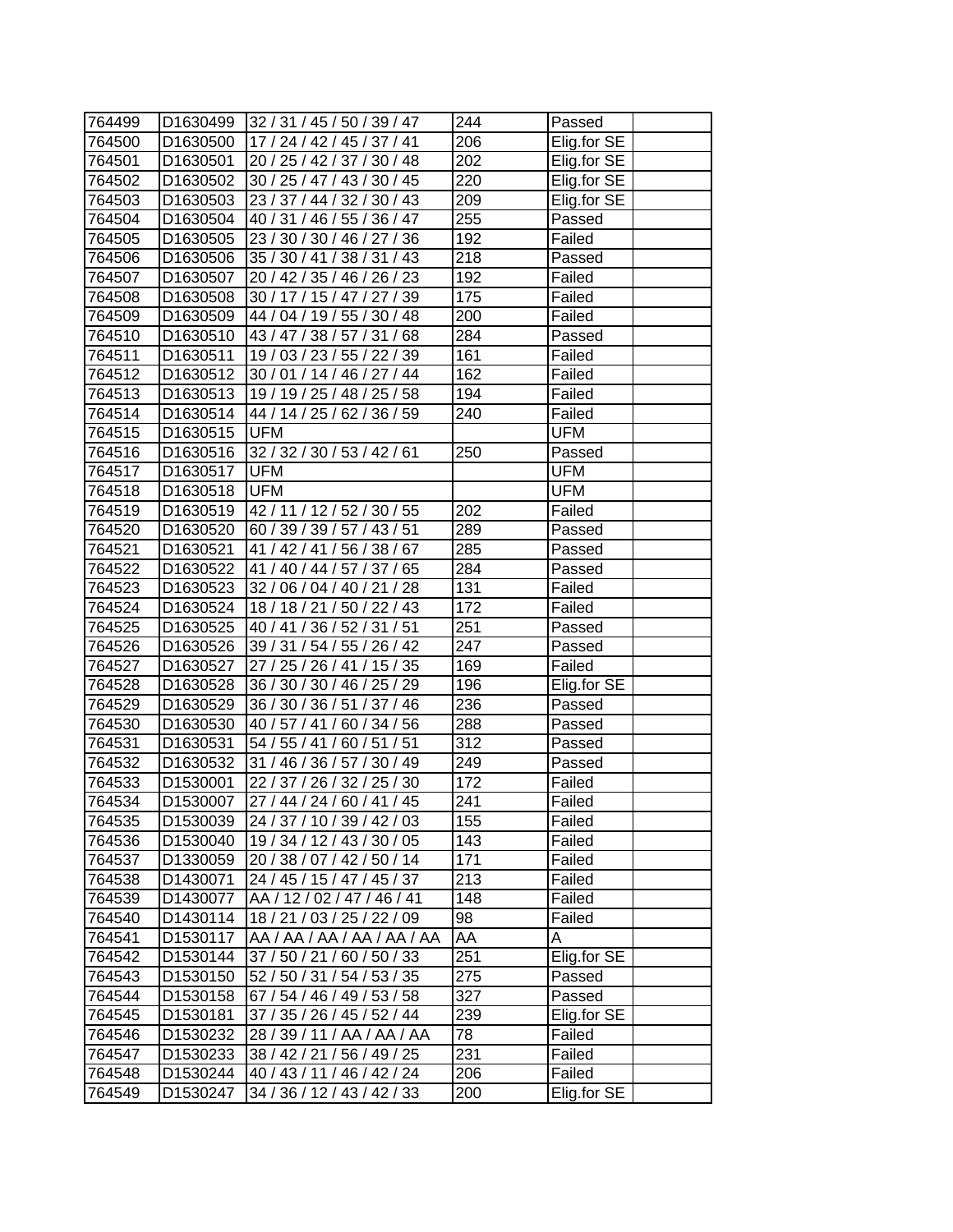| 764550 | D1430293              | 31/36/23/47/AA/AA           | 137              | Failed      |
|--------|-----------------------|-----------------------------|------------------|-------------|
| 764551 | D1530280              | 34 / 49 / 28 / 54 / 55 / 49 | 269              | Passed      |
| 764552 | D1530283              | 23 / 45 / 21 / 48 / 53 / 38 | 228              | Failed      |
| 764553 | D <sub>15</sub> 30300 | 09 / 35 / 05 / 48 / 36 / 06 | 139              | Failed      |
| 764554 | D1530322              | 11 / 26 / 13 / 30 / 28 / 03 | $\overline{111}$ | Failed      |
| 764555 | D1530328              | 10 / 40 / 13 / 36 / 33 / 07 | 139              | Failed      |
| 764556 | D1530352              | 08 / 30 / 10 / 22 / 38 / 21 | 129              | Failed      |
| 764557 | D1530377              | 07 / 43 / 16 / 39 / 51 / 23 | 179              | Failed      |
| 764558 | D1530400              | <b>UFM</b>                  |                  | UFM         |
| 764559 | D1530416              | 16 / 45 / 20 / 48 / 51 / 54 | 234              | Failed      |
| 764560 | D1530419              | 14/41/33/48/39/42           | $\overline{217}$ | Elig.for SE |
| 764561 | D1530422              | 17 / 41 / 41 / 48 / 50 / 39 | 236              | Elig.for SE |
| 764562 | D <sub>1530428</sub>  | 14 / 42 / 23 / 33 / 33 / 13 | 158              | Failed      |
| 764563 | D1530438              | 13/51/43/46/34/25           | 212              | Failed      |
| 764564 | D1530450              | 08 / 41 / 45 / 45 / 35 / 42 | 216              | Elig.for SE |
| 764565 | D1530460              | 06 / 23 / 30 / 17 / 13 / 29 | 118              | Failed      |
| 764566 | D <sub>1530465</sub>  | 26 / 48 / 51 / 53 / 39 / 54 | 271              | Passed      |
| 764567 | D1530468              | 08 / AA / AA / AA / AA / AA | 08               | Failed      |
| 764568 | D1530524              | 13 / AA / AA / AA / AA / AA | $\overline{13}$  | Failed      |
| 764569 | D1530526              | 05 / 43 / 30 / 36 / 30 / 47 | 191              | Elig.for SE |
| 765001 | D1630533              | 53 / 54 / 60 / 60 / 45 / 62 | 334              | Passed      |
| 765002 | D1630534              | 68 / 60 / 58 / 52 / 48 / 61 | $\overline{3}47$ | Passed      |
| 765003 | D1630535              | 26 / 46 / 48 / 53 / 39 / 46 | 258              | Passed      |
| 765004 | D1630536              | 24 / 61 / 60 / 55 / 45 / 57 | 302              | Elig.for SE |
| 765005 | D1630537              | 46 / 36 / 54 / 42 / 50 / 53 | 281              | Passed      |
| 765006 | D1630538              | 56 / 60 / 64 / 56 / 57 / 61 | 354              | Passed      |
| 765007 | D1630539              | 54 / 54 / 61 / 60 / 55 / 59 | 343              | Passed      |
| 765008 | D1630540              | 21 / 43 / 52 / 57 / 46 / 33 | 252              | Elig.for SE |
| 765009 | D1630541              | 32 / 62 / 64 / 61 / 52 / 61 | 332              | Passed      |
| 765010 | D1630542              | AA / AA / AA / AA / AA / AA | ĀA               | Α           |
| 765011 | D1630543              | 40 / 39 / 58 / 54 / 50 / 60 | 301              | Passed      |
| 765012 | D1630544              | 19 / 48 / 39 / 46 / 48 / 46 | 246              | Elig.for SE |
| 765013 | D1630545              | 40 / 60 / 47 / 46 / 45 / 54 | 292              | Passed      |
| 765014 | D1630546              | 54 / 58 / 65 / 56 / 47 / 59 | 339              | Passed      |
| 765015 | D1630547              | 44 / 63 / 61 / 60 / 47 / 60 | 335              | Passed      |
| 765016 | D1630548              | 18 / 49 / 56 / 46 / 36 / 58 | $\overline{263}$ | Elig.for SE |
| 765017 | D1630549              | 32 / 58 / 46 / 51 / 39 / 51 | 277              | Passed      |
| 765018 | D1630550              | 35 / 63 / 61 / 58 / 58 / 62 | 337              | Passed      |
| 765019 | D1630551              | 19 / 64 / 54 / 60 / 39 / 61 | 297              | Elig.for SE |
| 765020 | D1630552              | 48 / 64 / 68 / 64 / 64 / 61 | 369              | Passed      |
| 765021 | D1630553              | 48 / 56 / 60 / 56 / 52 / 60 | 332              | Passed      |
| 765022 | D1630554              | 33 / 52 / 62 / 49 / 71 / 63 | 330              | Passed      |
| 765023 | D1630555              | 25 / 53 / 54 / 60 / 75 / 66 | 333              | Passed      |
| 765024 | D1630556              | 49 / 49 / 53 / 55 / 43 / 60 | 309              | Passed      |
| 765025 | D1630557              | 72 / 64 / 67 / 64 / 74 / 68 | 409              | Passed      |
| 765026 | D1630558              | 30/63/63/64/84/63           | 367              | Passed      |
| 765027 | D1630559              | 37 / 56 / 53 / 52 / 73 / 66 | 337              | Passed      |
| 765028 | D1630560              | 63 / 48 / 59 / 50 / 63 / 67 | 350              | Passed      |
| 765029 | D1630561              | 18 / 56 / 39 / 45 / 64 / 63 | 285              | Elig.for SE |
| 765030 | D1630562              | 53 / 50 / 56 / 53 / 63 / 63 | 338              | Passed      |
| 765031 | D1630563              | 53 / 60 / 53 / 61 / 70 / 63 | 360              | Passed      |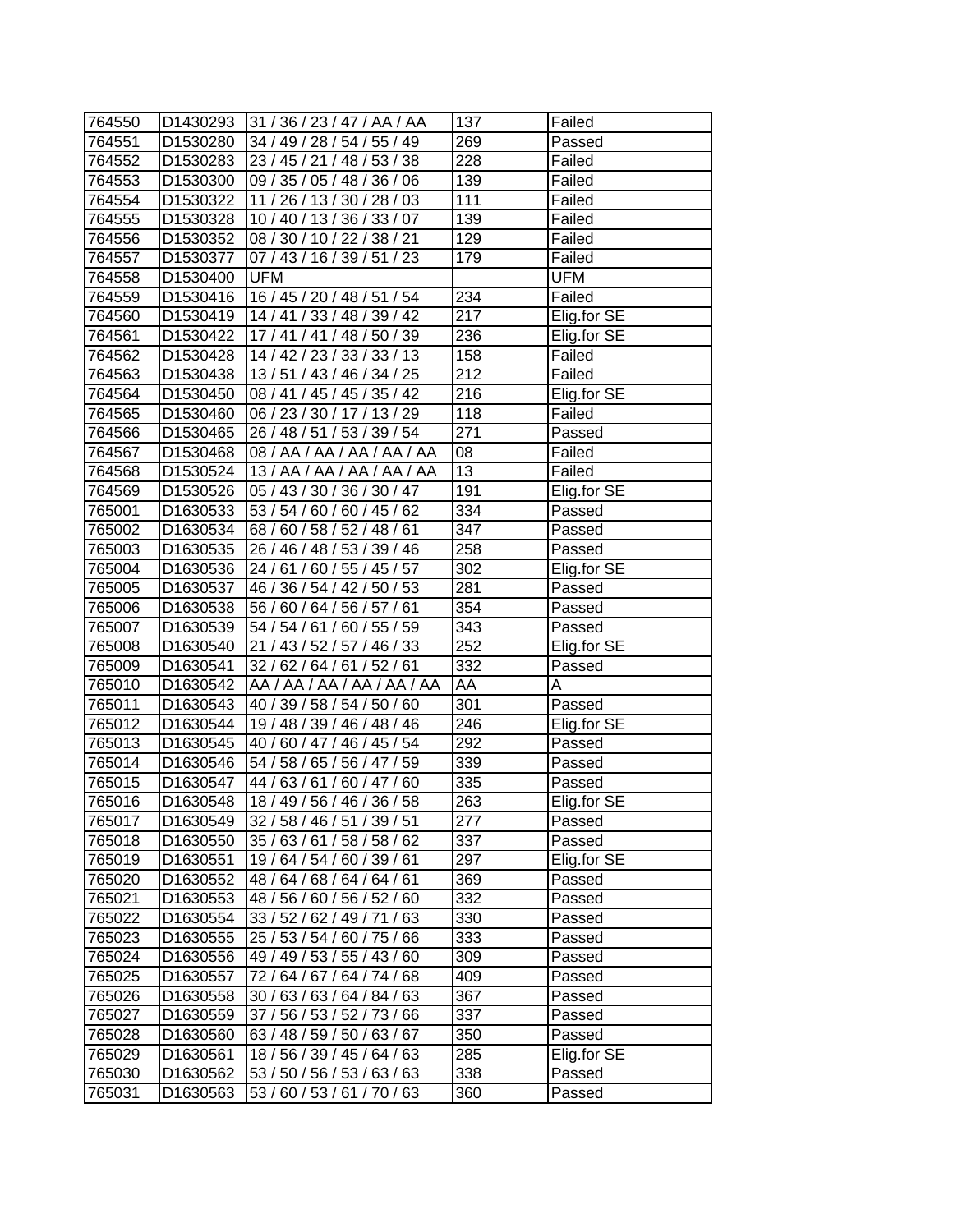| 765032 | D1630564             | 66 / 56 / 44 / 58 / 62 / 55 | 341              | Passed      |
|--------|----------------------|-----------------------------|------------------|-------------|
| 765033 | D1630565             | 20 / 63 / 50 / 55 / 66 / 60 | 314              | Elig.for SE |
| 765034 | D1630566             | 08 / 37 / 34 / 32 / 38 / 32 | 181              | Elig.for SE |
| 765035 | D1630567             | 05 / 35 / 28 / 36 / 23 / 54 | 181              | Failed      |
| 765036 | D1630568             | 30 / 58 / 58 / 57 / 69 / 70 | 342              | Passed      |
| 765037 | D1630569             | 55 / 54 / 59 / 55 / 69 / 57 | $\overline{349}$ | Passed      |
| 765038 | D1630570             | 22 / 49 / 48 / 38 / 60 / 52 | 269              | Elig.for SE |
| 765039 | D1630571             | 55 / 63 / 53 / 52 / 77 / 63 | 363              | Passed      |
| 765040 | D1630572             | 36 / 56 / 60 / 56 / 72 / 60 | 340              | Passed      |
| 765041 | D1630573             | 28 / 46 / 52 / 53 / 62 / 63 | 304              | Passed      |
| 765042 | D1630574             | 41 / 53 / 50 / 60 / 71 / 60 | 335              | Passed      |
| 765043 | D1630575             | 31 / 61 / 60 / 55 / 69 / 67 | 343              | Passed      |
| 765044 | D1630576             | 27 / 53 / 59 / 55 / 56 / 60 | $\overline{3}10$ | Passed      |
| 765045 | D1630577             | 68/51/57/60/77/63           | 376              | Passed      |
| 765046 | D1630578             | 53 / 55 / 58 / 54 / 67 / 60 | 347              | Passed      |
| 765047 | D <sub>1630579</sub> | 51 / 49 / 59 / 57 / 75 / 66 | 357              | Passed      |
| 765048 | D <sub>1630580</sub> | 54 / 60 / 61 / 64 / 73 / 60 | 372              | Passed      |
| 765049 | D1630581             | 18 / 58 / 54 / 64 / 67 / 60 | 321              | Elig.for SE |
| 765050 | D1630582             | 46 / 56 / 55 / 56 / 69 / 53 | 335              | Passed      |
| 765051 | D1630583             | 19 / 57 / 53 / 57 / 53 / 51 | 290              | Elig.for SE |
| 765052 | D1630584             | 14 / 41 / 44 / 60 / 49 / 48 | 256              | Elig.for SE |
| 765053 | D1630585             | 41 / 58 / 65 / 57 / 55 / 50 | 326              | Passed      |
| 765054 | D1630586             | 50 / 60 / 57 / 60 / 63 / 53 | 343              | Passed      |
| 765055 | D1630587             | 28 / 56 / 60 / 60 / 75 / 53 | 332              | Passed      |
| 765056 | D1630588             | 36 / 55 / 59 / 56 / 51 / 53 | 310              | Passed      |
| 765057 | D1630589             | 15 / 50 / 56 / 61 / 34 / 45 | 261              | Elig.for SE |
| 765058 | D1630590             | 55 / 49 / 57 / 63 / 49 / 55 | 328              | Passed      |
| 765059 | D1630591             | 40 / 54 / 58 / 60 / 56 / 51 | 319              | Passed      |
| 765060 | D1630592             | 57 / 63 / 61 / 61 / 70 / 54 | 366              | Passed      |
| 765061 | D1630593             | 24 / 48 / 34 / 49 / 41 / 28 | $\overline{2}24$ | Failed      |
| 765062 | D1630594             | 67 / 52 / 62 / 62 / 62 / 56 | 361              | Passed      |
| 765063 | D1630595             | 12/53/49/57/39/47           | 257              | Elig.for SE |
| 765064 | D1630596             | 38 / 54 / 56 / 62 / 70 / 53 | 333              | Passed      |
| 765065 | D1630597             | 37 / 51 / 40 / 60 / 58 / 52 | 298              | Passed      |
| 765066 | D1630598             | 21 / 46 / 50 / 53 / 49 / 41 | 260              | Elig.for SE |
| 765067 | D1630599             | 40 / 60 / 54 / 53 / 57 / 48 | $\overline{3}12$ | Passed      |
| 765068 | D1630600             | 55 / 53 / 58 / 60 / 77 / 57 | 360              | Passed      |
| 765069 | D1630601             | 23 / 41 / 55 / 55 / 59 / 40 | 273              | Elig.for SE |
| 765070 | D1630602             | 28 / 46 / 57 / 53 / 52 / 48 | 284              | Passed      |
| 765071 | D1630603             | 23 / 50 / 47 / 52 / 53 / 39 | 264              | Elig.for SE |
| 765072 | D1630604             | 57/51/61/60/82/60           | 371              | Passed      |
| 765073 | D1630605             | 37 / 41 / 44 / 54 / 71 / 51 | 298              | Passed      |
| 765074 | D1630606             | 23/50/51/60/61/49           | 294              | Elig.for SE |
| 765075 | D1630607             | 36 / 56 / 55 / 55 / 67 / 42 | 311              | Passed      |
| 765076 | D1630608             | 30 / 51 / 54 / 60 / 76 / 49 | 320              | Passed      |
| 765077 | D1630609             | 42/54/60/61/77/58           | 352              | Passed      |
| 765078 | D1630610             | 31 / 54 / 53 / 60 / 55 / 47 | 300              | Passed      |
| 765079 | D1630611             | 35 / 54 / 45 / 56 / 67 / 48 | 305              | Passed      |
| 765080 | D1630612             | 25 / 55 / 51 / 54 / 71 / 55 | 311              | Passed      |
| 765081 | D1630613             | 36 / 48 / 51 / 58 / 69 / 55 | 317              | Passed      |
| 765082 | D1630614             | 27 / 51 / 45 / 57 / 59 / 40 | 279              | Passed      |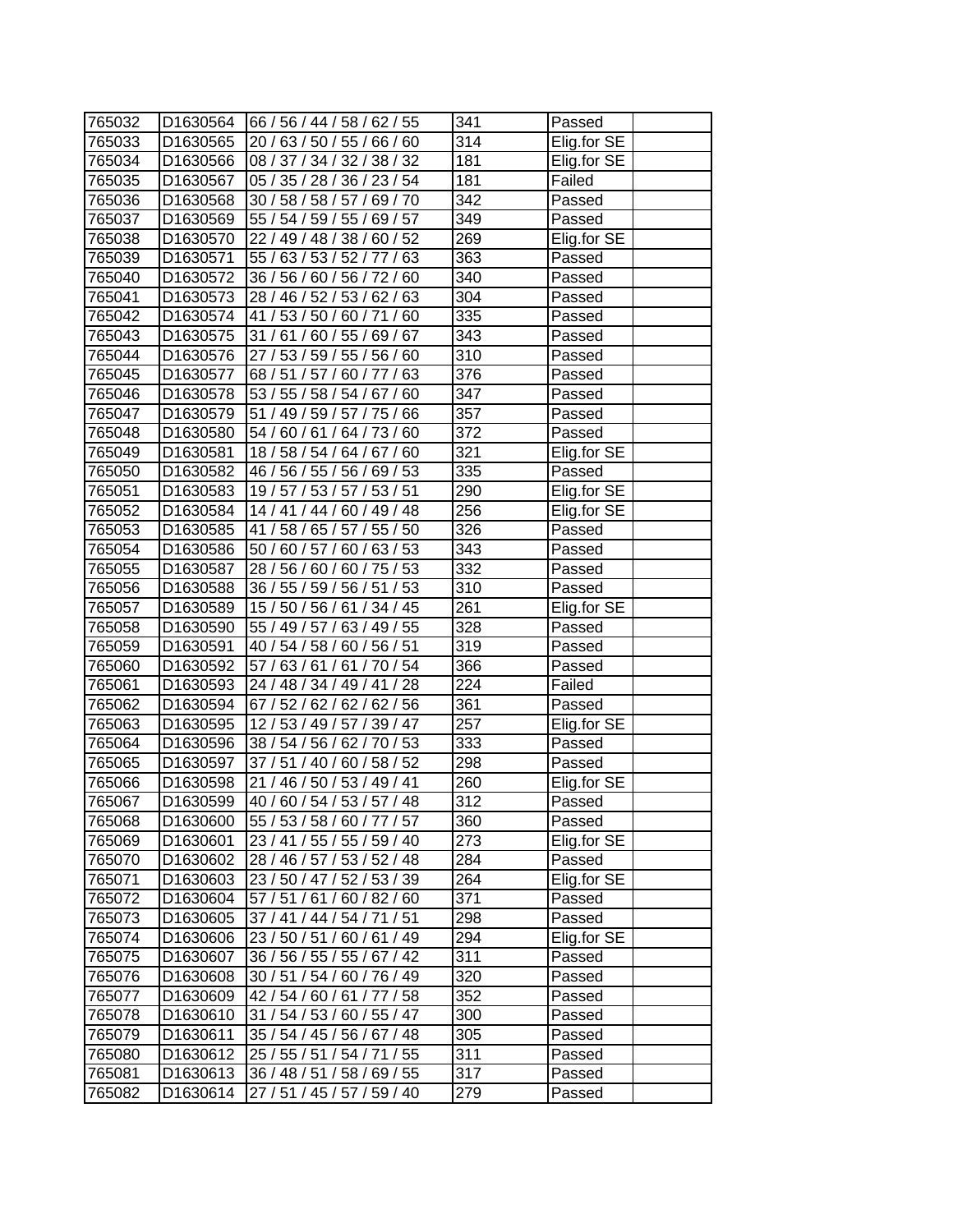| 765083           | ID1630615            | 106/45/40/50/41/42                                         | 224              | Elig.for SE |
|------------------|----------------------|------------------------------------------------------------|------------------|-------------|
| 765084           | D <sub>1630616</sub> | 71 / 58 / 62 / 60 / 77 / 53                                | 381              | Passed      |
| 765085           | D1630617             | 35 / 49 / 57 / 60 / 64 / 54                                | 319              | Passed      |
| 765086           | D1630618             | 30 / 53 / 51 / 57 / 70 / 53                                | $\overline{3}14$ | Passed      |
| 765087           | D1630619             | 43 / 54 / 56 / 60 / 76 / 58                                | 347              | Passed      |
| 765088           | D1630620             | 67 / 47 / 57 / 61 / 75 / 60                                | 367              | Passed      |
| 765089           | D1630621             | 58 / 56 / 61 / 60 / 74 / 58                                | 367              | Passed      |
| 765090           | D1630622             | 41 / 51 / 49 / 61 / 64 / 56                                | 322              | Passed      |
| 765091           | D1630623             | 26 / 50 / 55 / 53 / 64 / 56                                | 304              | Passed      |
| 765092           | D1630624             | 59 / 67 / 54 / 60 / 69 / 46                                | 355              | Passed      |
| 765093           | D1630625             | 45 / 80 / 58 / 62 / 71 / 62                                | 378              | Passed      |
| 765094           | D1630626             | 54 / 47 / 41 / 61 / 68 / 53                                | 324              | Passed      |
| 765095           | D1630627             | 22 / 35 / 25 / 57 / 49 / 52                                | 240              | Failed      |
| 765096           | D1630628             | 46 / 67 / 52 / 64 / 78 / 64                                | 371              | Passed      |
| 765097           | D1630629             | 33 / 35 / 50 / 40 / 54 / 60                                | 272              | Passed      |
| 765098           | D1630630             | 50 / 62 / 46 / 47 / 54 / 54                                | 313              | Passed      |
| 765099           | D1630631             | 21 / 33 / 26 / 20 / 26 / 39                                | 165              | Failed      |
| 765100           | D1630632             | 46 / 55 / 51 / 64 / 48 / 51                                | 315              | Passed      |
| 765101           | D1630633             | 53 / 58 / 45 / 56 / 45 / 54                                | 311              | Passed      |
| 765102           | D1630634             | 10 / 33 / 20 / 00 / 22 / 33                                | 118              | Failed      |
| 765103           | D <sub>1630635</sub> | 51 / 57 / 46 / 55 / 51 / 44                                | 304              | Passed      |
| 765104           | D1630636             | 53 / 30 / 20 / 25 / 25 / 33                                | 186              | Failed      |
| 765105           | D1630637             | 20 / 15 / 08 / 13 / 18 / 33                                | 107              | Failed      |
| 765106           | D1630638             | 49 / 53 / 45 / 52 / 52 / 51                                | 302              | Passed      |
| 765107           | D1630639             |                                                            | 273              |             |
|                  |                      | 54 / 45 / 36 / 41 / 50 / 47<br>70 / 60 / 51 / 70 / 59 / 53 |                  | Passed      |
| 765108<br>765109 | D <sub>1630640</sub> |                                                            | 363<br>373       | Passed      |
| 765110           | D1630641             | 69 / 66 / 52 / 70 / 56 / 60<br>11 / 52 / 36 / 35 / 48 / 50 | 232              | Passed      |
|                  | D1630642             |                                                            |                  | Elig.for SE |
| 765111           | D1630643             | 20 / 40 / 36 / 40 / 46 / 43                                | 225              | Elig.for SE |
| 765112           | D1630644             | 47/60/37/47/49/51<br>09 / 25 / 25 / 26 / 34 / 37           | 291<br>156       | Passed      |
| 765113           | D1630645             |                                                            |                  | Failed      |
| 765114           | D1530541             | 03 / 31 / 16 / 25 / 31 / 41                                | 147              | Failed      |
| 765115           | D1530552             | 02 / 37 / 11 / 00 / 22 / 35<br>03 / 35 / 16 / 10 / 35 / 56 | 107              | Failed      |
| 765116           | D1530553             |                                                            | 155              | Failed      |
| 765117           | D1530566             | 05 / 27 / 23 / 34 / 40 / 52                                | 181              | Failed      |
| 765118           | D1530588             | 08 / 16 / 16 / 27 / 26 / 33                                | $\overline{126}$ | Failed      |
| 765119           | D1530601             | 21 / 31 / 44 / 36 / 31 / 48                                | 211              | Elig.for SE |
| 765120           | D1530617             | 05 / 02 / 41 / 15 / 26 / 41                                | 130              | Failed      |
| 765121           | D1530628             | 23 / 38 / 49 / 40 / 30 / 53                                | 233              | Elig.for SE |
| 766001           | M1630001             | 28 / 25 / 57 / 43 / 61 / 55                                | 269              | Elig.for SE |
| 766002           | M1630002             | 16 / 19 / 43 / 33 / 57 / 64                                | 232              | Elig.for SE |
| 766003           | M1630003             | 40 / 37 / 57 / 50 / 55 / 63                                | 302              | Passed      |
| 766004           | M1630004             | 36 / 38 / 61 / 58 / 64 / 66                                | 323              | Passed      |
| 766005           | M1630005             | 06 / 36 / 60 / 33 / 56 / 67                                | 258              | Elig.for SE |
| 766006           | M1630006             | 36 / 20 / 45 / 28 / 44 / 58                                | 231              | Failed      |
| 766007           | M1630007             | 15 / 36 / 60 / 63 / 62 / 66                                | 302              | Elig.for SE |
| 766008           | M1630008             | 02 / 02 / 23 / 07 / 35 / 35                                | 104              | Failed      |
| 766009           | M1630009             | 01 / 10 / 17 / 01 / 34 / 32                                | 95               | Failed      |
| 766010           | M1630010             | 18 / 30 / 46 / 56 / 65 / 66                                | 281              | Elig.for SE |
| 766011           | M1630011             | 33 / 49 / 46 / 44 / 60 / 66                                | 298              | Passed      |
| 766012           | M1630012             | AA / AA / AA / AA / AA / AA                                | AA               | A           |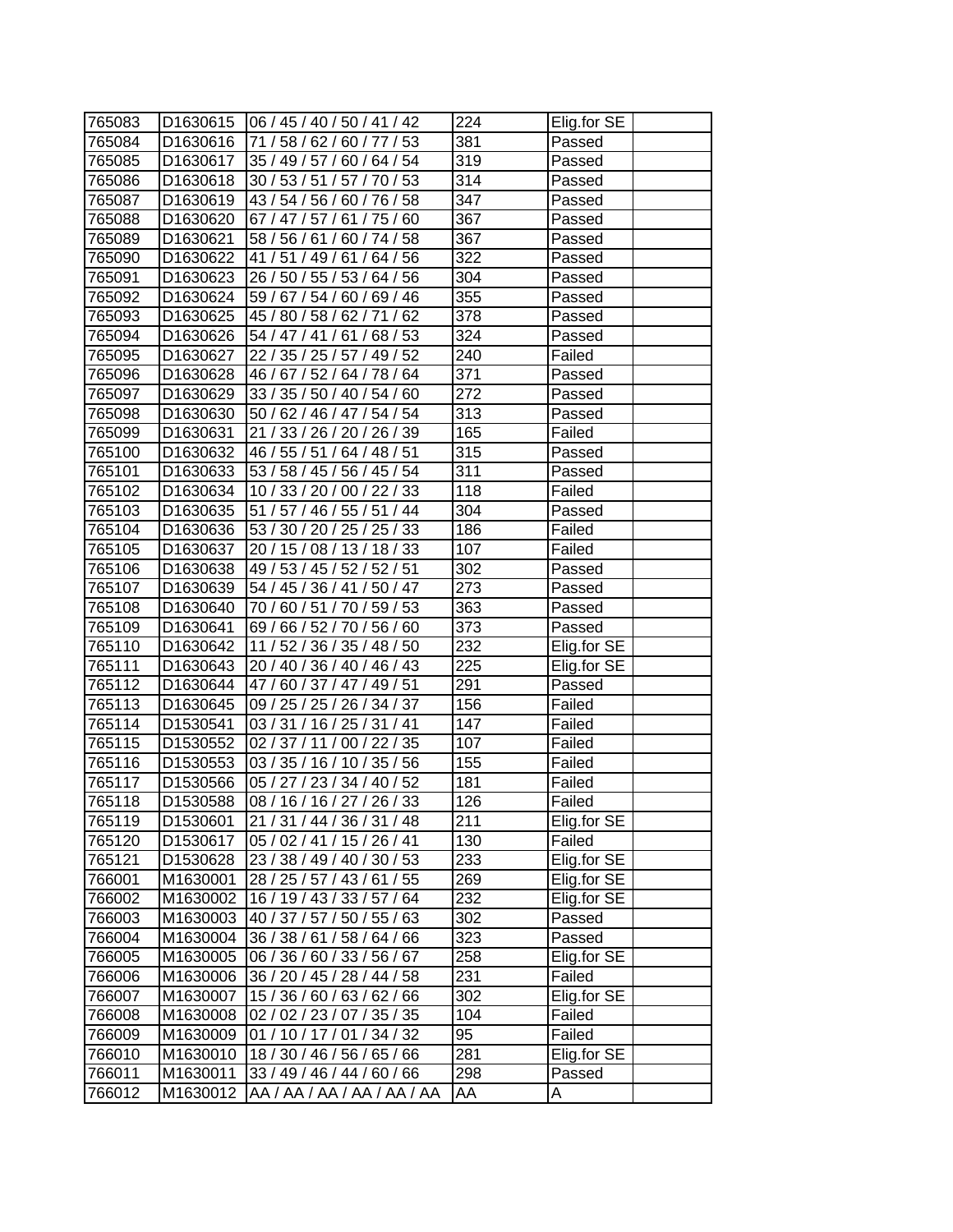| 766013 |          | M1630013 56 / 48 / 52 / 30 / 61 / 57 | 304              | Passed      |
|--------|----------|--------------------------------------|------------------|-------------|
| 766014 | M1630014 | 61 / 41 / 62 / 52 / 67 / 68          | 351              | Passed      |
| 766015 | M1630015 | 142/30/50/21/47/63                   | 253              | Elig.for SE |
| 766016 | M1630016 | 34 / 32 / 48 / 39 / 53 / 63          | 269              | Passed      |
| 766017 | M1630017 | AA / AA / AA / AA / AA / AA          | AA               | Α           |
| 766018 | M1630018 | 65 / 68 / 49 / 44 / 51 / 57          | 334              | Passed      |
| 766019 | M1630019 | 44 / 31 / 55 / 43 / 57 / 63          | 293              | Passed      |
| 766020 | M1630020 | 68 / 63 / 61 / 51 / 57 / 66          | 366              | Passed      |
| 766021 | M1630021 | AA / AA / AA / AA / AA / AA          | AA               | Α           |
| 766022 | M1630022 | 57 / 40 / 58 / 56 / 60 / 63          | 334              | Passed      |
| 766023 | M1630023 | 35 / 36 / 60 / 45 / 57 / 63          | 296              | Passed      |
| 766024 | M1630024 | 38 / 45 / 42 / 36 / 49 / 60          | 270              | Passed      |
| 766025 | M1630025 | 35 / 48 / 54 / 38 / 55 / 60          | 290              | Passed      |
| 766026 | M1630026 | 60 / 52 / 56 / 46 / 61 / 64          | 339              | Passed      |
| 766027 | M1630027 | 53 / 42 / 42 / 36 / 56 / 51          | 280              | Passed      |
| 766028 | M1630028 | 53/51/60/60/60/63                    | 347              | Passed      |
| 766029 | M1630029 | AA / AA / AA / AA / AA / AA          | AA               | Α           |
| 766030 | M1630030 | 42 / 49 / 50 / 53 / 62 / 60          | 316              | Passed      |
| 766031 | M1630031 | 52 / 60 / 56 / 60 / 70 / 64          | 362              | Passed      |
| 766032 | M1630032 | 48 / 54 / 47 / 52 / 56 / 63          | 320              | Passed      |
| 766033 | M1630033 | 13 / 39 / 21 / 34 / 34 / 33          | 174              | Failed      |
| 766034 | M1630034 | 25 / 43 / 48 / 38 / 50 / 54          | 258              | Passed      |
| 766035 | M1630035 | 31 / 38 / 37 / 37 / 39 / 51          | 233              | Passed      |
| 766036 | M1630036 | 52 / 44 / 49 / 47 / 65 / 50          | 307              | Passed      |
| 766037 | M1630037 | AA /AA /AA /AA /AA /AA               | AA               | Α           |
| 766038 | M1630038 | 59 / 45 / 45 / 50 / 52 / 57          | 308              | Passed      |
| 766039 | M1630039 | 44 / 57 / 61 / 53 / 67 / 63          | 345              | Passed      |
| 766040 | M1630040 | 50 / 47 / 61 / 60 / 64 / 61          | 343              | Passed      |
| 766041 | M1630041 | 17/41/42/42/13/53                    | 208              | Failed      |
| 766042 | M1630042 | 37/60/60/53/68/63                    | $\overline{341}$ | Passed      |
| 766043 | M1630043 | 67/61/60/60/80/63                    | 391              | Passed      |
| 766044 | M1630044 | 13 / 44 / 50 / 47 / 54 / 55          | $\overline{263}$ | Elig.for SE |
| 766045 | M1630045 | 13 / 44 / 51 / 46 / 45 / 60          | 259              | Elig.for SE |
| 766046 | M1630046 | 18 / 46 / 50 / 54 / 49 / 57          | 274              | Elig.for SE |
| 766047 | M1630047 | 35 / 63 / 61 / 60 / 74 / 63          | 356              | Passed      |
| 766048 | M1630048 | 09 / 44 / 47 / 50 / 57 / 51          | 258              | Elig.for SE |
| 766049 | M1630049 | 15 / 53 / 48 / 57 / 27 / 54          | 254              | Failed      |
| 766050 | M1630050 | 37 / 50 / 54 / 55 / 46 / 58          | 300              | Passed      |
| 766051 | M1630051 | 27/50/62/56/73/60                    | 328              | Passed      |
| 766052 | M1630052 | 70 / 49 / 60 / 58 / 78 / 63          | 378              | Passed      |
| 766053 | M1630053 | 29 / 52 / 54 / 60 / 56 / 63          | 314              | Passed      |
| 766054 | M1630054 | 10 / 49 / 46 / 50 / 41 / 54          | 250              | Elig.for SE |
| 766055 | M1630055 | 43/57/72/50/74/60                    | 356              | Passed      |
| 766056 | M1630056 | 33 / 53 / 48 / 60 / 60 / 60          | 314              | Passed      |
| 766057 | M1630057 | 41/61/69/62/64/60                    | 357              | Passed      |
| 766058 | M1630058 | 24 / 46 / 44 / 51 / 55 / 44          | 264              | Elig.for SE |
| 766059 | M1630059 | 37 / 55 / 39 / 51 / 44 / 51          | 277              | Passed      |
| 766060 | M1630060 | 21 / 49 / 47 / 54 / 55 / 54          | 280              | Elig.for SE |
| 766061 | M1630061 | 24 / 54 / 67 / 60 / 53 / 60          | 318              | Elig.for SE |
| 766062 | M1630062 | 16 / 36 / 38 / 37 / 36 / 22          | 185              | Failed      |
| 766063 | M1630063 | 32/51/64/55/61/52                    | 315              | Passed      |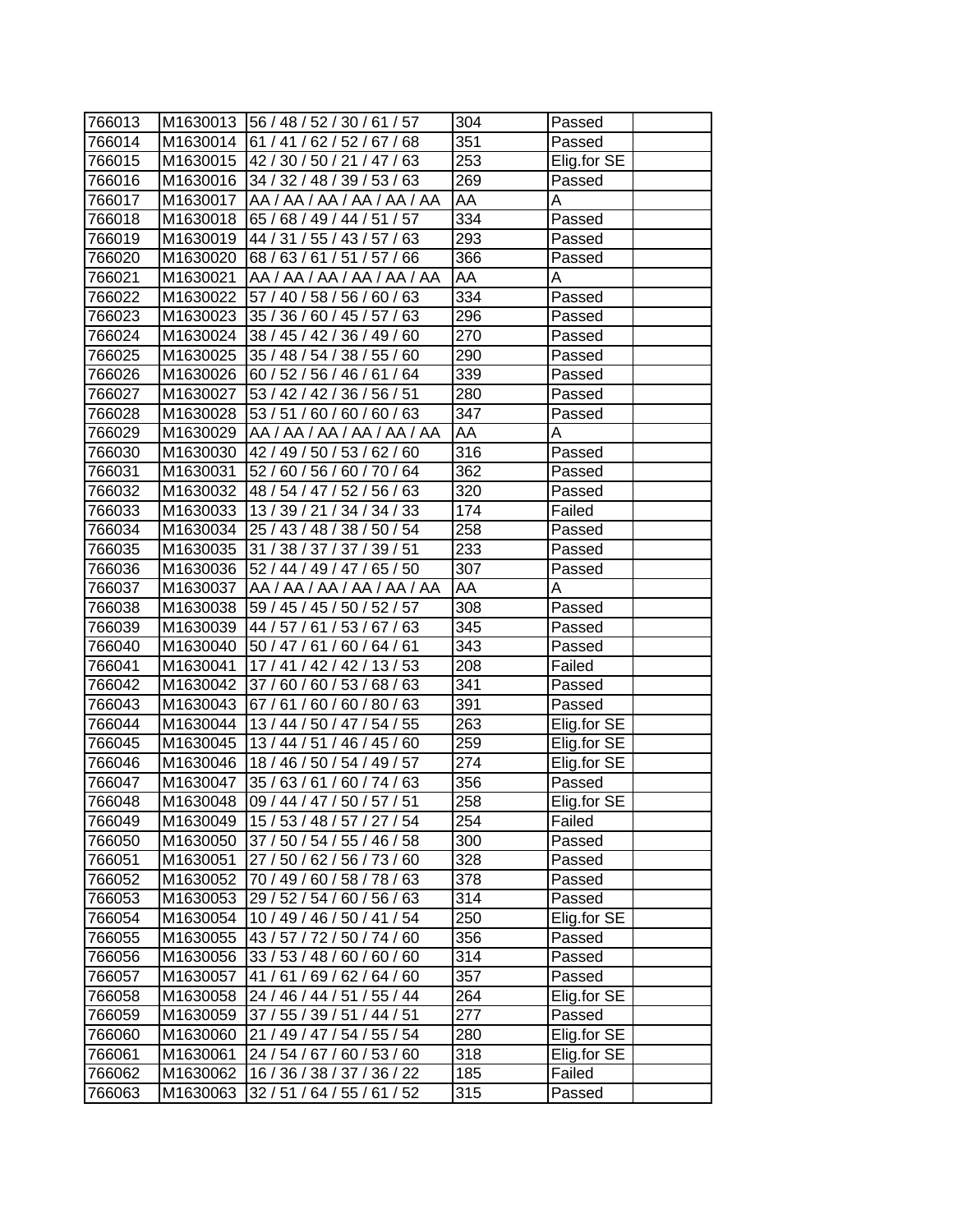| 766064 |              | M1630064   14 / 35 / 43 / 48 / 42 / 41 | 223              | Elig.for SE |
|--------|--------------|----------------------------------------|------------------|-------------|
| 766065 |              | M1630065   19 / 43 / 44 / 53 / 46 / 42 | 247              | Elig.for SE |
| 766066 |              | M1630066 27 / 41 / 35 / 44 / 43 / 38   | 228              | Elig.for SE |
| 766067 | M1630067     | 18 / 35 / 34 / 40 / 46 / 51            | $\overline{2}24$ | Elig.for SE |
| 766068 | M1630068     | 42 / 45 / 40 / 51 / 48 / 40            | 266              | Passed      |
| 766069 | M1630069     | AA / AA / AA / AA / AA / AA            | AA               | Α           |
| 766070 | M1630070     | 55 / 51 / 65 / 55 / 46 / 51            | 323              | Passed      |
| 766071 | M1630071     | 36 / 37 / 31 / 45 / 39 / 33            | $\overline{221}$ | Passed      |
| 766072 | M1630072     | 59 / 56 / 66 / 62 / 61 / 54            | 358              | Passed      |
| 766073 | M1630073     | 40 / 56 / 61 / 46 / 55 / 53            | 311              | Passed      |
| 766074 | M1630074     | 26 / 38 / 31 / 34 / 40 / 34            | 203              | Elig.for SE |
| 766075 | M1630075     | AA /AA /AA /AA /AA /AA                 | AA               | Α           |
| 766076 | M1630076     | 37 / 60 / 50 / 49 / 55 / 53            | 304              | Passed      |
| 766077 | M1630077     | 56 / 57 / 52 / 53 / 46 / 48            | 312              | Passed      |
| 766078 | M1630078     | 19/38/40/47/42/41                      | 227              | Elig.for SE |
| 766079 | M1630079     | 38 / 36 / 31 / 36 / 35 / 29            | 205              | Elig.for SE |
| 766080 | M1630080     | 20 / 37 / 39 / 43 / 43 / 42            | 224              | Elig.for SE |
| 766081 | M1630081     | 18 / 26 / 26 / 36 / 14 / 33            | 153              | Failed      |
| 766082 | M1630082     | 39 / 59 / 33 / 55 / 47 / 52            | 285              | Passed      |
| 766083 | M1630083     | 40 / 60 / 61 / 60 / 62 / 49            | 332              | Passed      |
| 766084 | M1630084     | 44 / 57 / 44 / 52 / 57 / 48            | $\overline{3}02$ | Passed      |
| 766085 | M1630085     | 43/21/42/46/52/46                      | 250              | Elig.for SE |
| 766086 | M1630086     | <b>UFM</b>                             |                  | <b>UFM</b>  |
| 766087 | M1630087 UFM |                                        |                  | <b>UFM</b>  |
| 766088 |              | M1630088  41 / 47 / 34 / 56 / 56 / 37  | 271              | Passed      |
| 766089 | M1630089     | 25 / 21 / 29 / 50 / 27 / 37            | 189              | Failed      |
| 766090 | M1630090     | 49 / 44 / 62 / 50 / 48 / 34            | 287              | Passed      |
| 766091 | M1630091     | 36 / 31 / 34 / 53 / 31 / 45            | 230              | Passed      |
| 766092 | M1630092     | 41 / 17 / 45 / 53 / 52 / 47            | 255              | Elig.for SE |
| 766093 | M1630093     | 36 / 21 / 21 / 44 / 31 / 37            | 190              | Failed      |
| 766094 | M1630094     | 38 / 46 / 57 / 59 / 69 / 54            | $\overline{3}23$ | Passed      |
| 766095 | M1630095     | 41 / 63 / 60 / 63 / 59 / 54            | 340              | Passed      |
| 766096 | M1630096     | 34 / 27 / 40 / 50 / 30 / 41            | 222              | Elig.for SE |
| 766097 | M1630097     | AA / AA / AA / AA / AA / AA            | AA               | A           |
| 766098 | M1630098     | 36 / 55 / 41 / 61 / 55 / 39            | $\overline{2}87$ | Passed      |
| 766099 | M1630099     | 52 / 56 / 62 / 65 / 65 / 45            | 345              | Passed      |
| 766100 | M1630100     | 57 / 51 / 47 / 47 / 52 / 47            | 301              | Passed      |
| 766101 | M1630101     | 56 / 50 / 51 / 58 / 43 / 47            | 305              | Passed      |
| 766102 | M1630102     | 57 / 45 / 49 / 51 / 58 / 41            | 301              | Passed      |
| 766103 | M1630103     | 66 / 45 / 48 / 63 / 60 / 42            | 324              | Passed      |
| 766104 | M1630104     | 66 / 63 / 58 / 69 / 72 / 57            | 385              | Passed      |
| 766105 | M1630105     | 37 / 58 / 49 / 60 / 51 / 44            | 299              | Passed      |
| 766106 | M1630106     | 61/63/62/71/73/51                      | 381              | Passed      |
| 766107 | M1630107     | 34 / 28 / 28 / 40 / 30 / 29            | 189              | Failed      |
| 766108 | M1630108     | 43 / 49 / 52 / 53 / 60 / 46            | 303              | Passed      |
| 766109 | M1630109     | 54 / 57 / 57 / 54 / 53 / 50            | 325              | Passed      |
| 766110 | M1630110     | 36 / 54 / 48 / 51 / 52 / 55            | 296              | Passed      |
| 766111 | M1630111     | 48 / 50 / 49 / 56 / 54 / 54            | 311              | Passed      |
| 766112 | M1630112     | AA / AA / AA / AA / AA / AA            | AA               | Α           |
| 766113 | M1630113     | 50 / 60 / 56 / 53 / 53 / 56            | 328              | Passed      |
| 766114 | M1630114     | 62 / 47 / 54 / 49 / 52 / 48            | 312              | Passed      |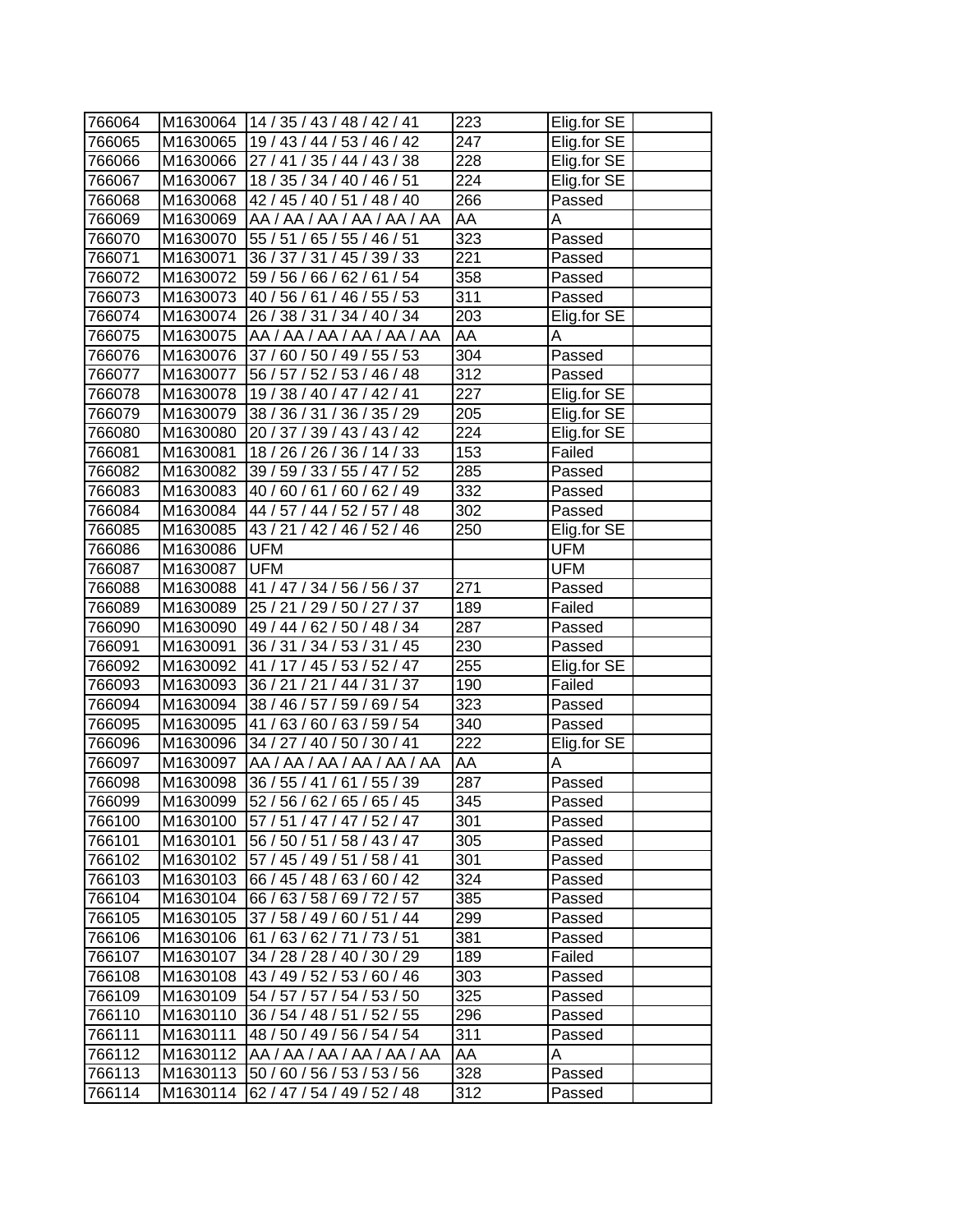| 766115 |          | M1630115 75 / 57 / 48 / 44 / 51 / 48   | 323               | Passed      |
|--------|----------|----------------------------------------|-------------------|-------------|
| 766116 |          | M1630116 34 / 36 / 18 / 34 / 32 / 34   | 188               | Elig.for SE |
| 766117 |          | M1630117 50 / 54 / 49 / 47 / 52 / 47   | 299               | Passed      |
| 766118 |          | M1630118 54 / 54 / 45 / 47 / 50 / 41   | 291               | Passed      |
| 766119 |          | M1630119 53 / 33 / 34 / 39 / 48 / 45   | 252               | Passed      |
| 766120 |          | M1630120 45 / 52 / 43 / 48 / 52 / 49   | 289               | Passed      |
| 766121 | M1630121 | 34 / 45 / 53 / 43 / 40 / 34            | 249               | Passed      |
| 766122 |          | M1630122 AA / AA / AA / AA / AA / AA   | AA                | A           |
| 766123 | M1630123 | 16 / 39 / 38 / 45 / 43 / 43            | 224               | Elig.for SE |
| 766124 |          | M1630124 54 / 29 / 46 / 44 / 49 / 44   | 266               | Passed      |
| 766125 |          | M1630125 37 / 48 / 50 / 57 / 57 / 50   | 299               | Passed      |
| 766126 | M1630126 | 66 / 63 / 57 / 54 / 57 / 51            | 348               | Passed      |
| 766127 | M1630127 | 22 / 41 / 31 / 22 / 31 / 27            | 174               | Failed      |
| 766128 | M1630128 | 07 / 40 / 19 / 44 / 20 / 12            | 142               | Failed      |
| 766129 |          | M1630129 24 / 44 / 54 / 50 / 42 / 53   | 267               | Elig.for SE |
| 766130 |          | M1630130   18 / 50 / 52 / 56 / 51 / 52 | 279               | Elig.for SE |
| 766131 | M1630131 | 20 / 33 / 54 / 51 / 52 / 51            | 261               | Elig.for SE |
| 766132 | M1630132 | 38 / 31 / 30 / 36 / 39 / 36            | $\overline{210}$  | Elig.for SE |
| 766133 | M1630133 | 36 / 55 / 37 / 60 / 52 / 45            | 285               | Passed      |
| 766134 | M1630134 | 65 / 60 / 62 / 60 / 60 / 62            | 369               | Passed      |
| 766135 | M1630135 | 53 / 56 / 34 / 56 / 49 / 50            | 298               | Passed      |
| 766136 |          | M1630136 67 / 64 / 63 / 73 / 56 / 55   | $\overline{378}$  | Passed      |
| 766137 | M1630137 | 18 / 41 / 44 / 45 / 27 / 35            | 210               | Failed      |
| 766138 |          | M1630138 44 / 50 / 53 / 69 / 30 / 56   | 302               | Passed      |
| 766139 |          | M1630139 47 / 55 / 57 / 58 / 35 / 46   | 298               | Passed      |
| 766140 |          | M1630140 32 / 53 / 45 / 52 / 44 / 43   | 269               | Passed      |
| 766141 | M1630141 | 47 / 57 / 51 / 67 / 58 / 55            | 335               | Passed      |
| 766142 |          | M1630142 38 / 45 / 35 / 49 / 46 / 55   | 268               | Passed      |
| 766143 |          | M1630143 34 / 52 / 52 / 46 / 36 / 47   | 267               | Passed      |
| 766144 |          | M1630144   AA / AA / AA / AA / AA / AA | AA                | A           |
| 766145 | M1630145 | 53 / 61 / 51 / 59 / 55 / 53            | 332               | Passed      |
| 766146 | M1630146 | AA /AA /AA /AA /AA /AA                 | AA                | Α           |
| 766147 | M1630147 | 43 / 57 / 51 / 64 / 50 / 54            | $\overline{3}$ 19 | Passed      |
| 766148 | M1630148 | 61 / 54 / 47 / 49 / 57 / 50            | 318               | Passed      |
| 766149 |          | M1630149 42 / 49 / 45 / 48 / 36 / 46   | 266               | Passed      |
| 766150 |          | M1630150 40 / 52 / 33 / 33 / 26 / 46   | 230               | Elig.for SE |
| 766151 | M1630151 | AA / AA / AA / AA / AA / AA            | AA                | Α           |
| 766152 | M1630152 | 29 / 44 / 44 / 50 / 08 / 36            | 211               | Failed      |
| 766153 | M1630153 | 51 / 46 / 54 / 48 / 20 / 41            | 260               | Elig.for SE |
| 766154 | M1630154 | AA / AA / AA / AA / AA / AA            | AA                | A           |
| 766155 | M1630155 | 51 / 57 / 52 / 63 / 42 / 45            | 310               | Passed      |
| 766156 | M1630156 | 35 / 40 / 38 / 50 / 15 / 37            | 215               | Elig.for SE |
| 766157 | M1630157 | 46 / 41 / 44 / 55 / 27 / 49            | 262               | Passed      |
| 766158 | M1630158 | 45 / 52 / 49 / 51 / 30 / 39            | 266               | Passed      |
| 766159 | M1630159 | 47 / 44 / 39 / 45 / 20 / 44            | 239               | Elig.for SE |
| 766160 | M1630160 | 21 / 40 / 25 / 16 / 20 / 27            | 149               | Failed      |
| 766161 | M1630161 | 26 / 53 / 35 / 34 / 12 / 35            | 195               | Failed      |
| 766162 | M1630162 | 26 / 41 / 40 / 52 / 30 / 37            | 226               | Elig.for SE |
| 766163 | M1630163 | 35 / 55 / 47 / 41 / 30 / 40            | 248               | Passed      |
| 766164 | M1630164 | 31 / 47 / 20 / 41 / 20 / 37            | 196               | Failed      |
| 766165 | M1630165 | 34 / 52 / 56 / 60 / 36 / 41            | 279               | Passed      |
|        |          |                                        |                   |             |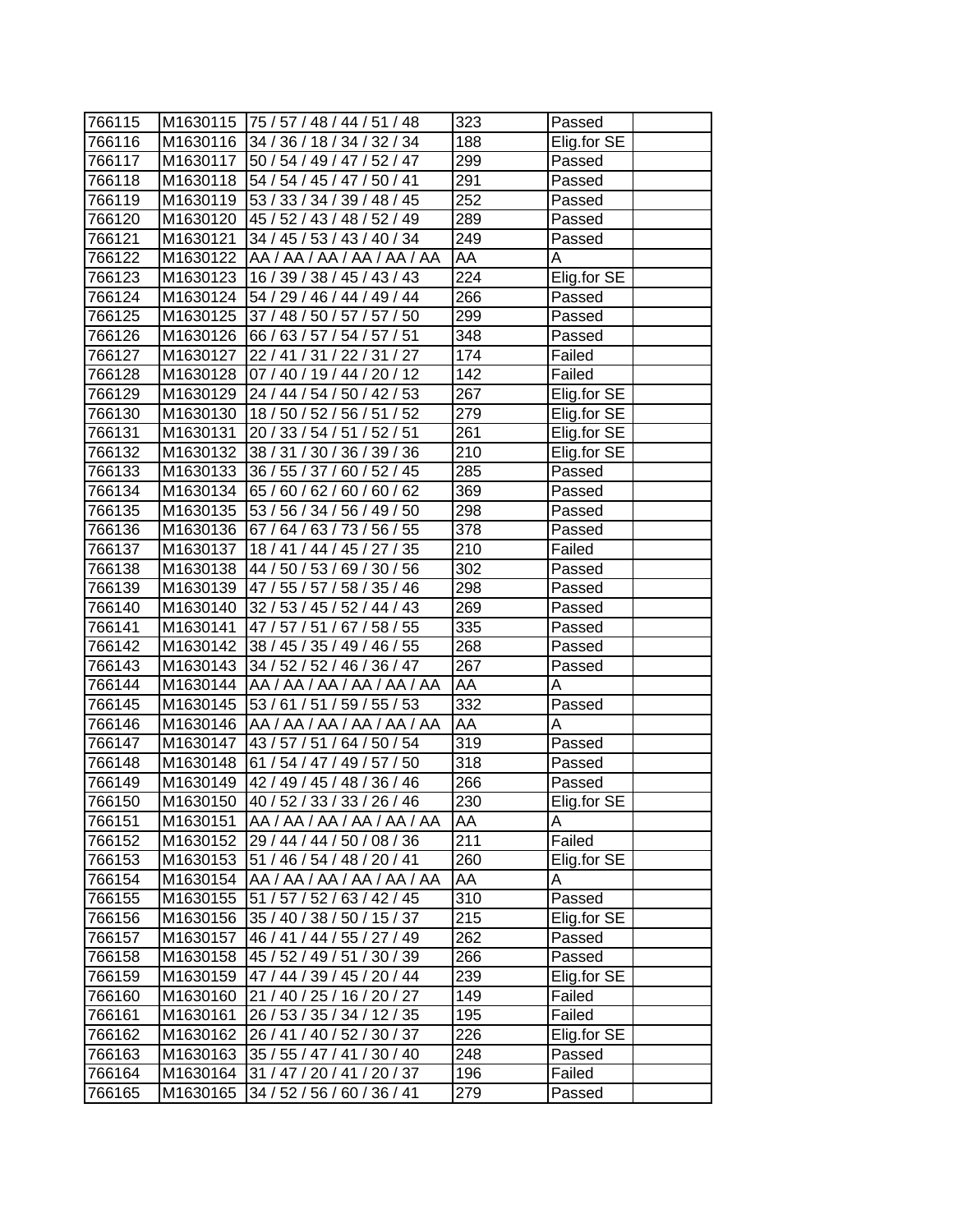| 766166 | M1630166 | 31 / 52 / 39 / 52 / 22 / 41          | 237              | Elig.for SE |
|--------|----------|--------------------------------------|------------------|-------------|
| 766167 | M1630167 | 47 / 53 / 47 / 61 / 36 / 41          | 285              | Passed      |
| 766168 | M1630168 | 43 / 54 / 48 / 65 / 49 / 39          | 298              | Passed      |
| 766169 | M1630169 | 48 / 52 / 48 / 57 / 30 / 42          | 277              | Passed      |
| 766170 | M1630170 | 46 / 54 / 55 / 60 / 42 / 51          | 308              | Passed      |
| 766171 | M1630171 | 19/50/30/34/24/42                    | $\overline{1}99$ | Failed      |
| 766172 | M1630172 | 36 / 41 / 48 / 50 / 32 / 45          | 252              | Passed      |
| 766173 | M1630173 | <b>UFM</b>                           |                  | UFM         |
| 766174 | M1630174 | 65 / 60 / 60 / 78 / 46 / 57          | 366              | Passed      |
| 766175 | M1630175 | 18/44/30/25/16/33                    | 166              | Failed      |
| 766176 | M1630176 | 24 / 48 / 44 / 56 / 35 / 41          | 248              | Elig.for SE |
| 766177 | M1630177 | 66 / 61 / 62 / 80 / 55 / 60          | 384              | Passed      |
| 766178 | M1630178 | 41 / 47 / 57 / 48 / 27 / 49          | 269              | Passed      |
| 766179 | M1630179 | 38 / 50 / 56 / 44 / 23 / 43          | 254              | Elig.for SE |
| 766180 | M1630180 | 39 / 47 / 55 / 72 / 41 / 44          | 298              | Passed      |
| 766181 | M1630181 | AA / AA / AA / AA / AA / AA          | AA               | Α           |
| 766182 | M1630182 | 51 / 58 / 60 / 44 / 43 / 62          | 318              | Passed      |
| 766183 | M1630183 | 40 / 46 / 53 / 63 / 40 / 43          | 285              | Passed      |
| 766184 | M1630184 | 32 / 56 / 60 / 68 / 47 / 50          | 313              | Passed      |
| 766185 | M1630185 | 26 / 48 / 53 / 71 / 36 / 60          | 294              | Passed      |
| 766186 | M1630186 | 25 / 52 / 52 / 55 / 30 / 45          | 259              | Passed      |
| 766187 | M1630187 | 39 / 47 / 47 / 39 / 26 / 38          | 236              | Elig.for SE |
| 766188 | M1630188 | 51 / 53 / 49 / 45 / 32 / 46          | $\overline{276}$ | Passed      |
| 766189 | M1630189 | 28 / 47 / 33 / 54 / 22 / 47          | 231              | Failed      |
| 766190 | M1630190 | 31 / 50 / 42 / 65 / 19 / 47          | 254              | Elig.for SE |
| 766191 | M1630191 | 44 / 60 / 54 / 57 / 58 / 47          | 320              | Passed      |
| 766192 | M1630192 | 53 / 62 / 60 / 62 / 63 / 61          | 361              | Passed      |
| 766193 | M1630193 | $\frac{124}{46}$ / 46 / 60 / 57 / 48 | 281              | Elig.for SE |
| 766194 | M1630194 | 40 / 58 / 54 / 61 / 55 / 60          | 328              | Passed      |
| 766195 | M1630195 | 42 / 58 / 60 / 58 / 62 / 56          | 336              | Passed      |
| 766196 | M1630196 | 31 / 42 / 37 / 46 / 40 / 28          | $\overline{2}24$ | Elig.for SE |
| 766197 | M1630197 | 36 / 60 / 41 / 56 / 57 / 51          | 301              | Passed      |
| 766198 | M1630198 | 38 / 50 / 37 / 54 / 54 / 49          | 282              | Passed      |
| 766199 | M1630199 | 25 / 47 / 44 / 51 / 48 / 45          | 260              | Passed      |
| 766200 | M1630200 | 45 / 60 / 53 / 58 / 60 / 58          | $\overline{3}34$ | Passed      |
| 766201 | M1630201 | 15/43/27/48/41/34                    | 208              | Failed      |
| 766202 | M1630202 | 33/52/45/54/54/53                    | 291              | Passed      |
| 766203 | M1630203 | 16 / 45 / 30 / 44 / 51 / 42          | 228              | Elig.for SE |
| 766204 | M1630204 | 62/60/61/61/60/62                    | 366              | Passed      |
| 766205 | M1630205 | AA / AA / AA / AA / AA / AA          | AA               | A           |
| 766206 | M1630206 | 60 / 55 / 42 / 56 / 58 / 47          | 318              | Passed      |
| 766207 | M1630207 | 09 / 40 / 18 / 33 / 33 / 33          | 166              | Failed      |
| 766208 | M1630208 | 38 / 49 / 43 / 58 / 56 / 53          | 297              | Passed      |
| 766209 | M1630209 | 53 / 58 / 57 / 58 / 58 / 58          | 342              | Passed      |
| 766210 | M1630210 | 21 / 36 / 34 / 44 / 51 / 44          | 230              | Elig.for SE |
| 766211 | M1630211 | 48 / 55 / 47 / 57 / 57 / 57          | 321              | Passed      |
| 766212 | M1630212 | 61 / 42 / 55 / 63 / 62 / 55          | 338              | Passed      |
| 766213 | M1630213 | 52 / 38 / 60 / 64 / 63 / 61          | 338              | Passed      |
| 766214 | M1630214 | 20 / 15 / 30 / 54 / 53 / 49          | 221              | Elig.for SE |
| 766215 | M1630215 | 10 / 04 / 02 / 56 / 54 / 42          | 168              | Failed      |
| 766216 | M1630216 | 58 / 40 / 43 / 63 / 64 / 55          | 323              | Passed      |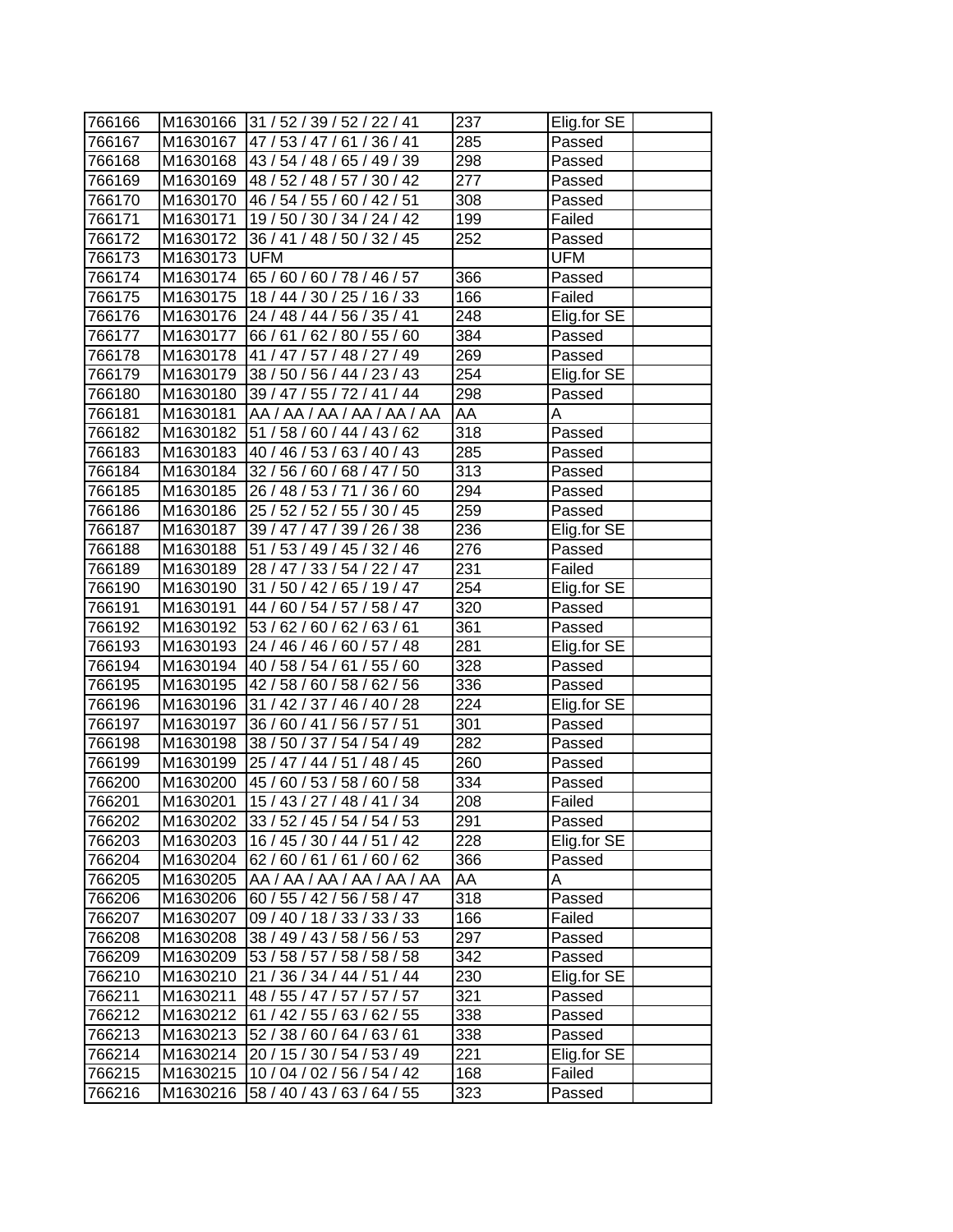| 766217 |          | M1630217 34 / 17 / 07 / 34 / 53 / 52 | 197              | Failed                  |
|--------|----------|--------------------------------------|------------------|-------------------------|
| 766218 |          | M1630218 55 / 45 / 34 / 50 / 59 / 61 | 304              | Passed                  |
| 766219 |          | M1630219 47 / 45 / 51 / 65 / 74 / 58 | 340              | Passed                  |
| 766220 |          | M1630220 AA / AA / AA / AA / AA / AA | AA               | А                       |
| 766221 | M1630221 | 30 / 20 / 08 / 45 / 33 / 47          | 183              | Failed                  |
| 766222 | M1630222 | 40 / 23 / 19 / 41 / 55 / 44          | 222              | Failed                  |
| 766223 | M1630223 | 33 / 16 / 32 / 46 / 35 / 42          | 204              | Elig.for SE             |
| 766224 | M1630224 | AA / AA / AA / AA / AA / AA          | AA               | A                       |
| 766225 | M1630225 | AA /AA /AA /AA /AA /AA               | AA               | A                       |
| 766226 | M1630226 | 13/22/13/34/42/46                    | 170              | Failed                  |
| 766227 | M1630227 | 18 / 21 / 25 / 35 / 46 / 49          | 194              | Failed                  |
| 766228 | M1630228 | 36 / 37 / 30 / 33 / 58 / 46          | 240              | Passed                  |
| 766229 | M1630229 | 02/12/02/11/15/21                    | 63               | Failed                  |
| 766230 | M1630230 | 15 / 23 / 08 / 24 / 37 / 38          | 145              | Failed                  |
| 766231 | M1630231 | 70 / 23 / 32 / 43 / 59 / 50          | 277              | Elig.for SE             |
| 766232 | M1630232 | 40 / 31 / 01 / 35 / 51 / 47          | 205              | Elig.for SE             |
| 766233 | M1630233 | 40 / 43 / 65 / 53 / 73 / 64          | 338              | Passed                  |
| 766234 | M1630234 | 33 / 40 / 14 / 35 / 55 / 44          | 221              | Elig.for SE             |
| 766235 | M1630235 | AA / AA / AA / AA / AA / AA          | AA               | A                       |
| 766236 | M1630236 | 24 / 15 / 14 / 21 / 57 / 08          | 139              | Failed                  |
| 766237 | M1630237 | 33 / 23 / 27 / 37 / 64 / 42          | $\overline{226}$ | Failed                  |
| 766238 | M1630238 | 20 / 12 / 02 / 30 / 26 / 37          | 127              | Failed                  |
| 766239 | M1630239 | AA / AA / AA / AA / AA / AA          | AA               | Α                       |
| 766240 | M1630240 | 43/42/43/49/74/61                    | 312              | Passed                  |
| 766241 | M1630241 | 36 / 36 / 42 / 51 / 64 / 58          | 287              | Passed                  |
| 766242 | M1630242 | 22/30/16/34/37/39                    | 178              | Failed                  |
| 766243 | M1630243 | 141/39/21/38/52/50                   | 241              | Elig.for SE             |
| 766244 |          | M1630244 35 / 43 / 14 / 33 / 49 / 51 | 225              | Elig.for SE             |
| 766245 | M1630245 | 51 / 27 / 11 / 37 / 53 / 48          | 227              | Failed                  |
| 766246 | M1630246 | 77 / 36 / 30 / 36 / 51 / 51          | $\overline{281}$ | Passed                  |
| 766247 | M1630247 | AA / AA / AA / AA / AA / AA          | AA               | A                       |
| 766248 | M1630248 | 43/54/42/57/44/54                    | 294              | Passed                  |
| 766249 | M1630249 | 02 / 02 / 00 / 09 / 04 / 09          | 26               | Failed                  |
| 766250 | M1630250 | 20 / 19 / 02 / 30 / 30 / 37          | 138              | Failed                  |
| 766251 | M1630251 | 34 / 16 / 27 / 37 / 34 / 50          | 198              | Failed                  |
| 766252 | M1630252 | AA /AA /AA /AA /AA /AA               | AA               | $\overline{\mathsf{A}}$ |
| 766253 | M1630253 | 33 / 32 / 20 / 30 / 21 / 39          | 175              | Failed                  |
| 766254 | M1630254 | 42 / 69 / 46 / 53 / 36 / 53          | 299              | Passed                  |
| 766255 | M1630255 | 51 / 36 / 26 / 41 / 26 / 45          | 225              | Failed                  |
| 766256 | M1630256 | 34 / 47 / 12 / 54 / 32 / 50          | 229              | Elig.for SE             |
| 766257 | M1630257 | 50 / 52 / 15 / 63 / 39 / 48          | 267              | Elig.for SE             |
| 766258 | M1630258 | 50 / 60 / 29 / 56 / 44 / 48          | 287              | Passed                  |
| 766259 | M1630259 | 26 / 44 / 30 / 45 / 31 / 52          | 228              | Elig.for SE             |
|        | M1630260 | AA / AA / AA / AA / AA / AA          | AA               | Α                       |
| 766260 |          | 15 / 43 / 04 / 45 / 36 / 50          | 193              | Failed                  |
| 766261 | M1630261 | 36 / 38 / 21 / 45 / 30 / 39          | 209              | Elig.for SE             |
| 766262 | M1630262 |                                      |                  |                         |
| 766263 | M1630263 | 39 / 25 / 23 / 49 / 35 / 31          | 202              | Failed                  |
| 766264 | M1630264 | 52 / 61 / 16 / 49 / 34 / 51          | 263              | Elig.for SE             |
| 766265 | M1630265 | 17 / 31 / 11 / 47 / 23 / 41          | 170              | Failed                  |
| 766266 | M1630266 | 23 / 23 / 00 / 30 / 20 / 47          | 143              | Failed                  |
| 766267 | M1630267 | 44 / 68 / 02 / 55 / 34 / 53          | 256              | Elig.for SE             |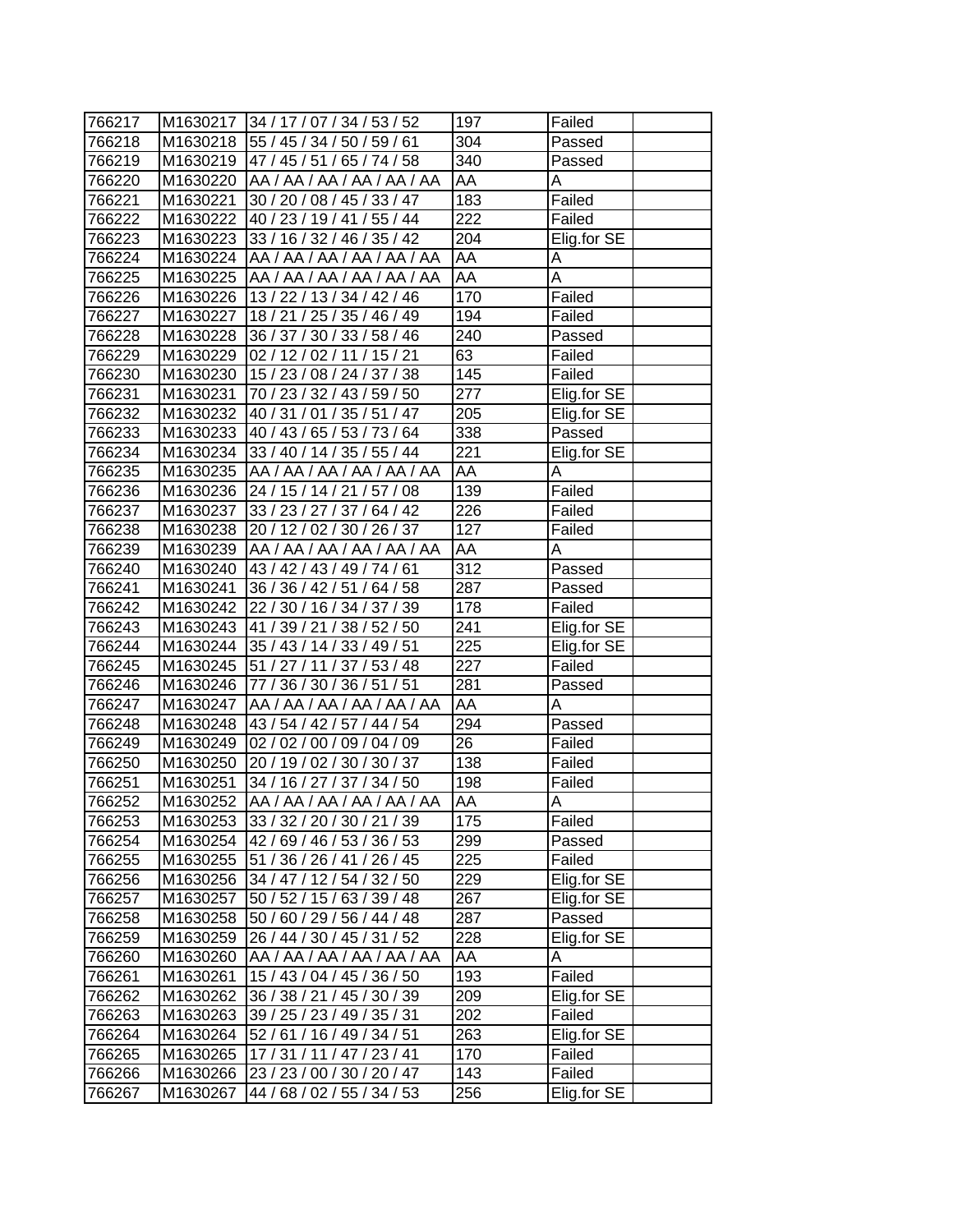| 766268 |          | M1630268 50 / 60 / 38 / 58 / 34 / 52   | 292              | Passed                |
|--------|----------|----------------------------------------|------------------|-----------------------|
| 766269 | M1630269 | 45 / 39 / 34 / 48 / 30 / 29            | 225              | Passed                |
| 766270 | M1630270 | 15 / 26 / 30 / 50 / 30 / 45            | 196              | Elig.for SE           |
| 766271 | M1630271 | 49 / 30 / 23 / 49 / 39 / 47            | 237              | Elig.for SE           |
| 766272 | M1630272 | 28 / 26 / 25 / 42 / 24 / 39            | 184              | Failed                |
| 766273 | M1630273 | 38 / 22 / 43 / 60 / 41 / 58            | 262              | Elig.for SE           |
| 766274 | M1630274 | 61 / 34 / 40 / 58 / 44 / 49            | 286              | Passed                |
| 766275 | M1630275 | 39 / 23 / 20 / 45 / 49 / 41            | 217              | Failed                |
| 766276 | M1630276 | <b>UFM</b>                             |                  | UFM                   |
| 766277 |          | M1630277   AA / AA / AA / AA / AA / AA | AA               | A                     |
| 766278 |          | M1630278 40 / 36 / 41 / 54 / 55 / 51   | $\overline{277}$ | Passed                |
| 766279 | M1630279 | 36 / 25 / 31 / 57 / 55 / 53            | 257              | Passed                |
| 766280 | M1630280 | 48 / 13 / 22 / 55 / 55 / 48            | 241              | Failed                |
| 766281 | M1630281 | AA / AA / AA / AA / AA / AA            | AA               | Α                     |
| 766282 | M1630282 | 17/06/15/34/33/33                      | 138              | Failed                |
| 766283 | M1630283 | 54 / 48 / 42 / 62 / 62 / 53            | 321              | Passed                |
| 766284 | M1630284 | 36 / 35 / 33 / 54 / 55 / 57            | 270              | Passed                |
| 766285 | M1630285 | 37 / 36 / 36 / 55 / 53 / 51            | 268              | Passed                |
| 766286 | M1630286 | 65 / 31 / 47 / 55 / 53 / 57            | 308              | Passed                |
| 766287 | M1630287 | 23 / 15 / 26 / 46 / 52 / 47            | 209              | Failed                |
| 766288 | M1630288 | 47 / 44 / 36 / 58 / 57 / 51            | 293              | Passed                |
| 766289 | M1630289 | 40 / 26 / 36 / 57 / 54 / 51            | 264              | Passed                |
| 766290 | M1630290 | 45 / 42 / 38 / 62 / 62 / 46            | 295              | Passed                |
| 766291 | M1630291 | 34 / 20 / 31 / 43 / 36 / 37            | 201              | Elig.for SE           |
| 766292 | M1630292 | 56 / 30 / 40 / 61 / 54 / 47            | 288              | Passed                |
| 766293 | M1630293 | 44 / 30 / 33 / 60 / 61 / 53            | 281              | Passed                |
| 766294 | M1630294 | 34 / 33 / 42 / 58 / 56 / 50            | 273              | Passed                |
| 766295 | M1630295 | 15 / 22 / 19 / 56 / 50 / 49            | 211              | Failed                |
| 766296 | M1630296 | 33 / 39 / 30 / 53 / 55 / 52            | 262              | Passed                |
| 766297 | M1630297 | AA / AA / AA / AA / AA / AA            | AA               | Α                     |
| 766298 | M1630298 | 61 / 63 / 42 / 57 / 62 / 57            | $\overline{342}$ | Passed                |
| 766299 | M1630299 | 65 / 56 / 39 / 64 / 61 / 57            | 342              | Passed                |
| 766300 | M1630300 | 21 / 47 / 49 / 52 / 49 / 51            | 269              |                       |
| 766301 | M1630301 | 13 / 38 / 41 / 54 / 22 / 20            | 188              | Elig.for SE<br>Failed |
| 766302 | M1630302 | 62 / 62 / 64 / 60 / 61 / 68            | $\overline{377}$ |                       |
|        | M1630303 | 142/48/53/33/41/43                     | 260              | Passed                |
| 766303 |          |                                        |                  | Passed                |
| 766304 | M1630304 | 00 / 11 / 20 / 20 / 16 / 43            | 110              | Failed<br>Passed      |
| 766305 | M1630305 | 69 / 54 / 45 / 48 / 46 / 59            | 321              |                       |
| 766306 | M1630306 | 46 / 42 / 30 / 15 / 18 / 46            | 197              | Failed                |
| 766307 | M1630307 | 34 / 50 / 47 / 42 / 40 / 50            | 263              | Passed                |
| 766308 | M1630308 | 51 / 46 / 53 / 51 / 35 / 51            | 287              | Passed                |
| 766309 | M1630309 | 53 / 53 / 57 / 48 / 37 / 58            | 306              | Passed                |
| 766310 | M1630310 | 21 / 53 / 39 / 48 / 39 / 57            | 257              | Elig.for SE           |
| 766311 | M1630311 | 16 / 31 / 20 / 31 / 22 / 33            | 153              | Failed                |
| 766312 | M1630312 | 38 / 57 / 55 / 52 / 38 / 60            | 300              | Passed                |
| 766313 | M1630313 | 33 / 57 / 45 / 53 / 44 / 61            | 293              | Passed                |
| 766314 | M1630314 | 26 / 35 / 27 / 27 / 25 / 37            | 177              | Failed                |
| 766315 | M1630315 | 33 / 33 / 38 / 38 / 22 / 33            | 197              | Elig.for SE           |
| 766316 | M1630316 | 25 / 40 / 33 / 40 / 27 / 55            | 220              | Failed                |
| 766317 | M1630317 | 60 / 40 / 46 / 44 / 34 / 51            | 275              | Passed                |
| 766318 | M1630318 | 12 / 40 / 20 / 17 / 13 / 15            | 117              | Failed                |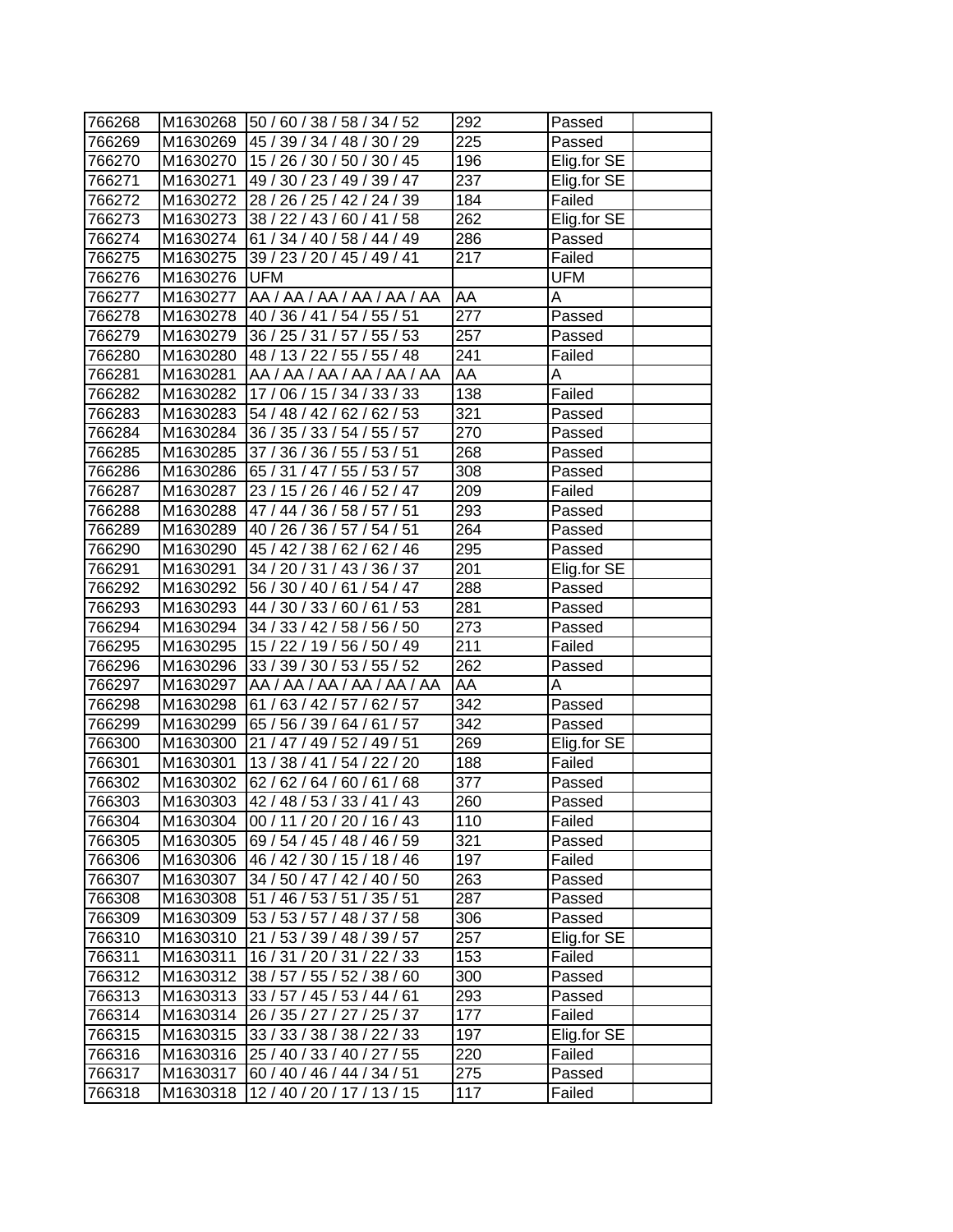| 766319 |          | M1630319  AA / AA / AA / AA / AA / AA | <b>AA</b>        | А           |
|--------|----------|---------------------------------------|------------------|-------------|
| 766320 |          | M1630320 40 / 44 / 47 / 50 / 33 / 50  | 264              | Passed      |
| 766321 | M1630321 | 34 / 52 / 51 / 46 / 31 / 56           | 270              | Passed      |
| 766322 | M1630322 | 34 / 50 / 41 / 42 / 31 / 50           | 248              | Passed      |
| 766323 | M1630323 | 20 / 45 / 51 / 26 / 26 / 49           | 217              | Failed      |
| 766324 | M1630324 | 48 / 49 / 46 / 48 / 32 / 53           | 276              | Passed      |
| 766325 | M1630325 | 20 / 29 / 42 / 27 / 21 / 28           | 167              | Failed      |
| 766326 | M1630326 | 22 / 35 / 12 / 28 / 16 / 33           | 146              | Failed      |
| 766327 | M1630327 | 57 / 63 / 53 / 66 / 60 / 63           | $\overline{362}$ | Passed      |
| 766328 | M1630328 | AA /AA /AA /AA /AA /AA                | AA               | Α           |
| 766329 | M1630329 | 46 / 58 / 47 / 49 / 43 / 53           | 296              | Passed      |
| 766330 | M1630330 | 50 / 55 / 50 / 47 / 41 / 53           | 296              | Passed      |
| 766331 | M1630331 | 55 / 54 / 47 / 51 / 24 / 47           | 278              | Elig.for SE |
| 766332 | M1630332 | 40 / 47 / 36 / 51 / 30 / 43           | 247              | Passed      |
| 766333 | M1630333 | 00 / 39 / 15 / 05 / 25 / 33           | 117              | Failed      |
| 766334 | M1630334 | 35 / 60 / 26 / 44 / 38 / 48           | 251              | Passed      |
| 766335 | M1630335 | 60 / 60 / 44 / 51 / 37 / 54           | 306              | Passed      |
| 766336 | M1630336 | 60 / 61 / 48 / 52 / 42 / 52           | 315              | Passed      |
| 766337 | M1630337 | 44 / 50 / 36 / 40 / 34 / 49           | 253              | Passed      |
| 766338 | M1630338 | 36 / 50 / 25 / 42 / 32 / 54           | 239              | Elig.for SE |
| 766339 | M1630339 | 20 / 40 / 14 / 31 / 25 / 44           | 174              | Failed      |
| 766340 | M1630340 | 33 / 43 / 42 / 34 / 34 / 41           | 227              | Passed      |
| 766341 | M1630341 | 47 / 55 / 43 / 47 / 41 / 46           | 279              | Passed      |
| 766342 | M1630342 | 41 / 57 / 45 / 49 / 37 / 58           | 287              | Passed      |
| 766343 | M1630343 | 28 / 50 / 45 / 38 / 26 / 49           | 236              | Failed      |
| 766344 | M1630344 | 36 / 34 / 30 / 36 / 16 / 52           | 204              | Elig.for SE |
| 766345 | M1630345 | 36 / 36 / 18 / 44 / 41 / 38           | 213              | Elig.for SE |
| 766346 | M1630346 | 52 / 50 / 40 / 48 / 35 / 46           | 271              | Passed      |
| 766347 | M1630347 | 53 / 58 / 46 / 56 / 41 / 56           | 310              | Passed      |
| 766348 | M1630348 | 45 / 51 / 36 / 40 / 34 / 51           | 257              | Passed      |
| 766349 | M1630349 | 49 / 56 / 46 / 57 / 44 / 51           | 303              | Passed      |
| 766350 | M1630350 | 72 / 37 / 37 / 45 / 38 / 44           | 273              | Passed      |
| 766351 | M1630351 | 33 / 24 / 36 / 35 / 30 / 44           | 202              | Elig.for SE |
| 766352 | M1630352 | 81/60/64/60/54/68                     | 387              | Passed      |
| 766353 | M1630353 | AA / AA / AA / AA / AA / AA           | AA               | А           |
| 766354 | M1630354 | 57 / 65 / 60 / 58 / 45 / 60           | 345              | Passed      |
| 766355 | M1630355 | 40 / 44 / 39 / 48 / 32 / 47           | 250              | Passed      |
| 766356 | M1530003 | 41 / 27 / 38 / 32 / 35 / 49           | 222              | Elig.for SE |
| 766357 | M1530016 | 40 / 25 / 46 / 44 / 36 / 49           | 240              | Elig.for SE |
| 766358 | M1530018 | 45 / 25 / 42 / 50 / 30 / 47           | 239              | Elig.for SE |
| 766359 | M1530022 | 21 / 28 / 27 / 21 / 20 / 33           | 150              | Failed      |
| 766360 | M1530035 | AA / AA / AA / AA / AA / AA           | AA               | A           |
| 766361 | M1430051 | AA / AA / AA / AA / AA / AA           | AA               | Α           |
| 766362 | M1530046 | AA / AA / AA / AA / AA / AA           | AA               | A           |
| 766363 | M1530048 | 19 / 54 / 28 / 54 / 35 / 48           | 238              | Failed      |
| 766364 | M1530060 | 36 / 56 / 51 / 52 / 37 / 50           | 282              | Passed      |
| 766365 | M1530077 | AA / AA / 35 / 34 / AA / AA           | 69               | Failed      |
| 766366 | M1530079 | 21 / 10 / 36 / 31 / 24 / 43           | 165              | Failed      |
| 766367 | M1530093 | 36 / 34 / 45 / 54 / 22 / 45           | 236              | Elig.for SE |
| 766368 | M1530099 | 18 / 29 / 44 / 42 / 21 / 35           | 189              | Failed      |
| 766369 | M1430155 | 36 / 29 / 59 / 55 / 24 / 48           | 251              | Failed      |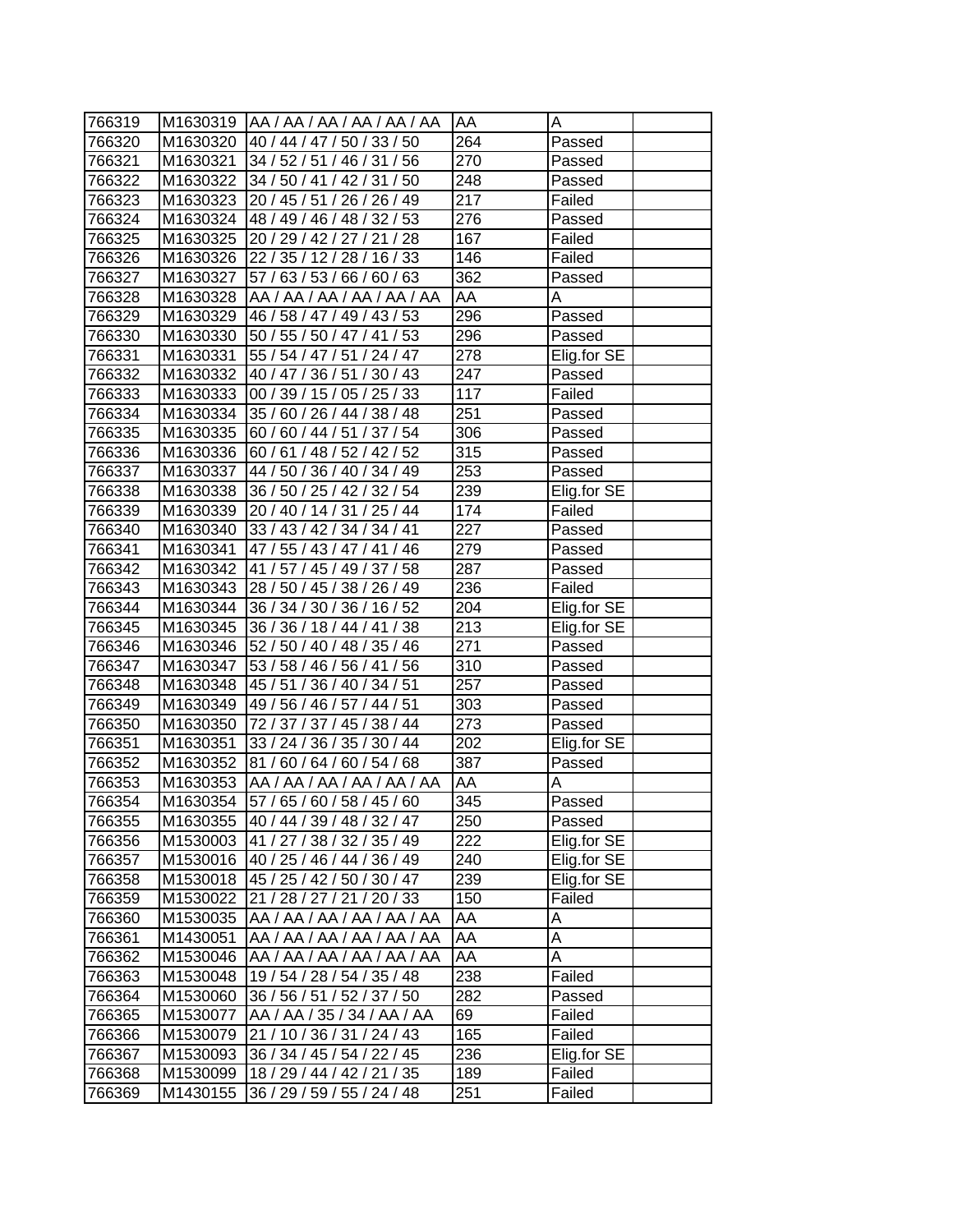| 766370 |          | M1530121 36 / 48 / 50 / 52 / 26 / 49   | 261              | Passed      |
|--------|----------|----------------------------------------|------------------|-------------|
| 766371 |          | M1530123   14 / 11 / 18 / 23 / 12 / 28 | 106              | Failed      |
| 766372 |          | M1530150 28 / 41 / 48 / 54 / 25 / 45   | 241              | Failed      |
| 766373 |          | M1430238 42 / 46 / 49 / 52 / 32 / 45   | 266              | Passed      |
| 766374 |          | M1530173   AA / AA / AA / AA / AA / AA | AA               | A           |
| 766375 | M1530190 | 19 / 21 / 44 / 50 / 32 / 54            | 220              | Elig.for SE |
| 766376 | M1530206 | 58 / 47 / 56 / 54 / 31 / 55            | 301              | Passed      |
| 766377 | M1530216 | 18/16/37/38/23/39                      | 171              | Failed      |
| 766378 | M1530228 | 27 / 46 / 52 / 53 / 40 / 43            | 261              | Passed      |
| 766379 |          | M1530232 40 / 47 / 46 / 47 / 30 / 33   | 243              | Passed      |
| 766380 | M1530241 | 24 / 33 / 37 / 39 / 20 / 39            | 192              | Failed      |
| 766381 | M1530246 | 33 / 15 / 42 / 46 / 36 / 39            | 211              | Elig.for SE |
| 766382 | M1530260 | 26 / 23 / 38 / 39 / 18 / 50            | 194              | Failed      |
| 766383 | M1530287 | 16/08/10/17/15/33                      | 99               | Failed      |
| 766384 | M1530288 | 48 / 42 / 41 / 37 / 30 / 42            | 240              | Passed      |
| 766385 | M1530290 | 24 / 44 / 39 / 42 / 31 / 44            | 224              | Elig.for SE |
| 766386 | M1530301 | 77 / 47 / 50 / 46 / 30 / 51            | 301              | Passed      |
| 766387 | M1530305 | 50 / 53 / 56 / 50 / 49 / 53            | 311              | Passed      |
| 766388 | M1530306 | 53 / 41 / 30 / 40 / 46 / 44            | 254              | Passed      |
| 766389 | M1530309 | 30 / 60 / 55 / 50 / 49 / 57            | 301              | Passed      |
| 766390 | M1530310 | 33 / 51 / 50 / 43 / 47 / 50            | 274              | Passed      |
| 766391 | M1530321 | 62 / 64 / 64 / 57 / 63 / 57            | 367              | Passed      |
| 766392 | M1530322 | 26 / 60 / 50 / 44 / 52 / 42            | 274              | Passed      |
| 766393 |          | M1530325 48 / 58 / 63 / 63 / 62 / 63   | 357              | Passed      |
| 766394 |          | M1530329 24 / 21 / 55 / 46 / 35 / 36   | 217              | Elig.for SE |
| 766395 |          | M1530338 34 / 41 / 57 / 56 / 51 / 48   | 287              | Passed      |
| 766396 | M1530355 | 25 / 34 / 39 / 41 / 34 / 41            | 214              | Elig.for SE |
| 767001 |          | M1630356 43 / 60 / 61 / 53 / 52 / 49   | 318              | Passed      |
| 767002 | M1630357 | 51 / 45 / 64 / 43 / 43 / 54            | 300              | Passed      |
| 767003 | M1630358 | 59 / 61 / 57 / 51 / 49 / 51            | 328              | Passed      |
| 767004 | M1630359 | 37 / 60 / 61 / 56 / 53 / 52            | 319              | Passed      |
| 767005 | M1630360 | 37 / 23 / 41 / 42 / 24 / 40            | 207              | Failed      |
| 767006 | M1630361 | 40 / 40 / 40 / AA / 38 / 47            | 205              | Elig.for SE |
| 767007 |          | M1630362 43 / 40 / 51 / 51 / 57 / 38   | 280              | Passed      |
| 767008 | M1630363 | 39 / 57 / 60 / 53 / 65 / 48            | $\overline{3}22$ | Passed      |
| 767009 | M1630364 | 30 / 64 / 62 / 60 / 65 / 51            | $\overline{3}32$ | Passed      |
| 767010 | M1630365 | 39 / 50 / 58 / 52 / 70 / 48            | 317              | Passed      |
| 767011 | M1630366 | 61 / 35 / 57 / 52 / 65 / 55            | 325              | Passed      |
| 767012 | M1630367 | 45 / 47 / 64 / 56 / 66 / 50            | 328              | Passed      |
| 767013 | M1630368 | 35 / 36 / 62 / 54 / 39 / 43            | 269              | Passed      |
| 767014 | M1630369 | 47 / 31 / 55 / 51 / 54 / 45            | 283              | Passed      |
| 767015 | M1630370 | 29 / 32 / 47 / 49 / 46 / 50            | 253              | Passed      |
| 767016 | M1630371 | 36 / 35 / 63 / 50 / 21 / 55            | 260              | Elig.for SE |
| 767017 | M1630372 | 50 / 31 / 46 / 52 / 29 / 49            | 257              | Passed      |
| 767018 | M1630373 | 33 / 18 / 55 / 48 / 08 / 52            | 214              | Failed      |
| 767019 | M1630374 | 27 / 10 / 45 / 48 / 18 / 42            | 190              | Failed      |
| 767020 | M1630375 | 31 / 47 / 45 / 54 / 40 / 57            | 274              | Passed      |
| 767021 | M1630376 | 48 / 68 / 63 / 47 / 39 / 53            | 318              | Passed      |
| 767022 | M1630377 | 37 / 09 / 41 / 33 / 11 / 38            | 169              | Failed      |
| 767023 | M1630378 | 33 / 34 / 56 / 47 / 39 / 53            | 262              | Passed      |
| 767024 | M1630379 | 66 / 33 / 57 / 53 / 50 / 51            | 310              | Passed      |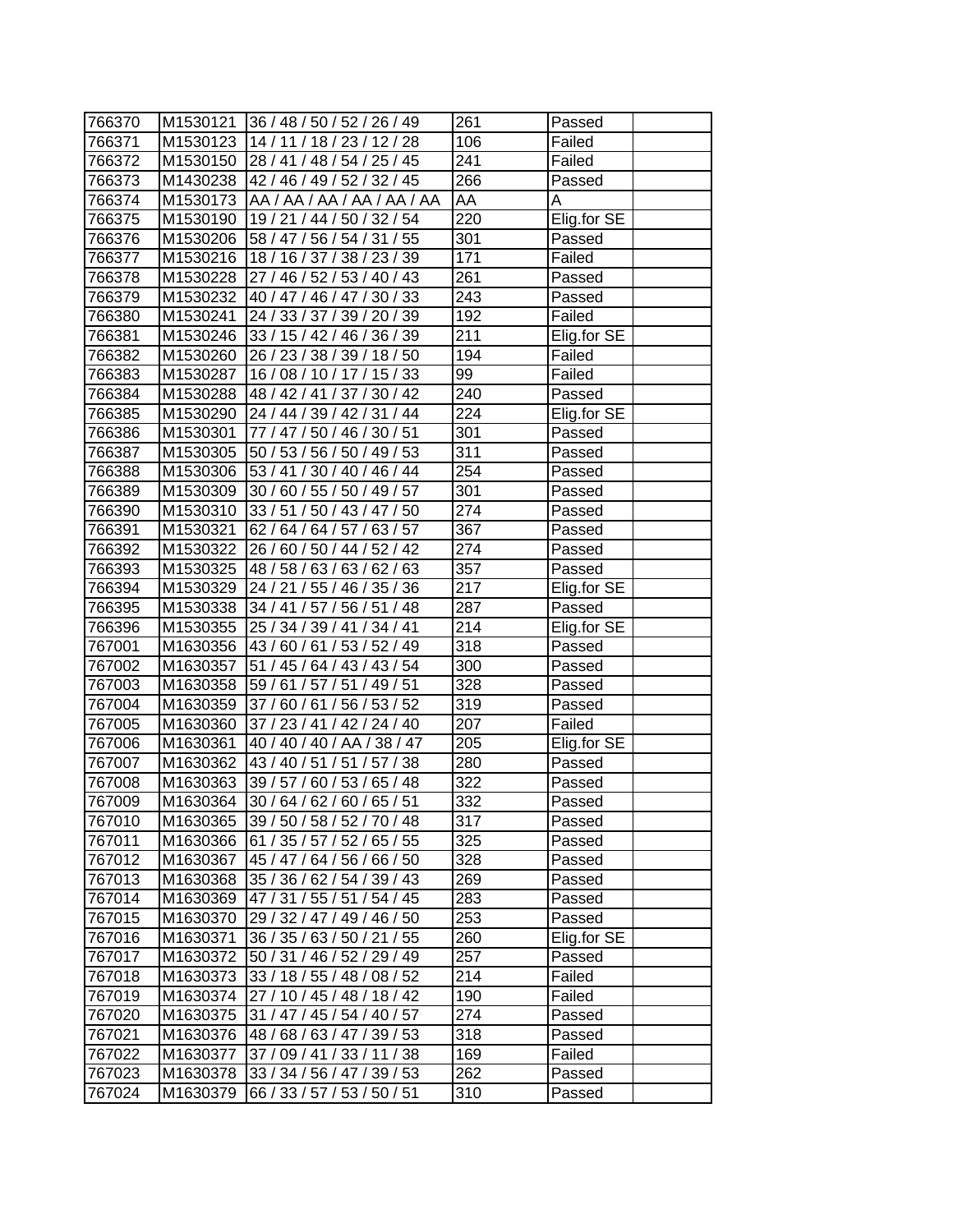| 767025 |          | M1630380  AA / AA / AA / AA / AA / AA | <b>AA</b>         | А           |
|--------|----------|---------------------------------------|-------------------|-------------|
| 767026 | M1630381 | 52 / 30 / 58 / 52 / 46 / 57           | 295               | Passed      |
| 767027 |          | M1630382 37 / 44 / 41 / 49 / 46 / 41  | 258               | Passed      |
| 767028 | M1630383 | 37 / 38 / 55 / 51 / 55 / 50           | 286               | Passed      |
| 767029 | M1630384 | 07 / 07 / 28 / 39 / 12 / 22           | 115               | Failed      |
| 767030 | M1630385 | 27 / 32 / 53 / 47 / 39 / 51           | 249               | Passed      |
| 767031 | M1630386 | 24 / 30 / 39 / 33 / 26 / 48           | 200               | Failed      |
| 767032 | M1630387 | 07 / 01 / 12 / 33 / 07 / 17           | $\overline{77}$   | Failed      |
| 767033 | M1630388 | 22 / 21 / 38 / 40 / 25 / 40           | 186               | Failed      |
| 767034 | M1630389 | 08 / 03 / 12 / 42 / 09 / 44           | 118               | Failed      |
| 767035 | M1630390 | 63 / 41 / 58 / 60 / 36 / 54           | 312               | Passed      |
| 767036 | M1630391 | 37 / 69 / 35 / 50 / 41 / 50           | 282               | Passed      |
| 767037 | M1630392 | 39 / 59 / 53 / 55 / 36 / 51           | 293               | Passed      |
| 767038 | M1630393 | 50 / 67 / 55 / 56 / 42 / 51           | 321               | Passed      |
| 767039 | M1630394 | AA / AA / AA / AA / AA / AA           | AA                | A           |
| 767040 | M1630395 | 61 / 50 / 45 / 47 / 21 / 46           | 270               | Elig.for SE |
| 767041 | M1630396 | 49 / 42 / 46 / 51 / 39 / 53           | 280               |             |
|        |          | 35 / 61 / 61 / 57 / 42 / 57           | 313               | Passed      |
| 767042 | M1630397 | AA / AA / AA / AA / AA / AA           |                   | Passed      |
| 767043 | M1630398 |                                       | AA                | A           |
| 767044 | M1630399 | 44 / 48 / 53 / 55 / 60 / 50           | 310               | Passed      |
| 767045 | M1630400 | 67 / AA / 69 / 62 / 62 / 52           | $\overline{3}12$  | Elig.for SE |
| 767046 | M1630401 | 50 / 76 / 60 / 53 / 29 / 50           | 318               | Passed      |
| 767047 | M1630402 | 12/37/46/46/05/49                     | 195               | Failed      |
| 767048 | M1630403 | 14 / 34 / 41 / 46 / 24 / 45           | 204               | Failed      |
| 767049 | M1630404 | 14 / 23 / 43 / 35 / 13 / 41           | 169               | Failed      |
| 767050 | M1630405 | 09 / 11 / 14 / 19 / 04 / 22           | 79                | Failed      |
| 767051 | M1630406 | 29 / 58 / 58 / 57 / 45 / 44           | 291               | Passed      |
| 767052 | M1630407 | 30 / 57 / 43 / 54 / 38 / 51           | 273               | Passed      |
| 767053 | M1630408 | 24 / 57 / 47 / 54 / 37 / 43           | 262               | Elig.for SE |
| 767054 | M1630409 | 10 / 23 / 39 / 35 / 05 / 47           | $\overline{159}$  | Failed      |
| 767055 | M1630410 | 34 / 56 / 41 / 41 / 00 / 49           | 221               | Elig.for SE |
| 767056 | M1630411 | 53 / 66 / 52 / 58 / 44 / 47           | 320               | Passed      |
| 767057 | M1630412 | 68 / 60 / 67 / 58 / 36 / 43           | $\overline{3}32$  | Passed      |
| 767058 | M1630413 | 34 / 51 / 54 / 52 / 34 / 49           | 274               | Passed      |
| 767059 | M1630414 | 34 / 37 / 52 / 48 / 27 / 47           | $\overline{2}$ 45 | Passed      |
| 767060 | M1630415 | 48/68/60/55/36/53                     | $\overline{320}$  | Passed      |
| 767061 | M1630416 | 50 / 49 / 52 / 52 / 41 / 49           | 293               | Passed      |
| 767062 | M1630417 | 77 / 73 / 67 / 61 / 55 / 51           | 384               | Passed      |
| 767063 | M1630418 | 57 / 78 / 62 / 62 / 51 / 52           | 362               | Passed      |
| 767064 | M1630419 | 55 / 28 / 46 / 43 / 30 / 32           | 234               | Passed      |
| 767065 | M1630420 | 83 / 76 / 65 / 62 / 53 / 58           | 397               | Passed      |
| 767066 | M1630421 | 51 / 74 / 64 / 63 / 49 / 61           | 362               | Passed      |
| 767067 | M1630422 | 53 / 47 / 58 / 52 / 46 / 59           | 315               | Passed      |
| 767068 | M1630423 | 41 / 31 / 38 / 37 / 25 / 28           | 200               | Elig.for SE |
| 767069 | M1630424 | 37 / 46 / 49 / 47 / 42 / 56           | 277               | Passed      |
| 767070 | M1630425 | 56 / 57 / 46 / 55 / 43 / 54           | 311               | Passed      |
| 767071 | M1630426 | 34 / 33 / 40 / 34 / 30 / 43           | 214               | Elig.for SE |
| 767072 | M1630427 | 40 / 49 / 44 / 48 / 37 / 39           | 257               | Passed      |
| 767073 | M1630428 | 48/61/59/60/41/60                     | 329               | Passed      |
| 767074 | M1630429 | 41 / 45 / 39 / 38 / 27 / 52           | 242               | Passed      |
| 767075 | M1630430 | 60 / 71 / 62 / 60 / 53 / 58           | 364               | Passed      |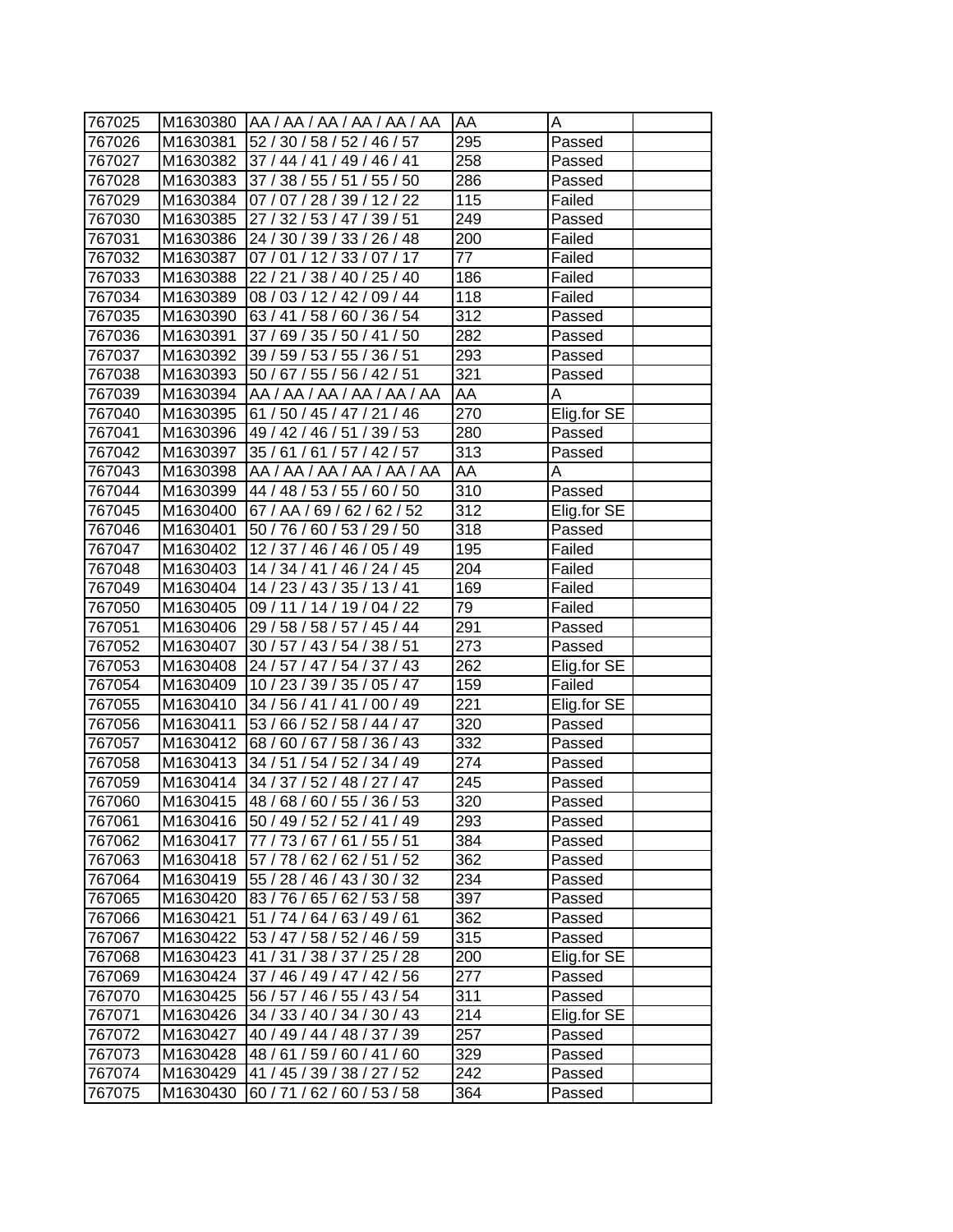| 767076 |          | M1630431   50 / 58 / 56 / 32 / 44 / 49 | 289              | Passed      |
|--------|----------|----------------------------------------|------------------|-------------|
| 767077 | M1630432 | 68/69/64/57/56/63                      | 377              | Passed      |
| 767078 | M1630433 | 71 / 67 / 60 / 60 / 53 / 56            | 367              | Passed      |
| 767079 | M1630434 | 31 / 64 / 55 / 55 / 48 / 53            | 306              | Passed      |
| 767080 | M1630435 | 29 / 40 / 56 / 30 / 32 / 47            | $\overline{2}34$ | Passed      |
| 767081 | M1630436 | 53 / 61 / 51 / 49 / 41 / 56            | 311              | Passed      |
| 767082 | M1630437 | 40 / 62 / 47 / 49 / 42 / 48            | 288              | Passed      |
| 767083 | M1630438 | 10 / 49 / 42 / 05 / 19 / 44            | 169              | Failed      |
| 767084 | M1630439 | 60 / 52 / 52 / 43 / 43 / 48            | 298              | Passed      |
| 767085 | M1630440 | 63 / 72 / 62 / 57 / 52 / 53            | 359              | Passed      |
| 767086 | M1630441 | 42 / 58 / 55 / 60 / 56 / 54            | 325              | Passed      |
| 767087 | M1630442 | 31 / 53 / 40 / 44 / 51 / 54            | 273              | Passed      |
| 767088 | M1630443 | 38 / 27 / 46 / 35 / 44 / 56            | 246              | Passed      |
| 767089 | M1630444 | 31 / 23 / 40 / 30 / 34 / 46            | 204              | Elig.for SE |
| 767090 | M1630445 | 19 / 24 / 34 / 31 / 34 / 45            | 187              | Elig.for SE |
| 767091 | M1630446 | 30 / 33 / 54 / 38 / 38 / 48            | 241              | Passed      |
| 767092 | M1630447 | 62 / 45 / 55 / 56 / 68 / 64            | 350              | Passed      |
| 767093 | M1630448 | 54 / 25 / 45 / 50 / 46 / 50            | 270              | Passed      |
| 767094 | M1630449 | 51 / 34 / 59 / 64 / 63 / 62            | 333              | Passed      |
| 767095 | M1630450 | 30 / 25 / 57 / 40 / 57 / 54            | 263              | Passed      |
| 767096 | M1630451 | 56 / 46 / 62 / 62 / 64 / 50            | 340              | Passed      |
| 767097 | M1630452 | AA / AA / AA / AA / AA / AA            | AA               | Α           |
| 767098 | M1630453 | AA / AA / AA / AA / AA / AA            | AA               | Α           |
| 767099 | M1630454 | 16/02/33/30/48/21                      | 150              | Failed      |
| 767100 | M1630455 | 55 / 40 / 59 / 46 / 62 / 51            | 313              | Passed      |
| 767101 | M1630456 | 51 / 48 / 57 / 56 / 63 / 61            | 336              | Passed      |
| 767102 | M1630457 | 56 / 49 / 48 / 57 / 65 / 61            | 336              | Passed      |
| 767103 | M1630458 | 44 / 45 / 57 / 56 / 60 / 56            | 318              | Passed      |
| 767104 | M1630459 | AA / AA / AA / AA / AA / AA            | AA               | A           |
| 767105 | M1630460 | 55 / 22 / 54 / 48 / 50 / 60            | 289              | Elig.for SE |
| 767106 | M1630461 | 39 / 24 / 54 / 42 / 52 / 46            | 257              | Elig.for SE |
| 767107 | M1630462 | AA / AA / AA / AA / AA / AA            | AA               | A           |
| 767108 | M1630463 | 49 / 52 / 53 / 60 / 60 / 57            | $\overline{331}$ | Passed      |
| 767109 | M1630464 | 22 / 12 / 35 / 30 / 34 / 33            | 166              | Elig.for SE |
| 767110 | M1630465 | 52 / 38 / 62 / 45 / 52 / 52            | 301              | Passed      |
| 767111 | M1630466 | 35 / 31 / 44 / 51 / 56 / 51            | 268              | Passed      |
| 767112 | M1630467 | 61 / 36 / 69 / 57 / 57 / 49            | 329              | Passed      |
| 767113 | M1630468 | 86 / 48 / 58 / 60 / 66 / 61            | 379              | Passed      |
| 767114 | M1630469 | AA / AA / AA / AA / AA / AA            | AA               | A           |
| 767115 | M1630470 | 18 / 23 / 25 / 30 / 33 / 27            | 156              | Failed      |
| 767116 | M1630471 | 29 / 35 / 47 / 54 / 64 / 50            | 279              | Passed      |
| 767117 | M1630472 | 56 / 36 / 54 / 57 / 60 / 52            | 315              | Passed      |
| 767118 | M1630473 | AA / AA / AA / AA / AA / AA            | AA               | A           |
| 767119 | M1630474 | 52 / 63 / 54 / 40 / 57 / 57            | 323              | Passed      |
| 767120 | M1630475 | 50 / 54 / 61 / 62 / 66 / 64            | 357              | Passed      |
| 767121 | M1630476 | 40 / 41 / 49 / 44 / 55 / 45            | 274              | Passed      |
| 767122 | M1630477 | 43 / 63 / 57 / 56 / 63 / 61            | 343              | Passed      |
| 767123 | M1630478 | 14 / 38 / 40 / 30 / 40 / 19            | 181              | Failed      |
| 767124 | M1630479 | 43 / 42 / 40 / 26 / 55 / 55            | 261              | Passed      |
| 767125 | M1630480 | 51 / 58 / 53 / 48 / 53 / 41            | 304              | Passed      |
| 767126 | M1630481 | AA / AA / AA / AA / AA / AA            | AA               | Α           |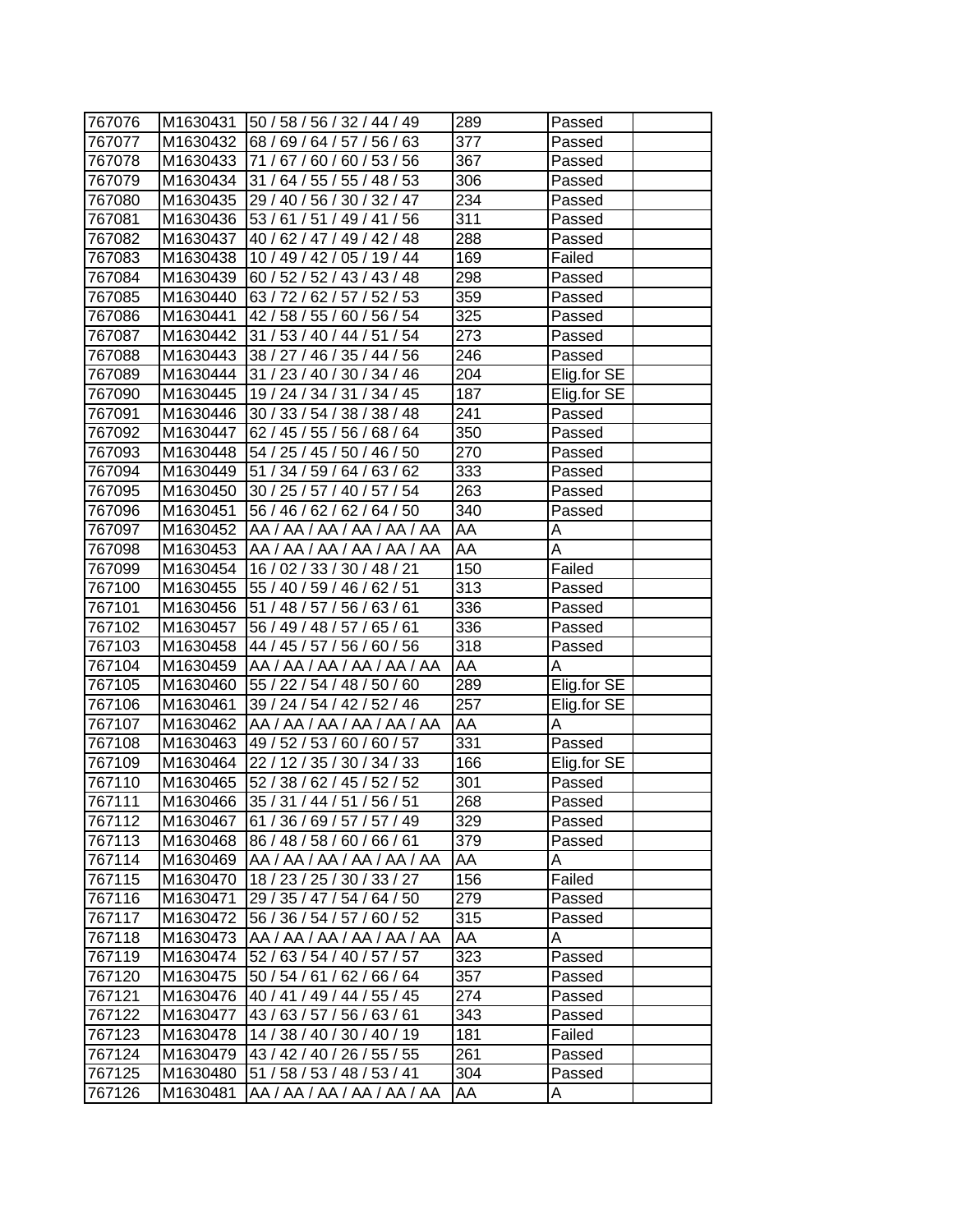| 767127 |          | M1630482 31 / 46 / 44 / 49 / 54 / 56 | 280               | Passed      |
|--------|----------|--------------------------------------|-------------------|-------------|
| 767128 |          | M1630483 60 / 57 / 54 / 61 / 57 / 49 | 338               | Passed      |
| 767129 |          | M1630484 24 / 47 / 56 / 34 / 52 / 52 | 265               | Elig.for SE |
| 767130 | M1630485 | 22 / 48 / 53 / 32 / 53 / 46          | $\overline{25}4$  | Elig.for SE |
| 767131 |          | M1630486 41 / 60 / 60 / 53 / 67 / 55 | 336               | Passed      |
| 767132 | M1630487 | 64 / 57 / 48 / 49 / 60 / 51          | 329               | Passed      |
| 767133 | M1630488 | 28 / 45 / 53 / 18 / 50 / 44          | 238               | Failed      |
| 767134 | M1630489 | 31 / 55 / 38 / 48 / 45 / 39          | 256               | Passed      |
| 767135 | M1630490 | 26 / 36 / 49 / 30 / 35 / 37          | 213               | Elig.for SE |
| 767136 | M1630491 | 58 / 63 / 48 / 51 / 66 / 57          | 343               | Passed      |
| 767137 | M1630492 | 31 / 45 / 43 / 33 / 48 / 48          | 248               | Passed      |
| 767138 | M1630493 | 45 / 62 / 57 / 57 / 65 / 53          | 339               | Passed      |
| 767139 | M1630494 | 19 / 35 / 44 / 30 / 54 / 49          | 231               | Elig.for SE |
| 767140 | M1630495 | 29/40/51/45/53/52                    | 270               | Passed      |
| 767141 | M1630496 | 41 / 64 / 60 / 54 / 58 / 55          | 332               | Passed      |
| 767142 | M1630497 | 39 / 49 / 57 / 58 / 55 / 42          | 300               | Passed      |
| 767143 | M1630498 | 57 / 60 / 50 / 45 / 45 / 46          | 303               | Passed      |
| 767144 | M1630499 | 27 / 55 / 37 / 51 / 57 / 50          | 277               | Passed      |
| 767145 | M1630500 | 36 / 63 / 67 / 56 / 70 / 65          | 357               | Passed      |
| 767146 | M1630501 | 27 / 44 / AA / 36 / 50 / 48          | 205               | Failed      |
| 767147 | M1630502 | 40 / 45 / 51 / 57 / 41 / 52          | 286               | Passed      |
| 767148 | M1630503 | 24 / 42 / 39 / 34 / 35 / 34          | 208               | Elig.for SE |
| 767149 | M1630504 | 31 / 60 / 48 / 58 / 57 / 55          | 309               | Passed      |
| 767150 | M1630505 | 28 / 40 / 49 / 56 / 45 / 42          | 260               | Passed      |
| 767151 | M1630506 | 29 / 43 / 44 / 56 / 48 / 45          | 265               | Passed      |
| 767152 | M1630507 | 16 / 33 / 35 / 35 / 33 / 36          | 188               | Elig.for SE |
| 767153 |          | M1630508 20 / 29 / 18 / 26 / 13 / 21 | 127               | Failed      |
| 767154 |          | M1630509 36 / 56 / 41 / 58 / 52 / 53 | 296               | Passed      |
| 767155 | M1630510 | 35 / 49 / 47 / 58 / 50 / 54          | 293               | Passed      |
| 767156 | M1630511 | 41 / 54 / 47 / 60 / 49 / 57          | 308               | Passed      |
| 767157 | M1630512 | 40 / 58 / 43 / 76 / 60 / 68          | 345               | Passed      |
| 767158 | M1630513 | 15 / 37 / 36 / 37 / 48 / 45          | $\overline{2}$ 18 | Elig.for SE |
| 767159 | M1630514 | 49 / 61 / 53 / 71 / 68 / 64          | 366               | Passed      |
| 767160 | M1630515 | 44 / 52 / 46 / 43 / 50 / 58          | 293               | Passed      |
| 767161 | M1630516 | 34 / 33 / 37 / 31 / 41 / 46          | 222               | Passed      |
| 767162 | M1630517 | 42 / 45 / 45 / 67 / 60 / 58          | 317               | Passed      |
| 767163 | M1630518 | 42 / 50 / 54 / 57 / 39 / 46          | 288               | Passed      |
| 767164 | M1630519 | 25 / 42 / 51 / 38 / 41 / 37          | 234               | Elig.for SE |
| 767165 | M1630520 | 56 / 55 / 57 / 74 / 56 / 61          | 359               | Passed      |
| 767166 | M1630521 | 31 / 36 / 29 / 56 / 43 / 49          | 244               | Passed      |
| 767167 | M1630522 | 25 / 30 / 38 / 43 / 41 / 44          | 221               | Elig.for SE |
| 767168 | M1630523 | 62 / 52 / 45 / 71 / 60 / 62          | 352               | Passed      |
| 767169 | M1630524 | 68 / 56 / 61 / 72 / 64 / 66          | 387               | Passed      |
| 767170 | M1630525 | 43 / 54 / 55 / 70 / 64 / 67          | 353               | Passed      |
| 767171 | M1630526 | 51 / 52 / 53 / 53 / 50 / 57          | 316               | Passed      |
| 767172 | M1630527 | 65 / 63 / 55 / 75 / 64 / 70          | 392               | Passed      |
| 767173 | M1630528 | 19 / 33 / 21 / 29 / 30 / 36          | 168               | Failed      |
| 767174 | M1630529 | 34 / 50 / 59 / 56 / 51 / 60          | 310               | Passed      |
| 767175 | M1630530 | 34 / 49 / 54 / 45 / 52 / 48          | 282               | Passed      |
| 767176 | M1430064 | 34 / 43 / 29 / 50 / 46 / 38          | 240               | Passed      |
| 767177 | M1530426 | 17 / 13 / 04 / 00 / 27 / 37          | 98                | Failed      |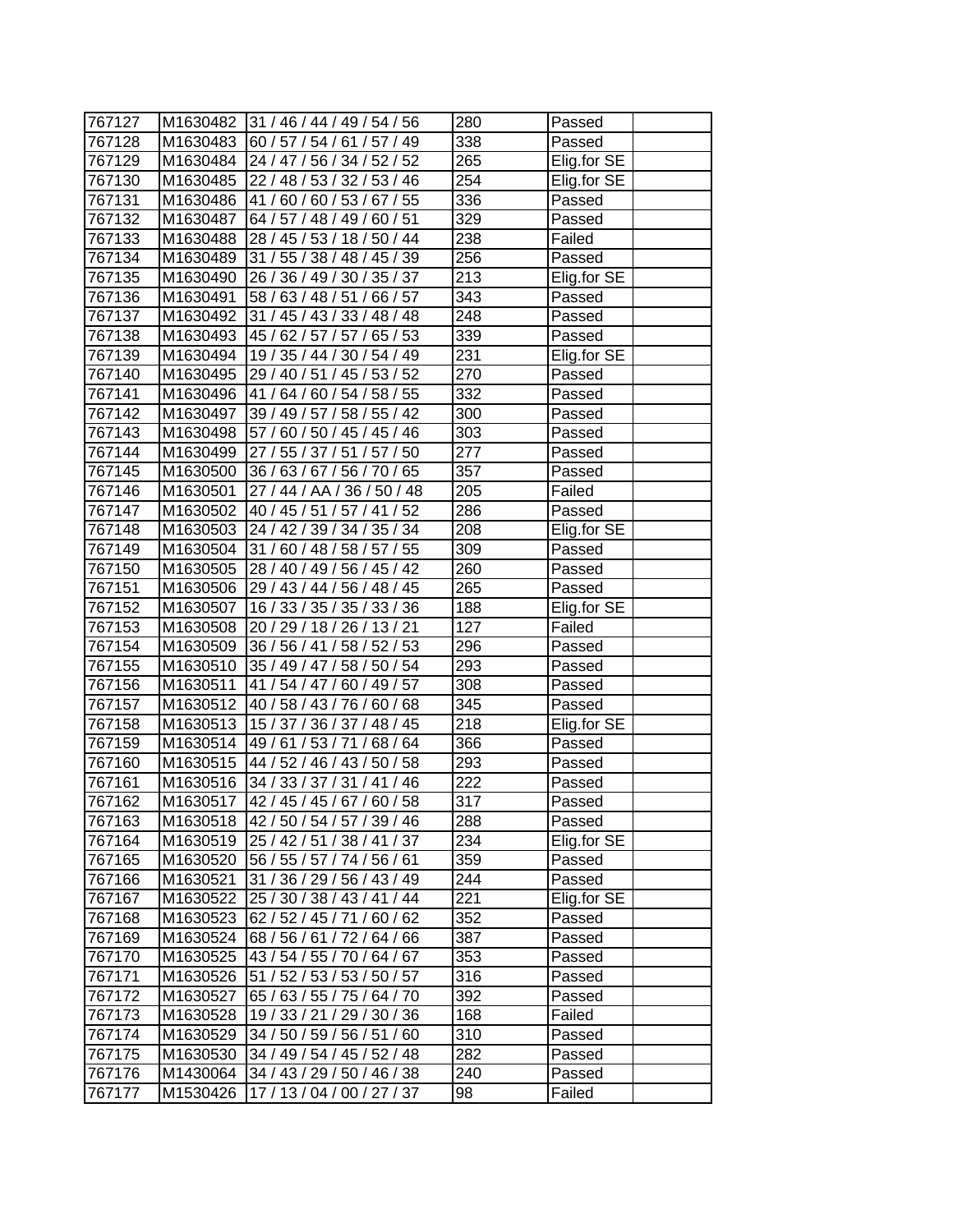| 767178 |          | M1530446 54 / 47 / 36 / 61 / 53 / 54    | 305              | Passed      |
|--------|----------|-----------------------------------------|------------------|-------------|
| 767179 |          | M1530486 35 / 34 / 35 / 49 / 44 / 44    | 241              | Passed      |
| 767180 |          | M1530492 30 / 39 / 23 / 36 / 29 / 38    | 195              | Failed      |
| 767181 |          | M1430454 50 / 44 / 38 / 54 / 41 / 30    | 257              | Passed      |
| 768001 | 11630001 | 45 / 52 / 55 / 63 / 42 / 42             | 299              | Passed      |
| 768002 | 11630002 | AA / AA / AA / AA / AA / AA             | AA               | Α           |
| 768003 | 11630003 | 45 / 58 / 53 / 72 / 47 / 46             | 321              | Passed      |
| 768004 | 11630004 | $\overline{16/}$ 33 / 33 / 37 / 33 / 26 | 178              | Failed      |
| 768005 | 11630005 | 42 / 47 / 41 / 44 / 58 / 44             | 276              | Passed      |
| 768006 | 11630006 | 32 / 44 / 41 / 50 / 44 / 37             | 248              | Passed      |
| 768007 | 11630007 | 56 / 58 / 58 / 69 / 61 / 66             | 368              | Passed      |
| 768008 | 11630008 | 25 / 53 / 57 / 66 / 47 / 52             | 300              | Passed      |
| 768009 | 11630009 | 33 / 55 / 45 / 67 / 60 / 45             | 305              | Passed      |
| 768010 | 11630010 | 25 / 51 / 51 / 67 / 45 / 46             | 285              | Passed      |
| 768011 | 11630011 | 75 / 60 / 62 / 75 / 60 / 66             | 398              | Passed      |
| 768012 | 11630012 | 47/60/42/67/54/46                       | 316              | Passed      |
| 768013 | 11630013 | 37 / 55 / 54 / 50 / 50 / 42             | 288              | Passed      |
| 768014 | 11630014 | 33 / 53 / 40 / 58 / 44 / 50             | $\overline{278}$ | Passed      |
| 768015 | 11630015 | AA / AA / AA / AA / AA / AA             | AA               | Α           |
| 768016 | 11630016 | 14 / 49 / 37 / 47 / 55 / 47             | 249              | Elig.for SE |
| 768017 | 11630017 | 57 / 61 / 47 / 67 / 55 / 62             | 349              | Passed      |
| 768018 | 11630018 | 19 / 57 / 50 / 72 / 63 / 55             | 316              | Elig.for SE |
| 768019 | 11630019 | 15 / 38 / 33 / 55 / 34 / 24             | 199              | Failed      |
| 768020 | 11630020 | 27 / 51 / 50 / 69 / 50 / 45             | 292              | Passed      |
| 768021 | 11630021 | 11 / 28 / 33 / 47 / 42 / 33             | 194              | Elig.for SE |
| 768022 | 11630022 | 55 / 58 / 51 / 59 / 52 / 56             | 331              | Passed      |
| 768023 | 11630023 | 52 / 57 / 56 / 50 / 63 / 55             | 333              | Passed      |
| 768024 | 11630024 | 57 / 60 / 50 / 52 / 57 / 57             | 333              | Passed      |
| 768025 | 11630025 | 24 / 55 / 40 / 44 / 47 / 47             | 257              | Elig.for SE |
| 768026 | 1630026  | AA / AA / AA / AA / AA / AA             | AA               | A           |
| 768027 | 11630027 | 51 / 51 / 49 / 43 / 53 / 53             | 300              | Passed      |
| 768028 | 11630028 | 47 / 56 / 45 / 58 / 55 / 56             | 317              | Passed      |
| 768029 | 11630029 | 24 / 50 / 37 / 54 / 52 / 51             | 268              | Elig.for SE |
| 768030 | 11630030 | 13 / 34 / 58 / 42 / 37 / 24             | 208              | Failed      |
| 768031 | 11630031 | 28 / 55 / 45 / 50 / 61 / 56             | $\overline{295}$ | Passed      |
| 768032 | 11630032 | 27 / 58 / 47 / 53 / 58 / 57             | $\overline{300}$ | Passed      |
| 768033 | 11630033 | 11 / AA / AA / AA / AA / AA             | 11               | Failed      |
| 768034 | 11630034 | 19 / 52 / 51 / 47 / 51 / 48             | 268              | Elig.for SE |
| 768035 | 11630035 | 17 / 48 / 48 / 46 / 43 / 51             | 253              | Elig.for SE |
| 768036 | 11630036 | 46 / 46 / 42 / 53 / 56 / 50             | 293              | Passed      |
| 768037 | 11630037 | AA / AA / AA / AA / AA / AA             | AA               | Α           |
| 768038 | 11630038 | 30 / 53 / 46 / 54 / 58 / 60             | 301              | Passed      |
| 768039 | 11630039 | 61 / 61 / 51 / 58 / 62 / 53             | 346              | Passed      |
| 768040 | 11630040 | AA / AA / AA / AA / AA / AA             | AA               | Α           |
| 768041 | 11630041 | 16 / 53 / 50 / 52 / 46 / 55             | 272              | Elig.for SE |
| 768042 | 11630042 | 10 / 53 / 33 / 41 / 51 / 33             | 221              | Elig.for SE |
| 768043 | 11630043 | 58 / 58 / 57 / 56 / 56 / 56             | 341              | Passed      |
| 768044 | 11630044 | 37/61/51/58/66/61                       | 334              | Passed      |
| 768045 | 11630045 | 34 / 43 / 46 / 39 / 38 / 53             | 253              | Passed      |
| 768046 | 11630046 | 41 / 52 / 49 / 53 / 62 / 55             | 312              | Passed      |
| 768047 | 11630047 | 46 / 49 / 57 / 46 / 57 / 57             | 312              | Passed      |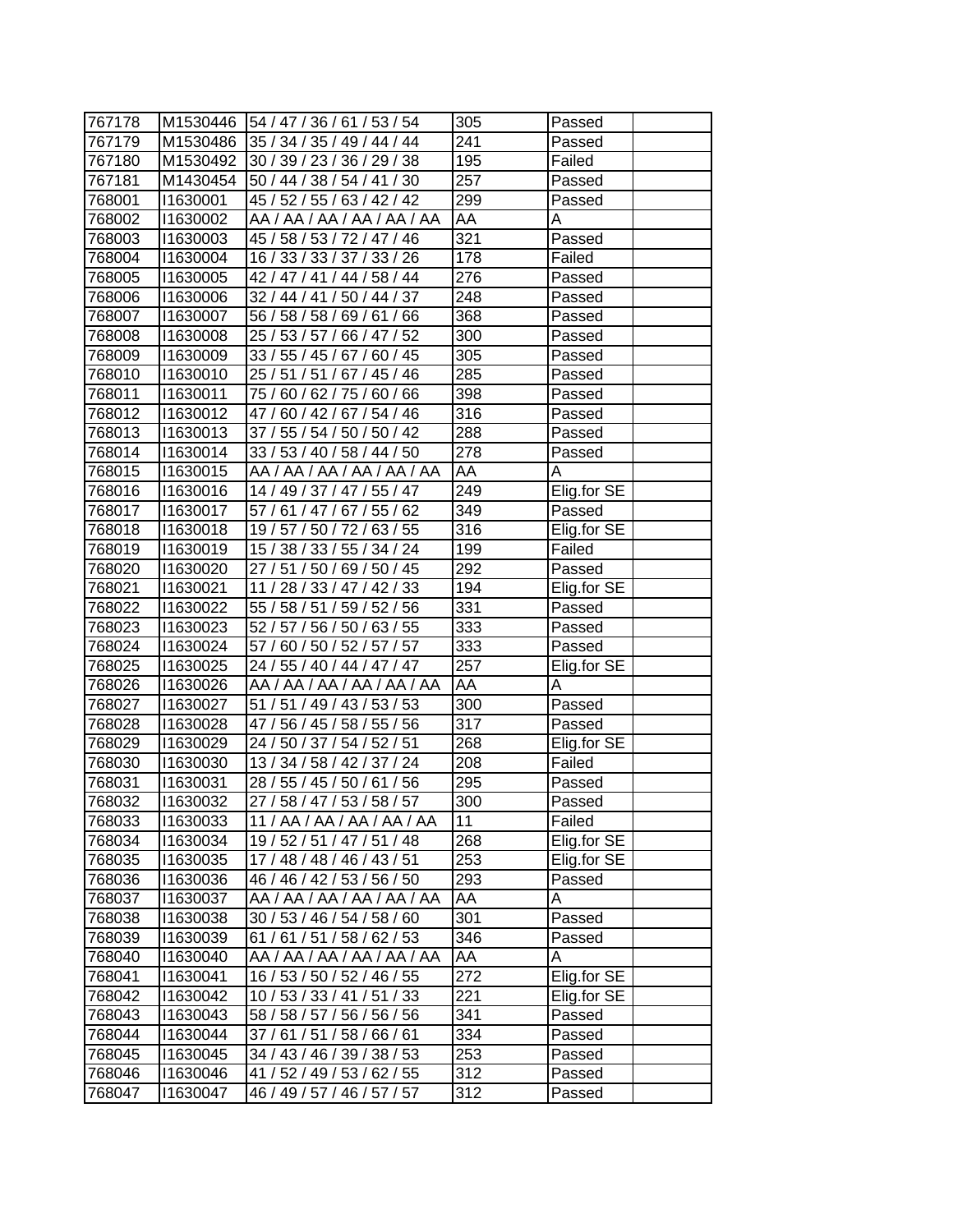| 291<br>11630049<br>21 / 66 / 46 / 52 / 53 / 53<br>Elig.for SE<br>768049<br>768050<br>11630050<br>34 / 42 / 48 / 51 / 49 / 45<br>269<br>Passed<br>272<br>Passed<br>768051<br>11630051<br>40 / 48 / 43 / 49 / 46 / 46<br>208<br>Elig.for SE<br>768052<br>11630052<br>13 / 38 / 39 / 45 / 40 / 33<br>$\overline{3}29$<br>11630053<br>42 / 60 / 52 / 61 / 60 / 54<br>768053<br>Passed<br>Elig.for SE<br>221<br>11630054<br>17 / 36 / 41 / 38 / 46 / 43<br>768054<br>291<br>768055<br>11630055<br>22 / 58 / 50 / 50 / 60 / 51<br>Elig.for SE<br>$\overline{2}52$<br>768056<br>15 / 45 / 58 / 47 / 45 / 42<br>Elig.for SE<br>11630056<br>256<br>Elig.for SE<br>768057<br>11630057<br>21 / 45 / 42 / 49 / 53 / 46<br>277<br>Elig.for SE<br>768058<br>11630058<br>19 / 49 / 54 / 52 / 56 / 47<br>215<br>Elig.for SE<br>768059<br>11630059<br>14 / 36 / 33 / 49 / 41 / 42<br>768060<br>11630060<br>53 / 36 / 54 / 53 / 56 / 41<br>293<br>Passed<br>768061<br>11630061<br>313<br>70 / 57 / 45 / 47 / 47 / 47<br>Passed<br>259<br>768062<br>11630062<br>27 / 52 / 48 / 46 / 49 / 37<br>Passed<br>299<br>768063<br>11630063<br>37 / 52 / 54 / 53 / 54 / 49<br>Passed<br>60 / 54 / 51 / 51 / 62 / 47<br>325<br>768064<br>11630064<br>Passed<br>26 / 56 / 54 / 51 / 53 / 50<br>290<br>768065<br>11630065<br>Passed<br>317<br>768066<br>11630066<br>38 / 62 / 50 / 54 / 60 / 53<br>Passed<br>301<br>768067<br>11630067<br>34 / 60 / 56 / 49 / 51 / 51<br>Passed<br>AA<br>768068<br>11630068<br>AA / AA / AA / AA / AA / AA<br>A<br>$\overline{302}$<br>768069<br>11630069<br>36 / 57 / 54 / 49 / 55 / 51<br>Passed<br>261<br>768070<br>1630070<br>33 / 49 / 43 / 43 / 40 / 53<br>Passed<br>333<br>768071<br>11630071<br>43/63/54/60/60/53<br>Passed<br>371<br>768072<br>11630072<br>77 / 54 / 58 / 60 / 67 / 55<br>Passed<br>11630073<br>292<br>768073<br>50 / 40 / 52 / 56 / 52 / 42<br>Passed<br>33 / 57 / 63 / 63 / 67 / 56<br>768074<br>11630074<br>339<br>Passed<br>265<br>768075<br>11630075<br>42 / 38 / 61 / 46 / 40 / 38<br>Passed<br>280<br>34 / 43 / 55 / 51 / 47 / 50<br>768076<br>11630076<br>Passed<br>338<br>768077<br>11630077<br>40 / 60 / 60 / 71 / 50 / 57<br>Passed<br>293<br>768078<br>11630078<br>27 / 53 / 57 / 64 / 44 / 48<br>Passed<br>35 / 38 / 55 / 55 / 30 / 56<br>269<br>768079<br>11630079<br>Passed<br>251<br>768080<br>23 / 47 / 45 / 55 / 41 / 40<br>Elig.for SE<br>11630080<br>$\overline{1}21$<br>768081<br>11630081<br>10/14/50/15/16/16<br>Failed<br>240<br>11630082<br>28 / 37 / 50 / 56 / 26 / 43<br>768082<br>Failed<br>331<br>768083<br>11630083<br>56 / 50 / 57 / 65 / 48 / 55<br>Passed<br>AA<br>768084<br>11630084<br>Α<br>AA / AA / AA / AA / AA / AA<br>768085<br>251<br>11630085<br>36 / 49 / 50 / 45 / 36 / 35<br>Passed<br>11630086<br>286<br>768086<br>40 / 49 / 54 / 60 / 41 / 42<br>Passed<br>768087<br>11630087<br>49 / 44 / 52 / 38 / 34 / 34<br>251<br>Passed<br>274<br>768088<br>11630088<br>36 / 46 / 54 / 55 / 41 / 42<br>Passed<br>328<br>768089<br>11630089<br>50 / 54 / 56 / 65 / 48 / 55<br>Passed<br>251<br>768090<br>11630090<br>30 / 48 / 45 / 58 / 35 / 35<br>Passed<br>AA / AA / AA / AA / AA / AA<br>AA<br>768091<br>11630091<br>A<br>161<br>Failed<br>768092<br>11630092<br>08 / 21 / 44 / 39 / 12 / 37<br>36 / 49 / 60 / 59 / 42 / 55<br>301<br>768093<br>11630093<br>Passed<br>268<br>768094<br>43 / 46 / 50 / 51 / 37 / 41<br>11630094<br>Passed<br>253<br>11630095<br>Elig.for SE<br>768095<br>25 / 54 / 50 / 43 / 38 / 43<br>768096<br>11630096<br>265<br>43 / 47 / 50 / 62 / 26 / 37<br>Passed<br>768097<br>11630097<br>47 / 57 / 55 / 63 / 36 / 49<br>307<br>Passed<br>768098<br>11630098<br>39 / 51 / 56 / 42 / 25 / 50<br>263<br>Passed |        |          |                             |     |        |
|---------------------------------------------------------------------------------------------------------------------------------------------------------------------------------------------------------------------------------------------------------------------------------------------------------------------------------------------------------------------------------------------------------------------------------------------------------------------------------------------------------------------------------------------------------------------------------------------------------------------------------------------------------------------------------------------------------------------------------------------------------------------------------------------------------------------------------------------------------------------------------------------------------------------------------------------------------------------------------------------------------------------------------------------------------------------------------------------------------------------------------------------------------------------------------------------------------------------------------------------------------------------------------------------------------------------------------------------------------------------------------------------------------------------------------------------------------------------------------------------------------------------------------------------------------------------------------------------------------------------------------------------------------------------------------------------------------------------------------------------------------------------------------------------------------------------------------------------------------------------------------------------------------------------------------------------------------------------------------------------------------------------------------------------------------------------------------------------------------------------------------------------------------------------------------------------------------------------------------------------------------------------------------------------------------------------------------------------------------------------------------------------------------------------------------------------------------------------------------------------------------------------------------------------------------------------------------------------------------------------------------------------------------------------------------------------------------------------------------------------------------------------------------------------------------------------------------------------------------------------------------------------------------------------------------------------------------------------------------------------------------------------------------------------------------------------------------------------------------------------------------------------------------------------------------------------------------------------------------------------------------------------------------------------------------------------------------------------------------------------------------------------------------------------------------------------------------------------------------------------------------------------------------------------------------------------------------------------------------------------------------------------------------------------------------------------------------|--------|----------|-----------------------------|-----|--------|
|                                                                                                                                                                                                                                                                                                                                                                                                                                                                                                                                                                                                                                                                                                                                                                                                                                                                                                                                                                                                                                                                                                                                                                                                                                                                                                                                                                                                                                                                                                                                                                                                                                                                                                                                                                                                                                                                                                                                                                                                                                                                                                                                                                                                                                                                                                                                                                                                                                                                                                                                                                                                                                                                                                                                                                                                                                                                                                                                                                                                                                                                                                                                                                                                                                                                                                                                                                                                                                                                                                                                                                                                                                                                                                         | 768048 | 11630048 | 40 / 46 / 44 / 44 / 49 / 43 | 266 | Passed |
|                                                                                                                                                                                                                                                                                                                                                                                                                                                                                                                                                                                                                                                                                                                                                                                                                                                                                                                                                                                                                                                                                                                                                                                                                                                                                                                                                                                                                                                                                                                                                                                                                                                                                                                                                                                                                                                                                                                                                                                                                                                                                                                                                                                                                                                                                                                                                                                                                                                                                                                                                                                                                                                                                                                                                                                                                                                                                                                                                                                                                                                                                                                                                                                                                                                                                                                                                                                                                                                                                                                                                                                                                                                                                                         |        |          |                             |     |        |
|                                                                                                                                                                                                                                                                                                                                                                                                                                                                                                                                                                                                                                                                                                                                                                                                                                                                                                                                                                                                                                                                                                                                                                                                                                                                                                                                                                                                                                                                                                                                                                                                                                                                                                                                                                                                                                                                                                                                                                                                                                                                                                                                                                                                                                                                                                                                                                                                                                                                                                                                                                                                                                                                                                                                                                                                                                                                                                                                                                                                                                                                                                                                                                                                                                                                                                                                                                                                                                                                                                                                                                                                                                                                                                         |        |          |                             |     |        |
|                                                                                                                                                                                                                                                                                                                                                                                                                                                                                                                                                                                                                                                                                                                                                                                                                                                                                                                                                                                                                                                                                                                                                                                                                                                                                                                                                                                                                                                                                                                                                                                                                                                                                                                                                                                                                                                                                                                                                                                                                                                                                                                                                                                                                                                                                                                                                                                                                                                                                                                                                                                                                                                                                                                                                                                                                                                                                                                                                                                                                                                                                                                                                                                                                                                                                                                                                                                                                                                                                                                                                                                                                                                                                                         |        |          |                             |     |        |
|                                                                                                                                                                                                                                                                                                                                                                                                                                                                                                                                                                                                                                                                                                                                                                                                                                                                                                                                                                                                                                                                                                                                                                                                                                                                                                                                                                                                                                                                                                                                                                                                                                                                                                                                                                                                                                                                                                                                                                                                                                                                                                                                                                                                                                                                                                                                                                                                                                                                                                                                                                                                                                                                                                                                                                                                                                                                                                                                                                                                                                                                                                                                                                                                                                                                                                                                                                                                                                                                                                                                                                                                                                                                                                         |        |          |                             |     |        |
|                                                                                                                                                                                                                                                                                                                                                                                                                                                                                                                                                                                                                                                                                                                                                                                                                                                                                                                                                                                                                                                                                                                                                                                                                                                                                                                                                                                                                                                                                                                                                                                                                                                                                                                                                                                                                                                                                                                                                                                                                                                                                                                                                                                                                                                                                                                                                                                                                                                                                                                                                                                                                                                                                                                                                                                                                                                                                                                                                                                                                                                                                                                                                                                                                                                                                                                                                                                                                                                                                                                                                                                                                                                                                                         |        |          |                             |     |        |
|                                                                                                                                                                                                                                                                                                                                                                                                                                                                                                                                                                                                                                                                                                                                                                                                                                                                                                                                                                                                                                                                                                                                                                                                                                                                                                                                                                                                                                                                                                                                                                                                                                                                                                                                                                                                                                                                                                                                                                                                                                                                                                                                                                                                                                                                                                                                                                                                                                                                                                                                                                                                                                                                                                                                                                                                                                                                                                                                                                                                                                                                                                                                                                                                                                                                                                                                                                                                                                                                                                                                                                                                                                                                                                         |        |          |                             |     |        |
|                                                                                                                                                                                                                                                                                                                                                                                                                                                                                                                                                                                                                                                                                                                                                                                                                                                                                                                                                                                                                                                                                                                                                                                                                                                                                                                                                                                                                                                                                                                                                                                                                                                                                                                                                                                                                                                                                                                                                                                                                                                                                                                                                                                                                                                                                                                                                                                                                                                                                                                                                                                                                                                                                                                                                                                                                                                                                                                                                                                                                                                                                                                                                                                                                                                                                                                                                                                                                                                                                                                                                                                                                                                                                                         |        |          |                             |     |        |
|                                                                                                                                                                                                                                                                                                                                                                                                                                                                                                                                                                                                                                                                                                                                                                                                                                                                                                                                                                                                                                                                                                                                                                                                                                                                                                                                                                                                                                                                                                                                                                                                                                                                                                                                                                                                                                                                                                                                                                                                                                                                                                                                                                                                                                                                                                                                                                                                                                                                                                                                                                                                                                                                                                                                                                                                                                                                                                                                                                                                                                                                                                                                                                                                                                                                                                                                                                                                                                                                                                                                                                                                                                                                                                         |        |          |                             |     |        |
|                                                                                                                                                                                                                                                                                                                                                                                                                                                                                                                                                                                                                                                                                                                                                                                                                                                                                                                                                                                                                                                                                                                                                                                                                                                                                                                                                                                                                                                                                                                                                                                                                                                                                                                                                                                                                                                                                                                                                                                                                                                                                                                                                                                                                                                                                                                                                                                                                                                                                                                                                                                                                                                                                                                                                                                                                                                                                                                                                                                                                                                                                                                                                                                                                                                                                                                                                                                                                                                                                                                                                                                                                                                                                                         |        |          |                             |     |        |
|                                                                                                                                                                                                                                                                                                                                                                                                                                                                                                                                                                                                                                                                                                                                                                                                                                                                                                                                                                                                                                                                                                                                                                                                                                                                                                                                                                                                                                                                                                                                                                                                                                                                                                                                                                                                                                                                                                                                                                                                                                                                                                                                                                                                                                                                                                                                                                                                                                                                                                                                                                                                                                                                                                                                                                                                                                                                                                                                                                                                                                                                                                                                                                                                                                                                                                                                                                                                                                                                                                                                                                                                                                                                                                         |        |          |                             |     |        |
|                                                                                                                                                                                                                                                                                                                                                                                                                                                                                                                                                                                                                                                                                                                                                                                                                                                                                                                                                                                                                                                                                                                                                                                                                                                                                                                                                                                                                                                                                                                                                                                                                                                                                                                                                                                                                                                                                                                                                                                                                                                                                                                                                                                                                                                                                                                                                                                                                                                                                                                                                                                                                                                                                                                                                                                                                                                                                                                                                                                                                                                                                                                                                                                                                                                                                                                                                                                                                                                                                                                                                                                                                                                                                                         |        |          |                             |     |        |
|                                                                                                                                                                                                                                                                                                                                                                                                                                                                                                                                                                                                                                                                                                                                                                                                                                                                                                                                                                                                                                                                                                                                                                                                                                                                                                                                                                                                                                                                                                                                                                                                                                                                                                                                                                                                                                                                                                                                                                                                                                                                                                                                                                                                                                                                                                                                                                                                                                                                                                                                                                                                                                                                                                                                                                                                                                                                                                                                                                                                                                                                                                                                                                                                                                                                                                                                                                                                                                                                                                                                                                                                                                                                                                         |        |          |                             |     |        |
|                                                                                                                                                                                                                                                                                                                                                                                                                                                                                                                                                                                                                                                                                                                                                                                                                                                                                                                                                                                                                                                                                                                                                                                                                                                                                                                                                                                                                                                                                                                                                                                                                                                                                                                                                                                                                                                                                                                                                                                                                                                                                                                                                                                                                                                                                                                                                                                                                                                                                                                                                                                                                                                                                                                                                                                                                                                                                                                                                                                                                                                                                                                                                                                                                                                                                                                                                                                                                                                                                                                                                                                                                                                                                                         |        |          |                             |     |        |
|                                                                                                                                                                                                                                                                                                                                                                                                                                                                                                                                                                                                                                                                                                                                                                                                                                                                                                                                                                                                                                                                                                                                                                                                                                                                                                                                                                                                                                                                                                                                                                                                                                                                                                                                                                                                                                                                                                                                                                                                                                                                                                                                                                                                                                                                                                                                                                                                                                                                                                                                                                                                                                                                                                                                                                                                                                                                                                                                                                                                                                                                                                                                                                                                                                                                                                                                                                                                                                                                                                                                                                                                                                                                                                         |        |          |                             |     |        |
|                                                                                                                                                                                                                                                                                                                                                                                                                                                                                                                                                                                                                                                                                                                                                                                                                                                                                                                                                                                                                                                                                                                                                                                                                                                                                                                                                                                                                                                                                                                                                                                                                                                                                                                                                                                                                                                                                                                                                                                                                                                                                                                                                                                                                                                                                                                                                                                                                                                                                                                                                                                                                                                                                                                                                                                                                                                                                                                                                                                                                                                                                                                                                                                                                                                                                                                                                                                                                                                                                                                                                                                                                                                                                                         |        |          |                             |     |        |
|                                                                                                                                                                                                                                                                                                                                                                                                                                                                                                                                                                                                                                                                                                                                                                                                                                                                                                                                                                                                                                                                                                                                                                                                                                                                                                                                                                                                                                                                                                                                                                                                                                                                                                                                                                                                                                                                                                                                                                                                                                                                                                                                                                                                                                                                                                                                                                                                                                                                                                                                                                                                                                                                                                                                                                                                                                                                                                                                                                                                                                                                                                                                                                                                                                                                                                                                                                                                                                                                                                                                                                                                                                                                                                         |        |          |                             |     |        |
|                                                                                                                                                                                                                                                                                                                                                                                                                                                                                                                                                                                                                                                                                                                                                                                                                                                                                                                                                                                                                                                                                                                                                                                                                                                                                                                                                                                                                                                                                                                                                                                                                                                                                                                                                                                                                                                                                                                                                                                                                                                                                                                                                                                                                                                                                                                                                                                                                                                                                                                                                                                                                                                                                                                                                                                                                                                                                                                                                                                                                                                                                                                                                                                                                                                                                                                                                                                                                                                                                                                                                                                                                                                                                                         |        |          |                             |     |        |
|                                                                                                                                                                                                                                                                                                                                                                                                                                                                                                                                                                                                                                                                                                                                                                                                                                                                                                                                                                                                                                                                                                                                                                                                                                                                                                                                                                                                                                                                                                                                                                                                                                                                                                                                                                                                                                                                                                                                                                                                                                                                                                                                                                                                                                                                                                                                                                                                                                                                                                                                                                                                                                                                                                                                                                                                                                                                                                                                                                                                                                                                                                                                                                                                                                                                                                                                                                                                                                                                                                                                                                                                                                                                                                         |        |          |                             |     |        |
|                                                                                                                                                                                                                                                                                                                                                                                                                                                                                                                                                                                                                                                                                                                                                                                                                                                                                                                                                                                                                                                                                                                                                                                                                                                                                                                                                                                                                                                                                                                                                                                                                                                                                                                                                                                                                                                                                                                                                                                                                                                                                                                                                                                                                                                                                                                                                                                                                                                                                                                                                                                                                                                                                                                                                                                                                                                                                                                                                                                                                                                                                                                                                                                                                                                                                                                                                                                                                                                                                                                                                                                                                                                                                                         |        |          |                             |     |        |
|                                                                                                                                                                                                                                                                                                                                                                                                                                                                                                                                                                                                                                                                                                                                                                                                                                                                                                                                                                                                                                                                                                                                                                                                                                                                                                                                                                                                                                                                                                                                                                                                                                                                                                                                                                                                                                                                                                                                                                                                                                                                                                                                                                                                                                                                                                                                                                                                                                                                                                                                                                                                                                                                                                                                                                                                                                                                                                                                                                                                                                                                                                                                                                                                                                                                                                                                                                                                                                                                                                                                                                                                                                                                                                         |        |          |                             |     |        |
|                                                                                                                                                                                                                                                                                                                                                                                                                                                                                                                                                                                                                                                                                                                                                                                                                                                                                                                                                                                                                                                                                                                                                                                                                                                                                                                                                                                                                                                                                                                                                                                                                                                                                                                                                                                                                                                                                                                                                                                                                                                                                                                                                                                                                                                                                                                                                                                                                                                                                                                                                                                                                                                                                                                                                                                                                                                                                                                                                                                                                                                                                                                                                                                                                                                                                                                                                                                                                                                                                                                                                                                                                                                                                                         |        |          |                             |     |        |
|                                                                                                                                                                                                                                                                                                                                                                                                                                                                                                                                                                                                                                                                                                                                                                                                                                                                                                                                                                                                                                                                                                                                                                                                                                                                                                                                                                                                                                                                                                                                                                                                                                                                                                                                                                                                                                                                                                                                                                                                                                                                                                                                                                                                                                                                                                                                                                                                                                                                                                                                                                                                                                                                                                                                                                                                                                                                                                                                                                                                                                                                                                                                                                                                                                                                                                                                                                                                                                                                                                                                                                                                                                                                                                         |        |          |                             |     |        |
|                                                                                                                                                                                                                                                                                                                                                                                                                                                                                                                                                                                                                                                                                                                                                                                                                                                                                                                                                                                                                                                                                                                                                                                                                                                                                                                                                                                                                                                                                                                                                                                                                                                                                                                                                                                                                                                                                                                                                                                                                                                                                                                                                                                                                                                                                                                                                                                                                                                                                                                                                                                                                                                                                                                                                                                                                                                                                                                                                                                                                                                                                                                                                                                                                                                                                                                                                                                                                                                                                                                                                                                                                                                                                                         |        |          |                             |     |        |
|                                                                                                                                                                                                                                                                                                                                                                                                                                                                                                                                                                                                                                                                                                                                                                                                                                                                                                                                                                                                                                                                                                                                                                                                                                                                                                                                                                                                                                                                                                                                                                                                                                                                                                                                                                                                                                                                                                                                                                                                                                                                                                                                                                                                                                                                                                                                                                                                                                                                                                                                                                                                                                                                                                                                                                                                                                                                                                                                                                                                                                                                                                                                                                                                                                                                                                                                                                                                                                                                                                                                                                                                                                                                                                         |        |          |                             |     |        |
|                                                                                                                                                                                                                                                                                                                                                                                                                                                                                                                                                                                                                                                                                                                                                                                                                                                                                                                                                                                                                                                                                                                                                                                                                                                                                                                                                                                                                                                                                                                                                                                                                                                                                                                                                                                                                                                                                                                                                                                                                                                                                                                                                                                                                                                                                                                                                                                                                                                                                                                                                                                                                                                                                                                                                                                                                                                                                                                                                                                                                                                                                                                                                                                                                                                                                                                                                                                                                                                                                                                                                                                                                                                                                                         |        |          |                             |     |        |
|                                                                                                                                                                                                                                                                                                                                                                                                                                                                                                                                                                                                                                                                                                                                                                                                                                                                                                                                                                                                                                                                                                                                                                                                                                                                                                                                                                                                                                                                                                                                                                                                                                                                                                                                                                                                                                                                                                                                                                                                                                                                                                                                                                                                                                                                                                                                                                                                                                                                                                                                                                                                                                                                                                                                                                                                                                                                                                                                                                                                                                                                                                                                                                                                                                                                                                                                                                                                                                                                                                                                                                                                                                                                                                         |        |          |                             |     |        |
|                                                                                                                                                                                                                                                                                                                                                                                                                                                                                                                                                                                                                                                                                                                                                                                                                                                                                                                                                                                                                                                                                                                                                                                                                                                                                                                                                                                                                                                                                                                                                                                                                                                                                                                                                                                                                                                                                                                                                                                                                                                                                                                                                                                                                                                                                                                                                                                                                                                                                                                                                                                                                                                                                                                                                                                                                                                                                                                                                                                                                                                                                                                                                                                                                                                                                                                                                                                                                                                                                                                                                                                                                                                                                                         |        |          |                             |     |        |
|                                                                                                                                                                                                                                                                                                                                                                                                                                                                                                                                                                                                                                                                                                                                                                                                                                                                                                                                                                                                                                                                                                                                                                                                                                                                                                                                                                                                                                                                                                                                                                                                                                                                                                                                                                                                                                                                                                                                                                                                                                                                                                                                                                                                                                                                                                                                                                                                                                                                                                                                                                                                                                                                                                                                                                                                                                                                                                                                                                                                                                                                                                                                                                                                                                                                                                                                                                                                                                                                                                                                                                                                                                                                                                         |        |          |                             |     |        |
|                                                                                                                                                                                                                                                                                                                                                                                                                                                                                                                                                                                                                                                                                                                                                                                                                                                                                                                                                                                                                                                                                                                                                                                                                                                                                                                                                                                                                                                                                                                                                                                                                                                                                                                                                                                                                                                                                                                                                                                                                                                                                                                                                                                                                                                                                                                                                                                                                                                                                                                                                                                                                                                                                                                                                                                                                                                                                                                                                                                                                                                                                                                                                                                                                                                                                                                                                                                                                                                                                                                                                                                                                                                                                                         |        |          |                             |     |        |
|                                                                                                                                                                                                                                                                                                                                                                                                                                                                                                                                                                                                                                                                                                                                                                                                                                                                                                                                                                                                                                                                                                                                                                                                                                                                                                                                                                                                                                                                                                                                                                                                                                                                                                                                                                                                                                                                                                                                                                                                                                                                                                                                                                                                                                                                                                                                                                                                                                                                                                                                                                                                                                                                                                                                                                                                                                                                                                                                                                                                                                                                                                                                                                                                                                                                                                                                                                                                                                                                                                                                                                                                                                                                                                         |        |          |                             |     |        |
|                                                                                                                                                                                                                                                                                                                                                                                                                                                                                                                                                                                                                                                                                                                                                                                                                                                                                                                                                                                                                                                                                                                                                                                                                                                                                                                                                                                                                                                                                                                                                                                                                                                                                                                                                                                                                                                                                                                                                                                                                                                                                                                                                                                                                                                                                                                                                                                                                                                                                                                                                                                                                                                                                                                                                                                                                                                                                                                                                                                                                                                                                                                                                                                                                                                                                                                                                                                                                                                                                                                                                                                                                                                                                                         |        |          |                             |     |        |
|                                                                                                                                                                                                                                                                                                                                                                                                                                                                                                                                                                                                                                                                                                                                                                                                                                                                                                                                                                                                                                                                                                                                                                                                                                                                                                                                                                                                                                                                                                                                                                                                                                                                                                                                                                                                                                                                                                                                                                                                                                                                                                                                                                                                                                                                                                                                                                                                                                                                                                                                                                                                                                                                                                                                                                                                                                                                                                                                                                                                                                                                                                                                                                                                                                                                                                                                                                                                                                                                                                                                                                                                                                                                                                         |        |          |                             |     |        |
|                                                                                                                                                                                                                                                                                                                                                                                                                                                                                                                                                                                                                                                                                                                                                                                                                                                                                                                                                                                                                                                                                                                                                                                                                                                                                                                                                                                                                                                                                                                                                                                                                                                                                                                                                                                                                                                                                                                                                                                                                                                                                                                                                                                                                                                                                                                                                                                                                                                                                                                                                                                                                                                                                                                                                                                                                                                                                                                                                                                                                                                                                                                                                                                                                                                                                                                                                                                                                                                                                                                                                                                                                                                                                                         |        |          |                             |     |        |
|                                                                                                                                                                                                                                                                                                                                                                                                                                                                                                                                                                                                                                                                                                                                                                                                                                                                                                                                                                                                                                                                                                                                                                                                                                                                                                                                                                                                                                                                                                                                                                                                                                                                                                                                                                                                                                                                                                                                                                                                                                                                                                                                                                                                                                                                                                                                                                                                                                                                                                                                                                                                                                                                                                                                                                                                                                                                                                                                                                                                                                                                                                                                                                                                                                                                                                                                                                                                                                                                                                                                                                                                                                                                                                         |        |          |                             |     |        |
|                                                                                                                                                                                                                                                                                                                                                                                                                                                                                                                                                                                                                                                                                                                                                                                                                                                                                                                                                                                                                                                                                                                                                                                                                                                                                                                                                                                                                                                                                                                                                                                                                                                                                                                                                                                                                                                                                                                                                                                                                                                                                                                                                                                                                                                                                                                                                                                                                                                                                                                                                                                                                                                                                                                                                                                                                                                                                                                                                                                                                                                                                                                                                                                                                                                                                                                                                                                                                                                                                                                                                                                                                                                                                                         |        |          |                             |     |        |
|                                                                                                                                                                                                                                                                                                                                                                                                                                                                                                                                                                                                                                                                                                                                                                                                                                                                                                                                                                                                                                                                                                                                                                                                                                                                                                                                                                                                                                                                                                                                                                                                                                                                                                                                                                                                                                                                                                                                                                                                                                                                                                                                                                                                                                                                                                                                                                                                                                                                                                                                                                                                                                                                                                                                                                                                                                                                                                                                                                                                                                                                                                                                                                                                                                                                                                                                                                                                                                                                                                                                                                                                                                                                                                         |        |          |                             |     |        |
|                                                                                                                                                                                                                                                                                                                                                                                                                                                                                                                                                                                                                                                                                                                                                                                                                                                                                                                                                                                                                                                                                                                                                                                                                                                                                                                                                                                                                                                                                                                                                                                                                                                                                                                                                                                                                                                                                                                                                                                                                                                                                                                                                                                                                                                                                                                                                                                                                                                                                                                                                                                                                                                                                                                                                                                                                                                                                                                                                                                                                                                                                                                                                                                                                                                                                                                                                                                                                                                                                                                                                                                                                                                                                                         |        |          |                             |     |        |
|                                                                                                                                                                                                                                                                                                                                                                                                                                                                                                                                                                                                                                                                                                                                                                                                                                                                                                                                                                                                                                                                                                                                                                                                                                                                                                                                                                                                                                                                                                                                                                                                                                                                                                                                                                                                                                                                                                                                                                                                                                                                                                                                                                                                                                                                                                                                                                                                                                                                                                                                                                                                                                                                                                                                                                                                                                                                                                                                                                                                                                                                                                                                                                                                                                                                                                                                                                                                                                                                                                                                                                                                                                                                                                         |        |          |                             |     |        |
|                                                                                                                                                                                                                                                                                                                                                                                                                                                                                                                                                                                                                                                                                                                                                                                                                                                                                                                                                                                                                                                                                                                                                                                                                                                                                                                                                                                                                                                                                                                                                                                                                                                                                                                                                                                                                                                                                                                                                                                                                                                                                                                                                                                                                                                                                                                                                                                                                                                                                                                                                                                                                                                                                                                                                                                                                                                                                                                                                                                                                                                                                                                                                                                                                                                                                                                                                                                                                                                                                                                                                                                                                                                                                                         |        |          |                             |     |        |
|                                                                                                                                                                                                                                                                                                                                                                                                                                                                                                                                                                                                                                                                                                                                                                                                                                                                                                                                                                                                                                                                                                                                                                                                                                                                                                                                                                                                                                                                                                                                                                                                                                                                                                                                                                                                                                                                                                                                                                                                                                                                                                                                                                                                                                                                                                                                                                                                                                                                                                                                                                                                                                                                                                                                                                                                                                                                                                                                                                                                                                                                                                                                                                                                                                                                                                                                                                                                                                                                                                                                                                                                                                                                                                         |        |          |                             |     |        |
|                                                                                                                                                                                                                                                                                                                                                                                                                                                                                                                                                                                                                                                                                                                                                                                                                                                                                                                                                                                                                                                                                                                                                                                                                                                                                                                                                                                                                                                                                                                                                                                                                                                                                                                                                                                                                                                                                                                                                                                                                                                                                                                                                                                                                                                                                                                                                                                                                                                                                                                                                                                                                                                                                                                                                                                                                                                                                                                                                                                                                                                                                                                                                                                                                                                                                                                                                                                                                                                                                                                                                                                                                                                                                                         |        |          |                             |     |        |
|                                                                                                                                                                                                                                                                                                                                                                                                                                                                                                                                                                                                                                                                                                                                                                                                                                                                                                                                                                                                                                                                                                                                                                                                                                                                                                                                                                                                                                                                                                                                                                                                                                                                                                                                                                                                                                                                                                                                                                                                                                                                                                                                                                                                                                                                                                                                                                                                                                                                                                                                                                                                                                                                                                                                                                                                                                                                                                                                                                                                                                                                                                                                                                                                                                                                                                                                                                                                                                                                                                                                                                                                                                                                                                         |        |          |                             |     |        |
|                                                                                                                                                                                                                                                                                                                                                                                                                                                                                                                                                                                                                                                                                                                                                                                                                                                                                                                                                                                                                                                                                                                                                                                                                                                                                                                                                                                                                                                                                                                                                                                                                                                                                                                                                                                                                                                                                                                                                                                                                                                                                                                                                                                                                                                                                                                                                                                                                                                                                                                                                                                                                                                                                                                                                                                                                                                                                                                                                                                                                                                                                                                                                                                                                                                                                                                                                                                                                                                                                                                                                                                                                                                                                                         |        |          |                             |     |        |
|                                                                                                                                                                                                                                                                                                                                                                                                                                                                                                                                                                                                                                                                                                                                                                                                                                                                                                                                                                                                                                                                                                                                                                                                                                                                                                                                                                                                                                                                                                                                                                                                                                                                                                                                                                                                                                                                                                                                                                                                                                                                                                                                                                                                                                                                                                                                                                                                                                                                                                                                                                                                                                                                                                                                                                                                                                                                                                                                                                                                                                                                                                                                                                                                                                                                                                                                                                                                                                                                                                                                                                                                                                                                                                         |        |          |                             |     |        |
|                                                                                                                                                                                                                                                                                                                                                                                                                                                                                                                                                                                                                                                                                                                                                                                                                                                                                                                                                                                                                                                                                                                                                                                                                                                                                                                                                                                                                                                                                                                                                                                                                                                                                                                                                                                                                                                                                                                                                                                                                                                                                                                                                                                                                                                                                                                                                                                                                                                                                                                                                                                                                                                                                                                                                                                                                                                                                                                                                                                                                                                                                                                                                                                                                                                                                                                                                                                                                                                                                                                                                                                                                                                                                                         |        |          |                             |     |        |
|                                                                                                                                                                                                                                                                                                                                                                                                                                                                                                                                                                                                                                                                                                                                                                                                                                                                                                                                                                                                                                                                                                                                                                                                                                                                                                                                                                                                                                                                                                                                                                                                                                                                                                                                                                                                                                                                                                                                                                                                                                                                                                                                                                                                                                                                                                                                                                                                                                                                                                                                                                                                                                                                                                                                                                                                                                                                                                                                                                                                                                                                                                                                                                                                                                                                                                                                                                                                                                                                                                                                                                                                                                                                                                         |        |          |                             |     |        |
|                                                                                                                                                                                                                                                                                                                                                                                                                                                                                                                                                                                                                                                                                                                                                                                                                                                                                                                                                                                                                                                                                                                                                                                                                                                                                                                                                                                                                                                                                                                                                                                                                                                                                                                                                                                                                                                                                                                                                                                                                                                                                                                                                                                                                                                                                                                                                                                                                                                                                                                                                                                                                                                                                                                                                                                                                                                                                                                                                                                                                                                                                                                                                                                                                                                                                                                                                                                                                                                                                                                                                                                                                                                                                                         |        |          |                             |     |        |
|                                                                                                                                                                                                                                                                                                                                                                                                                                                                                                                                                                                                                                                                                                                                                                                                                                                                                                                                                                                                                                                                                                                                                                                                                                                                                                                                                                                                                                                                                                                                                                                                                                                                                                                                                                                                                                                                                                                                                                                                                                                                                                                                                                                                                                                                                                                                                                                                                                                                                                                                                                                                                                                                                                                                                                                                                                                                                                                                                                                                                                                                                                                                                                                                                                                                                                                                                                                                                                                                                                                                                                                                                                                                                                         |        |          |                             |     |        |
|                                                                                                                                                                                                                                                                                                                                                                                                                                                                                                                                                                                                                                                                                                                                                                                                                                                                                                                                                                                                                                                                                                                                                                                                                                                                                                                                                                                                                                                                                                                                                                                                                                                                                                                                                                                                                                                                                                                                                                                                                                                                                                                                                                                                                                                                                                                                                                                                                                                                                                                                                                                                                                                                                                                                                                                                                                                                                                                                                                                                                                                                                                                                                                                                                                                                                                                                                                                                                                                                                                                                                                                                                                                                                                         |        |          |                             |     |        |
|                                                                                                                                                                                                                                                                                                                                                                                                                                                                                                                                                                                                                                                                                                                                                                                                                                                                                                                                                                                                                                                                                                                                                                                                                                                                                                                                                                                                                                                                                                                                                                                                                                                                                                                                                                                                                                                                                                                                                                                                                                                                                                                                                                                                                                                                                                                                                                                                                                                                                                                                                                                                                                                                                                                                                                                                                                                                                                                                                                                                                                                                                                                                                                                                                                                                                                                                                                                                                                                                                                                                                                                                                                                                                                         |        |          |                             |     |        |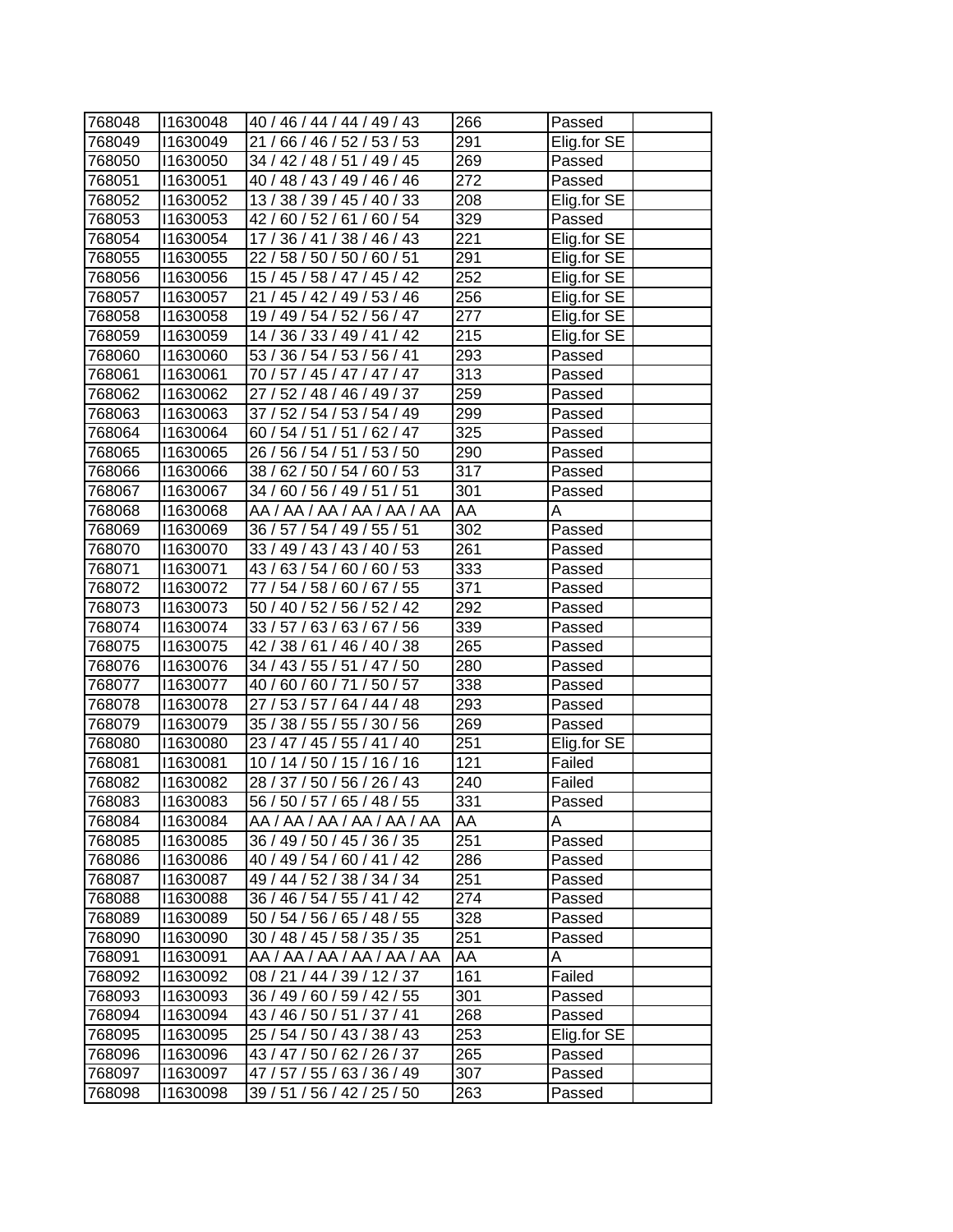| 768099 | 11630099 | 33 / 54 / 55 / 57 / 28 / 38 | 265 | Passed      |
|--------|----------|-----------------------------|-----|-------------|
| 768100 | 11630100 | 46 / 56 / 36 / 60 / 39 / 43 | 280 | Passed      |
| 768101 | 11630101 | 60 / 60 / 36 / 68 / 49 / 42 | 315 | Passed      |
| 768102 | 11630102 | 36 / 54 / 18 / 48 / 29 / 47 | 232 | Failed      |
| 768103 | 11630103 | 47 / 51 / 36 / 41 / 43 / 60 | 278 | Passed      |
| 768104 | 11630104 | 48 / 62 / 22 / 61 / 55 / 56 | 304 | Elig.for SE |
| 768105 | 11630105 | 42 / 63 / 40 / 52 / 61 / 60 | 318 | Passed      |
| 768106 | 11630106 | 35 / 43 / 37 / 35 / 48 / 35 | 233 | Passed      |
| 768107 | 11630107 | 38 / 55 / 39 / 48 / 54 / 39 | 273 | Passed      |
| 768108 | 11630108 | 26 / 63 / 22 / 38 / 64 / 45 | 258 | Failed      |
| 768109 | 11630109 | 27 / 43 / 38 / 44 / 51 / 43 | 246 | Passed      |
| 768110 | 11630110 | 54 / 34 / 31 / 36 / 33 / 27 | 215 | Elig.for SE |
| 768111 | 11630111 | AA / AA / AA / AA / AA / AA | AA  | Α           |
| 768112 | 11630112 | AA / AA / AA / AA / AA / AA | AA  | Α           |
| 768113 | 11630113 | 40 / 54 / 33 / 41 / 56 / 48 | 272 | Passed      |
| 768114 | 11630114 | 29 / 56 / 45 / 53 / 61 / 62 | 306 | Passed      |
| 768115 | 11630115 | 36 / 50 / 24 / 49 / 51 / 43 | 253 | Elig.for SE |
| 768116 | 11630116 | AA / AA / AA / AA / AA / AA | AA  | Α           |
| 768117 | 11630117 | 25 / 42 / 18 / 32 / 64 / 50 | 231 | Failed      |
| 768118 | 11630118 | 28 / 48 / 39 / 44 / 64 / 49 | 272 | Passed      |
| 768119 | 11630119 | 27 / 42 / 11 / 35 / 54 / 44 | 213 | Failed      |
| 768120 | 11630120 | 34 / 50 / 14 / 40 / 59 / 34 | 231 | Elig.for SE |
| 768121 | 11630121 | 33 / 44 / 17 / 45 / 49 / 41 | 229 | Elig.for SE |
| 768122 | 11630122 | 50 / 49 / 21 / 42 / 57 / 47 | 266 | Elig.for SE |
| 768123 | 11630123 | 50 / 54 / 33 / 52 / 56 / 53 | 298 | Passed      |
| 768124 | 11630124 | 33 / 56 / 31 / 42 / 55 / 57 | 274 | Passed      |
| 768125 | 11630125 | 40 / 49 / 42 / 55 / 54 / 57 | 297 | Passed      |
| 768126 | 11630126 | 38 / 59 / 17 / 50 / 51 / 54 | 269 | Elig.for SE |
| 768127 | 11630127 | 35 / 49 / 12 / 50 / 50 / 47 | 243 | Elig.for SE |
| 768128 | 11630128 | 42 / 54 / 52 / 55 / 46 / 49 | 298 | Passed      |
| 768129 | 11630129 | 37 / 49 / 50 / 34 / 46 / 51 | 267 | Passed      |
| 768130 | 11630130 | 33 / 63 / 62 / 52 / 60 / 53 | 323 | Passed      |
| 768131 | 11630131 | 33 / 53 / 57 / 57 / 55 / 45 | 300 | Passed      |
| 768132 | 11630132 | 70 / 63 / 60 / 58 / 61 / 62 | 374 | Passed      |
| 768133 | 11630133 | 40 / 58 / 58 / 60 / 60 / 57 | 333 | Passed      |
| 768134 | 11630134 | 17/57/42/55/58/57           | 286 | Elig.for SE |
| 768135 | 11630135 | 33 / 37 / 22 / 44 / 47 / 43 | 226 | Elig.for SE |
| 768136 | 11630136 | 36 / 50 / 44 / 55 / 53 / 55 | 293 | Passed      |
| 768137 | 11630137 | 25 / 52 / 50 / 51 / 56 / 56 | 290 | Passed      |
| 768138 | 11630138 | AA / AA / AA / AA / AA / AA | AA  | Α           |
| 768139 | 11630139 | 07 / 25 / 29 / 38 / 35 / 36 | 170 | Failed      |
| 768140 | 11630140 | 40 / 53 / 52 / 56 / 52 / 60 | 313 | Passed      |
| 768141 | 11630141 | 35 / 62 / 58 / 62 / 64 / 58 | 339 | Passed      |
| 768142 | 11630142 | 44 / 50 / 51 / 56 / 60 / 57 | 318 | Passed      |
| 768143 | 11630143 | 47 / 52 / 58 / 55 / 49 / 54 | 315 | Passed      |
| 768144 | 11630144 | 39 / 42 / 34 / 43 / 43 / 52 | 253 | Passed      |
| 768145 | 11630145 | 44 / 45 / 54 / 51 / 58 / 54 | 306 | Passed      |
| 768146 | 11630146 | 20 / 48 / 46 / 56 / 49 / 53 | 272 | Elig.for SE |
| 768147 | 11630147 | 17 / 45 / 57 / 54 / 55 / 46 | 274 | Elig.for SE |
| 768148 | 11630148 | 15 / 54 / 56 / 52 / 54 / 51 | 282 | Elig.for SE |
| 768149 | 11630149 | 43 / 51 / 53 / 55 / 50 / 47 | 299 | Passed      |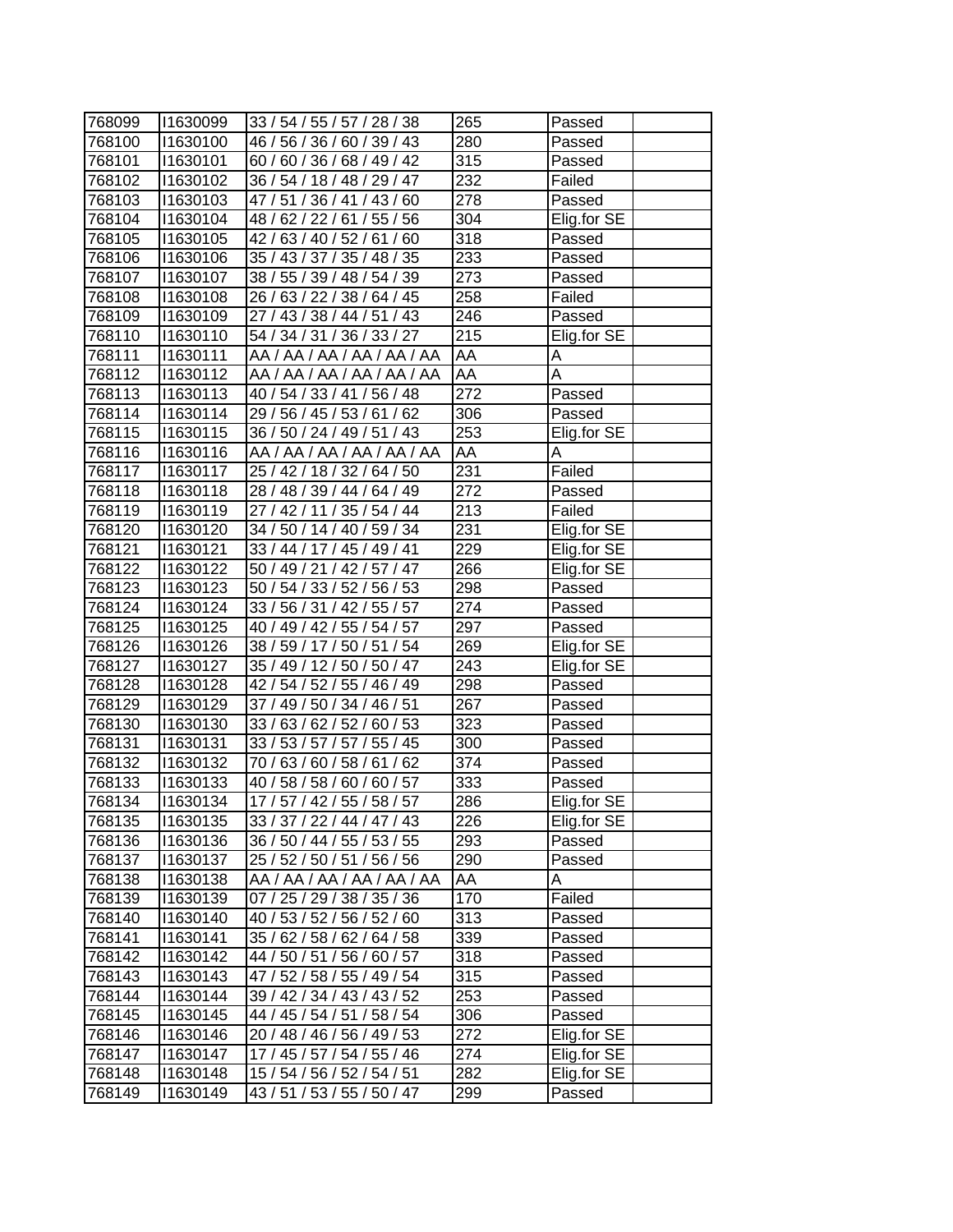| 768150           | 11630150             | AA / AA / AA / AA / AA / AA                                | <b>AA</b>        | А           |
|------------------|----------------------|------------------------------------------------------------|------------------|-------------|
| 768151           | 11630151             | 52 / 46 / 44 / 45 / 48 / 44                                | 279              | Passed      |
| 768152           | 11630152             | 55 / 59 / 57 / 57 / 55 / 53                                | 336              | Passed      |
| 768153           | 11630153             | 40 / 60 / 57 / 55 / 50 / 51                                | 313              | Passed      |
| 768154           | 11630154             | 44 / 60 / 61 / 61 / 63 / 55                                | 344              | Passed      |
| 768155           | 11630155             | 63/62/62/61/62/61                                          | 371              | Passed      |
| 768156           | 11630156             | 42 / 50 / 56 / 55 / 58 / 57                                | 318              |             |
|                  |                      | AA / AA / AA / AA / AA / AA                                | AA               | Passed<br>A |
| 768157           | 11630157<br>11630158 |                                                            | 229              |             |
| 768158<br>768159 |                      | 20 / 48 / 28 / 45 / 47 / 41                                | 241              | Failed      |
|                  | 11630159             | 37 / 51 / 35 / 35 / 44 / 39                                |                  | Passed      |
| 768160           | 11630160             | 42 / 60 / 57 / 52 / 39 / 56<br>52 / 62 / 60 / 55 / 37 / 52 | 306<br>318       | Passed      |
| 768161           | 11630161             |                                                            | 241              | Passed      |
| 768162           | 11630162             | 18 / 52 / 51 / 37 / 34 / 49                                |                  | Elig.for SE |
| 768163           | 11630163             | 39 / 46 / 46 / 34 / 41 / 37                                | 243              | Passed      |
| 768164           | 11630164             | 12 / 46 / 46 / 19 / 14 / 39                                | 176              | Failed      |
| 768165           | 11630165             | 17 / 57 / 55 / 52 / 34 / 41                                | 256              | Elig.for SE |
| 768166           | 11630166             | 43 / 64 / 53 / 54 / 40 / 60                                | $\overline{314}$ | Passed      |
| 768167           | 11630167             | 21 / 42 / 36 / 30 / 29 / 45                                | 203              | Failed      |
| 768168           | 11630168             | 47 / 46 / 41 / 36 / 23 / 44                                | 237              | Elig.for SE |
| 768169           | 11630169             | AA / AA / AA / AA / AA / AA                                | AA               | Α           |
| 768170           | 11630170             | 24 / 49 / 54 / 31 / 28 / 37                                | 223              | Failed      |
| 768171           | 11630171             | 44 / 43 / 34 / 39 / 29 / 47                                | 236              | Passed      |
| 768172           | 11630172             | 07 / 20 / 43 / 09 / 05 / 34                                | 118              | Failed      |
| 768173           | 11630173             | 13/53/46/47/40/44                                          | 243              | Elig.for SE |
| 768174           | 11630174             | 65 / 61 / 57 / 52 / 53 / 64                                | 352              | Passed      |
| 768175           | 11630175             | 48 / 62 / 55 / 61 / 48 / 47                                | 321              | Passed      |
| 768176           | 11630176             | 52 / 56 / 57 / 54 / 45 / 45                                | 309              | Passed      |
| 768177           | 11630177             | 23 / 60 / 50 / 45 / 42 / 49                                | 269              | Elig.for SE |
| 768178           | 11630178             | 22 / 55 / 60 / 53 / 34 / 54                                | 278              | Elig.for SE |
| 768179           | 11630179             | 29 / 50 / 43 / 35 / 23 / 44                                | 224              | Failed      |
| 768180           | 11630180             | AA / AA / AA / AA / AA / AA                                | AA               | А           |
| 768181           | 11630181             | AA / AA / AA / AA / AA / AA                                | AA               | A           |
| 768182           | 11630182             | 17/50/53/41/20/43                                          | 224              | Failed      |
| 768183           | 11630183             | 55 / 51 / 42 / 54 / 41 / 48                                | 291              | Passed      |
| 768184           | 11630184             | 37 / 47 / 55 / 50 / 37 / 58                                | 284              | Passed      |
| 768185           | 11630185             | 20 / 47 / 58 / 36 / 08 / 55                                | 224              | Failed      |
| 768186           | 11630186             | 09 / 37 / 25 / 32 / 15 / 45                                | 163              | Failed      |
| 768187           | 11630187             | AA / AA / AA / AA / AA / AA                                | AA               | A           |
| 768188           | 11630188             | 23 / 53 / 52 / 38 / 28 / 56                                | 250              | Failed      |
| 768189           | 11630189             | 37 / 39 / 55 / 39 / 47 / 49                                | 266              | Passed      |
| 768190           | 11630190             | 39 / 44 / 49 / 42 / 51 / 46                                | 271              | Passed      |
| 768191           | 11630191             | 21 / 51 / 53 / 30 / 53 / 50                                | 258              | Elig.for SE |
| 768192           | 11630192             | 58 / 56 / 60 / 42 / 55 / 54                                | $\overline{3}25$ | Passed      |
| 768193           | 11630193             | AA / AA / AA / AA / AA / AA                                | AA               | Α           |
| 768194           | 11630194             | 23 / 53 / 61 / 55 / 61 / 57                                | 310              | Elig.for SE |
| 768195           | 11630195             | 30 / 52 / 64 / 42 / 60 / 49                                | 297              | Passed      |
| 768196           | 11630196             | 09 / 46 / 33 / 10 / 38 / 40                                | 176              | Failed      |
| 768197           | 11630197             | 30 / 42 / 56 / 52 / 56 / 57                                | 293              | Passed      |
| 768198           | 11630198             | 38 / 60 / 64 / 55 / 62 / 54                                | 333              | Passed      |
| 768199           | 11630199             | AA / AA / AA / AA / AA / AA                                | AA               | Α           |
| 768200           | 11630200             | 41 / 34 / 61 / 44 / 60 / 69                                | 309              | Passed      |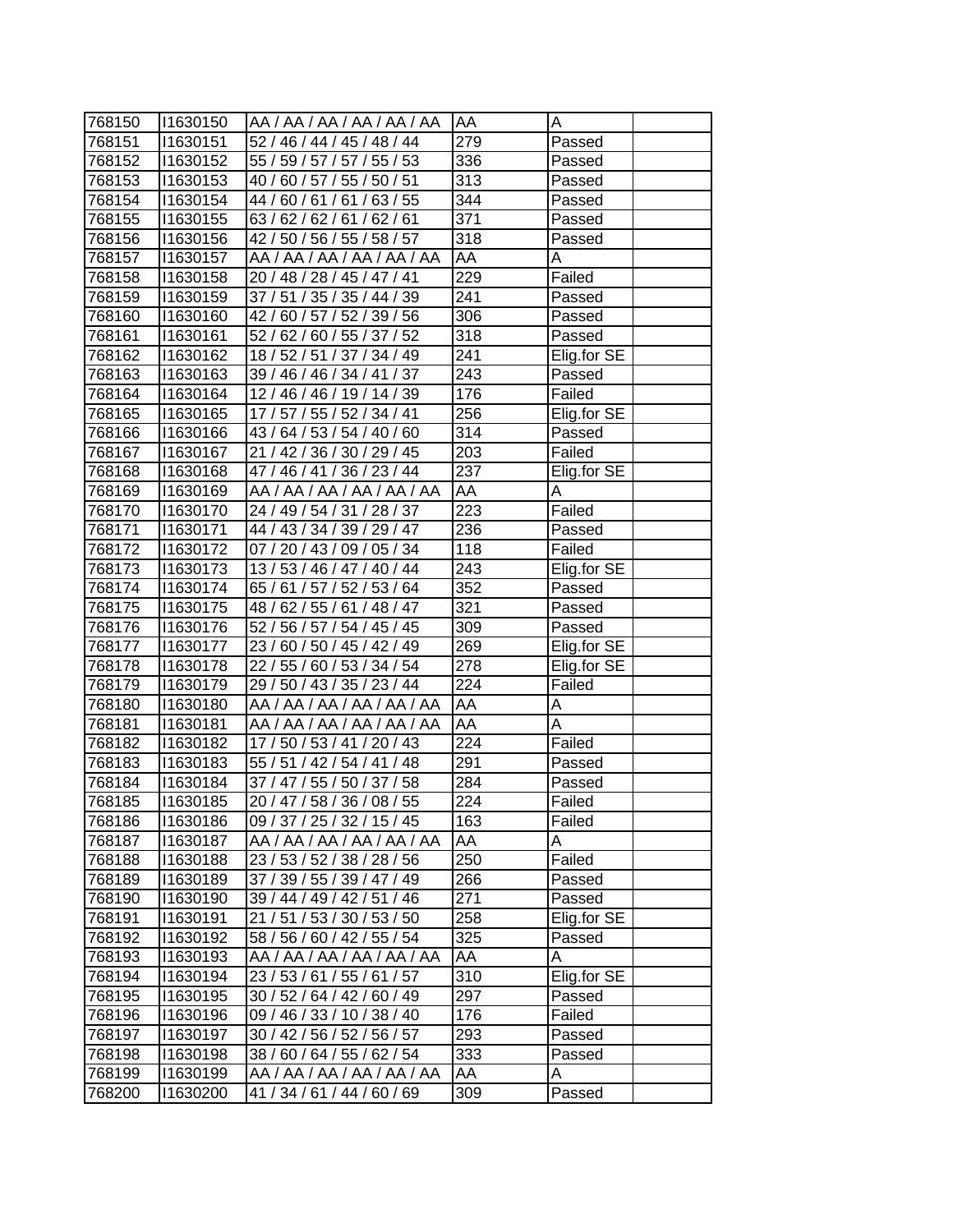| 768201           | 11630201             | 23/47/46/43/42/44                                          | 245              | Elig.for SE |
|------------------|----------------------|------------------------------------------------------------|------------------|-------------|
| 768202           | 11630202             | 44 / 62 / 60 / 44 / 54 / 52                                | 316              | Passed      |
| 768203           | 11630203             | 51 / 58 / 55 / 45 / 55 / 52                                | 316              | Passed      |
| 768204           | 11630204             | 37 / 30 / 38 / 24 / 39 / 33                                | 201              | Elig.for SE |
| 768205           | 11630205             | 30/61/57/61/60/52                                          | 321              | Passed      |
| 768206           | 11630206             | 18 / 37 / 42 / 32 / 54 / 46                                | $\overline{229}$ | Elig.for SE |
| 768207           | 11630207             | 67 / 62 / 55 / 40 / 53 / 52                                | 329              | Passed      |
| 768208           | 11630208             | 35 / 33 / 53 / 30 / 44 / 42                                | 237              | Passed      |
| 768209           | 11630209             | 62 / 46 / 66 / 40 / 53 / 52                                | 319              | Passed      |
| 768210           | 11630210             | 52 / 58 / 60 / 48 / 60 / 51                                | 329              | Passed      |
| 768211           | 11630211             | 61 / 56 / 57 / 56 / 59 / 60                                | 349              | Passed      |
| 768212           | 11630212             | AA / AA / AA / AA / AA / AA                                | AA               | А           |
| 768213           | 11630213             | AA / AA / AA / AA / AA / AA                                | AA               | Α           |
| 768214           | 11630214             | 47 / 61 / 53 / 51 / 55 / 48                                | 315              | Passed      |
| 768215           | 11630215             | 52 / 48 / 63 / 42 / 59 / 50                                | 314              | Passed      |
| 768216           | 11630216             | AA / AA / AA / AA / AA / AA                                | AA               | А           |
| 768217           | 11630217             | AA / AA / AA / AA / AA / AA                                | AA               | Α           |
| 768218           | 11630218             | 42 / 53 / 50 / 41 / 48 / 49                                | 283              | Passed      |
| 768219           | 11630219             | 57 / 49 / 55 / 36 / 47 / 55                                | 299              | Passed      |
| 768220           | 11630220             | 60 / 60 / 56 / 56 / 54 / 47                                | 333              | Passed      |
| 768221           | 11630221             | 63 / 54 / 56 / 46 / 53 / 57                                | 329              | Passed      |
| 768222           | 11630222             | 54 / 58 / 58 / 52 / 53 / 53                                | 328              | Passed      |
| 768223           | 11630223             | 53 / 46 / 48 / 60 / 57 / 41                                | 305              | Passed      |
| 768224           | 11630224             | 56 / 61 / 62 / 60 / 58 / 51                                | 348              | Passed      |
| 768225           | 11630225             | 24 / 40 / 37 / 34 / 33 / 28                                | 196              | Failed      |
| 768226           | 11630226             | 36/57/46/44/49/44                                          | 276              | Passed      |
| 768227           | 11630227             | 41/60/61/43/48/55                                          | 308              | Passed      |
| 768228           | 11630228             | 33 / 43 / 46 / 34 / 43 / 51                                | 250              | Passed      |
| 768229           | 11630229             | 60 / 51 / 63 / 50 / 49 / 50                                | 323              | Passed      |
| 768230           | 11630230             | $\overline{22/57/56/38/54/50}$                             | 277              | Elig.for SE |
| 768231           | 11630231             | AA / AA / AA / AA / AA / AA                                | AA               | A           |
| 768232           | 11630232             | 58 / 61 / 60 / 61 / 53 / 57                                | 350              | Passed      |
| 768233           | 11630233             | 52 / 64 / 57 / 58 / 63 / 57                                | 351              | Passed      |
| 768234           | 11630234             | 10 / 45 / 42 / 34 / 39 / 53                                | $\overline{2}23$ | Elig.for SE |
| 768235           | 11630235             | 08 / 49 / 43 / 21 / 35 / 49                                | 205              | Failed      |
| 768236           | 11630236             | 46 / 60 / 59 / 48 / 53 / 55                                | 321              | Passed      |
| 768237           | 11630237             | 20 / 55 / 40 / 52 / 47 / 40                                | 254              | Elig.for SE |
| 768238           | 11630238             | 08 / 52 / 38 / 47 / 39 / 53                                | 237              | Elig.for SE |
| 768239           | 11630239             | 21 / 54 / 56 / 46 / 50 / 56                                | 283              | Elig.for SE |
| 768240           | 1630240              | 24 / 42 / 45 / 31 / 35 / 45                                | 222              | Elig.for SE |
| 768241           | 11630241             | 38 / 57 / 56 / 53 / 44 / 56                                | 304              | Passed      |
| 768242           | 11630242             | 23 / 56 / 62 / 60 / 46 / 55                                | 302              | Elig.for SE |
| 768243           | 11630243             | 25 / 54 / 53 / 46 / 37 / 49                                | 264              | Passed      |
| 768244           | 11630244             | 19 / 55 / 58 / 54 / 50 / 61                                | 297              | Elig.for SE |
| 768245           | 11630245             | 19 / 49 / 42 / 58 / 47 / 44                                | 259              | Elig.for SE |
| 768246           | 11630246             | 19/62/56/67/49/53                                          | 306              | Elig.for SE |
| 768247           | 11630247             | 07 / 37 / 55 / 64 / 39 / 54                                | 256              | Elig.for SE |
|                  |                      |                                                            | 166              | Failed      |
| 768248<br>768249 | 11630248<br>11630249 | 03 / 36 / 32 / 42 / 30 / 23<br>44 / 60 / 64 / 71 / 57 / 67 | 363              | Passed      |
|                  |                      |                                                            | 281              |             |
| 768250           | 11630250             | 26 / 56 / 57 / 44 / 43 / 55                                |                  | Passed      |
| 768251           | 11630251             | 26 / 56 / 41 / 63 / 40 / 52                                | 278              | Passed      |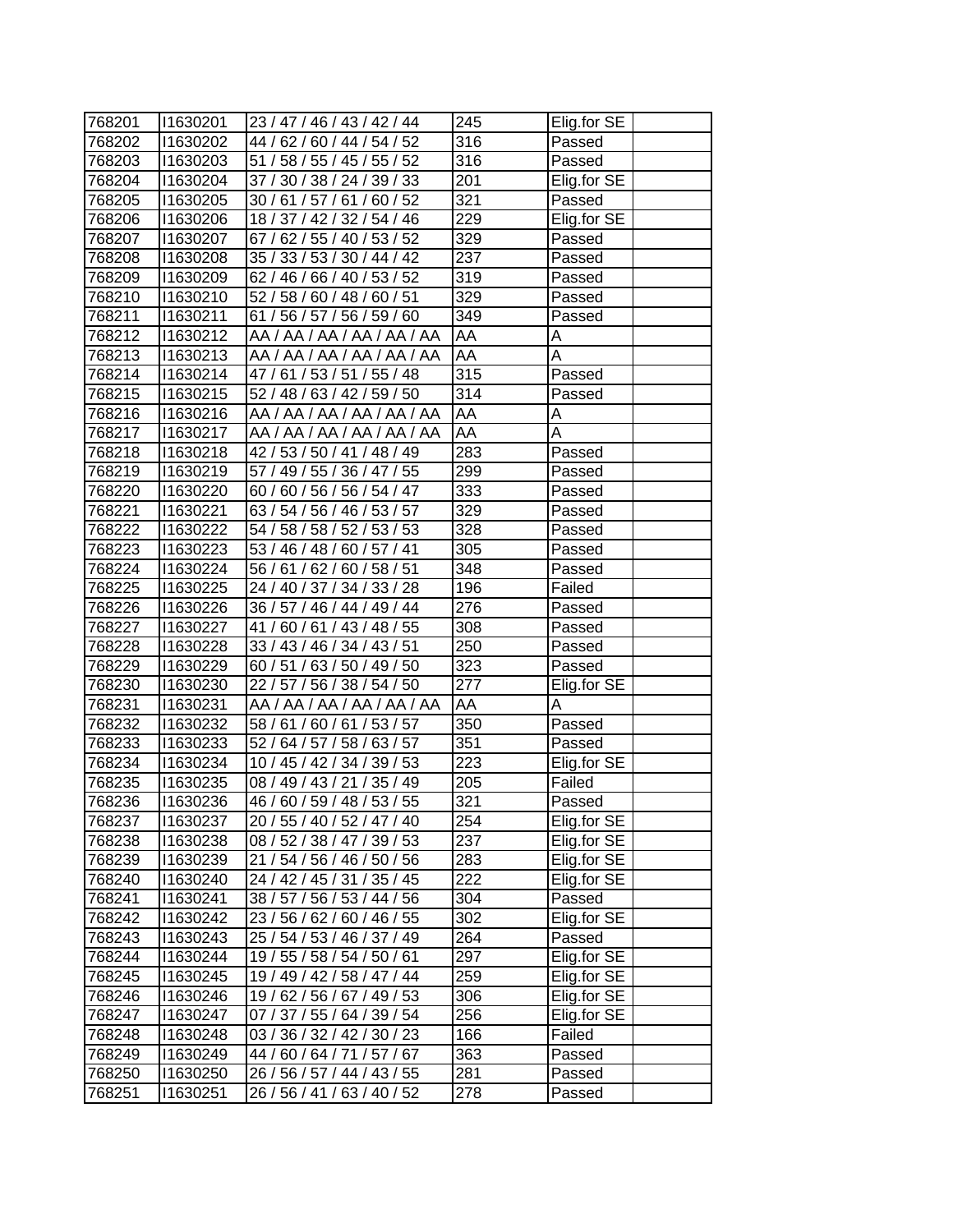| 768252 | 11630252 | 11 / 52 / 55 / 52 / 41 / 50 | 261              | Elig.for SE |
|--------|----------|-----------------------------|------------------|-------------|
| 768253 | 11630253 | 36 / 66 / 66 / 44 / 50 / 67 | 329              | Passed      |
| 768254 | 11630254 | 25 / 52 / 45 / 61 / 40 / 53 | 276              | Passed      |
| 768255 | 11630255 | 53 / 54 / 60 / 60 / 38 / 60 | 325              | Passed      |
| 768256 | 11630256 | 26 / 43 / 42 / 43 / 25 / 38 | $\overline{2}17$ | Failed      |
| 768257 | 11630257 | 47 / 42 / 49 / 63 / 44 / 64 | $\overline{3}09$ | Passed      |
| 768258 | 11630258 | 56 / 49 / 48 / 52 / 38 / 53 | 296              | Passed      |
| 768259 | 11630259 | 47 / 57 / 52 / 78 / 49 / 64 | 347              | Passed      |
| 768260 | 11630260 | 43 / 52 / 56 / 63 / 42 / 65 | $\overline{321}$ | Passed      |
| 768261 | 11630261 | 25 / 49 / 51 / 56 / 40 / 56 | 277              | Passed      |
| 768262 | 11630262 | 51 / 60 / 61 / 74 / 48 / 67 | 361              | Passed      |
| 768263 | 11630263 | 41 / 47 / 47 / 61 / 45 / 64 | 305              | Passed      |
| 768264 | 11630264 | 50 / 59 / 60 / 58 / 50 / 57 | 334              | Passed      |
| 768265 | 11630265 | 42 / 50 / 60 / 73 / 52 / 62 | 339              | Passed      |
| 768266 | 11630266 | 32 / 46 / 49 / 69 / 44 / 56 | 296              | Passed      |
| 768267 | 11630267 | 24 / 51 / 47 / 53 / 40 / 44 | 259              | Elig.for SE |
| 768268 | 11630268 | 45 / 61 / 49 / 74 / 47 / 67 | 343              | Passed      |
| 768269 | 11630269 | 44 / 57 / 54 / 50 / 38 / 54 | 297              | Passed      |
| 768270 | 11630270 | 46 / 61 / 41 / 74 / 42 / 57 | 321              | Passed      |
| 768271 | 11630271 | 51 / 51 / 49 / 70 / 61 / 55 | 337              | Passed      |
| 768272 | 11630272 | 62 / 62 / 56 / 73 / 54 / 60 | 367              | Passed      |
| 768273 | 11630273 | AA / AA / AA / AA / AA / AA | AA               | A           |
| 768274 | 11630274 | 53 / 59 / 59 / 57 / 58 / 48 | 334              | Passed      |
| 768275 | 11630275 | 46 / 52 / 39 / 40 / 51 / 48 | 276              | Passed      |
| 768276 | 11630276 | 57 / 51 / 53 / 73 / 57 / 54 | 345              | Passed      |
| 768277 | 11630277 | AA / AA / AA / AA / AA / AA | AA               | A           |
| 768278 | 11630278 | 43 / 57 / 55 / 73 / 57 / 57 | 342              | Passed      |
| 768279 | 1630279  | 28 / 54 / 40 / 54 / 53 / 39 | 268              | Passed      |
| 768280 | 11630280 | 48 / 62 / 57 / 77 / 64 / 55 | 363              | Passed      |
| 768281 | 11630281 | 08 / 34 / 31 / 42 / 39 / 40 | 194              | Elig.for SE |
| 768282 | 11630282 | 63 / 60 / 58 / 76 / 66 / 60 | 383              | Passed      |
| 768283 | 11630283 | AA / AA / AA / AA / AA / AA | AA               | A           |
| 768284 | 11630284 | 43 / 56 / 54 / 70 / 50 / 54 | 327              | Passed      |
| 768285 | 11630285 | 69 / 56 / 62 / 71 / 56 / 55 | 369              | Passed      |
| 768286 | 11630286 | 57 / 60 / 58 / 62 / 61 / 58 | 356              | Passed      |
| 768287 | 11630287 | 47/60/59/74/57/53           | 350              | Passed      |
| 768288 | 11630288 | 48 / 58 / 49 / 65 / 53 / 45 | 318              | Passed      |
| 768289 | 11630289 | 45 / 51 / 58 / 65 / 52 / 52 | 323              | Passed      |
| 768290 | 11630290 | 39 / 52 / 41 / 66 / 55 / 47 | 300              | Passed      |
| 768291 | 11630291 | 56 / 51 / 54 / 64 / 61 / 49 | 335              | Passed      |
| 768292 | 11630292 | 14 / 22 / 45 / 33 / 35 / 40 | 189              | Elig.for SE |
| 768293 | 11630293 | 60 / 55 / 51 / 75 / 52 / 54 | 347              | Passed      |
| 768294 | 11630294 | 12 / 38 / 32 / 47 / 29 / 40 | 198              | Failed      |
| 768295 | 11630295 | 39 / 57 / 57 / 75 / 54 / 51 | 333              | Passed      |
| 768296 | 11630296 | 54 / 56 / 64 / 75 / 62 / 58 | 369              | Passed      |
| 768297 | 11630297 | 33 / 47 / 44 / 48 / 48 / 40 | 260              | Passed      |
| 768298 | 11630298 | 39 / 46 / 56 / 57 / 55 / 47 | 300              | Passed      |
| 768299 | 11630299 | 20 / 53 / 57 / 58 / 58 / 53 | 299              | Elig.for SE |
| 768300 | 11630300 | 48 / 48 / 51 / 61 / 56 / 53 | 317              | Passed      |
| 768301 | 11630301 | 16 / 60 / 57 / 54 / 54 / 55 | 296              | Elig.for SE |
| 768302 | 11630302 | AA / AA / AA / AA / AA / AA | AA               | Α           |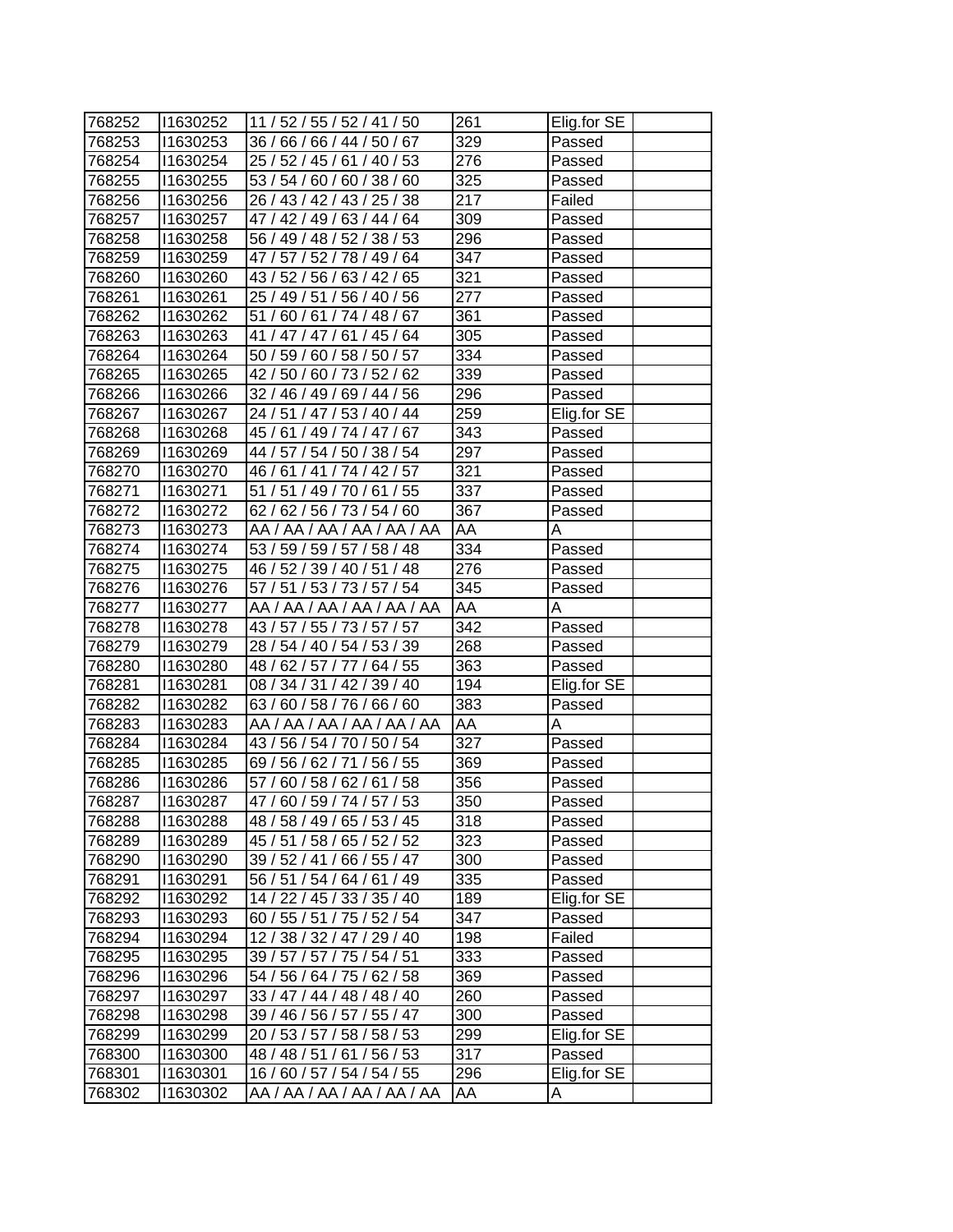| 768303 | 11630303             | 48 / 56 / 61 / 57 / 60 / 53 | 335              | Passed      |
|--------|----------------------|-----------------------------|------------------|-------------|
| 768304 | 11630304             | 32 / 55 / 51 / 61 / 61 / 57 | 317              | Passed      |
| 768305 | 11630305             | AA / AA / AA / AA / AA / AA | AA               | Α           |
| 768306 | 11530026             | 15 / 47 / 41 / 51 / 49 / 36 | 239              | Elig.for SE |
| 768307 | 11530029             | 34 / 56 / 58 / 64 / 60 / 55 | 327              | Passed      |
| 768308 | 11530051             | 64 / 62 / 63 / 61 / 62 / 63 | 375              | Passed      |
| 768309 | 11530058             | 13 / 49 / 52 / 50 / 51 / 51 | 266              | Elig.for SE |
| 768310 | 11530223             | 36 / 54 / 55 / 56 / 58 / 51 | 310              | Passed      |
| 768311 | 11530082             | 08 / 42 / 38 / 43 / 40 / 38 | 209              | Elig.for SE |
| 768312 | 11530084             | 63 / 61 / 70 / 61 / 61 / 63 | 379              | Passed      |
| 768313 | 11530243             | 30 / 60 / 55 / 54 / 56 / 47 | 302              | Passed      |
| 768314 | 11430143             | 21 / 49 / 50 / 55 / 50 / 47 | 272              | Elig.for SE |
| 768315 | 11530093             | 23 / 41 / 36 / 47 / 47 / 47 | 241              | Elig.for SE |
| 768316 | 11530110             | 35 / 44 / 40 / 51 / 51 / 53 | 274              | Passed      |
| 768317 | 11530111             | 37 / 47 / 38 / 44 / 43 / 33 | 242              | Passed      |
| 768318 | 11530125             | 49 / 38 / 54 / 47 / 58 / 37 | 283              | Passed      |
| 768319 | 11530137             | 20 / 50 / 45 / 54 / 58 / 51 | 278              | Elig.for SE |
| 768320 | 11530140             | 09 / 37 / 33 / 48 / 46 / 48 | $\overline{221}$ | Elig.for SE |
| 768321 | 11330248             | 10/36/45/50/47/47           | 235              | Elig.for SE |
| 768322 | 11530295             | 50 / 44 / 48 / 51 / 49 / 50 | 292              | Passed      |
| 768323 | 11530301             | 36 / 46 / 56 / 57 / 55 / 43 | 293              | Passed      |
| 768324 | 11530303             | 16 / 43 / 50 / 58 / 57 / 49 | $\overline{273}$ | Elig.for SE |
| 769001 | C1530008             | 13 / 46 / 40 / 38 / 53 / 33 | 223              | Elig.for SE |
| 769002 | C <sub>1530010</sub> | 08 / 41 / 50 / 46 / 38 / 45 | 228              | Elig.for SE |
| 769003 | C1530019             | 21/31/20/AA/AA/AA           | 72               | Failed      |
| 769004 | C1530022             | 34 / 43 / 45 / 50 / 46 / 46 | 264              | Passed      |
| 769005 | C1530036             | 19 / 50 / 57 / 57 / 56 / 49 | 288              | Elig.for SE |
| 769006 | C1530038             | 30 / 44 / 51 / 51 / 47 / 48 | 271              | Passed      |
| 769007 | C1530051             | 13/33/42/49/44/40           | 221              | Elig.for SE |
| 769008 | C1530058             | 04 / 32 / 39 / 36 / 37 / 36 | 184              | Elig.for SE |
| 769009 | C1530469             | 14 / 48 / 47 / 47 / 48 / 47 | 251              | Elig.for SE |
| 769010 | C1530482             | 20 / 44 / 37 / 46 / 49 / 26 | 222              | Failed      |
| 769011 | C1530498             | 20 / 48 / 57 / 52 / 55 / 45 | 277              | Elig.for SE |
| 769012 | C1530109             | 13/41/45/44/44/42           | 229              | Elig.for SE |
| 769013 | C1530113             | 30 / 43 / 51 / 46 / 46 / 37 | 253              | Passed      |
| 769014 | C1530508             | 30 / 54 / 60 / 55 / 61 / 48 | $\overline{308}$ | Passed      |
| 769015 | C1530134             | 05 / 43 / 48 / 43 / 43 / 52 | 234              | Elig.for SE |
| 769016 | C1530528             | 15 / 53 / 40 / 52 / 43 / 44 | 247              | Elig.for SE |
| 769017 | C1430229             | AA / AA / AA / AA / AA / AA | AA               | A           |
| 769018 | C1530535             | 06 / 33 / 30 / 33 / 34 / 37 | 173              | Elig.for SE |
| 769019 | C1530537             | AA / AA / AA / AA / AA / AA | AA               | A           |
| 769020 | C1530557             | 22 / 55 / 55 / 60 / 57 / 51 | 300              | Elig.for SE |
| 769021 | C1530168             | 12 / 47 / 53 / 51 / 50 / 45 | 258              | Elig.for SE |
| 769022 | C1530188             | 15 / 40 / 51 / 45 / 38 / 47 | 236              | Elig.for SE |
| 769023 | C1530210             | 61/62/64/61/61/62           | 371              | Passed      |
| 769024 | C1530574             | 34 / 46 / 48 / 45 / 37 / 45 | 255              | Passed      |
| 769025 | C1530588             | 60 / 45 / 50 / 60 / 60 / 60 | 335              | Passed      |
| 769026 | C1530667             | 11 / 37 / 45 / 49 / 42 / 57 | 241              | Elig.for SE |
| 769027 | C1530672             | 13/50/47/53/47/49           | 259              | Elig.for SE |
| 769028 | C1530678             | 30 / 51 / 42 / 60 / 58 / 53 | 294              | Passed      |
| 769029 | C1530699             | 30 / 40 / 25 / 25 / 50 / 39 | 209              | Elig.for SE |